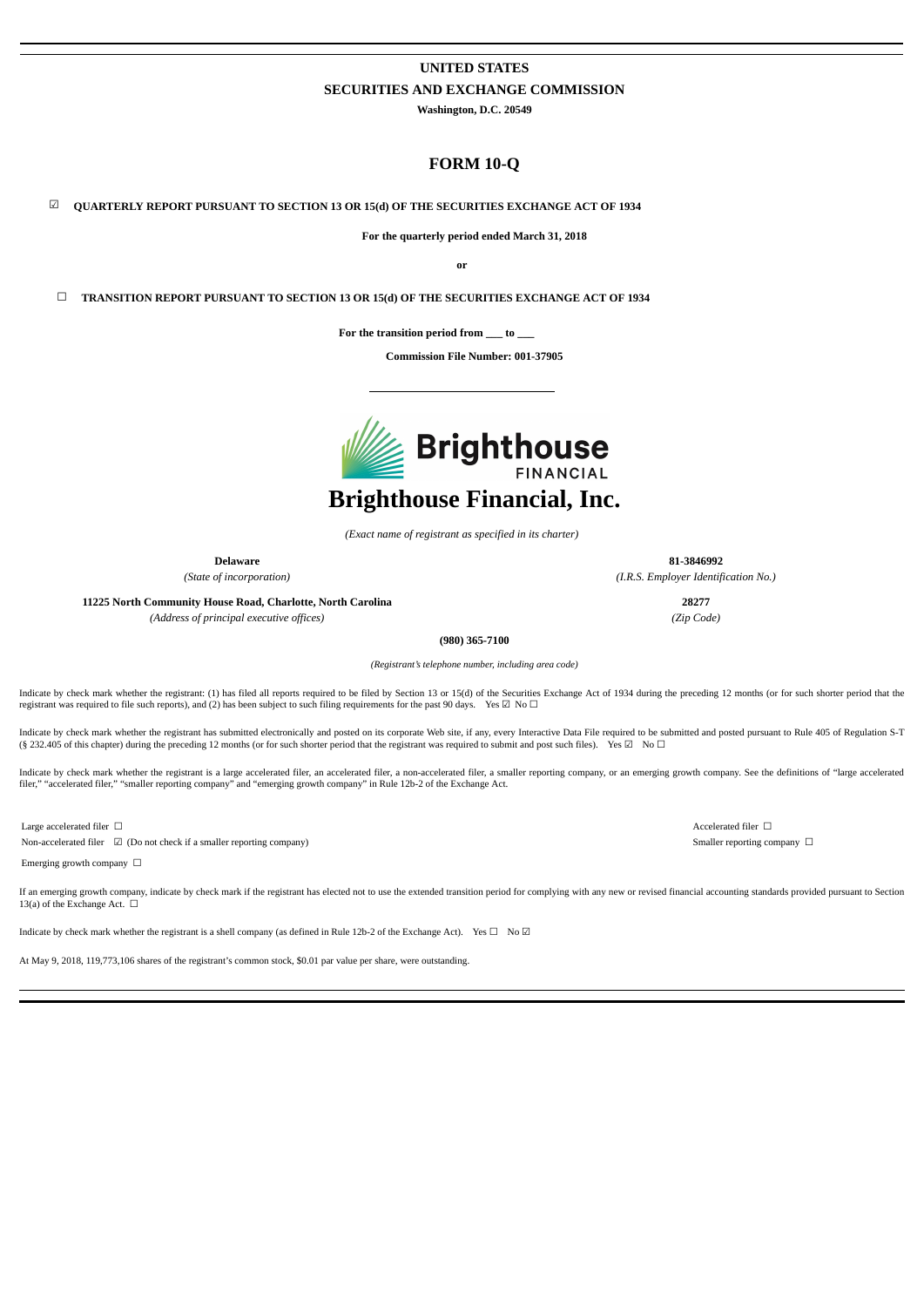### **Table of Contents**

<span id="page-1-0"></span>

|                   | <b>Part I</b> — Financial Information                                                                                                                                       |                 |
|-------------------|-----------------------------------------------------------------------------------------------------------------------------------------------------------------------------|-----------------|
| Item 1.           | Consolidated and Combined Financial Statements (at March 31, 2018 (Unaudited) and December 31, 2017 and for the Three Months<br>Ended March 31, 2018 and 2017 (Unaudited)): |                 |
|                   | <b>Interim Condensed Consolidated Balance Sheets</b>                                                                                                                        | $\overline{2}$  |
|                   | <b>Interim Condensed Consolidated and Combined Statements of Operations and Comprehensive Income (Loss)</b>                                                                 | $\overline{3}$  |
|                   | <b>Interim Condensed Consolidated and Combined Statements of Equity</b>                                                                                                     | $\overline{4}$  |
|                   | <b>Interim Condensed Consolidated and Combined Statements of Cash Flows</b>                                                                                                 | $\overline{5}$  |
|                   | Notes to the Interim Condensed Consolidated and Combined Financial Statements:                                                                                              |                 |
|                   | Note 1 — Business, Basis of Presentation and Summary of Significant Accounting Policies                                                                                     | $6\overline{6}$ |
|                   | Note 2 – Segment Information                                                                                                                                                | $\underline{8}$ |
|                   | Note 3 - Insurance                                                                                                                                                          | 11              |
|                   | Note $4$ — Investments                                                                                                                                                      | 13              |
|                   | Note 5 – Derivatives                                                                                                                                                        | 25              |
|                   | Note 6 — Fair Value                                                                                                                                                         | 36              |
|                   | Note 7 – Equity                                                                                                                                                             | <b>48</b>       |
|                   | Note 8 — Other Revenues and Other Expenses                                                                                                                                  | 49              |
|                   | Note 9 - Earnings Per Share                                                                                                                                                 | 50              |
|                   | Note 10 – Contingencies, Commitments and Guarantees                                                                                                                         | 50              |
|                   | Note 11 - Related Party Transactions                                                                                                                                        | 53              |
|                   | Note 12 - Subsequent Event                                                                                                                                                  | 55              |
| Item 2.           | <b>Management's Discussion and Analysis of Financial Condition and Results of Operations</b>                                                                                | 56              |
| Item 3.           | <b>Quantitative and Qualitative Disclosures About Market Risk</b>                                                                                                           | <b>100</b>      |
| Item 4.           | <b>Controls and Procedures</b>                                                                                                                                              | <b>100</b>      |
|                   | <b>Part II - Other Information</b>                                                                                                                                          |                 |
| Item 1.           | <b>Legal Proceedings</b>                                                                                                                                                    | 101             |
| Item 1A.          | <b>Risk Factors</b>                                                                                                                                                         | <u>101</u>      |
| Item 2.           | <b>Unregistered Sales of Equity Securities and Use of Proceeds</b>                                                                                                          | 104             |
| Item 4.           | <b>Mine Safety Disclosures</b>                                                                                                                                              | 104             |
| Item 6.           | <b>Exhibits</b>                                                                                                                                                             | 105             |
| <b>Signatures</b> |                                                                                                                                                                             | 106             |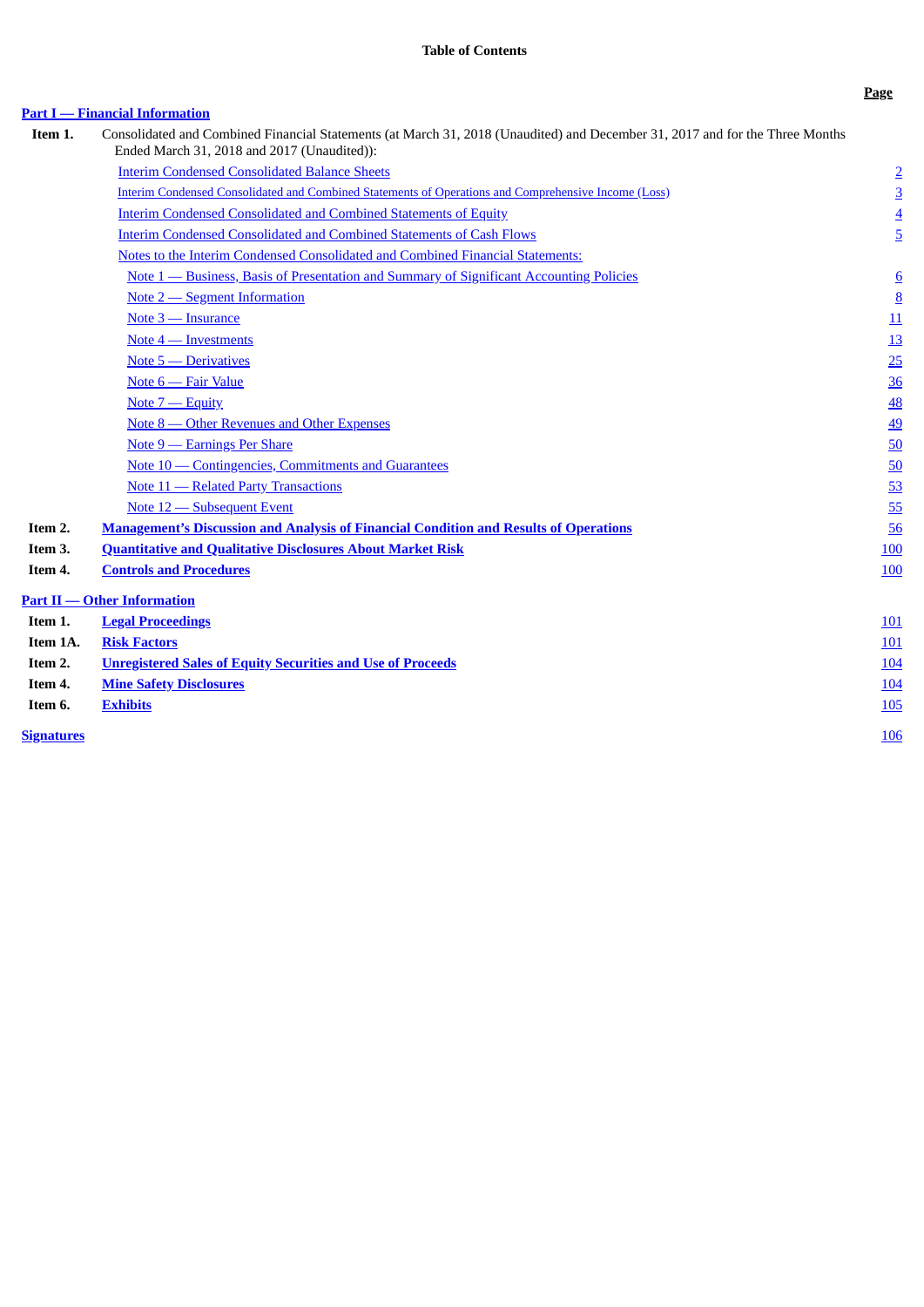### <span id="page-2-0"></span>**Part I — Financial Information**

<span id="page-2-1"></span>*Item 1. Financial Statements*

#### **Brighthouse Financial, Inc.**

### **Interim Condensed Consolidated Balance Sheets March 31, 2018 (Unaudited) and December 31, 2017**

### **(In millions, except share and per share data)**

|                                                                                                                                                                                         |              | March 31, 2018  |              | <b>December 31, 2017</b> |
|-----------------------------------------------------------------------------------------------------------------------------------------------------------------------------------------|--------------|-----------------|--------------|--------------------------|
| <b>Assets</b>                                                                                                                                                                           |              |                 |              |                          |
| Investments:                                                                                                                                                                            |              |                 |              |                          |
| Fixed maturity securities available-for-sale, at estimated fair value (amortized cost: \$60,029 and \$60,173, respectively)                                                             | \$           | 63,178          | \$           | 64,991                   |
| Equity securities, at estimated fair value (cost: \$142 and \$142, respectively)                                                                                                        |              | 160             |              | 161                      |
| Mortgage loans (net of valuation allowances of \$49 and \$47, respectively; includes \$105 and \$115, respectively, at estimated fair value,<br>relating to variable interest entities) |              | 11,308          |              | 10,742                   |
| Policy loans                                                                                                                                                                            |              | 1,517           |              | 1,523                    |
| Real estate joint ventures                                                                                                                                                              |              | 441             |              | 433                      |
| Other limited partnership interests                                                                                                                                                     |              | 1,700           |              | 1,669                    |
| Short-term investments, principally at estimated fair value                                                                                                                             |              | 293             |              | 312                      |
| Other invested assets, principally at estimated fair value                                                                                                                              |              | 2,452           |              | 2,507                    |
| Total investments                                                                                                                                                                       |              | 81,049          |              | 82,338                   |
| Cash and cash equivalents, principally at estimated fair value                                                                                                                          |              | 1,888           |              | 1,857                    |
| Accrued investment income (includes \$1 and \$1, respectively, relating to variable interest entities)                                                                                  |              | 640             |              | 601                      |
| Premiums, reinsurance and other receivables                                                                                                                                             |              | 13,527          |              | 13,525                   |
| Deferred policy acquisition costs and value of business acquired                                                                                                                        |              | 6,083           |              | 6,286                    |
| Current income tax recoverable                                                                                                                                                          |              | 832             |              | 740                      |
| Other assets                                                                                                                                                                            |              | 593             |              | 588                      |
| Separate account assets                                                                                                                                                                 |              | 114,385         |              | 118,257                  |
| <b>Total assets</b>                                                                                                                                                                     | \$           | 218,997         | \$           | 224,192                  |
| <b>Liabilities and Equity</b>                                                                                                                                                           |              |                 |              |                          |
| <b>Liabilities</b>                                                                                                                                                                      |              |                 |              |                          |
| Future policy benefits                                                                                                                                                                  | \$           | 36,223          | \$           | 36,616                   |
| Policyholder account balances                                                                                                                                                           |              | 37,940          |              | 37,783                   |
| Other policy-related balances                                                                                                                                                           |              | 2,991           |              | 2,985                    |
| Payables for collateral under securities loaned and other transactions                                                                                                                  |              | 4,244           |              | 4,169                    |
| Long-term debt (includes \$8 and \$11, respectively, at estimated fair value, relating to variable interest entities)                                                                   |              | 3,609           |              | 3,612                    |
| Deferred income tax liability                                                                                                                                                           |              | 752             |              | 927                      |
| Other liabilities                                                                                                                                                                       |              | 5,180           |              | 5,263                    |
| Separate account liabilities                                                                                                                                                            |              | 114,385         |              | 118,257                  |
| <b>Total liabilities</b>                                                                                                                                                                |              | 205,324         |              | 209,612                  |
| <b>Contingencies, Commitments and Guarantees (Note 10)</b>                                                                                                                              |              |                 |              |                          |
| Equity                                                                                                                                                                                  |              |                 |              |                          |
| Brighthouse Financial, Inc.'s stockholders' equity:                                                                                                                                     |              |                 |              |                          |
| Common stock par value \$0.01 per share; 1,000,000,000 shares authorized; 119,773,106 shares issued and outstanding<br>Additional paid-in capital                                       |              | $1\,$<br>12,432 |              | $\mathbf{1}$<br>12,432   |
| Retained earnings                                                                                                                                                                       |              | 374             |              | 406                      |
| Accumulated other comprehensive income (loss)                                                                                                                                           |              |                 |              |                          |
| Total Brighthouse Financial, Inc.'s stockholders' equity                                                                                                                                |              | 801<br>13,608   |              | 1,676<br>14,515          |
| Noncontrolling interests                                                                                                                                                                |              |                 |              |                          |
| Total equity                                                                                                                                                                            |              | 65<br>13,673    |              | 65<br>14,580             |
| Total liabilities and equity                                                                                                                                                            | $\mathbb{S}$ | 218,997         | $\mathbb{S}$ | 224,192                  |

**See accompanying notes to the interim condensed consolidated and combined financial statements.**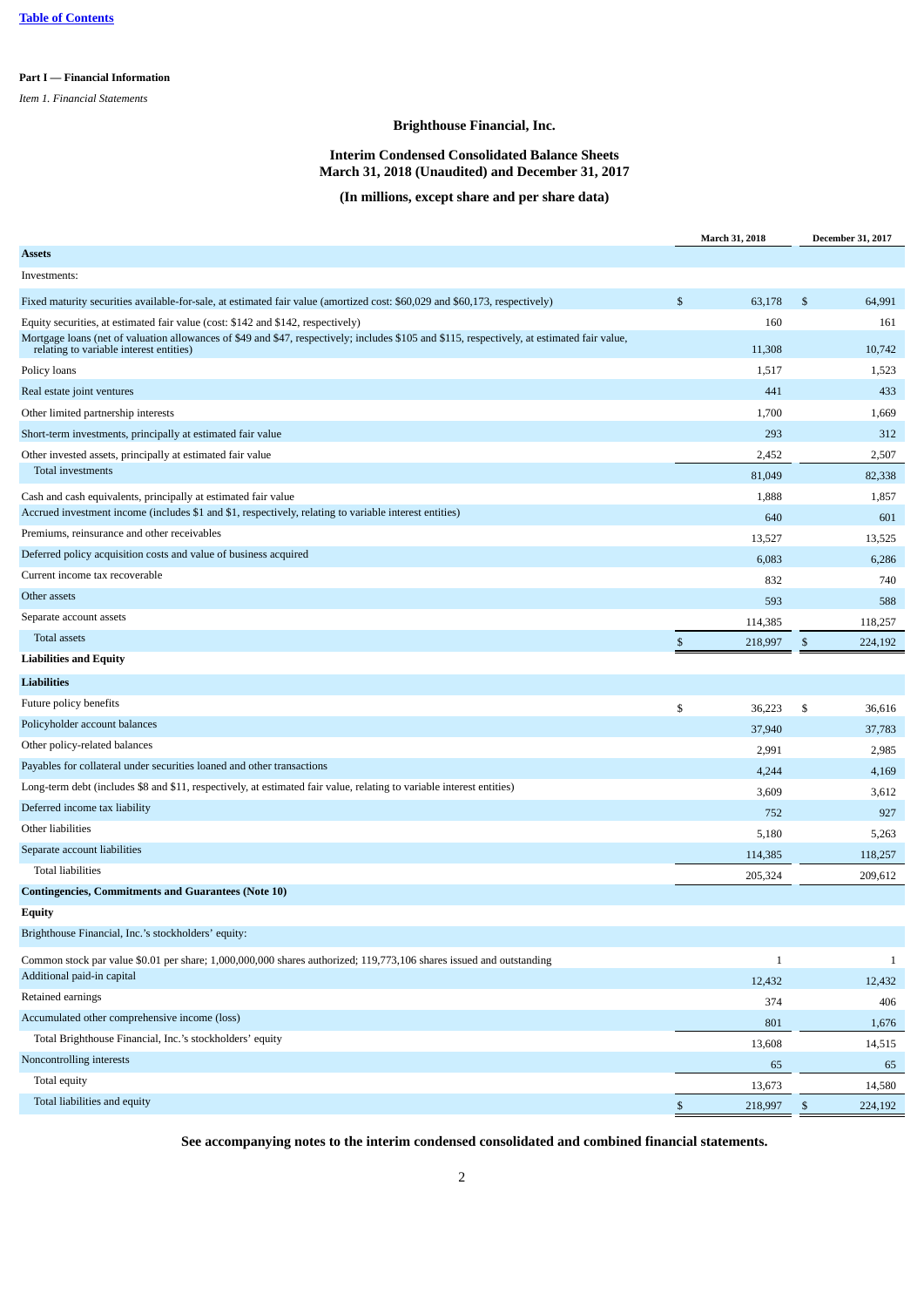#### <span id="page-3-0"></span>**Interim Condensed Consolidated and Combined Statements of Operations and Comprehensive Income (Loss) For the Three Months Ended March 31, 2018 and 2017 (Unaudited)**

### **(In millions, except share and per share data)**

| 2018<br>2017<br><b>Revenues</b><br>Premiums<br>\$<br>229<br>\$<br>176<br>Universal life and investment-type product policy fees<br>1,002<br>953<br>Net investment income<br>782<br>817<br>Other revenues<br>105<br>74<br>Net investment gains (losses):<br>Other net investment gains (losses)<br>(4)<br>(55)<br>Total net investment gains (losses)<br>(4)<br>(55)<br>Net derivative gains (losses)<br>(334)<br>(965)<br><b>Total revenues</b><br>1,815<br>965<br><b>Expenses</b><br>Policyholder benefits and claims<br>738<br>864<br>Interest credited to policyholder account balances<br>267<br>275<br>Amortization of deferred policy acquisition costs and value of business acquired<br>305<br>(148)<br>Other expenses<br>618<br>564<br>Total expenses<br>1,928<br>1,555<br>Income (loss) before provision for income tax<br>(113)<br>(590)<br>Provision for income tax expense (benefit)<br>(48)<br>(241)<br>Net income (loss)<br>(349)<br>(65)<br>Less: Net income (loss) attributable to noncontrolling interests<br>$\overline{2}$<br>Net income (loss) available to Brighthouse Financial, Inc.'s common shareholders<br>\$<br>\$<br>(349)<br>(67)<br>Comprehensive income (loss)<br>\$<br>(925)<br>\$<br>(108)<br>Less: Comprehensive income (loss) attributable to noncontrolling interests<br>$\overline{2}$<br>Comprehensive income (loss) attributable to Brighthouse Financial, Inc.<br>\$<br>\$<br>(927)<br>(108)<br>Earnings per common share:<br>\$<br>(0.56)<br>\$<br>(2.91)<br><b>Basic</b> |  | <b>Three Months</b><br><b>Ended</b><br>March 31, |  |
|---------------------------------------------------------------------------------------------------------------------------------------------------------------------------------------------------------------------------------------------------------------------------------------------------------------------------------------------------------------------------------------------------------------------------------------------------------------------------------------------------------------------------------------------------------------------------------------------------------------------------------------------------------------------------------------------------------------------------------------------------------------------------------------------------------------------------------------------------------------------------------------------------------------------------------------------------------------------------------------------------------------------------------------------------------------------------------------------------------------------------------------------------------------------------------------------------------------------------------------------------------------------------------------------------------------------------------------------------------------------------------------------------------------------------------------------------------------------------------------------------------------------|--|--------------------------------------------------|--|
|                                                                                                                                                                                                                                                                                                                                                                                                                                                                                                                                                                                                                                                                                                                                                                                                                                                                                                                                                                                                                                                                                                                                                                                                                                                                                                                                                                                                                                                                                                                     |  |                                                  |  |
|                                                                                                                                                                                                                                                                                                                                                                                                                                                                                                                                                                                                                                                                                                                                                                                                                                                                                                                                                                                                                                                                                                                                                                                                                                                                                                                                                                                                                                                                                                                     |  |                                                  |  |
|                                                                                                                                                                                                                                                                                                                                                                                                                                                                                                                                                                                                                                                                                                                                                                                                                                                                                                                                                                                                                                                                                                                                                                                                                                                                                                                                                                                                                                                                                                                     |  |                                                  |  |
|                                                                                                                                                                                                                                                                                                                                                                                                                                                                                                                                                                                                                                                                                                                                                                                                                                                                                                                                                                                                                                                                                                                                                                                                                                                                                                                                                                                                                                                                                                                     |  |                                                  |  |
|                                                                                                                                                                                                                                                                                                                                                                                                                                                                                                                                                                                                                                                                                                                                                                                                                                                                                                                                                                                                                                                                                                                                                                                                                                                                                                                                                                                                                                                                                                                     |  |                                                  |  |
|                                                                                                                                                                                                                                                                                                                                                                                                                                                                                                                                                                                                                                                                                                                                                                                                                                                                                                                                                                                                                                                                                                                                                                                                                                                                                                                                                                                                                                                                                                                     |  |                                                  |  |
|                                                                                                                                                                                                                                                                                                                                                                                                                                                                                                                                                                                                                                                                                                                                                                                                                                                                                                                                                                                                                                                                                                                                                                                                                                                                                                                                                                                                                                                                                                                     |  |                                                  |  |
|                                                                                                                                                                                                                                                                                                                                                                                                                                                                                                                                                                                                                                                                                                                                                                                                                                                                                                                                                                                                                                                                                                                                                                                                                                                                                                                                                                                                                                                                                                                     |  |                                                  |  |
|                                                                                                                                                                                                                                                                                                                                                                                                                                                                                                                                                                                                                                                                                                                                                                                                                                                                                                                                                                                                                                                                                                                                                                                                                                                                                                                                                                                                                                                                                                                     |  |                                                  |  |
|                                                                                                                                                                                                                                                                                                                                                                                                                                                                                                                                                                                                                                                                                                                                                                                                                                                                                                                                                                                                                                                                                                                                                                                                                                                                                                                                                                                                                                                                                                                     |  |                                                  |  |
|                                                                                                                                                                                                                                                                                                                                                                                                                                                                                                                                                                                                                                                                                                                                                                                                                                                                                                                                                                                                                                                                                                                                                                                                                                                                                                                                                                                                                                                                                                                     |  |                                                  |  |
|                                                                                                                                                                                                                                                                                                                                                                                                                                                                                                                                                                                                                                                                                                                                                                                                                                                                                                                                                                                                                                                                                                                                                                                                                                                                                                                                                                                                                                                                                                                     |  |                                                  |  |
|                                                                                                                                                                                                                                                                                                                                                                                                                                                                                                                                                                                                                                                                                                                                                                                                                                                                                                                                                                                                                                                                                                                                                                                                                                                                                                                                                                                                                                                                                                                     |  |                                                  |  |
|                                                                                                                                                                                                                                                                                                                                                                                                                                                                                                                                                                                                                                                                                                                                                                                                                                                                                                                                                                                                                                                                                                                                                                                                                                                                                                                                                                                                                                                                                                                     |  |                                                  |  |
|                                                                                                                                                                                                                                                                                                                                                                                                                                                                                                                                                                                                                                                                                                                                                                                                                                                                                                                                                                                                                                                                                                                                                                                                                                                                                                                                                                                                                                                                                                                     |  |                                                  |  |
|                                                                                                                                                                                                                                                                                                                                                                                                                                                                                                                                                                                                                                                                                                                                                                                                                                                                                                                                                                                                                                                                                                                                                                                                                                                                                                                                                                                                                                                                                                                     |  |                                                  |  |
|                                                                                                                                                                                                                                                                                                                                                                                                                                                                                                                                                                                                                                                                                                                                                                                                                                                                                                                                                                                                                                                                                                                                                                                                                                                                                                                                                                                                                                                                                                                     |  |                                                  |  |
|                                                                                                                                                                                                                                                                                                                                                                                                                                                                                                                                                                                                                                                                                                                                                                                                                                                                                                                                                                                                                                                                                                                                                                                                                                                                                                                                                                                                                                                                                                                     |  |                                                  |  |
|                                                                                                                                                                                                                                                                                                                                                                                                                                                                                                                                                                                                                                                                                                                                                                                                                                                                                                                                                                                                                                                                                                                                                                                                                                                                                                                                                                                                                                                                                                                     |  |                                                  |  |
|                                                                                                                                                                                                                                                                                                                                                                                                                                                                                                                                                                                                                                                                                                                                                                                                                                                                                                                                                                                                                                                                                                                                                                                                                                                                                                                                                                                                                                                                                                                     |  |                                                  |  |
|                                                                                                                                                                                                                                                                                                                                                                                                                                                                                                                                                                                                                                                                                                                                                                                                                                                                                                                                                                                                                                                                                                                                                                                                                                                                                                                                                                                                                                                                                                                     |  |                                                  |  |
|                                                                                                                                                                                                                                                                                                                                                                                                                                                                                                                                                                                                                                                                                                                                                                                                                                                                                                                                                                                                                                                                                                                                                                                                                                                                                                                                                                                                                                                                                                                     |  |                                                  |  |
|                                                                                                                                                                                                                                                                                                                                                                                                                                                                                                                                                                                                                                                                                                                                                                                                                                                                                                                                                                                                                                                                                                                                                                                                                                                                                                                                                                                                                                                                                                                     |  |                                                  |  |
|                                                                                                                                                                                                                                                                                                                                                                                                                                                                                                                                                                                                                                                                                                                                                                                                                                                                                                                                                                                                                                                                                                                                                                                                                                                                                                                                                                                                                                                                                                                     |  |                                                  |  |
|                                                                                                                                                                                                                                                                                                                                                                                                                                                                                                                                                                                                                                                                                                                                                                                                                                                                                                                                                                                                                                                                                                                                                                                                                                                                                                                                                                                                                                                                                                                     |  |                                                  |  |
|                                                                                                                                                                                                                                                                                                                                                                                                                                                                                                                                                                                                                                                                                                                                                                                                                                                                                                                                                                                                                                                                                                                                                                                                                                                                                                                                                                                                                                                                                                                     |  |                                                  |  |
|                                                                                                                                                                                                                                                                                                                                                                                                                                                                                                                                                                                                                                                                                                                                                                                                                                                                                                                                                                                                                                                                                                                                                                                                                                                                                                                                                                                                                                                                                                                     |  |                                                  |  |

**See accompanying notes to the interim condensed consolidated and combined financial statements.**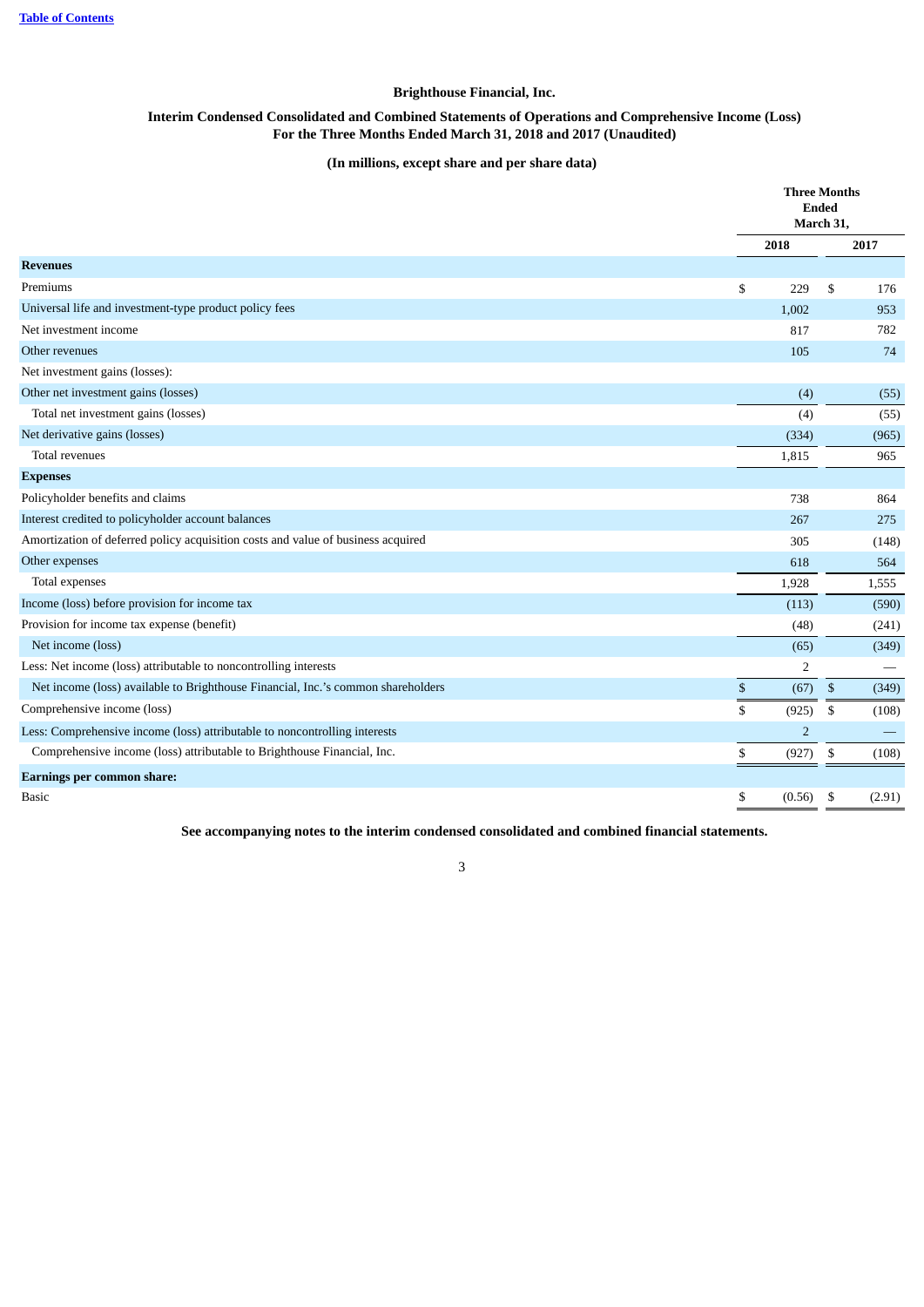#### **Interim Condensed Consolidated and Combined Statements of Equity For the Three Months Ended March 31, 2018 and 2017 (Unaudited)**

### **(In millions)**

<span id="page-4-0"></span>

|                                                                                       | <b>Shareholder's Net</b><br>Investment | Common<br>Stock | <b>Additional</b><br>Paid-in Capital |    | Retained<br><b>Earnings</b><br>(Deficit) | Accumulated<br>Other<br>Comprehensive<br>Income (Loss) |       |              |      | <b>Brighthouse</b><br>Financial, Inc's<br>Stockholders'<br><b>Equity</b> |    | Noncontrolling<br>Interests |  | <b>Total Equity</b> |
|---------------------------------------------------------------------------------------|----------------------------------------|-----------------|--------------------------------------|----|------------------------------------------|--------------------------------------------------------|-------|--------------|------|--------------------------------------------------------------------------|----|-----------------------------|--|---------------------|
| Balance at December 31, 2017                                                          | \$                                     |                 | 12,432                               |    | 406                                      |                                                        | 1,676 | \$<br>14,515 | -S   | 65                                                                       |    | \$14,580                    |  |                     |
| Cumulative effect of change in<br>accounting principle, net of<br>income tax (Note 1) |                                        |                 |                                      |    | 35                                       |                                                        | (15)  | 20           |      |                                                                          |    | 20                          |  |                     |
| Balance at January 1, 2018                                                            |                                        |                 | 12,432                               |    | 441                                      |                                                        | 1,661 | 14,535       |      | 65                                                                       |    | 14,600                      |  |                     |
| Change in noncontrolling interests                                                    |                                        |                 |                                      |    |                                          |                                                        |       |              |      | (2)                                                                      |    | (2)                         |  |                     |
| Net income (loss)                                                                     |                                        |                 |                                      |    | (67)                                     |                                                        |       | (67)         |      | $\overline{2}$                                                           |    | (65)                        |  |                     |
| Other comprehensive income (loss),<br>net of income tax                               |                                        |                 |                                      |    |                                          |                                                        | (860) | (860)        |      |                                                                          |    | (860)                       |  |                     |
| Balance at March 31, 2018                                                             |                                        |                 | 12,432                               | .S | 374                                      |                                                        | 801   | 13,608       | - \$ | 65                                                                       | S. | 13,673                      |  |                     |

|                                                         | <b>Shareholder's Net</b><br>Investment |    | Common<br><b>Stock</b> |   | <b>Additional</b><br><b>Paid-in Capital</b> | Retained<br>Earnings<br>(Deficit) | Accumulated<br>Other<br>Comprehensive<br>Income (Loss) |   | <b>Brighthouse</b><br>Financial, Inc's<br>Stockholders'<br><b>Equity</b> |               | Noncontrolling<br><b>Interests</b> | <b>Total Equity</b> |
|---------------------------------------------------------|----------------------------------------|----|------------------------|---|---------------------------------------------|-----------------------------------|--------------------------------------------------------|---|--------------------------------------------------------------------------|---------------|------------------------------------|---------------------|
| Balance at December 31, 2016                            | 13,597                                 | S  |                        | Φ | —                                           |                                   | 1,265                                                  | S | 14,862                                                                   | <sup>\$</sup> |                                    | 14,862              |
| Change in net investment                                | 362                                    |    |                        |   |                                             |                                   |                                                        |   | 362                                                                      |               |                                    | 362                 |
| Net income (loss)                                       | (349)                                  |    |                        |   |                                             |                                   |                                                        |   | (349)                                                                    |               |                                    | (349)               |
| Other comprehensive income (loss),<br>net of income tax |                                        |    |                        |   |                                             |                                   | 241                                                    |   | 241                                                                      |               |                                    | 241                 |
| Balance at March 31, 2017                               | 13.610                                 | S. |                        |   |                                             |                                   | 1.506                                                  |   | 15.116                                                                   | -S            |                                    | 15,116              |

**See accompanying notes to the interim condensed consolidated and combined financial statements.**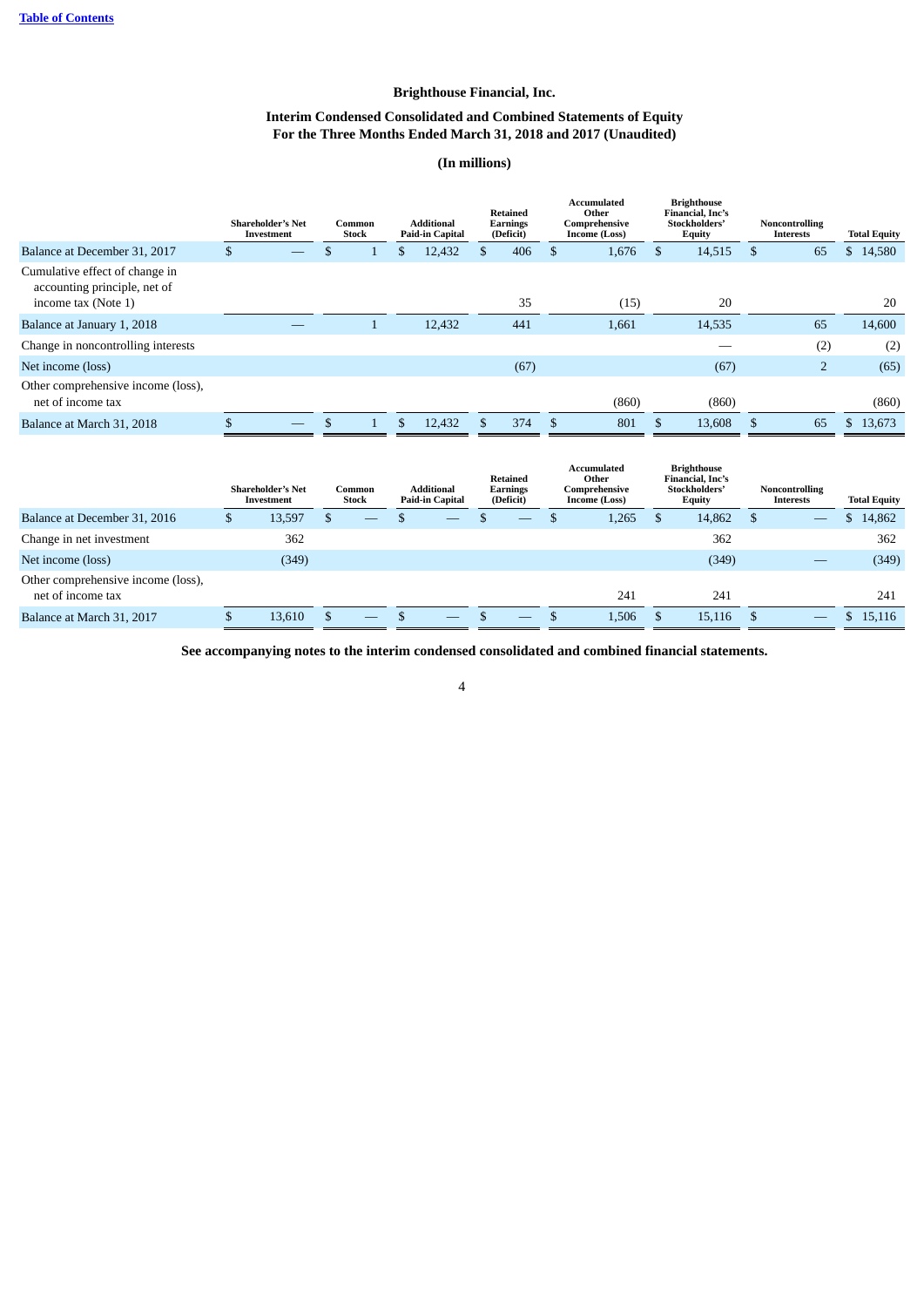### **Interim Condensed Consolidated and Combined Statements of Cash Flows For the Three Months Ended March 31, 2018 and 2017 (Unaudited)**

### **(In millions)**

<span id="page-5-0"></span>

|                                                                                                    |                                | <b>Three Months</b><br><b>Ended</b><br>March 31, |             |
|----------------------------------------------------------------------------------------------------|--------------------------------|--------------------------------------------------|-------------|
|                                                                                                    | 2018                           |                                                  | 2017        |
| Net cash provided by (used in) operating activities                                                | \$<br>291                      | \$                                               | 360         |
| <b>Cash flows from investing activities</b>                                                        |                                |                                                  |             |
| Sales, maturities and repayments of:                                                               |                                |                                                  |             |
| Fixed maturity securities                                                                          | 4,057                          |                                                  | 3,224       |
| <b>Equity securities</b>                                                                           | 6                              |                                                  | 25          |
| Mortgage loans                                                                                     | 169                            |                                                  | 144         |
| Real estate and real estate joint ventures                                                         | 74                             |                                                  | 11          |
| Other limited partnership interests                                                                | 42                             |                                                  | 110         |
| Purchases of:                                                                                      |                                |                                                  |             |
| Fixed maturity securities                                                                          | (3,804)                        |                                                  | (2,574)     |
| <b>Equity securities</b>                                                                           | (1)                            |                                                  | (3)         |
| Mortgage loans                                                                                     | (739)                          |                                                  | (622)       |
| Real estate and real estate joint ventures                                                         | (15)                           |                                                  | (35)        |
| Other limited partnership interests                                                                | (38)                           |                                                  | (57)        |
| Cash received in connection with freestanding derivatives                                          | 712                            |                                                  | 1,310       |
| Cash paid in connection with freestanding derivatives                                              | (1, 414)                       |                                                  | (1,850)     |
| Net change in policy loans                                                                         | $7\overline{ }$                |                                                  | 5           |
| Net change in short-term investments                                                               | 19                             |                                                  | 271         |
| Net change in other invested assets                                                                | 22                             |                                                  | 19          |
| Net cash provided by (used in) investing activities                                                | (903)                          |                                                  | (22)        |
| <b>Cash flows from financing activities</b>                                                        |                                |                                                  |             |
| Policyholder account balances:                                                                     |                                |                                                  |             |
| <b>Deposits</b>                                                                                    | 1,516                          |                                                  | 1,179       |
| Withdrawals                                                                                        | (772)                          |                                                  | (1,019)     |
| Net change in payables for collateral under securities loaned and other transactions               | 75                             |                                                  | (139)       |
| Long-term debt repaid                                                                              | (3)                            |                                                  | (3)         |
| Cash received from MetLife, Inc. in connection with shareholder's net investment                   |                                |                                                  | 24          |
| Cash paid to MetLife, Inc. in connection with shareholder's net investment                         |                                |                                                  | (20)        |
| Financing element on certain derivative instruments and other derivative related transactions, net | (157)                          |                                                  | 224         |
| Other, net                                                                                         | (16)                           |                                                  |             |
| Net cash provided by (used in) financing activities                                                | 643                            |                                                  | 246         |
| Change in cash, cash equivalents and restricted cash                                               | 31                             |                                                  | 584         |
| Cash, cash equivalents and restricted cash, beginning of period                                    | 1,857                          |                                                  | 5,228       |
| Cash, cash equivalents and restricted cash, end of period                                          | \$<br>1,888                    | \$                                               | 5,812       |
| Supplemental disclosures of cash flow information                                                  |                                |                                                  |             |
| Net cash paid (received) for:                                                                      |                                |                                                  |             |
| Interest                                                                                           | \$<br>8                        | \$                                               | 34          |
| Income tax                                                                                         | \$<br>$\overline{\phantom{m}}$ | \$                                               | $7^{\circ}$ |
| Non-cash transactions:                                                                             |                                |                                                  |             |
| Transfer of fixed maturity securities to former affiliates                                         | \$                             | \$                                               | 293         |
| Reduction of policyholder account balances in connection with reinsurance transactions             | \$                             | \$                                               | 293         |
|                                                                                                    |                                |                                                  |             |

**See accompanying notes to the interim condensed consolidated and combined financial statements.**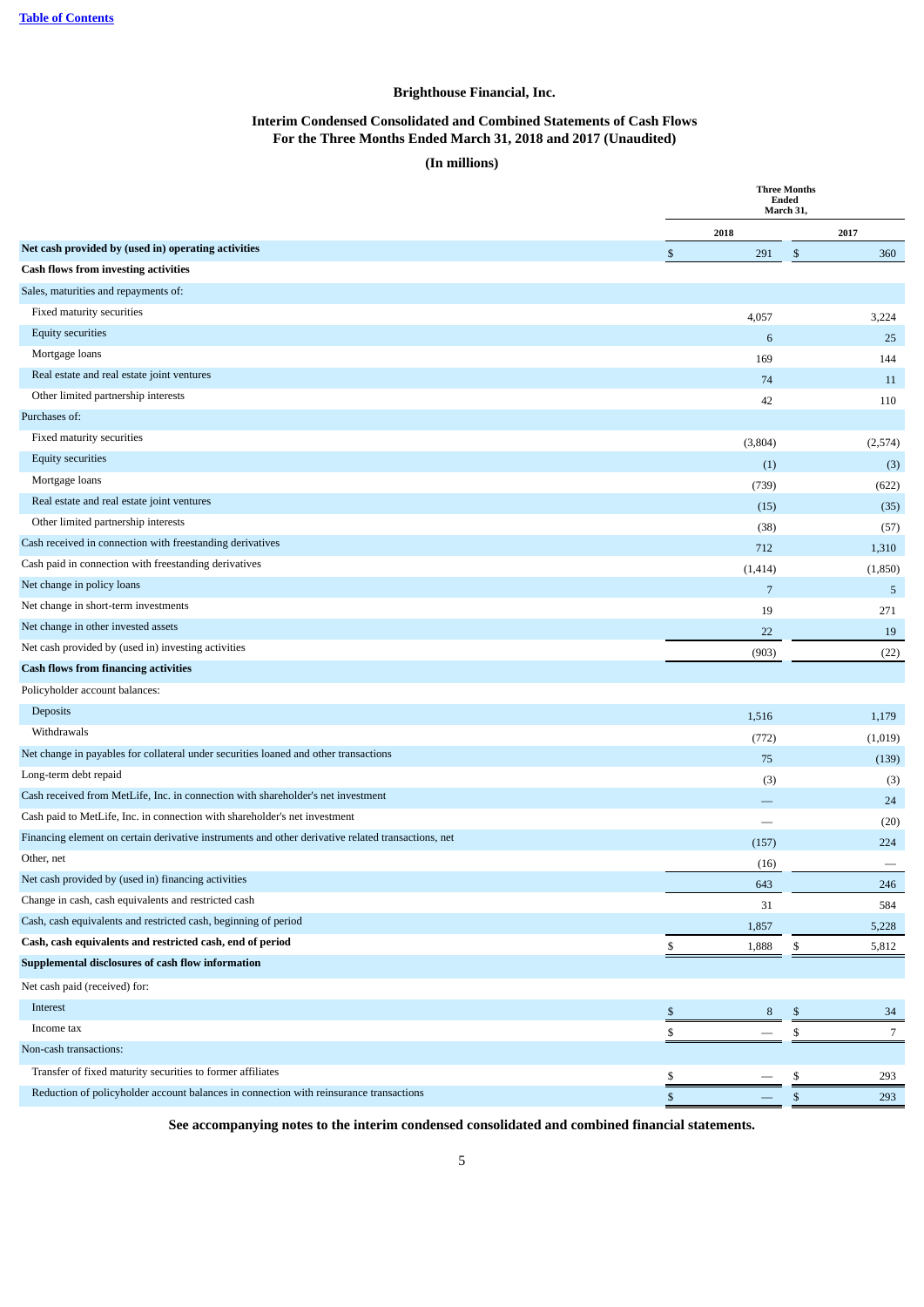#### **Notes to the Interim Condensed Consolidated and Combined Financial Statements (Unaudited)**

#### <span id="page-6-0"></span>**1. Business, Basis of Presentation and Summary of Significant Accounting Policies**

#### <span id="page-6-1"></span>*Business*

"Brighthouse" and the "Company" refer to Brighthouse Financial, Inc. and its subsidiaries. Brighthouse Financial, Inc. is a holding company formed to own the legal entities that historically operated a substantial portion of the former Retail segment of MetLife, Inc. (together with its subsidiaries and affiliates, "MetLife"). Brighthouse Financial, Inc. was incorporated in Delaware on August 1, 2016 in preparation for MetLife, Inc.'s separation of a substantial portion of its former Retail segment, as well as certain portions of its Corporate Benefit Funding segment (the "Separation"), which was completed on August 4, 2017.

In connection with the Separation, 80.8% of MetLife, Inc.'s interest in Brighthouse Financial, Inc. was distributed to holders of MetLife, Inc.'s common stock and MetLife, Inc. retained the remaining 19.2%. As a result, MetLife, Inc. and its subsidiaries are considered related parties.

The Company offers a range of individual annuities and individual life insurance products. The Company reports results through three segments: Annuities, Life and Run-off. In addition, the Company reports certain of its results in Corporate & Other.

#### *Basis of Presentation*

The preparation of financial statements in conformity with accounting principles generally accepted in the United States of America ("GAAP") requires management to adopt accounting policies and make estimates and assumptions that affect amounts reported on the interim condensed consolidated and combined financial statements. In applying these policies and estimates, management makes subjective and complex judgments that frequently require assumptions about matters that are inherently uncertain. Many of these policies, estimates and related judgments are common in the insurance and financial services industries; others are specific to the Company's business and operations. Actual results could differ from these estimates.

#### *Consolidation*

The financial statements presented in this quarterly report for periods on or after the Separation are presented on a consolidated basis and include the financial position, results of operations and cash flows of the Company. The accompanying interim condensed consolidated financial statements include the accounts of Brighthouse Financial, Inc. and its subsidiaries, as well as partnerships and joint ventures in which the Company has control, and variable interest entities ("VIEs") for which the Company is the primary beneficiary. Intercompany accounts and transactions have been eliminated.

The Company uses the equity method of accounting for equity securities when it has significant influence or at least 20% interest and for real estate joint ventures and other limited partnership interests ("investee") when it has more than a minor ownership interest or more than a minor influence over the investee's operations. The Company generally recognizes its share of the investee's earnings on a three-month lag in instances where the investee's financial information is not sufficiently timely or when the investee's reporting period differs from the Company's reporting period. When the Company has virtually no influence over the investee's operations, the investment is carried at fair value.

#### *Combination*

The financial statements for the periods prior to the Separation are presented on a combined basis and reflect the historical combined results of operations and cash flows for the periods presented. The combined statement of operations reflects certain corporate expenses allocated to the Company by MetLife for certain corporate functions and for shared services provided by MetLife. These expenses have been allocated to the Company based on direct usage or benefit where specifically identifiable, with the remainder allocated based upon other reasonable allocation measures. The Company considers the expense methodology and results to be reasonable for all periods presented. See Note 11 for further information on expenses allocated by MetLife.

The Company previously recorded affiliated transactions with certain MetLife subsidiaries which were not included in the combined financial statements of the Company.

The income tax amounts in these combined financial statements have been calculated based on a modified separate return methodology, with benefits for losses, and presented as if each company was a separate taxpayer in its respective jurisdiction.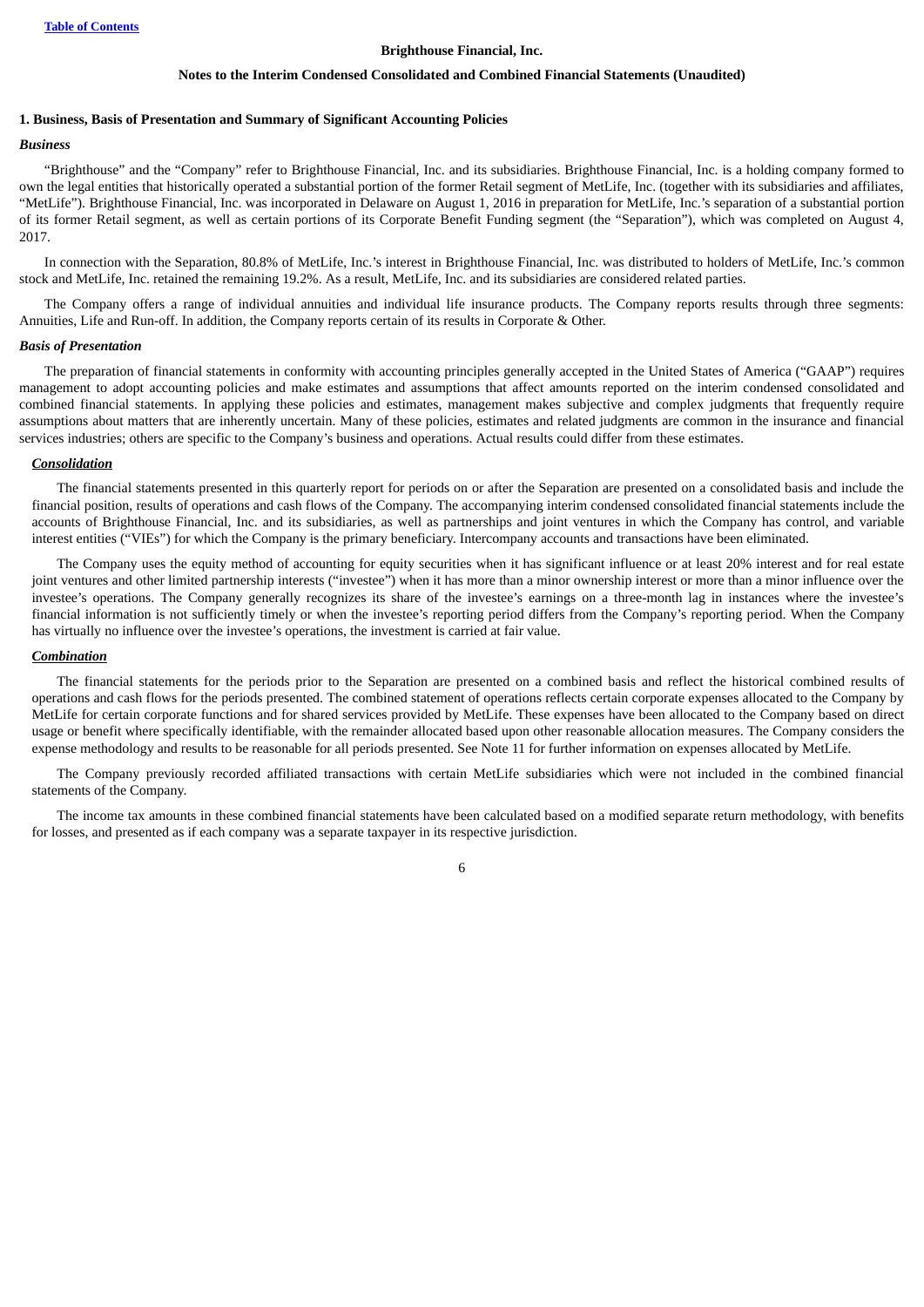#### **Notes to the Interim Condensed Consolidated and Combined Financial Statements (Unaudited) (continued)**

### **1. Business, Basis of Presentation and Summary of Significant Accounting Policies (continued)**

The historical financial results in the combined financial statements presented may not be indicative of the results that would have been achieved by the Company had it operated as a separate, stand-alone entity during the periods presented. The combined financial statements presented do not reflect any changes that may occur in the Company's financing and operations in connection with or as a result of the Separation. Management believes that the combined financial statements include all adjustments necessary for a fair presentation of the business.

#### *Reclassifications*

Certain amounts in the prior year periods' interim condensed consolidated and combined financial statements and related footnotes thereto have been reclassified to conform to the 2018 presentation as discussed throughout the Notes to the Interim Condensed Consolidated and Combined Financial Statements.

The accompanying interim condensed consolidated and combined financial statements are unaudited and reflect all adjustments (including normal recurring adjustments) necessary to present fairly the financial position, results of operations and cash flows for the interim periods presented in conformity with GAAP. Interim results are not necessarily indicative of full year performance. The December 31, 2017 consolidated balance sheet data was derived from audited consolidated financial statements included in Brighthouse Financial, Inc.'s Annual Report on Form 10-K for the year ended December 31, 2017 (the "2017 Annual Report"), which include all disclosures required by GAAP. Therefore, these interim condensed consolidated and combined financial statements should be read in conjunction with the consolidated and combined financial statements of the Company included in the 2017 Annual Report.

#### *Adoption of New Accounting Pronouncements*

Changes to GAAP are established by the Financial Accounting Standards Board ("FASB") in the form of accounting standards updates ("ASUs") to the FASB Accounting Standards Codification. The Company considers the applicability and impact of all ASUs. ASUs not listed below were assessed and determined to be either not applicable or are not expected to have a material impact on the Company's financial statements. The following table provides a description of new ASUs issued by the FASB and the expected impact of the adoption on the Company's financial statements.

ASUs adopted as of March 31, 2018 are summarized in the table below.

| <b>Standard</b>                                                                                                                            | <b>Description</b>                                                                                                                                                                                                                                                                                                                                                                                                                                                                                                                                                                                                                                                 | <b>Effective Date</b> | <b>Impact on Financial Statements</b>                                                                                                                                                                                                                                                                                                                                                                                                                                                                                        |
|--------------------------------------------------------------------------------------------------------------------------------------------|--------------------------------------------------------------------------------------------------------------------------------------------------------------------------------------------------------------------------------------------------------------------------------------------------------------------------------------------------------------------------------------------------------------------------------------------------------------------------------------------------------------------------------------------------------------------------------------------------------------------------------------------------------------------|-----------------------|------------------------------------------------------------------------------------------------------------------------------------------------------------------------------------------------------------------------------------------------------------------------------------------------------------------------------------------------------------------------------------------------------------------------------------------------------------------------------------------------------------------------------|
| ASU 2016-01, Financial<br>Instruments - Overall:<br>Recognition and Measurement<br>of Financial Assets and<br><b>Financial Liabilities</b> | The new guidance changes the current accounting guidance related January 1, 2018 using<br>to (i) the classification and measurement of certain equity the modified<br>investments, (ii) the presentation of changes in the fair value of retrospective method<br>financial liabilities measured under the fair value option ("FVO")<br>that are due to instrument-specific credit risk, and (iii) certain<br>disclosures associated with the fair value of financial instruments.<br>Additionally, there will no longer be a requirement to assess equity<br>securities for impairment since such securities will be measured at<br>fair value through net income. |                       | The Company 1) reclassified net unrealized<br>gains related to equity securities previously<br>classified as available-for-sale from<br>accumulated other comprehensive income<br>("AOCI") to retained earnings and 2)<br>increased the carrying value of equity<br>investments previously accounted for under<br>the cost method to estimated fair value. The<br>cumulative effect of the adoption is a net<br>increase to retained earnings of \$38 million<br>and a net decrease of \$15 million to AOCI,<br>after taxes. |
| ASU 2014-09, Revenue from<br>Contracts with Customers<br>(Topic 606)                                                                       | For those contracts that are impacted, the guidance will require an January 1, 2018 using<br>entity to recognize revenue upon the transfer of promised goods or the modified<br>services to customers in an amount that reflects the consideration retrospective method<br>to which the entity expects to be entitled, in exchange for those<br>goods or services.                                                                                                                                                                                                                                                                                                 |                       | The adoption did not have an impact on the<br>Company's financial statements other than<br>expanded disclosures in Note 8.                                                                                                                                                                                                                                                                                                                                                                                                   |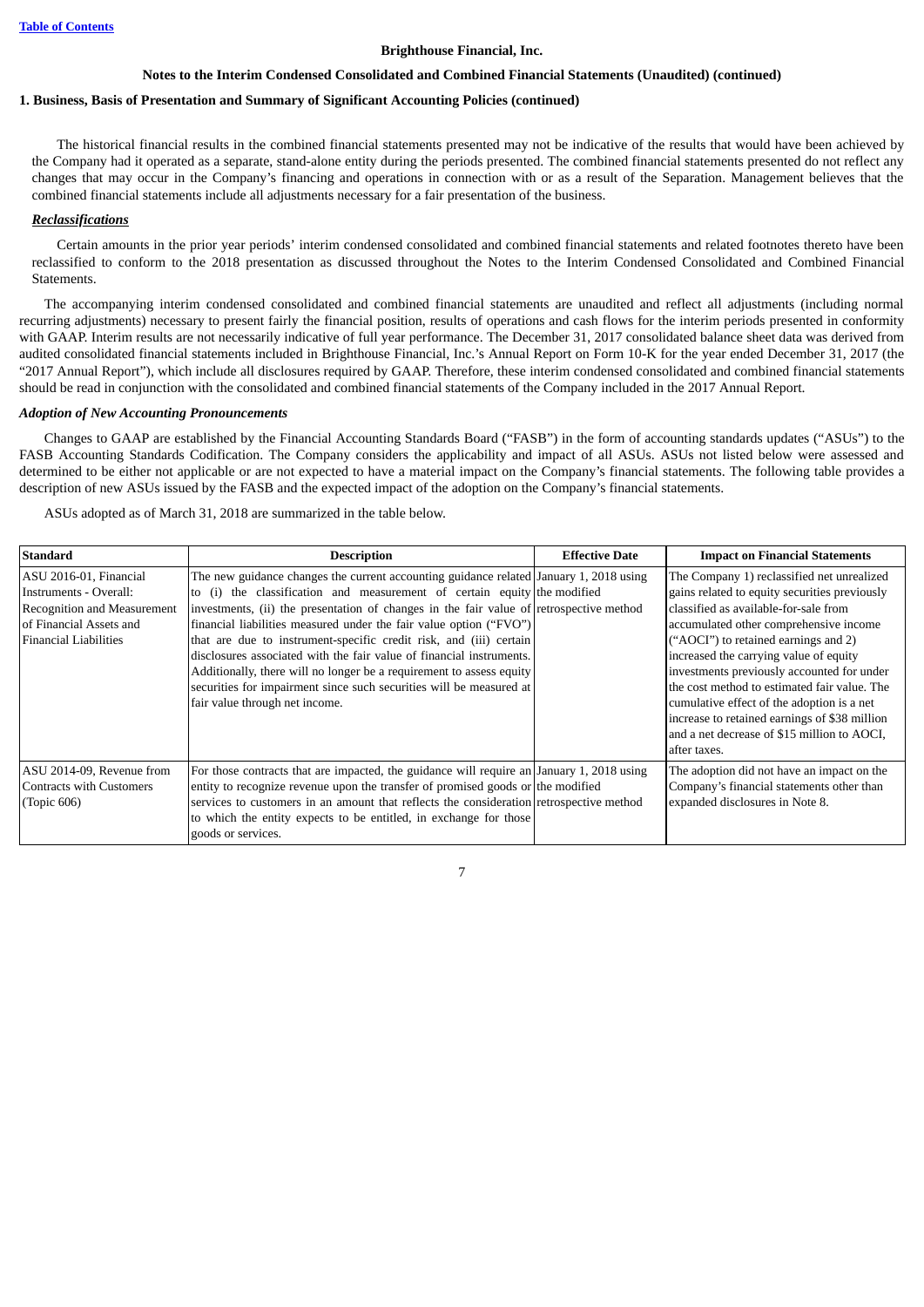### **Notes to the Interim Condensed Consolidated and Combined Financial Statements (Unaudited) (continued)**

### **1. Business, Basis of Presentation and Summary of Significant Accounting Policies (continued)**

ASUs issued but not yet adopted as of March 31, 2018 are summarized in the table below.

| <b>Standard</b>                                                                                                                   | <b>Description</b>                                                                                                                                                                                                                                                                                                                                                                                                                                                                                                                                                                                                                                                                                                                                                                                                                                        | <b>Effective Date</b> | <b>Impact on Financial Statements</b>                                                                                                                                                                                             |
|-----------------------------------------------------------------------------------------------------------------------------------|-----------------------------------------------------------------------------------------------------------------------------------------------------------------------------------------------------------------------------------------------------------------------------------------------------------------------------------------------------------------------------------------------------------------------------------------------------------------------------------------------------------------------------------------------------------------------------------------------------------------------------------------------------------------------------------------------------------------------------------------------------------------------------------------------------------------------------------------------------------|-----------------------|-----------------------------------------------------------------------------------------------------------------------------------------------------------------------------------------------------------------------------------|
| ASU 2017-12, Derivatives and<br>Hedging (Topic 815): Targeted<br>Improvements to Accounting<br>for Hedging Activities             | The amendments to Topic 815 (i) refine and expand the criteria for January 1, 2019 using<br>achieving hedge accounting on certain hedging strategies, (ii) modified retrospective<br>require the earnings effect of the hedging instrument be presented method (with early<br>in the same line item in which the earnings effect of the hedged adoption permitted)<br>item is reported, and (iii) eliminate the requirement to separately<br>measure and report hedge ineffectiveness.                                                                                                                                                                                                                                                                                                                                                                    |                       | The Company does not expect a material<br>impact on its financial statements from<br>adoption of the new guidance.                                                                                                                |
| ASU 2016-13, Financial<br>Instruments - Credit Losses<br>(Topic 326): Measurement of<br>Credit Losses on Financial<br>Instruments | The amendments to Topic 326 replace the incurred loss impairment January 1, 2020 using<br>methodology for certain financial instruments with one that reflects the modified<br>expected credit losses based on historical loss information, current retrospective method<br>conditions, and reasonable and supportable forecasts. The new (with early adoption<br>guidance also requires that an other-than- temporary impairment permitted beginning<br>"OTTI") on a debt security will be recognized as an allowance January 1, 2019)<br>going forward, such that improvements in expected future cash<br>flows after an impairment will no longer be reflected as a<br>prospective yield adjustment through net investment income, but<br>rather a reversal of the previous impairment and recognized<br>through realized investment gains and losses. |                       | The Company is currently evaluating the<br>impact of this guidance on its financial<br>statements, with the most significant impact<br>expected to be earlier recognition of credit<br>losses on mortgage loan investments.       |
| ASU 2016-02, Leases - Topic<br>842                                                                                                | The new guidance will require a lessee to recognize assets and January 1, 2019 using<br>liabilities for leases with lease terms of more than 12 months. the modified<br>Leases would be classified as finance or operating leases and both retrospective method<br>types of leases will be recognized on the balance sheet. Lessor (with early adoption<br>accounting will remain largely unchanged from current guidance permitted)<br>except for certain targeted changes. The amendments also require<br>new qualitative and quantitative disclosures.                                                                                                                                                                                                                                                                                                 |                       | The Company is currently evaluating the<br>impact of this guidance on its financial<br>statements, with the most significant impact<br>expected to be a gross-up of certain lease<br>assets and liabilities on the balance sheet. |

#### <span id="page-8-0"></span>**2. Segment Information**

The Company is organized into three segments: Annuities; Life; and Run-off. In addition, the Company reports certain of its results of operations in Corporate & Other.

*Annuities*

The Annuities segment consists of a variety of variable, fixed, index-linked and income annuities designed to address contract holders' needs for protected wealth accumulation on a tax-deferred basis, wealth transfer and income security.

#### *Life*

The Life segment consists of insurance products and services, including term, whole, universal and variable life products designed to address policyholders' needs for financial security and protected wealth transfer, which may be provided on a tax-advantaged basis.

#### *Run-off*

The Run-off segment consists of products no longer actively sold and which are separately managed, including structured settlements, pension risk transfer contracts, certain company-owned life insurance policies, funding agreements and universal life with secondary guarantees.

#### *Corporate & Other*

Corporate & Other contains the excess capital not allocated to the segments and interest expense related to the majority of the Company's outstanding debt, as well as expenses associated with certain legal proceedings and income tax audit issues. Corporate & Other also includes the elimination of intersegment amounts, long term care and workers compensation business reinsured through 100% quota share reinsurance agreements, and term life insurance sold direct to consumers, which is no longer being offered for new sales.

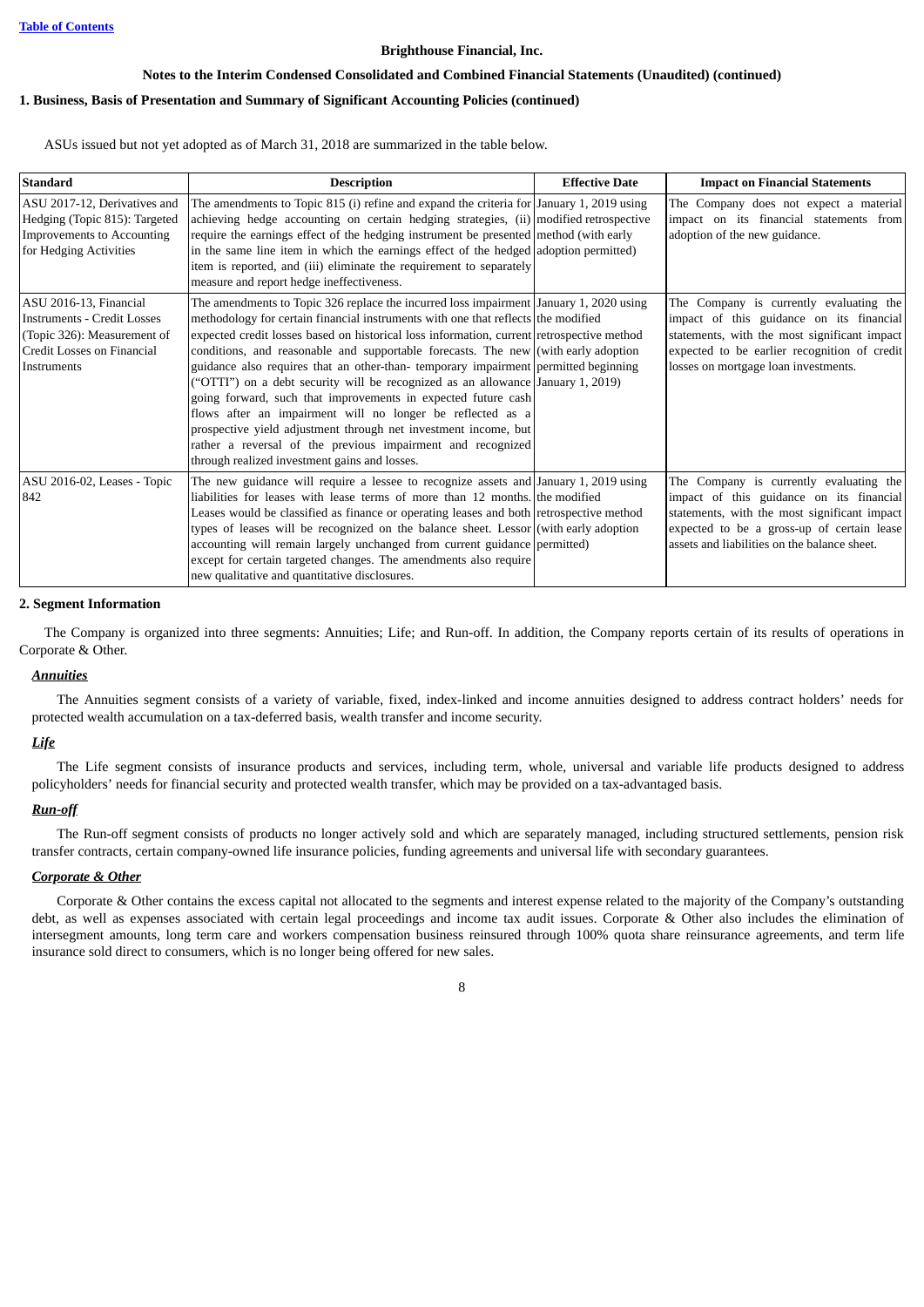#### **Notes to the Interim Condensed Consolidated and Combined Financial Statements (Unaudited) (continued)**

### **2. Segment Information (continued)**

#### *Financial Measures and Segment Accounting Policies*

Adjusted earnings is a financial measure used by management to evaluate performance, allocate resources and facilitate comparisons to industry results. Consistent with GAAP guidance for segment reporting, adjusted earnings is also used to measure segment performance. The Company believes the presentation of adjusted earnings, as the Company measures it for management purposes, enhances the understanding of its performance by the investor community. Adjusted earnings should not be viewed as a substitute for net income (loss) available to Brighthouse Financial, Inc.'s common shareholders, and excludes net income (loss) attributable to noncontrolling interests.

Adjusted earnings, which may be positive or negative, focuses on the Company's primary businesses principally by excluding the impact of market volatility, which could distort trends, as well as businesses that have been or will be sold or exited by the Company, referred to as divested businesses.

The following are the significant items excluded from total revenues, net of income tax, in calculating adjusted earnings:

- Net investment gains (losses);
- Net derivative gains (losses) except earned income on derivatives and amortization of premium on derivatives that are hedges of investments or that are used to replicate certain investments, but do not qualify for hedge accounting treatment; and
- Amortization of unearned revenue related to net investment gains (losses) and net derivative gains (losses) and certain variable annuity guaranteed minimum income benefits ("GMIBs") fees ("GMIB Fees").

The following are the significant items excluded from total expenses, net of income tax, in calculating adjusted earnings:

- Amounts associated with benefits and hedging costs related to GMIBs ("GMIB Costs");
- Amounts associated with periodic crediting rate adjustments based on the total return of a contractually referenced pool of assets and market value adjustments associated with surrenders or terminations of contracts ("Market Value Adjustments"); and
- Amortization of deferred policy acquisition cost ("DAC") and value of business acquired ("VOBA") related to: (i) net investment gains (losses), (ii) net derivative gains (losses), (iii) GMIB Fees and GMIB Costs and (iv) Market Value Adjustments.

The tax impact of the adjustments mentioned above are calculated net of the U.S. statutory tax rate, which could differ from the Company's effective tax rate.

Set forth in the tables below is certain financial information with respect to the Company's segments, as well as Corporate & Other, for the three months ended March 31, 2018 and 2017 and at March 31, 2018 and December 31, 2017. The segment accounting policies are the same as those used to prepare the Company's condensed consolidated and combined financial statements, except for the adjustments to calculate adjusted earnings described above. In addition, segment accounting policies include the methods of capital allocation described below.

Beginning in the first quarter of 2018, the Company changed the methodology for how capital is allocated to segments and, in some cases, products (the "Portfolio Realignment"). Segment investment and capitalization targets are now based on statutory oriented risk principles and metrics. Segment invested assets backing liabilities are based on net statutory liabilities plus excess capital. For the variable annuity business, the excess capital held is based on the target statutory total asset requirement consistent with the Company's variable annuity risk management strategy discussed in the 2017 Annual Report. For insurance businesses other than variable annuities, excess capital held is based on a percentage of required statutory risk based capital. Assets in excess of those allocated to the segments, if any, are held in Corporate & Other. Segment net investment income reflects the performance of each segment's respective invested assets.

Previously, invested assets held in the segments were based on net GAAP liabilities. Excess capital was retained in Corporate & Other and allocated to segments based on an internally developed statistics based capital model intended to capture the material risks to which the Company was exposed (referred to as "allocated equity"). Surplus assets in excess of the combined allocations to the segments were held in Corporate & Other with net investment income being credited back to the segments at a predetermined rate. Any excess or shortfall in net investment income from surplus assets was recognized in Corporate & Other.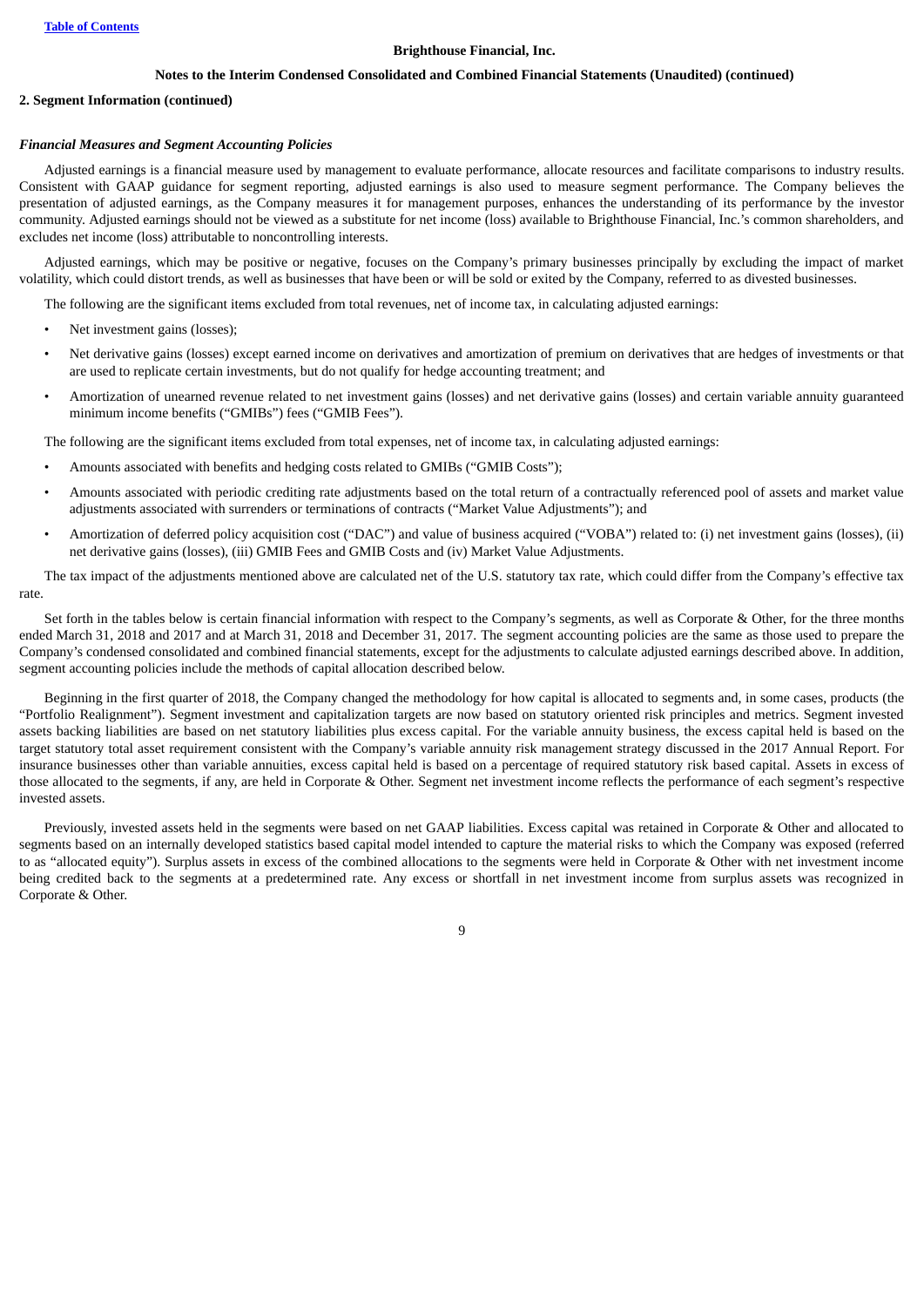### **Notes to the Interim Condensed Consolidated and Combined Financial Statements (Unaudited) (continued)**

### **2. Segment Information (continued)**

The Portfolio Realignment had no effect on the Company's consolidated net income (loss) or adjusted earnings, but it did impact segment results for the three months ended March 31, 2018. It was not practicable to determine the impact of the Portfolio Realignment to adjusted earnings in prior periods; however, the Company estimates that pre-tax adjusted earnings in the Life segment for the three months ended March 31, 2018 increased between \$30 million and \$35 million as a result of the change, with most of the offsetting impact in the Run-off segment. Impacts to the Annuities and Corporate & Other segments would not have been significantly different under the previous allocation method.

In addition, the total assets recognized in the segments changed as a result of the Portfolio Realignment. Total assets (on a book value basis) in the Annuities and Life segments increased approximately \$2 billion and approximately \$5 billion, respectively, under the new allocation method. The Run-off and Corporate & Other segments experienced decreases in total assets of approximately \$3 billion and approximately \$4 billion, respectively, as a result of the Portfolio Realignment.

|                                                                                  | <b>Operating Results</b> |                  |      |     |                |               |                      |      |    |              |  |
|----------------------------------------------------------------------------------|--------------------------|------------------|------|-----|----------------|---------------|----------------------|------|----|--------------|--|
| Three Months Ended March 31, 2018                                                |                          | <b>Annuities</b> | Life |     | <b>Run-off</b> |               | Corporate<br>& Other |      |    | <b>Total</b> |  |
|                                                                                  |                          |                  |      |     |                | (In millions) |                      |      |    |              |  |
| Pre-tax adjusted earnings                                                        | \$                       | 272              | \$   | 81  | \$             | 63            | \$                   | (86) | \$ | 330          |  |
| Provision for income tax expense (benefit)                                       |                          | 46               |      | 15  |                | 13            |                      | (29) |    | 45           |  |
| Post-tax adjusted earnings                                                       |                          | 226              |      | 66  |                | 50            |                      | (57) |    | 285          |  |
| Less: Net income (loss) attributable to noncontrolling interests                 |                          |                  |      |     |                |               |                      | 2    |    | 2            |  |
| Adjusted earnings                                                                | \$                       | 226              | \$   | 66  |                | 50            | \$                   | (59) |    | 283          |  |
| Adjustments for:                                                                 |                          |                  |      |     |                |               |                      |      |    |              |  |
| Net investment gains (losses)                                                    |                          |                  |      |     |                |               |                      |      |    | (4)          |  |
| Net derivative gains (losses)                                                    |                          |                  |      |     |                |               |                      |      |    | (334)        |  |
| Other adjustments to net income                                                  |                          |                  |      |     |                |               |                      |      |    | (105)        |  |
| Provision for income tax (expense) benefit                                       |                          |                  |      |     |                |               |                      |      |    | 93           |  |
| Net income (loss) available to Brighthouse Financial, Inc.'s common shareholders |                          |                  |      |     |                |               |                      |      |    | (67)         |  |
|                                                                                  |                          |                  |      |     |                |               |                      |      |    |              |  |
| Interest revenue                                                                 | \$                       | 363              | \$   | 108 | $\mathbb{S}$   | 343           | \$                   | 11   |    |              |  |
| Interest expense                                                                 | \$                       |                  | \$   |     | \$             | __            | \$                   | 37   |    |              |  |

|                                                                                  | <b>Operating Results</b> |                  |      |      |                |               |                      |    |                |              |  |
|----------------------------------------------------------------------------------|--------------------------|------------------|------|------|----------------|---------------|----------------------|----|----------------|--------------|--|
| Three Months Ended March 31, 2017                                                |                          | <b>Annuities</b> | Life |      | <b>Run-off</b> |               | Corporate<br>& Other |    |                | <b>Total</b> |  |
|                                                                                  |                          |                  |      |      |                | (In millions) |                      |    |                |              |  |
| Pre-tax adjusted earnings                                                        | $\mathfrak{S}$           | 310              | \$   | (15) | \$             | 74            | -\$                  | 23 | $\mathfrak{F}$ | 392          |  |
| Provision for income tax expense (benefit)                                       |                          | 82               |      | (8)  |                | 25            |                      | 13 |                | 112          |  |
| Post-tax adjusted earnings                                                       |                          | 228              |      | (7)  |                | 49            |                      | 10 |                | 280          |  |
| Less: Net income (loss) attributable to noncontrolling interests                 |                          |                  |      |      |                |               |                      |    |                |              |  |
| Adjusted earnings                                                                |                          | 228              | \$   | (7)  | \$             | 49            | \$.                  | 10 |                | 280          |  |
| Adjustments for:                                                                 |                          |                  |      |      |                |               |                      |    |                |              |  |
| Net investment gains (losses)                                                    |                          |                  |      |      |                |               |                      |    |                | (55)         |  |
| Net derivative gains (losses)                                                    |                          |                  |      |      |                |               |                      |    |                | (965)        |  |
| Other adjustments to net income                                                  |                          |                  |      |      |                |               |                      |    |                | 38           |  |
| Provision for income tax (expense) benefit                                       |                          |                  |      |      |                |               |                      |    |                | 353          |  |
| Net income (loss) available to Brighthouse Financial, Inc.'s common shareholders |                          |                  |      |      |                |               |                      |    |                | (349)        |  |
|                                                                                  |                          |                  |      |      |                |               |                      |    |                |              |  |
|                                                                                  |                          |                  |      |      |                |               |                      |    |                |              |  |

| st revenue |   | 227                 | 107 | $\mathbb{C}$ | 358 | 66 |
|------------|---|---------------------|-----|--------------|-----|----|
| - Inter    | ሖ | $-$ \$ $-$ \$ 15 \$ |     |              |     | 30 |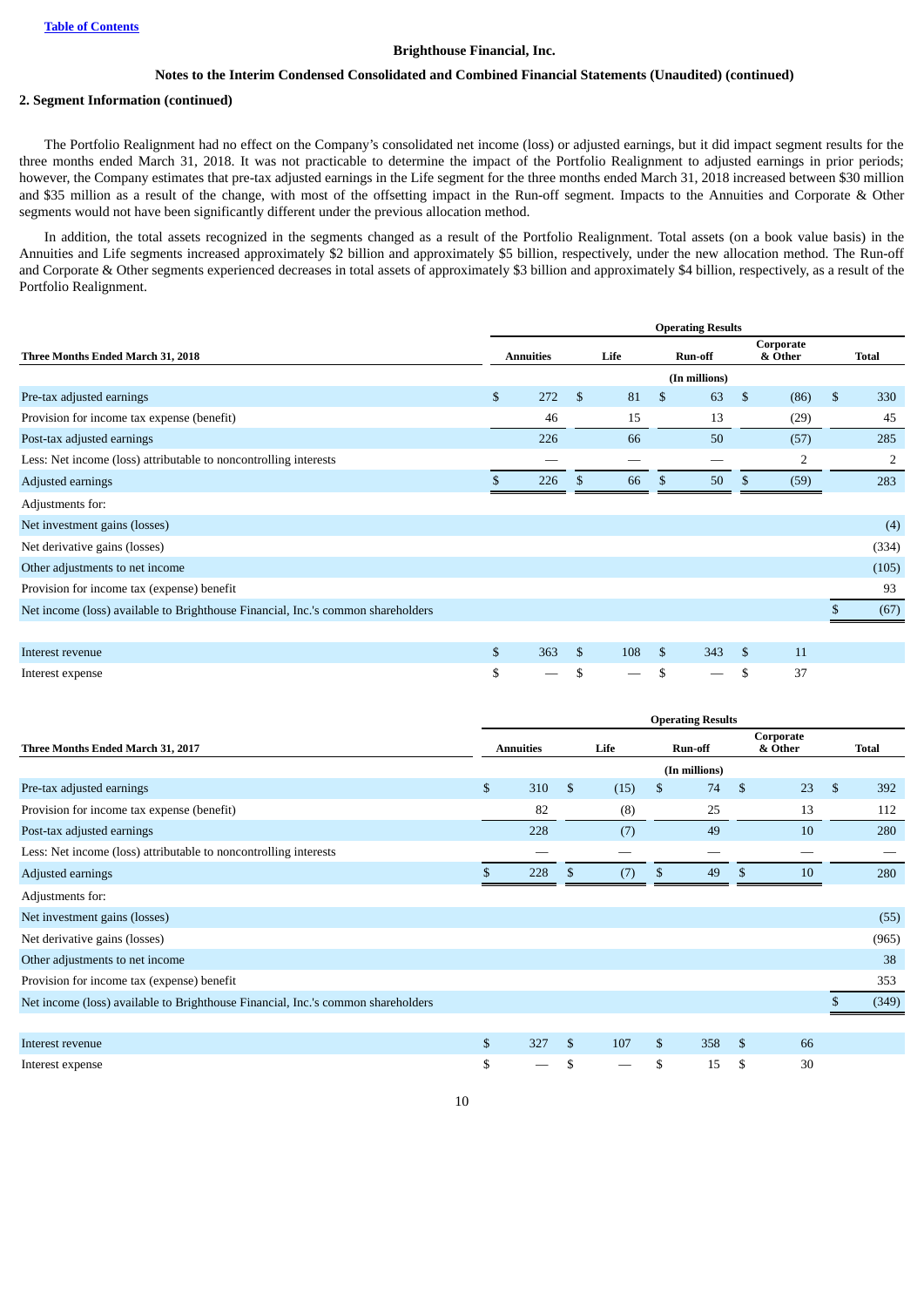## **Notes to the Interim Condensed Consolidated and Combined Financial Statements (Unaudited) (continued)**

### **2. Segment Information (continued)**

The following table presents total revenues with respect to the Company's segments, as well as Corporate & Other:

|                   | <b>Three Months</b><br><b>Ended</b><br>March 31, |            |         |  |  |  |  |  |
|-------------------|--------------------------------------------------|------------|---------|--|--|--|--|--|
|                   | 2018<br>2017                                     |            |         |  |  |  |  |  |
|                   | (In millions)                                    |            |         |  |  |  |  |  |
| Annuities         | \$<br>1,147                                      | $\sqrt{5}$ | 1,074   |  |  |  |  |  |
| Life              | 369                                              |            | 290     |  |  |  |  |  |
| Run-off           | 548                                              |            | 539     |  |  |  |  |  |
| Corporate & Other | 34                                               |            | 89      |  |  |  |  |  |
| Adjustments       | (283)                                            |            | (1,027) |  |  |  |  |  |
| Total             | 1,815                                            | \$         | 965     |  |  |  |  |  |

The following table presents total assets with respect to the Company's segments, as well as Corporate & Other, at:

|                   |   | <b>March 31, 2018</b> |               | <b>December 31, 2017</b> |
|-------------------|---|-----------------------|---------------|--------------------------|
|                   |   |                       | (In millions) |                          |
| Annuities         | D | 154,020               | \$            | 154,667                  |
| Life              |   | 21,295                |               | 18,049                   |
| Run-off           |   | 34,028                |               | 36,824                   |
| Corporate & Other |   | 9,654                 |               | 14,652                   |
| <b>Total</b>      |   | 218,997               | Y.            | 224,192                  |

### <span id="page-11-0"></span>**3. Insurance**

#### *Guarantees*

As discussed in Notes 1 and 3 of the Notes to the Consolidated and Combined Financial Statements included in the 2017 Annual Report, the Company issues variable annuity products with guaranteed minimum benefits. Guaranteed minimum accumulation benefits ("GMABs"), the non-life contingent portion of guaranteed minimum withdrawal benefits ("GMWBs") and the portion of certain GMIBs that do not require annuitization are accounted for as embedded derivatives in policyholder account balances and are further discussed in Note 5.

The Company also issues universal and variable life contracts where the Company contractually guarantees to the contract holder a secondary guarantee.

Information regarding the Company's guarantee exposure was as follows at:

|                                          |                                 | <b>March 31, 2018</b> |                            |          |                                 | <b>December 31, 2017</b> |                            |     |
|------------------------------------------|---------------------------------|-----------------------|----------------------------|----------|---------------------------------|--------------------------|----------------------------|-----|
|                                          | In the<br><b>Event of Death</b> |                       | At<br><b>Annuitization</b> |          | In the<br><b>Event of Death</b> |                          | At<br><b>Annuitization</b> |     |
|                                          |                                 |                       |                            |          |                                 |                          |                            |     |
| <b>Annuity Contracts (1), (2)</b>        |                                 |                       |                            |          |                                 |                          |                            |     |
| <b>Variable Annuity Guarantees</b>       |                                 |                       |                            |          |                                 |                          |                            |     |
| Total account value (3)                  | \$<br>111,311                   | \$                    | 64,672                     | \$       | 115,147                         | \$.                      | 67,110                     |     |
| Separate account value                   | \$<br>106,011                   | \$                    | 63,369                     | \$       | 109,792                         | \$                       | 65,782                     |     |
| Net amount at risk                       | \$<br>6,256                     | $(4)$ \$              | 2,852                      | $(5)$ \$ | 5,261                           | $(4)$ \$                 | 2,642                      | (5) |
| Average attained age of contract holders | 68 years                        |                       | 68 years                   |          | 68 years                        |                          | 68 years                   |     |

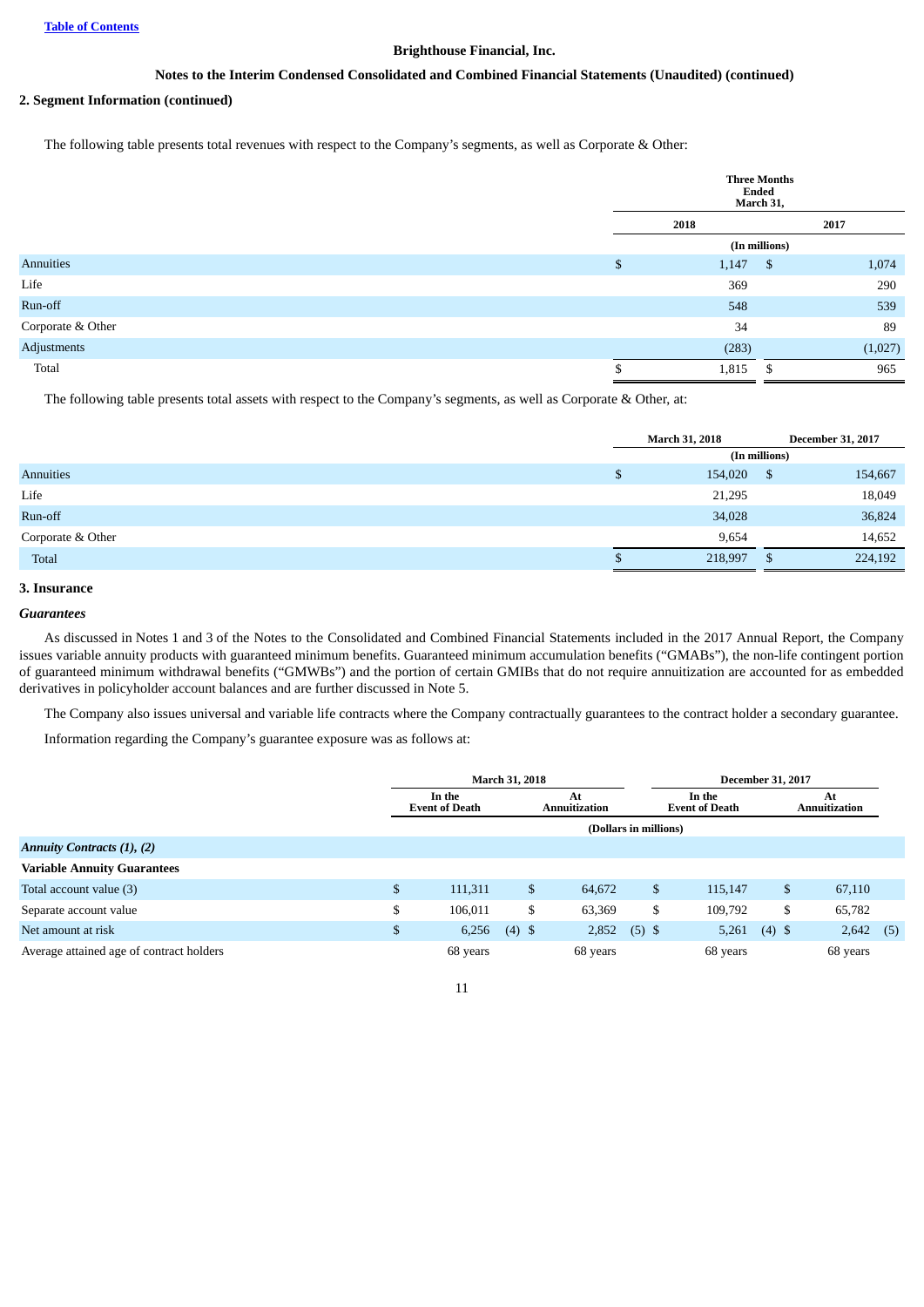### **Notes to the Interim Condensed Consolidated and Combined Financial Statements (Unaudited) (continued)**

#### **3. Insurance (continued)**

|                                       | March 31, 2018              |            | <b>December 31, 2017</b> |  |  |  |  |  |
|---------------------------------------|-----------------------------|------------|--------------------------|--|--|--|--|--|
|                                       | <b>Secondary Guarantees</b> |            |                          |  |  |  |  |  |
|                                       | (Dollars in millions)       |            |                          |  |  |  |  |  |
| <b>Universal Life Contracts</b>       |                             |            |                          |  |  |  |  |  |
| Total account value (3)               | \$<br>6,187                 | - \$       | 6,244                    |  |  |  |  |  |
| Net amount at risk (6)                | \$<br>74,755                | - \$       | 75,304                   |  |  |  |  |  |
| Average attained age of policyholders | 64 years                    |            | 64 years                 |  |  |  |  |  |
|                                       |                             |            |                          |  |  |  |  |  |
| <b>Variable Life Contracts</b>        |                             |            |                          |  |  |  |  |  |
| Total account value (3)               | \$<br>3,387                 | $^{\circ}$ | 3,379                    |  |  |  |  |  |
| Net amount at risk (6)                | \$<br>24,327                | - \$       | 24,546                   |  |  |  |  |  |
| Average attained age of policyholders | 49 years                    |            | 49 years                 |  |  |  |  |  |
|                                       |                             |            |                          |  |  |  |  |  |

(1) The Company's annuity contracts with guarantees may offer more than one type of guarantee in each contract. Therefore, the amounts listed above may not be mutually exclusive.

- (2) Includes direct business, but excludes offsets from hedging or reinsurance, if any. Therefore, the net amount at risk presented reflects the economic exposures of living and death benefit guarantees associated with variable annuities, but not necessarily their impact on the Company. See Note 5 of the Notes to the Consolidated and Combined Financial Statements included in the 2017 Annual Report for a discussion of guaranteed minimum benefits which have been reinsured.
- (3) Includes the contract holder's investments in the general account and separate account, if applicable.
- (4) Defined as the death benefit less the total account value, as of the balance sheet date. It represents the amount of the claim that the Company would incur if death claims were filed on all contracts on the balance sheet date and includes any additional contractual claims associated with riders purchased to assist with covering income taxes payable upon death.
- (5) Defined as the amount (if any) that would be required to be added to the total account value to purchase a lifetime income stream, based on current annuity rates, equal to the minimum amount provided under the guaranteed benefit. This amount represents the Company's potential economic exposure to such guarantees in the event all contract holders were to annuitize on the balance sheet date, even though the contracts contain terms that allow annuitization of the guaranteed amount only after the 10th anniversary of the contract, which not all contract holders have achieved.
- (6) Defined as the guarantee amount less the account value, as of the balance sheet date. It represents the amount of the claim that the Company would incur if death claims were filed on all contracts on the balance sheet date.

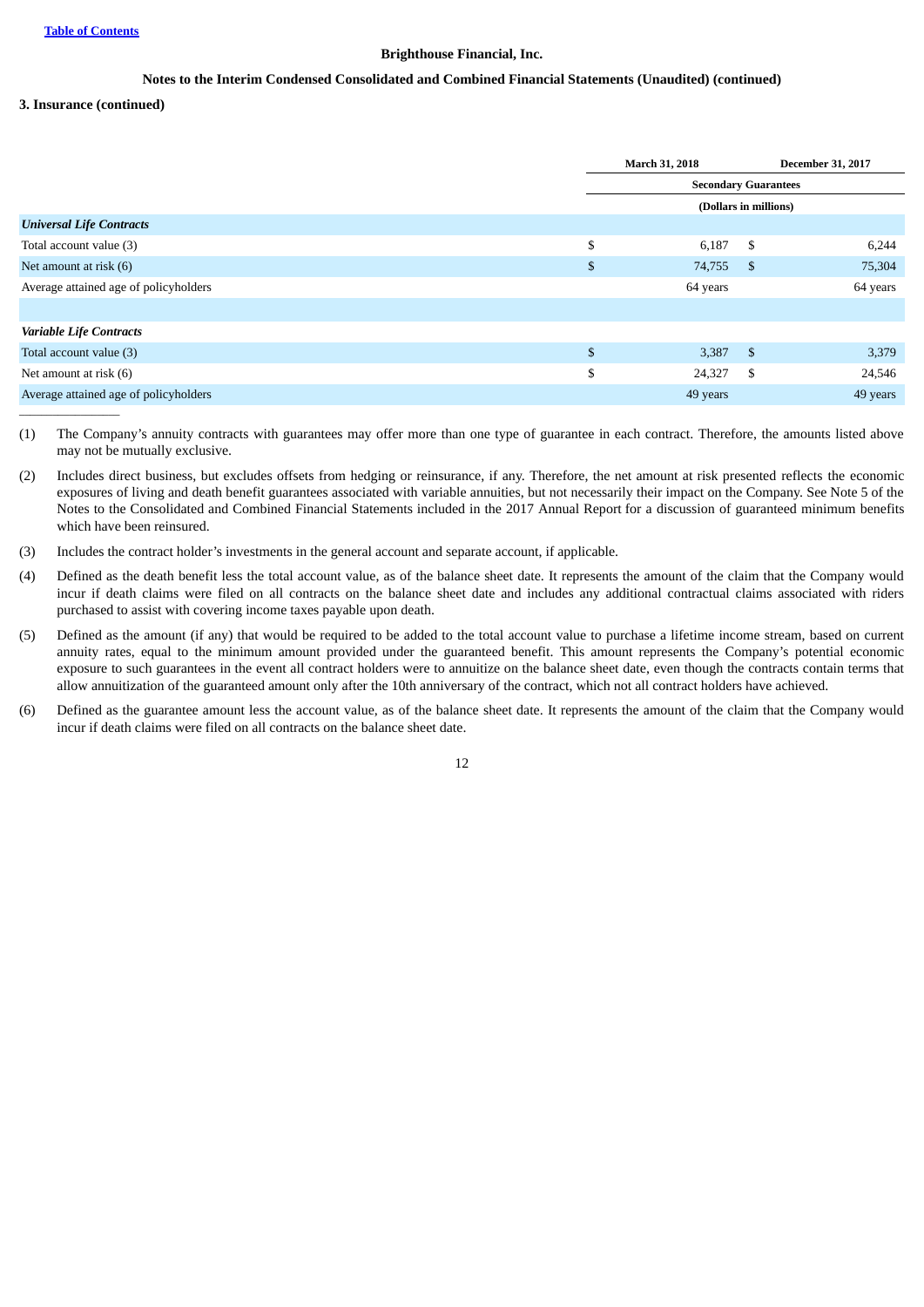### **Notes to the Interim Condensed Consolidated and Combined Financial Statements (Unaudited) (continued)**

#### <span id="page-13-0"></span>**4. Investments**

 $\frac{1}{2}$  ,  $\frac{1}{2}$  ,  $\frac{1}{2}$  ,  $\frac{1}{2}$  ,  $\frac{1}{2}$  ,  $\frac{1}{2}$  ,  $\frac{1}{2}$  ,  $\frac{1}{2}$  ,  $\frac{1}{2}$ 

See Note 6 for information about the fair value hierarchy for investments and the related valuation methodologies.

#### *Fixed Maturity Securities Available-for-sale ("AFS")*

#### *Fixed Maturity Securities AFS by Sector*

The following table presents the fixed maturity securities AFS by sector at:

|                                 | <b>March 31, 2018</b> |    |       |    |                            |                             |                                |               |                  | <b>December 31, 2017</b> |        |                         |       |                            |                |                             |                                 |                  |               |
|---------------------------------|-----------------------|----|-------|----|----------------------------|-----------------------------|--------------------------------|---------------|------------------|--------------------------|--------|-------------------------|-------|----------------------------|----------------|-----------------------------|---------------------------------|------------------|---------------|
|                                 |                       |    |       |    | <b>Gross Unrealized</b>    |                             |                                |               | <b>Estimated</b> |                          |        | <b>Gross Unrealized</b> |       |                            |                |                             |                                 | <b>Estimated</b> |               |
|                                 | Amortized<br>Cost     |    | Gains |    | <b>Temporary</b><br>Losses | <b>OTTI</b><br>Losses $(1)$ |                                | Fair<br>Value |                  | Amortized<br>Cost        |        | Gains                   |       | <b>Temporary</b><br>Losses |                | <b>OTTI</b><br>Losses $(1)$ |                                 |                  | Fair<br>Value |
|                                 |                       |    |       |    |                            |                             |                                |               | (In millions)    |                          |        |                         |       |                            |                |                             |                                 |                  |               |
| Fixed maturity securities: (2)  |                       |    |       |    |                            |                             |                                |               |                  |                          |        |                         |       |                            |                |                             |                                 |                  |               |
| U.S. corporate                  | \$<br>22,187          | \$ | ,346  | \$ | 281                        | \$.                         |                                | \$            | 23,252           | \$                       | 21,190 | \$                      | 1,859 | \$                         | 92             | .S                          |                                 | \$               | 22,957        |
| U.S. government and agency      | 12,719                |    | 1,461 |    | 222                        |                             | $\qquad \qquad \longleftarrow$ |               | 13,958           |                          | 14,548 |                         | 1,862 |                            | 118            |                             |                                 |                  | 16,292        |
| <b>RMBS</b>                     | 7,817                 |    | 252   |    | 156                        |                             | (2)                            |               | 7,915            |                          | 7,749  |                         | 285   |                            | 60             |                             | (3)                             |                  | 7,977         |
| Foreign corporate               | 6,717                 |    | 295   |    | 96                         |                             | $\qquad \qquad -$              |               | 6,916            |                          | 6,703  |                         | 386   |                            | 66             |                             | $\overline{\phantom{m}}$        |                  | 7,023         |
| State and political subdivision | 3,629                 |    | 476   |    | 17                         |                             | $\overline{\phantom{0}}$       |               | 4,088            |                          | 3,635  |                         | 553   |                            | 6              |                             | 1                               |                  | 4,181         |
| <b>CMBS</b>                     | 3,879                 |    | 19    |    | 59                         |                             | (1)                            |               | 3,840            |                          | 3,386  |                         | 53    |                            | 17             |                             | (1)                             |                  | 3,423         |
| <b>ABS</b>                      | 1,886                 |    | 19    |    | 3                          |                             |                                |               | 1,902            |                          | 1,810  |                         | 21    |                            | 2              |                             | $\hspace{0.1mm}-\hspace{0.1mm}$ |                  | 1,829         |
| Foreign government              | 1,195                 |    | 124   |    | 12                         |                             |                                |               | 1,307            |                          | 1,152  |                         | 161   |                            | $\overline{4}$ |                             |                                 |                  | 1,309         |
| Total fixed maturity securities | \$<br>60,029          |    | 3,992 | \$ | 846                        | S                           | (3)                            | \$            | 63,178           |                          | 60,173 | \$<br>5,180             |       | \$                         | 365            | S                           | (3)                             | \$               | 64,991        |

(1) Noncredit OTTI losses included in AOCI in an unrealized gain position are due to increases in estimated fair value subsequent to initial recognition of noncredit losses on such securities. See also "— Net Unrealized Investment Gains (Losses)."

(2) Redeemable preferred stock is reported within U.S. corporate and foreign corporate fixed maturity securities. Included within fixed maturity securities are structured securities including residential mortgage-backed securities ("RMBS"), commercial mortgage-backed securities ("CMBS") and assetbacked securities ("ABS") (collectively, "Structured Securities").

The Company held non-income producing fixed maturity securities with an estimated fair value of \$4 million and \$4 million with unrealized gains (losses) of less than (\$1) million and (\$2) million at March 31, 2018 and December 31, 2017, respectively.

#### *Maturities of Fixed Maturity Securities*

The amortized cost and estimated fair value of fixed maturity securities, by contractual maturity date, were as follows at March 31, 2018:

|                      | Due in One<br>Year or Less | <b>Due After One</b><br>Year Through<br><b>Five Years</b> | <b>Due After Five</b><br>Years<br>Through Ten Years | Due After Ten<br>Years | Structured<br><b>Securities</b> | <b>Total Fixed</b><br><b>Maturity</b><br><b>Securities</b> |
|----------------------|----------------------------|-----------------------------------------------------------|-----------------------------------------------------|------------------------|---------------------------------|------------------------------------------------------------|
|                      |                            |                                                           | (In millions)                                       |                        |                                 |                                                            |
| Amortized cost       | 1.778                      | 9.007                                                     | 11.976                                              | 23,686                 | 13,582                          | 60,029                                                     |
| Estimated fair value | 1,781                      | 9,251                                                     | 12,039                                              | 26,450                 | 13,657                          | 63,178                                                     |

Actual maturities may differ from contractual maturities due to the exercise of call or prepayment options. Fixed maturity securities not due at a single maturity date have been presented in the year of final contractual maturity. Structured Securities are shown separately, as they are not due at a single maturity.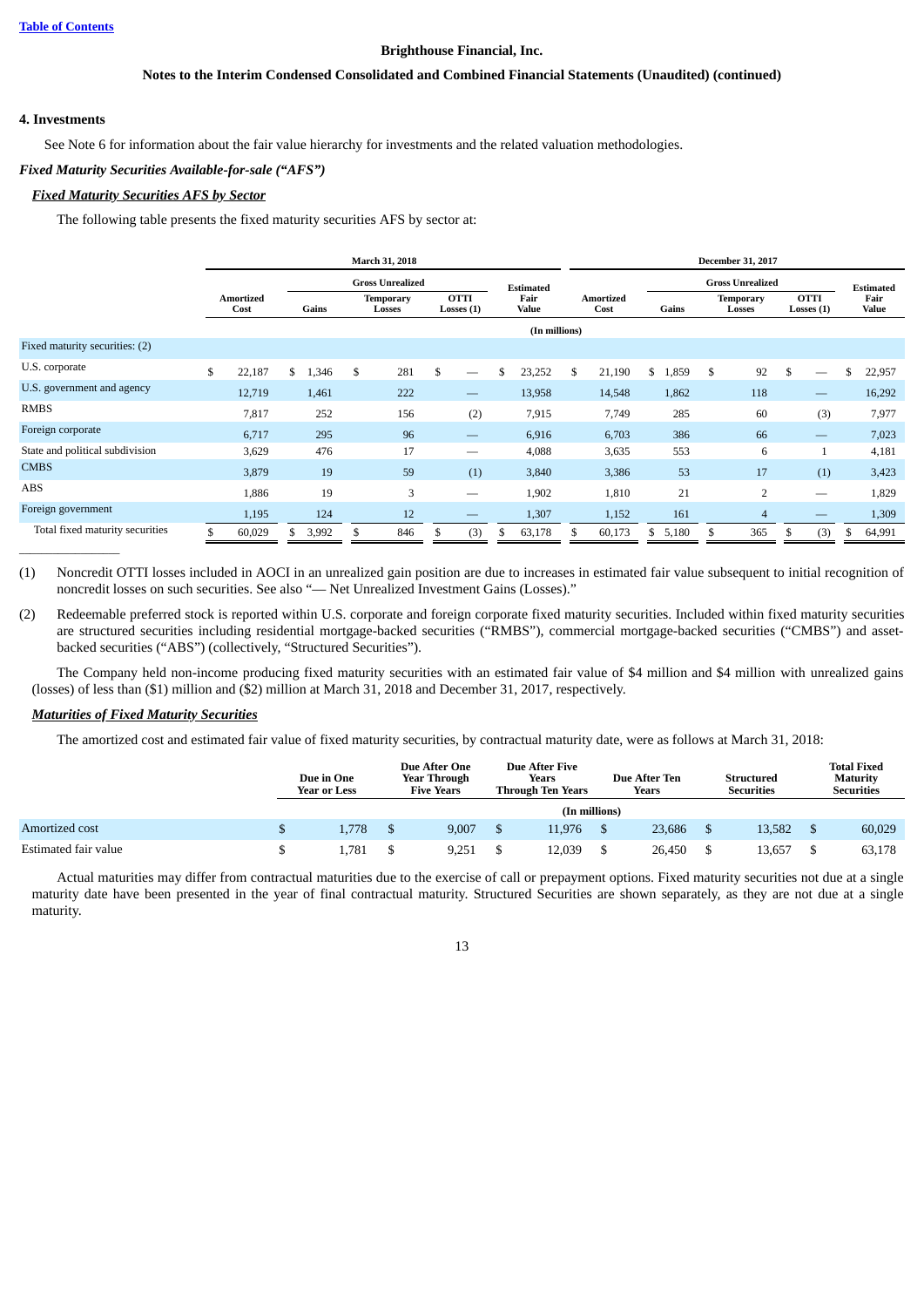### **Notes to the Interim Condensed Consolidated and Combined Financial Statements (Unaudited) (continued)**

#### **4. Investments (continued)**

#### *Continuous Gross Unrealized Losses for Fixed Maturity Securities AFS by Sector*

The following table presents the estimated fair value and gross unrealized losses of fixed maturity securities AFS in an unrealized loss position, aggregated by sector and by length of time that the securities have been in a continuous unrealized loss position at:

|                                                              | March 31, 2018                                                            |    |                                   |   |                                             |     |                                           |    | December 31, 2017                           |    |                                           |    |       |                                      |     |  |  |
|--------------------------------------------------------------|---------------------------------------------------------------------------|----|-----------------------------------|---|---------------------------------------------|-----|-------------------------------------------|----|---------------------------------------------|----|-------------------------------------------|----|-------|--------------------------------------|-----|--|--|
|                                                              | Less than 12 Months                                                       |    |                                   |   |                                             |     | <b>Equal to or Greater than 12 Months</b> |    | Less than 12 Months                         |    | <b>Equal to or Greater than 12 Months</b> |    |       |                                      |     |  |  |
|                                                              | <b>Estimated</b><br>Gross<br><b>Unrealized</b><br>Fair<br>Value<br>Losses |    | <b>Estimated</b><br>Fair<br>Value |   | <b>Gross</b><br><b>Unrealized</b><br>Losses |     | <b>Estimated</b><br>Fair<br>Value         |    | <b>Gross</b><br><b>Unrealized</b><br>Losses |    | <b>Estimated</b><br>Fair<br>Value         |    |       | Gross<br><b>Unrealized</b><br>Losses |     |  |  |
|                                                              |                                                                           |    |                                   |   |                                             |     | (Dollars in millions)                     |    |                                             |    |                                           |    |       |                                      |     |  |  |
| Fixed maturity securities:                                   |                                                                           |    |                                   |   |                                             |     |                                           |    |                                             |    |                                           |    |       |                                      |     |  |  |
| U.S. corporate                                               | \$<br>6,976                                                               | \$ | 173                               | S | 1,318                                       | \$  | 108                                       | \$ | 1,783                                       | \$ | 21                                        | \$ | 1,451 | \$                                   | 71  |  |  |
| U.S. government and agency                                   | 4,169                                                                     |    | 95                                |   | 1,351                                       |     | 127                                       |    | 4,962                                       |    | 38                                        |    | 1,573 |                                      | 80  |  |  |
| <b>RMBS</b>                                                  | 3,280                                                                     |    | 83                                |   | 1,201                                       |     | 71                                        |    | 2,367                                       |    | 14                                        |    | 1,332 |                                      | 43  |  |  |
| Foreign corporate                                            | 1,769                                                                     |    | 38                                |   | 511                                         |     | 58                                        |    | 637                                         |    | 8                                         |    | 603   |                                      | 58  |  |  |
| State and political subdivision                              | 463                                                                       |    | 10                                |   | 102                                         |     | 7                                         |    | 170                                         |    | 3                                         |    | 106   |                                      | 4   |  |  |
| <b>CMBS</b>                                                  | 2,420                                                                     |    | 40                                |   | 362                                         |     | 18                                        |    | 619                                         |    | 6                                         |    | 335   |                                      | 10  |  |  |
| ABS                                                          | 395                                                                       |    | $\overline{2}$                    |   | 40                                          |     |                                           |    | 170                                         |    |                                           |    | 74    |                                      | 2   |  |  |
| Foreign government                                           | 329                                                                       |    | 9                                 |   | 67                                          |     | 3                                         |    | 155                                         |    | 2                                         |    | 69    |                                      | 2   |  |  |
| Total fixed maturity securities                              | 19,801                                                                    | £. | 450                               |   | 4,952                                       | \$. | 393                                       | S  | 10,863                                      |    | 92                                        |    | 5,543 | \$.                                  | 270 |  |  |
| Total number of securities in an unrealized<br>loss position | 2,125                                                                     |    |                                   |   | 602                                         |     |                                           |    | 911                                         |    |                                           |    | 638   |                                      |     |  |  |

#### *Evaluation of AFS Securities for OTTI and Evaluating Temporarily Impaired AFS Securities*

### *Evaluation and Measurement Methodologies*

Management considers a wide range of factors about the security issuer and uses its best judgment in evaluating the cause of the decline in the estimated fair value of the security and in assessing the prospects for near-term recovery. Inherent in management's evaluation of the security are assumptions and estimates about the operations of the issuer and its future earnings potential. Considerations used in the impairment, evaluation process include, but are not limited to: (i) the length of time and the extent to which the estimated fair value has been below amortized cost; (ii) the potential for impairments when the issuer is experiencing significant financial difficulties; (iii) the potential for impairments in an entire industry sector or sub-sector; (iv) the potential for impairments in certain economically depressed geographic locations; (v) the potential for impairments where the issuer, series of issuers or industry has suffered a catastrophic loss or has exhausted natural resources; (vi) whether the Company has the intent to sell or will more likely than not be required to sell a particular security before the decline in estimated fair value below amortized cost recovers; (vii) with respect to Structured Securities, changes in forecasted cash flows after considering the quality of underlying collateral, expected prepayment speeds, current and forecasted loss severity, consideration of the payment terms of the underlying assets backing a particular security, and the payment priority within the tranche structure of the security; (viii) the potential for impairments due to weakening of foreign currencies on non-functional currency denominated fixed maturity securities that are near maturity; and (ix) other subjective factors, including concentrations and information obtained from regulators and rating agencies.

#### *Current Period Evaluation*

Based on the Company's current evaluation of its AFS securities in an unrealized loss position in accordance with its impairment policy, and the Company's current intentions and assessments (as applicable to the type of security) about holding, selling and any requirements to sell these securities, the Company concluded that these securities were not other-than-temporarily impaired at March 31, 2018.

Gross unrealized losses on fixed maturity securities increased \$481 million during the three months ended March 31, 2018 to \$843 million. The increase in gross unrealized losses for the three months ended March 31, 2018 was primarily attributable to increasing longer-term interest rates.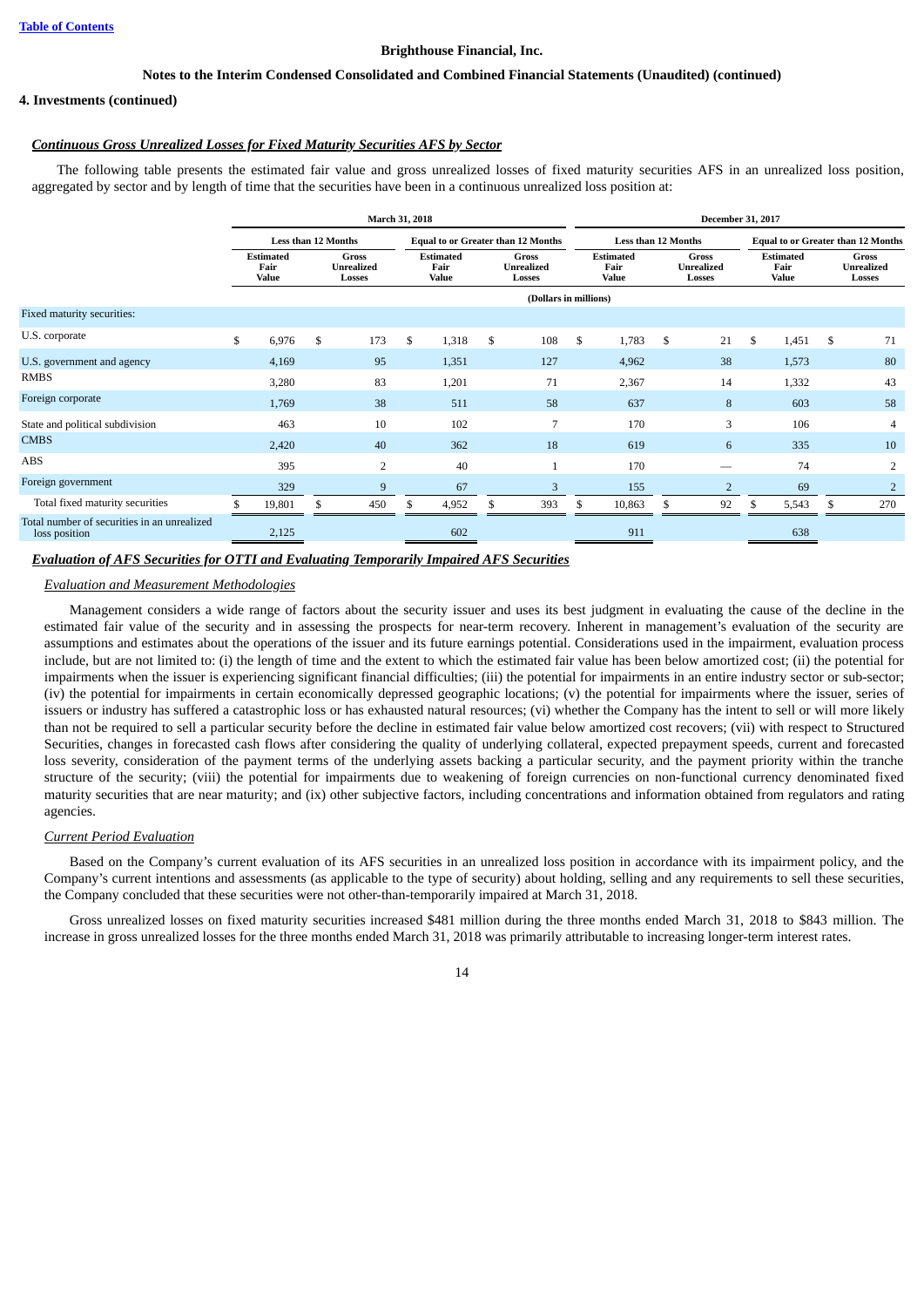### **Notes to the Interim Condensed Consolidated and Combined Financial Statements (Unaudited) (continued)**

### **4. Investments (continued)**

At March 31, 2018, \$5 million of the total \$843 million of gross unrealized losses were from nine fixed maturity securities with an unrealized loss position of 20% or more of amortized cost for six months or greater.

#### *Mortgage Loans*

 $\frac{1}{2}$  ,  $\frac{1}{2}$  ,  $\frac{1}{2}$  ,  $\frac{1}{2}$  ,  $\frac{1}{2}$  ,  $\frac{1}{2}$  ,  $\frac{1}{2}$  ,  $\frac{1}{2}$  ,  $\frac{1}{2}$ 

#### *Mortgage Loans by Portfolio Segment*

Mortgage loans are summarized as follows at:

|                                              | March 31, 2018    |                 | <b>December 31, 2017</b> |                 |  |
|----------------------------------------------|-------------------|-----------------|--------------------------|-----------------|--|
|                                              | Carrying<br>Value | $%$ of<br>Total | Carrying<br>Value        | $%$ of<br>Total |  |
|                                              |                   |                 | (Dollars in millions)    |                 |  |
| Mortgage loans:                              |                   |                 |                          |                 |  |
| Commercial                                   | \$<br>7,629       | 67.5% \$        | 7,260                    | 67.5%           |  |
| Agricultural                                 | 2,435             | 21.5            | 2,276                    | 21.2            |  |
| Residential                                  | 1,188             | 10.5            | 1,138                    | 10.6            |  |
| Subtotal (1)                                 | 11,252            | 99.5            | 10.674                   | 99.3            |  |
| Valuation allowances (2)                     | (49)              | (0.4)           | (47)                     | (0.4)           |  |
| Subtotal mortgage loans, net                 | 11,203            | 99.1            | 10,627                   | 98.9            |  |
| Commercial mortgage loans held by CSEs - FVO | 105               | 0.9             | 115                      | 1.1             |  |
| Total mortgage loans, net                    | 11,308            | $100.0\%$ \$    | 10,742                   | 100.0%          |  |
|                                              |                   |                 |                          |                 |  |

(1) Purchases of mortgage loans from third parties were \$86 million and \$420 million at March 31, 2018 and December 31, 2017, respectively, and were primarily comprised of residential mortgage loans.

(2) The valuation allowances were primarily from collective evaluation (non-specific loan related).

See "— Variable Interest Entities" for discussion of consolidated securitization entities ("CSEs").

Information on commercial, agricultural and residential mortgage loans is presented in the tables below. Information on residential — FVO and commercial mortgage loans held by CSEs — FVO is presented in Note 6. The Company elects the FVO for certain mortgage loans and related long-term debt that are managed on a total return basis.

### *Valuation Allowance Methodology*

Mortgage loans are considered to be impaired when it is probable that, based upon current information and events, the Company will be unable to collect all amounts due under the loan agreement. Specific valuation allowances are established using the same methodology for all three portfolio segments as the excess carrying value of a loan over either (i) the present value of expected future cash flows discounted at the loan's original effective interest rate, (ii) the estimated fair value of the loan's underlying collateral if the loan is in the process of foreclosure or otherwise collateral dependent, or (iii) the loan's observable market price. A common evaluation framework is used for establishing non-specific valuation allowances for all loan portfolio segments; however, a separate non-specific valuation allowance is calculated and maintained for each loan portfolio segment that is based on inputs unique to each loan portfolio segment. Non-specific valuation allowances are established for pools of loans with similar risk characteristics where a propertyspecific or market-specific risk has not been identified, but for which the Company expects to incur a credit loss. These evaluations are based upon several loan portfolio segment-specific factors, including the Company's experience for loan losses, defaults and loss severity, and loss expectations for loans with similar risk characteristics. These evaluations are revised as conditions change and new information becomes available.

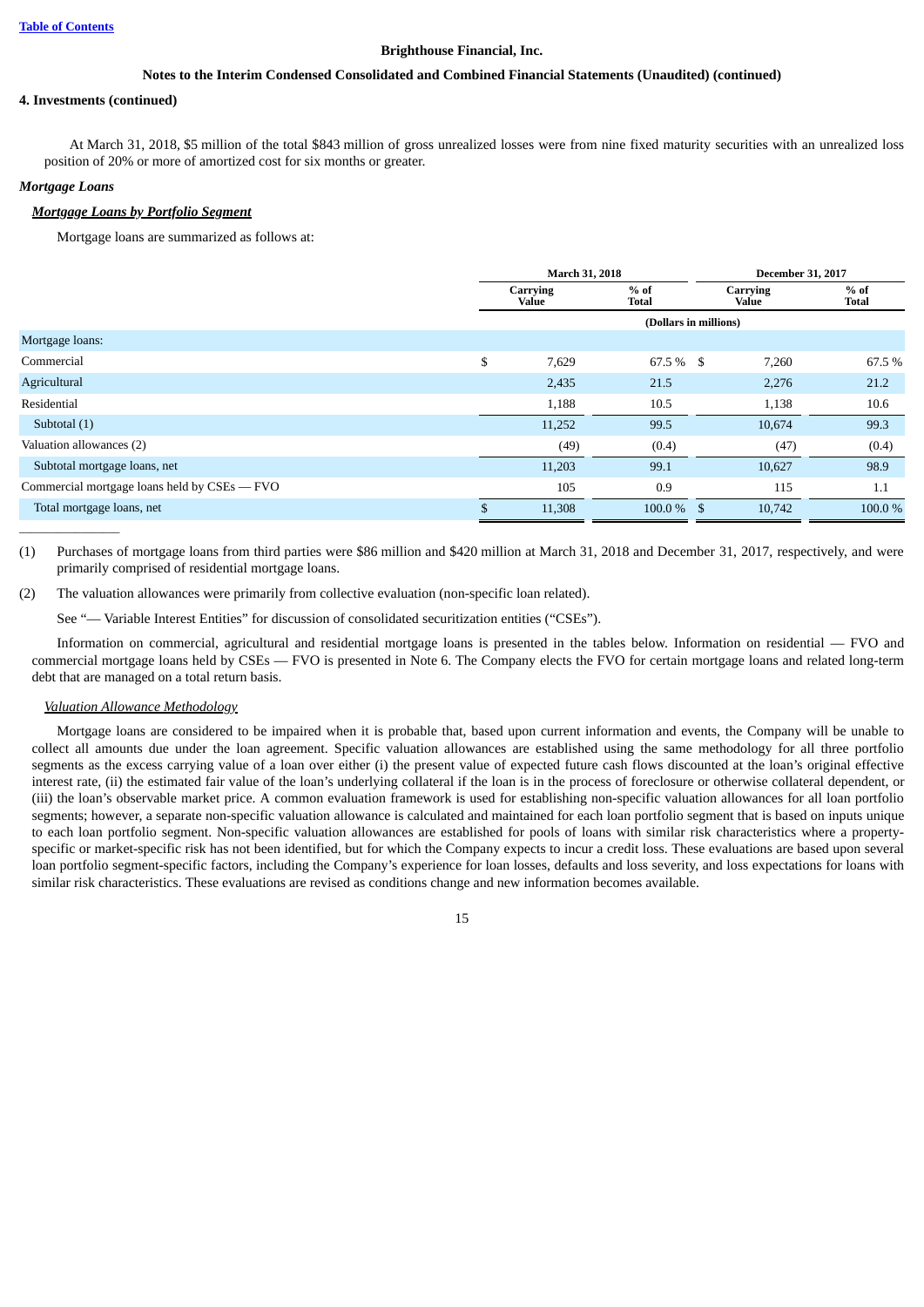### **Notes to the Interim Condensed Consolidated and Combined Financial Statements (Unaudited) (continued)**

### **4. Investments (continued)**

### *Credit Quality of Commercial Mortgage Loans*

The credit quality of commercial mortgage loans was as follows at:

|                          |             |    |                                     |                | <b>Recorded Investment</b> |                |                       |                        |                      |                        |
|--------------------------|-------------|----|-------------------------------------|----------------|----------------------------|----------------|-----------------------|------------------------|----------------------|------------------------|
|                          |             |    | <b>Debt Service Coverage Ratios</b> |                |                            |                |                       |                        | <b>Estimated</b>     |                        |
|                          | >1.20x      |    | $1.00x - 1.20x$                     |                | < 1.00x                    |                | <b>Total</b>          | $%$ of<br><b>Total</b> | Fair<br><b>Value</b> | $%$ of<br><b>Total</b> |
|                          |             |    |                                     |                |                            |                | (Dollars in millions) |                        |                      |                        |
| <b>March 31, 2018</b>    |             |    |                                     |                |                            |                |                       |                        |                      |                        |
| Loan-to-value ratios:    |             |    |                                     |                |                            |                |                       |                        |                      |                        |
| Less than 65%            | \$<br>6,658 | \$ | 238                                 | $\mathfrak{S}$ | 33                         | $\mathfrak{S}$ | 6,929                 | 90.8% \$               | 6,995                | 91.0%                  |
| 65% to 75%               | 578         |    |                                     |                | 38                         |                | 616                   | 8.1                    | 611                  | 7.9                    |
| 76% to 80%               | 19          |    | 32                                  |                | 33                         |                | 84                    | 1.1                    | 81                   | 1.1                    |
| Total                    | \$<br>7,255 | \$ | 270                                 | \$             | 104                        | \$             | 7,629                 | 100.0%                 | \$<br>7,687          | 100.0%                 |
|                          |             |    |                                     |                |                            |                |                       |                        |                      |                        |
| <b>December 31, 2017</b> |             |    |                                     |                |                            |                |                       |                        |                      |                        |
| Loan-to-value ratios:    |             |    |                                     |                |                            |                |                       |                        |                      |                        |
| Less than 65%            | \$<br>6,194 | \$ | 293                                 | \$             | 33                         | \$             | 6,520                 | 89.8% \$               | 6,681                | 90.0%                  |
| 65% to 75%               | 642         |    |                                     |                | 14                         |                | 656                   | 9.0                    | 658                  | 8.9                    |
| 76% to 80%               | 42          |    |                                     |                | 9                          |                | 51                    | 0.7                    | 50                   | 0.7                    |
| Greater than 80%         |             |    | 9                                   |                | 24                         |                | 33                    | 0.5                    | 30                   | 0.4                    |
| Total                    | \$<br>6,878 | \$ | 302                                 | \$             | 80                         | \$             | 7,260                 | 100.0%                 | \$<br>7,419          | 100.0%                 |

### *Credit Quality of Agricultural Mortgage Loans*

The credit quality of agricultural mortgage loans was as follows at:

|                       |  |                        | <b>March 31, 2018</b> | <b>December 31, 2017</b> |                        |                        |  |
|-----------------------|--|------------------------|-----------------------|--------------------------|------------------------|------------------------|--|
|                       |  | Recorded<br>Investment | $%$ of<br>Total       |                          | Recorded<br>Investment | $%$ of<br><b>Total</b> |  |
|                       |  |                        |                       |                          |                        |                        |  |
| Loan-to-value ratios: |  |                        |                       |                          |                        |                        |  |
| Less than 65%         |  | 2,286                  | 93.9%                 | - \$                     | 2,113                  | 92.8%                  |  |
| 65% to 75%            |  | 149                    | 6.1                   |                          | 163                    | 7.2                    |  |
| Total                 |  | 2,435                  | 100.0%                | -S                       | 2,276                  | 100.0%                 |  |

The estimated fair value of agricultural mortgage loans was \$2.4 billion and \$2.3 billion at March 31, 2018 and December 31, 2017, respectively.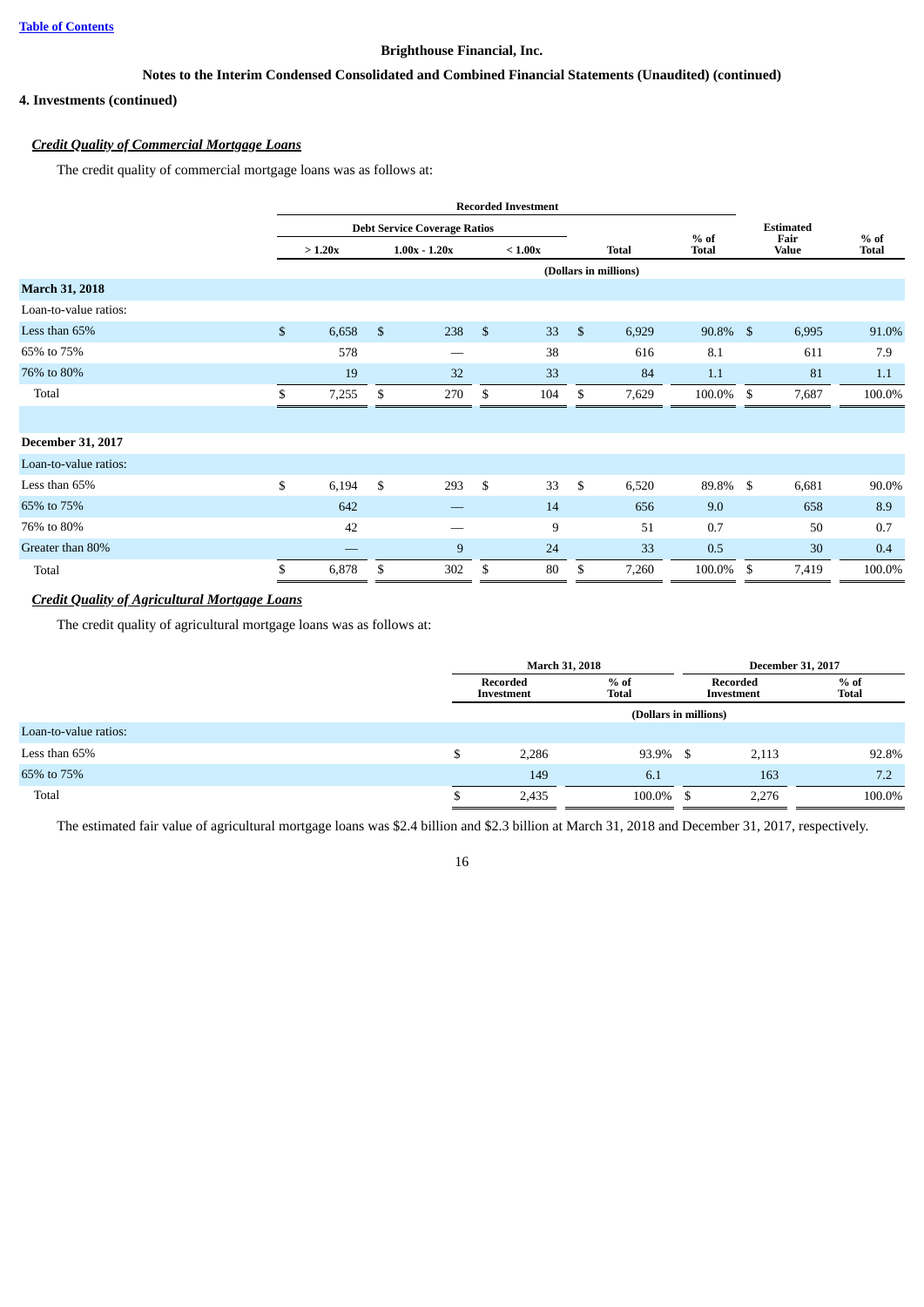### **Notes to the Interim Condensed Consolidated and Combined Financial Statements (Unaudited) (continued)**

#### **4. Investments (continued)**

### *Credit Quality of Residential Mortgage Loans*

The credit quality of residential mortgage loans was as follows at:

|                         |                        | <b>March 31, 2018</b>  | <b>December 31, 2017</b> |                        |                        |  |  |
|-------------------------|------------------------|------------------------|--------------------------|------------------------|------------------------|--|--|
|                         | Recorded<br>Investment | $%$ of<br><b>Total</b> |                          | Recorded<br>Investment | $%$ of<br><b>Total</b> |  |  |
|                         |                        | (Dollars in millions)  |                          |                        |                        |  |  |
| Performance indicators: |                        |                        |                          |                        |                        |  |  |
| Performing              | \$<br>1,162            | 97.8%                  | - \$                     | 1,106                  | 97.2%                  |  |  |
| Nonperforming           | 26                     | 2.2                    |                          | 32                     | 2.8                    |  |  |
| Total                   | 1,188                  | 100.0%                 | - \$                     | 1,138                  | 100.0%                 |  |  |

The estimated fair value of residential mortgage loans was \$1.2 billion at both March 31, 2018 and December 31, 2017.

#### *Past Due, Nonaccrual and Modified Mortgage Loans*

The Company has a high quality, well performing mortgage loan portfolio, with over 99% of all mortgage loans classified as performing at both March 31, 2018 and December 31, 2017. The Company defines delinquency consistent with industry practice, when mortgage loans are past due as follows: commercial and residential mortgage loans — 60 days and agricultural mortgage loans — 90 days. The Company had no commercial or agricultural mortgage loans past due and no commercial or agricultural mortgage loans in nonaccrual status at either March 31, 2018 or December 31, 2017. The recorded investment of residential mortgage loans past due and in nonaccrual status was \$26 million and \$32 million at March 31, 2018 and December 31, 2017, respectively. During the three months ended March 31, 2018 and 2017, the Company did not have a significant amount of mortgage loans modified in a troubled debt restructuring.

#### *Cash Equivalents*

The carrying value of cash equivalents, which includes securities and other investments with an original or remaining maturity of three months or less at the time of purchase, was \$1.4 billion at both March 31, 2018 and December 31, 2017.

#### *Net Unrealized Investment Gains (Losses)*

Unrealized investment gains (losses) on fixed maturity and equity securities and the effect on DAC, VOBA, deferred sales inducements ("DSI") and future policy benefits, that would result from the realization of the unrealized gains (losses), are included in net unrealized investment gains (losses) in AOCI.

The components of net unrealized investment gains (losses), included in AOCI, were as follows:

|                                                                                           | <b>March 31, 2018</b> |                |    | <b>December 31, 2017</b> |
|-------------------------------------------------------------------------------------------|-----------------------|----------------|----|--------------------------|
|                                                                                           |                       | (In millions)  |    |                          |
| Fixed maturity securities                                                                 | \$                    | 3,138          | S. | 4,806                    |
| Fixed maturity securities with noncredit OTTI losses included in AOCI                     |                       | 2              |    | 2                        |
| Total fixed maturity securities                                                           |                       | 3,140          |    | 4,808                    |
| <b>Equity securities</b>                                                                  |                       |                |    | 39                       |
| <b>Derivatives</b>                                                                        |                       | 155            |    | 239                      |
| Other                                                                                     |                       | (10)           |    | (8)                      |
| Subtotal                                                                                  |                       | 3,285          |    | 5,078                    |
| Amounts allocated from:                                                                   |                       |                |    |                          |
| Future policy benefits                                                                    |                       | (1,981)        |    | (2,626)                  |
| DAC and VOBA related to noncredit OTTI losses recognized in AOCI                          |                       | (8)            |    | (2)                      |
| DAC, VOBA and DSI                                                                         |                       | (225)          |    | (265)                    |
| Subtotal                                                                                  |                       | (2,214)        |    | (2,893)                  |
| Deferred income tax benefit (expense) related to noncredit OTTI losses recognized in AOCI |                       | $\overline{2}$ |    |                          |
| Deferred income tax benefit (expense)                                                     |                       | (227)          |    | (459)                    |
| Net unrealized investment gains (losses)                                                  |                       | 846            |    | 1,726                    |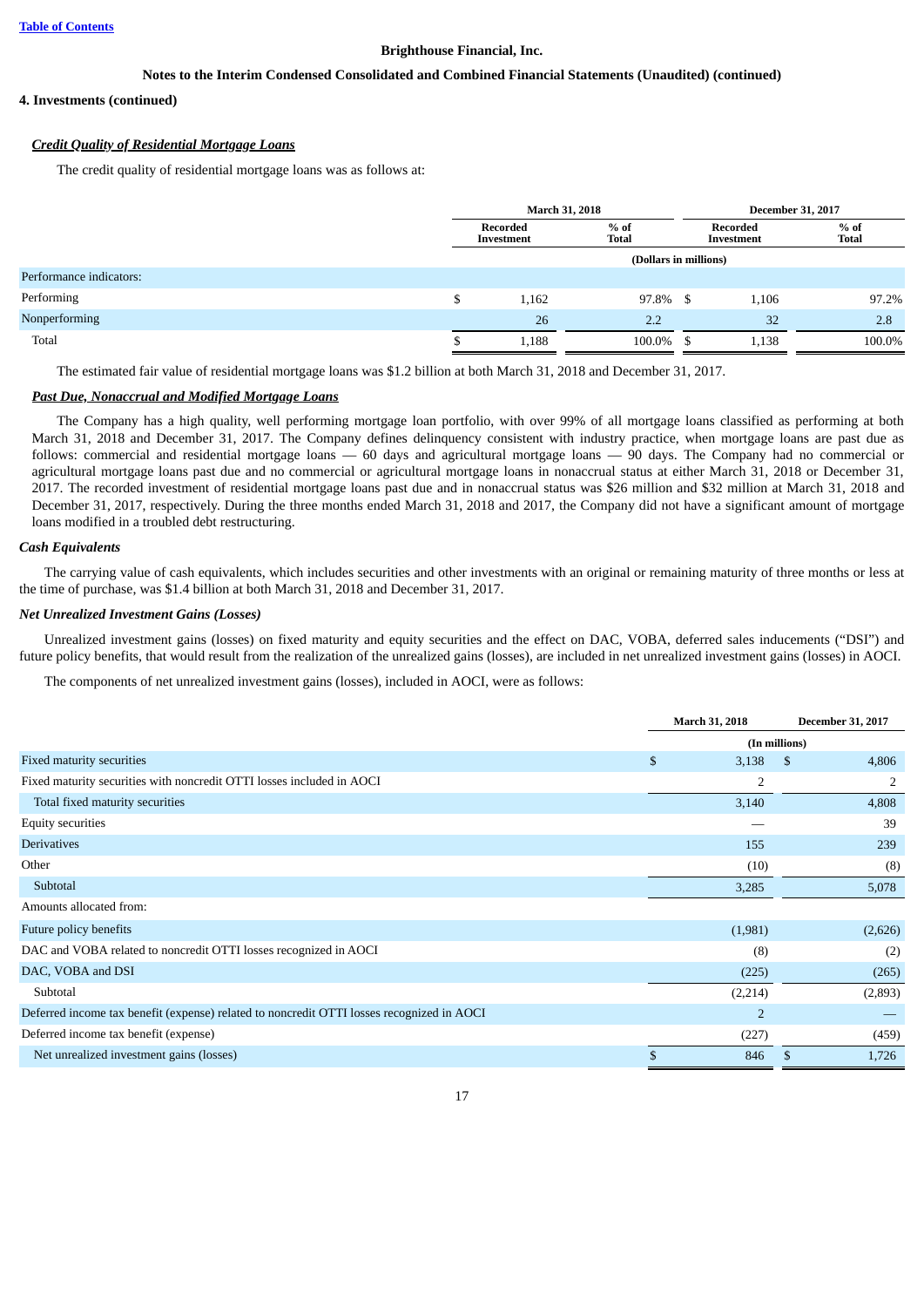$\frac{1}{2}$  ,  $\frac{1}{2}$  ,  $\frac{1}{2}$  ,  $\frac{1}{2}$  ,  $\frac{1}{2}$  ,  $\frac{1}{2}$  ,  $\frac{1}{2}$  ,  $\frac{1}{2}$  ,  $\frac{1}{2}$ 

### **Brighthouse Financial, Inc.**

### **Notes to the Interim Condensed Consolidated and Combined Financial Statements (Unaudited) (continued)**

## **4. Investments (continued)**

The changes in net unrealized investment gains (losses) were as follows:

|                                                                                               | <b>Three Months</b><br><b>Ended</b><br>March 31, 2018 |
|-----------------------------------------------------------------------------------------------|-------------------------------------------------------|
|                                                                                               | (In millions)                                         |
| Balance, December 31, 2017                                                                    | \$<br>1,726                                           |
| Unrealized investment gains (losses) change due to cumulative effect, net of income tax $(1)$ | (15)                                                  |
| Balance, January 1, 2018                                                                      | 1,711                                                 |
| Fixed maturity securities on which noncredit OTTI losses have been recognized                 |                                                       |
| Unrealized investment gains (losses) during the period                                        | (1,778)                                               |
| Unrealized investment gains (losses) relating to:                                             |                                                       |
| Future policy benefits                                                                        | 645                                                   |
| DAC and VOBA related to noncredit OTTI losses recognized in AOCI                              | (6)                                                   |
| DAC, VOBA and DSI                                                                             | 40                                                    |
| Deferred income tax benefit (expense) related to noncredit OTTI losses recognized in AOCI     | 2                                                     |
| Deferred income tax benefit (expense)                                                         | 232                                                   |
| Balance, March 31, 2018                                                                       | \$<br>846                                             |
| Change in net unrealized investment gains (losses)                                            | (865)                                                 |

(1) See Note 1 for more information related to the cumulative effect of change in accounting principle.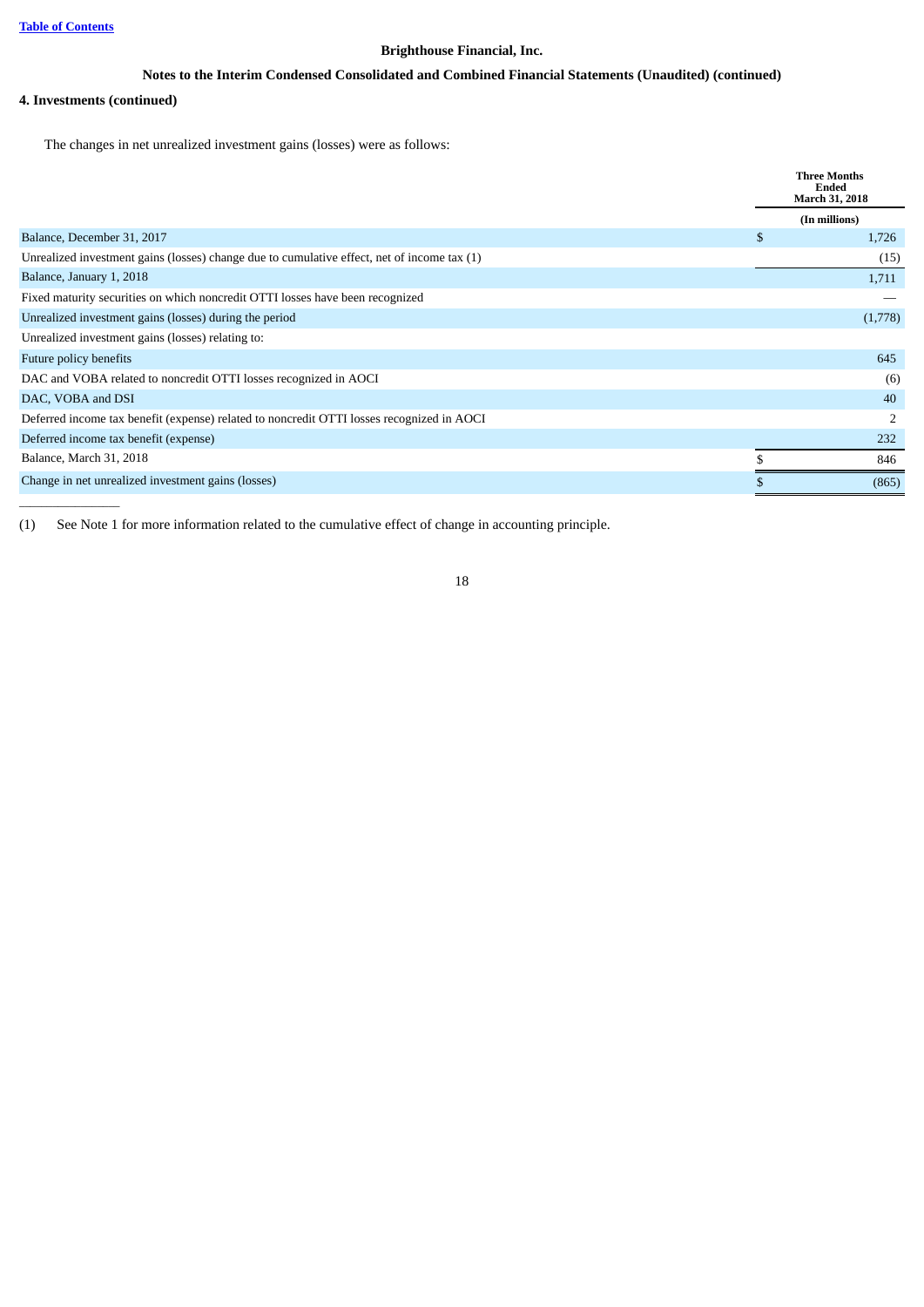### **Notes to the Interim Condensed Consolidated and Combined Financial Statements (Unaudited) (continued)**

#### **4. Investments (continued)**

#### *Concentrations of Credit Risk*

There were no investments in any counterparty that were greater than 10% of the Company's equity, other than the U.S. government and its agencies, at both March 31, 2018 and December 31, 2017.

#### *Securities Lending*

Elements of the securities lending program are presented below at:

|                                                      | <b>March 31, 2018</b> |               | <b>December 31, 2017</b> |
|------------------------------------------------------|-----------------------|---------------|--------------------------|
|                                                      |                       | (In millions) |                          |
| Securities on loan: (1)                              |                       |               |                          |
| Amortized cost                                       | 3,333                 | - S           | 3,085                    |
| Estimated fair value                                 | 3,766                 | - \$          | 3,748                    |
| Cash collateral received from counterparties (2)     | 3,777                 | - \$          | 3.791                    |
| Security collateral received from counterparties (3) | 42                    | - \$          | 29                       |
| Reinvestment portfolio — estimated fair value        | 3,787                 | - S           | 3,823                    |
|                                                      |                       |               |                          |

(1) Included within fixed maturity securities.

(2) Included within payables for collateral under securities loaned and other transactions.

(3) Security collateral received from counterparties may not be sold or re-pledged, unless the counterparty is in default, and is not reflected on the consolidated and combined financial statements.

The cash collateral liability by loaned security type and remaining tenor of the agreements were as follows at:

|                            | <b>March 31, 2018</b>                                   |  |                    |  |               |              |                                                         |                                  |       | <b>December 31, 2017</b> |               |  |              |  |       |  |  |
|----------------------------|---------------------------------------------------------|--|--------------------|--|---------------|--------------|---------------------------------------------------------|----------------------------------|-------|--------------------------|---------------|--|--------------|--|-------|--|--|
|                            | <b>Remaining Tenor of Securities Lending Agreements</b> |  |                    |  |               |              | <b>Remaining Tenor of Securities Lending Agreements</b> |                                  |       |                          |               |  |              |  |       |  |  |
|                            | Open (1)                                                |  | 1 Month or<br>Less |  | 1 to 6 Months | <b>Total</b> |                                                         | 1 Month or<br>Open $(1)$<br>Less |       |                          | 1 to 6 Months |  | <b>Total</b> |  |       |  |  |
|                            |                                                         |  |                    |  |               |              | (In millions)                                           |                                  |       |                          |               |  |              |  |       |  |  |
| U.S. government and agency | 1.253                                                   |  | 1.414              |  | 1.110         | -SS          | 3.777                                                   |                                  | 1,626 |                          | 964           |  | .201         |  | 3.791 |  |  |
|                            |                                                         |  |                    |  |               |              |                                                         |                                  |       |                          |               |  |              |  |       |  |  |

(1) The related loaned security could be returned to the Company on the next business day which would require the Company to immediately return the cash collateral.

If the Company is required to return significant amounts of cash collateral on short notice and is forced to sell securities to meet the return obligation, it may have difficulty selling such collateral that is invested in securities in a timely manner, be forced to sell securities in a volatile or illiquid market for less than what otherwise would have been realized under normal market conditions, or both. The estimated fair value of the securities on loan related to the cash collateral on open at March 31, 2018 was \$1.2 billion, all of which were U.S. government and agency securities which, if put back to the Company, could be immediately sold to satisfy the cash requirement.

The reinvestment portfolio acquired with the cash collateral consisted principally of fixed maturity securities (including agency RMBS, U.S. government and agency securities, ABS, U.S. and foreign corporate securities, and non-agency RMBS) with 59% invested in agency RMBS, U.S. government and agency securities, cash equivalents, short-term investments or held in cash at March 31, 2018. If the securities on loan or the reinvestment portfolio become less liquid, the Company has the liquidity resources of most of its general account available to meet any potential cash demands when securities on loan are put back to the Company.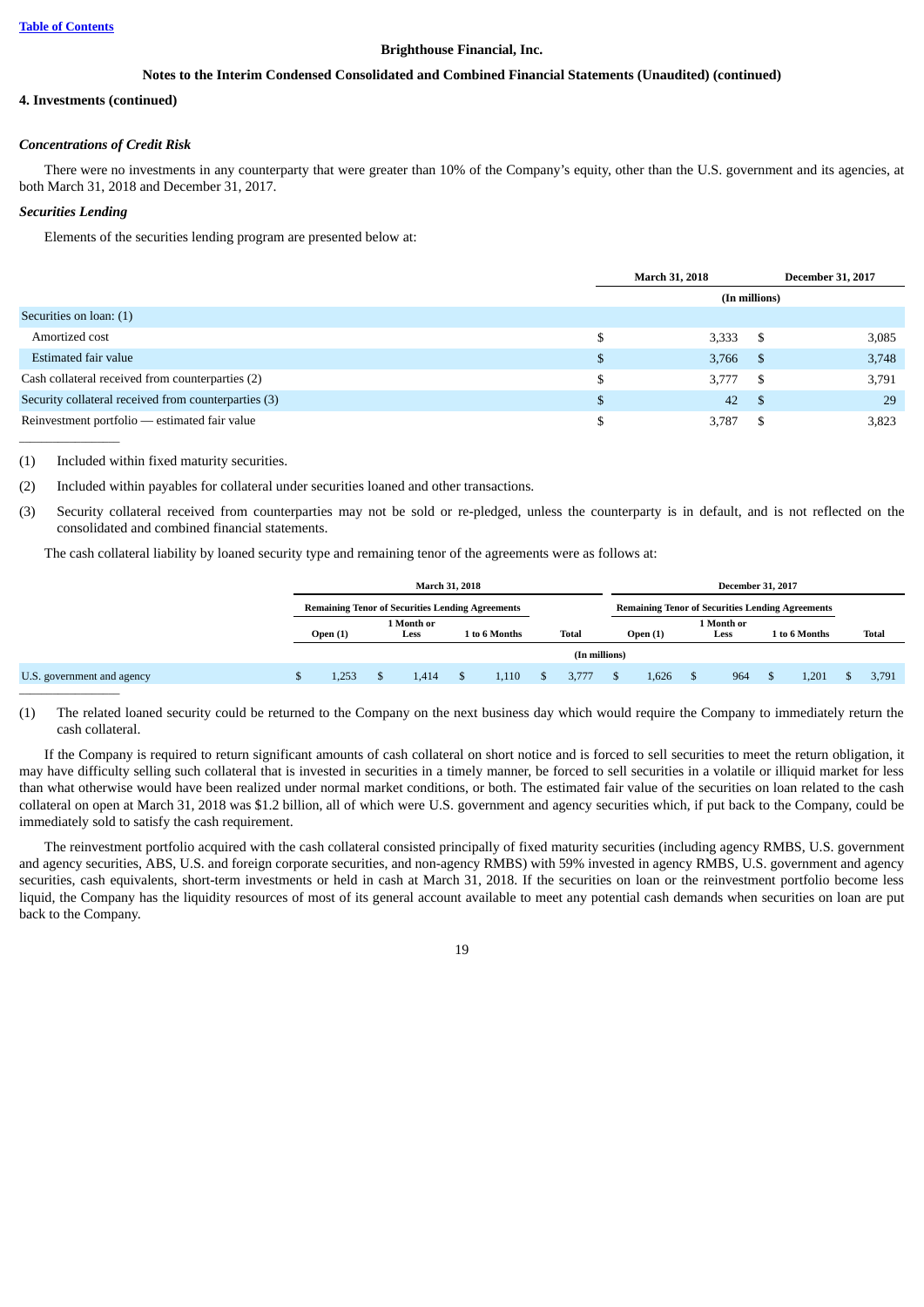### **Notes to the Interim Condensed Consolidated and Combined Financial Statements (Unaudited) (continued)**

#### **4. Investments (continued)**

#### *Invested Assets on Deposit, Held in Trust and Pledged as Collateral*

Invested assets on deposit, held in trust and pledged as collateral are presented below at estimated fair value at:

|                                                                           | <b>March 31, 2018</b> | <b>December 31, 2017</b> |
|---------------------------------------------------------------------------|-----------------------|--------------------------|
|                                                                           | (In millions)         |                          |
| Invested assets on deposit (regulatory deposits) (1)                      | 8,090                 | 8,263                    |
| Invested assets held in trust (reinsurance agreements) (2)                | 2,755                 | 2.634                    |
| Invested assets pledged as collateral (3)                                 | 4.004                 | 3,199                    |
| Total invested assets on deposit, held in trust and pledged as collateral | 14,849                | 14.096                   |

<sup>(1)</sup> The Company has assets, primarily fixed maturity securities, on deposit with governmental authorities relating to certain policyholder liabilities, of which \$106 million and \$34 million of the assets on deposit balance represents restricted cash at March 31, 2018 and December 31, 2017, respectively.

- (2) The Company has assets, primarily fixed maturity securities, held in trust relating to certain reinsurance transactions. \$20 million and \$42 million of the assets held in trust balance represents restricted cash at March 31, 2018 and December 31, 2017, respectively.
- (3) The Company has pledged invested assets in connection with various agreements and transactions, including funding agreements (see Note 3 of the Notes to the Consolidated and Combined Financial Statements included in the 2017 Annual Report) and derivative transactions (see Note 5).

See "— Securities Lending" for information regarding securities on loan.

#### *Variable Interest Entities*

 $\overline{\phantom{a}}$  , where  $\overline{\phantom{a}}$ 

The Company has invested in legal entities that are VIEs. In certain instances, the Company holds both the power to direct the most significant activities of the entity, as well as an economic interest in the entity and, as such, is deemed to be the primary beneficiary or consolidator of the entity.

The determination of the VIE's primary beneficiary requires an evaluation of the contractual and implied rights and obligations associated with each party's relationship with or involvement in the entity, an estimate of the entity's expected losses and expected residual returns and the allocation of such estimates to each party involved in the entity.

#### *Consolidated VIEs*

Creditors or beneficial interest holders of VIEs where the Company is the primary beneficiary have no recourse to the general credit of the Company, as the Company's obligation to the VIEs is limited to the amount of its committed investment.

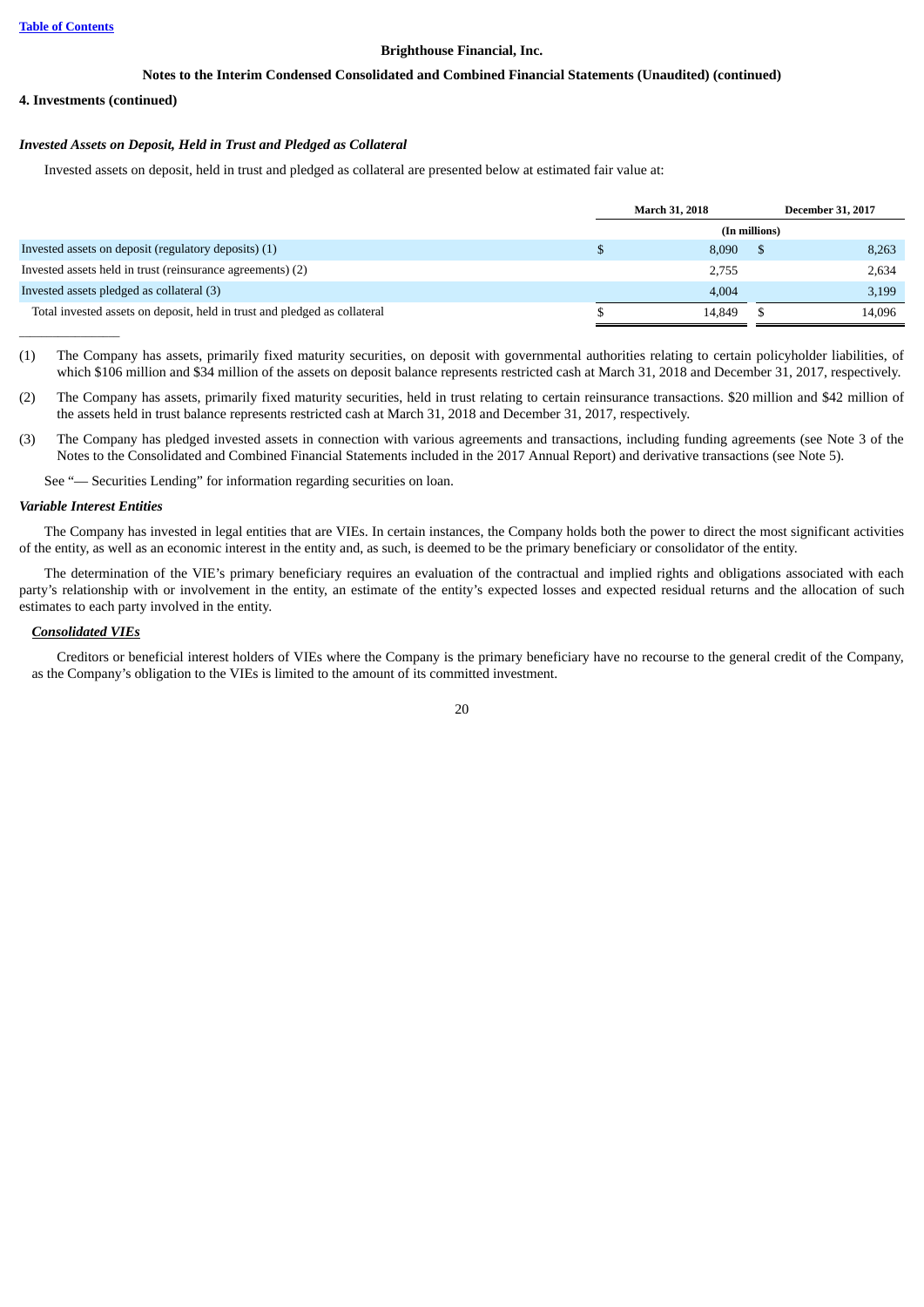### **Notes to the Interim Condensed Consolidated and Combined Financial Statements (Unaudited) (continued)**

### **4. Investments (continued)**

The following table presents the total assets and total liabilities relating to VIEs for which the Company has concluded that it is the primary beneficiary and which are consolidated at:

|                                                                      |                        | <b>March 31, 2018</b> |                             | <b>December 31, 2017</b> |                 |  |                             |  |  |
|----------------------------------------------------------------------|------------------------|-----------------------|-----------------------------|--------------------------|-----------------|--|-----------------------------|--|--|
|                                                                      | Total<br><b>Assets</b> |                       | <b>Total</b><br>Liabilities |                          | Total<br>Assets |  | <b>Total</b><br>Liabilities |  |  |
|                                                                      |                        |                       |                             | (In millions)            |                 |  |                             |  |  |
| CSEs (assets (primarily loans) and liabilities (primarily debt)) (1) | 106                    |                       | 8                           |                          | 116             |  | 11                          |  |  |
|                                                                      |                        |                       |                             |                          |                 |  |                             |  |  |

(1) The Company consolidates entities that are structured as CMBS. The assets of these entities can only be used to settle their respective liabilities, and under no circumstances is the Company liable for any principal or interest shortfalls should any arise. The Company's exposure was limited to that of its remaining investment in these entities of \$80 million and \$86 million at estimated fair value at March 31, 2018 and December 31, 2017, respectively.

#### *Unconsolidated VIEs*

The carrying amount and maximum exposure to loss relating to VIEs in which the Company holds a significant variable interest but is not the primary beneficiary and which have not been consolidated were as follows at:

|                                     |               | <b>March 31, 2018</b>     |                                                    |        | <b>December 31, 2017</b> |                           |    |                                             |  |  |  |
|-------------------------------------|---------------|---------------------------|----------------------------------------------------|--------|--------------------------|---------------------------|----|---------------------------------------------|--|--|--|
|                                     |               | <b>Carrying</b><br>Amount | <b>Maximum</b><br><b>Exposure</b><br>to Loss $(1)$ |        |                          | Carrying<br><b>Amount</b> |    | Maximum<br><b>Exposure</b><br>to Loss $(1)$ |  |  |  |
|                                     | (In millions) |                           |                                                    |        |                          |                           |    |                                             |  |  |  |
| Fixed maturity securities AFS:      |               |                           |                                                    |        |                          |                           |    |                                             |  |  |  |
| Structured Securities (2)           | \$            | 11,614                    | \$                                                 | 11,614 | \$                       | 11,461                    | \$ | 11,461                                      |  |  |  |
| U.S. and foreign corporate          |               | 426                       |                                                    | 426    |                          | 504                       |    | 504                                         |  |  |  |
| Other limited partnership interests |               | 1,543                     |                                                    | 2,732  |                          | 1,511                     |    | 2,463                                       |  |  |  |
| Other investments (3)               |               | 94                        |                                                    | 101    |                          | 82                        |    | 89                                          |  |  |  |
| Total                               |               | 13,677                    | -S                                                 | 14,873 | \$                       | 13,558                    | -S | 14,517                                      |  |  |  |
|                                     |               |                           |                                                    |        |                          |                           |    |                                             |  |  |  |

(1) The maximum exposure to loss relating to fixed maturity securities AFS is equal to their carrying amounts or the carrying amounts of retained interests. The maximum exposure to loss relating to other limited partnership interests and real estate joint ventures is equal to the carrying amounts plus any unfunded commitments. Such a maximum loss would be expected to occur only upon bankruptcy of the issuer or investee.

(2) For these variable interests, the Company's involvement is limited to that of a passive investor in mortgage-backed or asset-backed securities issued by trusts that do not have substantial equity.

(3) Other investments is comprised of real estate joint ventures and other invested assets.

As described in Note 10, the Company makes commitments to fund partnership investments in the normal course of business. Excluding these commitments, the Company did not provide financial or other support to investees designated as VIEs during both the three months ended March 31, 2018 and 2017.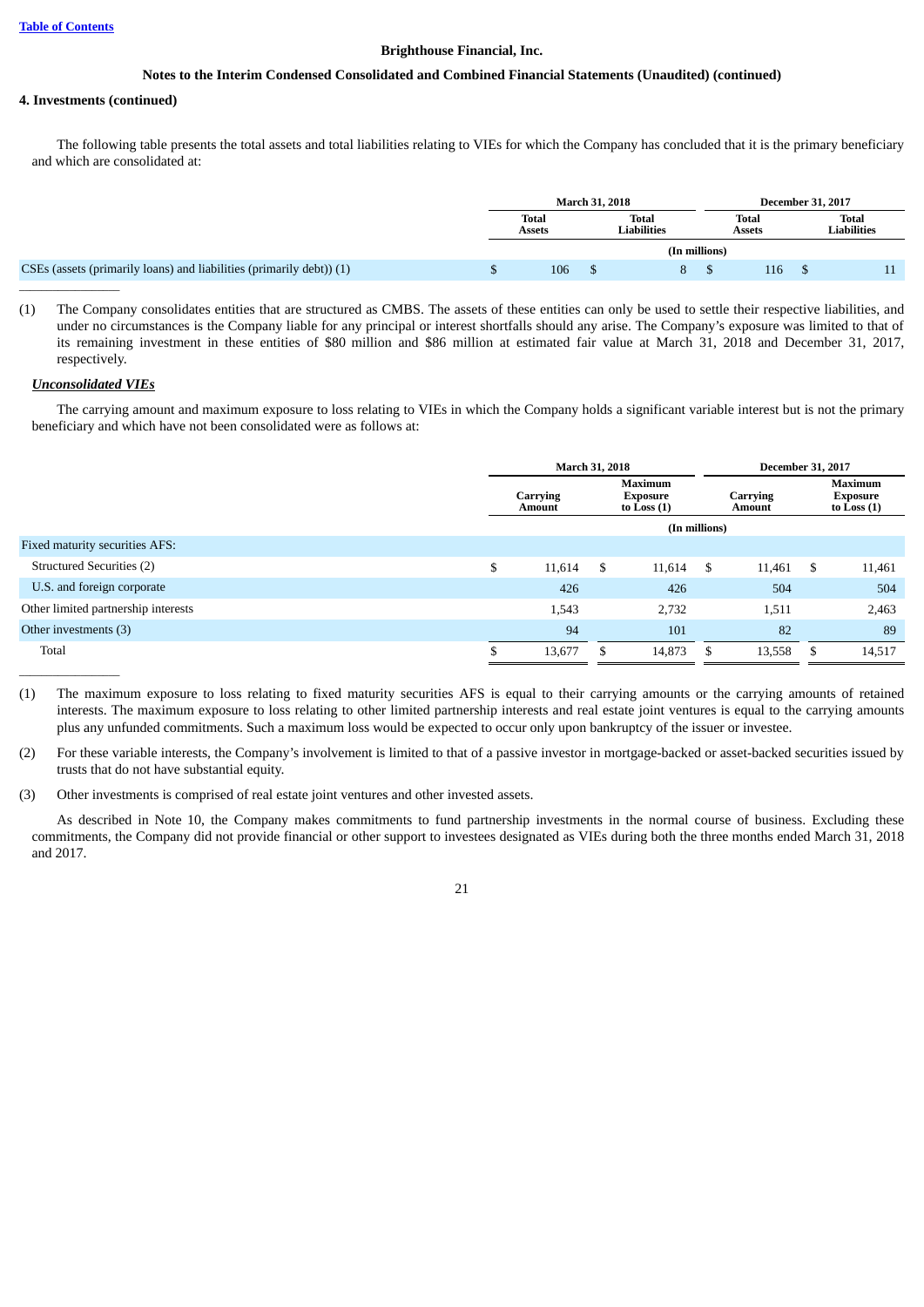### **Notes to the Interim Condensed Consolidated and Combined Financial Statements (Unaudited) (continued)**

### **4. Investments (continued)**

#### *Net Investment Income*

The components of net investment income were as follows:

|                                                        | <b>Three Months</b><br><b>Ended</b><br>March 31, |               |                |  |  |
|--------------------------------------------------------|--------------------------------------------------|---------------|----------------|--|--|
|                                                        | 2018                                             |               | 2017           |  |  |
|                                                        |                                                  | (In millions) |                |  |  |
| Investment income:                                     |                                                  |               |                |  |  |
| Fixed maturity securities                              | \$<br>628                                        | \$            | 610            |  |  |
| <b>Equity securities</b>                               | $\overline{2}$                                   |               | 2              |  |  |
| Mortgage loans                                         | 118                                              |               | 109            |  |  |
| Policy loans                                           | 16                                               |               | 17             |  |  |
| Real estate joint ventures                             | 14                                               |               | 12             |  |  |
| Other limited partnership interests                    | 65                                               |               | 57             |  |  |
| Cash, cash equivalents and short-term investments      | 6                                                |               | 8              |  |  |
| Other                                                  | 9                                                |               | 8              |  |  |
| Subtotal                                               | 858                                              |               | 823            |  |  |
| Less: Investment expenses                              | 43                                               |               | 43             |  |  |
| Subtotal, net                                          | 815                                              |               | 780            |  |  |
| FVO CSEs - interest income - commercial mortgage loans | 2                                                |               | $\overline{2}$ |  |  |
| Net investment income                                  | \$<br>817                                        |               | 782            |  |  |

See "— Variable Interest Entities" for discussion of CSEs.

See "— Related Party Investment Transactions" for discussion of related party net investment income and investment expenses.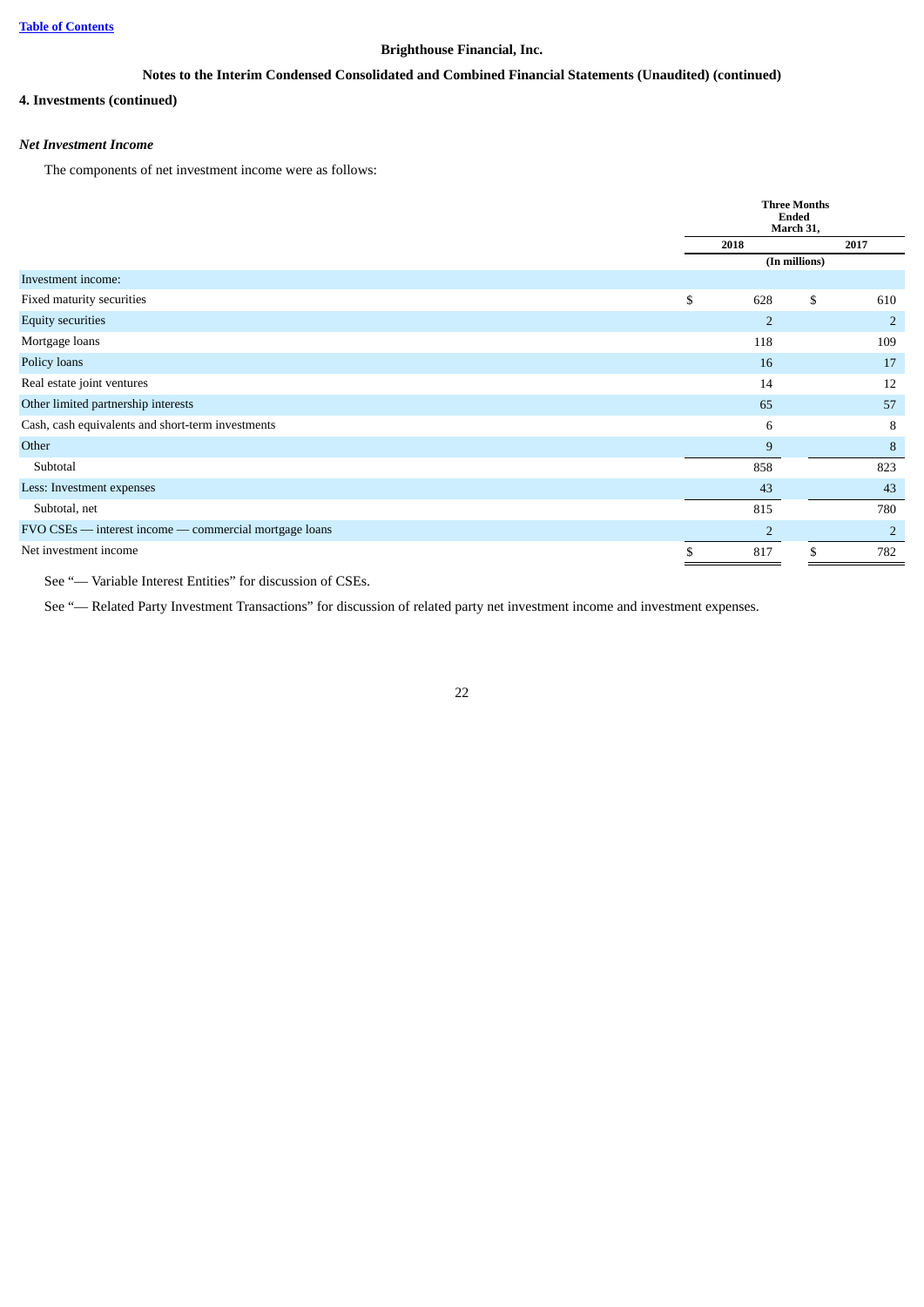### **Notes to the Interim Condensed Consolidated and Combined Financial Statements (Unaudited) (continued)**

#### **4. Investments (continued)**

### *Net Investment Gains (Losses)*

### *Components of Net Investment Gains (Losses)*

The components of net investment gains (losses) were as follows:

|                                                                                  | <b>Three Months</b><br>Ended<br>March 31, |               |      |  |  |  |
|----------------------------------------------------------------------------------|-------------------------------------------|---------------|------|--|--|--|
|                                                                                  | 2018                                      |               | 2017 |  |  |  |
|                                                                                  |                                           | (In millions) |      |  |  |  |
| Total gains (losses) on fixed maturity securities:                               |                                           |               |      |  |  |  |
| Fixed maturity securities — net gains (losses) on sales and disposals            | \$<br>(39)                                | \$            | (38) |  |  |  |
| Total gains (losses) on fixed maturity securities                                | (39)                                      |               | (38) |  |  |  |
| Total gains (losses) on equity securities:                                       |                                           |               |      |  |  |  |
| Equity securities — Mark to market and net gains (losses) on sales and disposals | (1)                                       |               |      |  |  |  |
| Total gains (losses) on equity securities                                        | (1)                                       |               |      |  |  |  |
| Mortgage loans                                                                   | (4)                                       |               | (3)  |  |  |  |
| Real estate joint ventures                                                       | 42                                        |               | 2    |  |  |  |
| Other limited partnership interests                                              |                                           |               | (10) |  |  |  |
| Other                                                                            | 1                                         |               | (6)  |  |  |  |
| Subtotal                                                                         | (1)                                       |               | (55) |  |  |  |
| <b>FVO CSEs:</b>                                                                 |                                           |               |      |  |  |  |
| Commercial mortgage loans                                                        | (3)                                       |               | (1)  |  |  |  |
| Long-term debt - related to commercial mortgage loans                            |                                           |               | 1    |  |  |  |
| Subtotal                                                                         | (3)                                       |               |      |  |  |  |
| Total net investment gains (losses)                                              | (4)                                       | \$            | (55) |  |  |  |
|                                                                                  |                                           |               |      |  |  |  |

See "— Variable Interest Entities" for discussion of CSEs.

See "— Related Party Investment Transactions" for discussion of related party net investment gains (losses) related to transfers of invested assets.

### *Sales or Disposals and Impairments of Fixed Maturity Securities*

Investment gains and losses on sales of securities are determined on a specific identification basis. Proceeds from sales or disposals of fixed maturity securities and the components of fixed maturity securities net investment gains (losses) were as shown in the table below.

|                               | <b>Three Months</b><br><b>Ended</b><br>March 31, |               |       |  |  |  |  |  |
|-------------------------------|--------------------------------------------------|---------------|-------|--|--|--|--|--|
|                               | 2018                                             | 2017          |       |  |  |  |  |  |
|                               |                                                  | (In millions) |       |  |  |  |  |  |
| Proceeds                      | 2,861                                            | ∖ \$          | 1,976 |  |  |  |  |  |
| Gross investment gains        | 3                                                | -S            | -8    |  |  |  |  |  |
| Gross investment losses       | (42)                                             |               | (46)  |  |  |  |  |  |
| Net investment gains (losses) | (39)                                             |               | (38)  |  |  |  |  |  |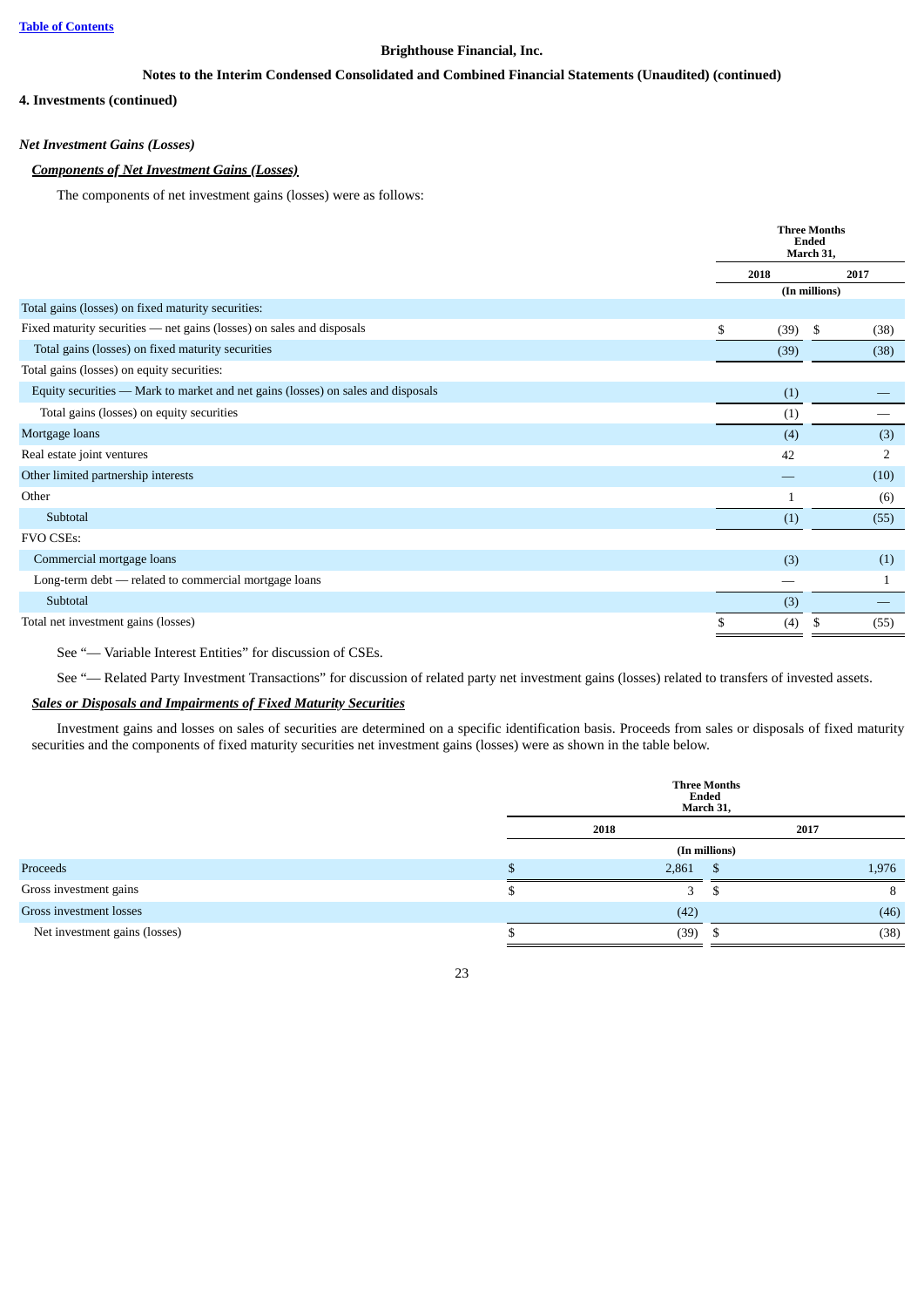### **Notes to the Interim Condensed Consolidated and Combined Financial Statements (Unaudited) (continued)**

### **4. Investments (continued)**

#### *Credit Loss Rollforward*

The table below presents a rollforward of the cumulative credit loss component of OTTI loss recognized in earnings on fixed maturity securities still held for which a portion of the OTTI loss was recognized in other comprehensive income ("OCI"):

|                                                                                                    |      |                               | <b>Three Months</b><br>Ended<br>March 31, |      |  |
|----------------------------------------------------------------------------------------------------|------|-------------------------------|-------------------------------------------|------|--|
|                                                                                                    | 2018 |                               |                                           | 2017 |  |
|                                                                                                    |      |                               | (In millions)                             |      |  |
| Balance at January 1,                                                                              | \$.  | $\overbrace{\phantom{13333}}$ | D                                         | 28   |  |
| Reductions:                                                                                        |      |                               |                                           |      |  |
| Sales (maturities, pay downs or prepayments) of securities previously impaired as credit loss OTTI |      |                               |                                           | (18) |  |
| Balance at March 31,                                                                               |      | $\overline{\phantom{m}}$      |                                           | 10   |  |

#### *Related Party Investment Transactions*

The Company previously transferred invested assets primarily consisting of fixed maturity securities to former affiliates, which were as follows:

|                                                                          | <b>Three Months</b>      | Ended<br>March 31, |      |
|--------------------------------------------------------------------------|--------------------------|--------------------|------|
|                                                                          | 2018                     |                    | 2017 |
|                                                                          |                          | (In millions)      |      |
| Estimated fair value of invested assets transferred to former affiliates |                          |                    | 292  |
| Amortized cost of invested assets transferred to former affiliates       | $\overline{\phantom{a}}$ |                    | 294  |
| Net investment gains (losses) recognized on transfers                    |                          |                    | (2)  |

At March 31, 2017, the Company had \$1.1 billion of loans due from MetLife, Inc. which were included in other invested assets. These loans were carried at fixed interest rates of 4.21% and 5.10%, payable semiannually, and were due on September 30, 2032 and December 31, 2033, respectively. In April 2017, these loans were satisfied in a non-cash exchange for \$1.1 billion of notes due to MetLife, Inc. See Note 9 of the Notes to the Consolidated and Combined Financial Statements included in the 2017 Annual Report.

In January 2017, Metropolitan Life Insurance Company ("MLIC"), a former affiliate, recaptured risks related to guaranteed minimum benefit guarantees on certain variable annuities being reinsured by the Company. The Company transferred investments and cash and cash equivalents which are included in the table above. See Note 11 for additional information related to these transfers.

In March 2017, the Company sold an operating joint venture with a book value of \$89 million to MLIC for \$286 million. The operating joint venture was accounted for under the equity method and included in other invested assets. This sale resulted in an increase in additional paid-in capital of \$202 million in the first quarter of 2017.

The Company receives investment administrative services from MetLife Investment Advisors, LLC ("MLIA"), a related party investment manager. The related investment administrative service charges were \$24 million and \$25 million for the three months ended March 31, 2018 and 2017, respectively.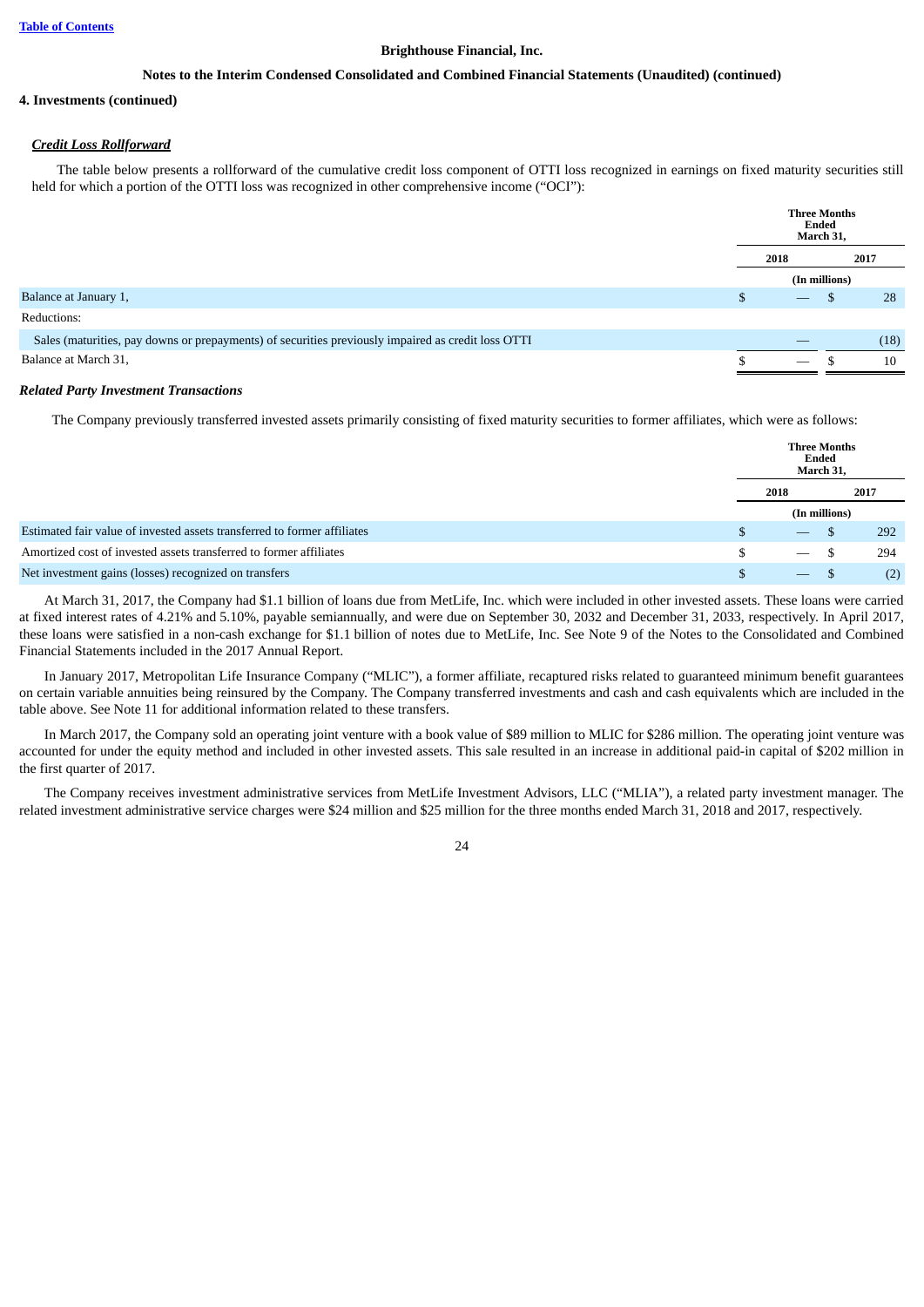#### **Notes to the Interim Condensed Consolidated and Combined Financial Statements (Unaudited) (continued)**

#### <span id="page-25-0"></span>**5. Derivatives**

### *Accounting for Derivatives*

#### *Freestanding Derivatives*

Freestanding derivatives are carried on the Company's balance sheet either as assets within other invested assets or as liabilities within other liabilities at estimated fair value. The Company does not offset the estimated fair value amounts recognized for derivatives executed with the same counterparty under the same master netting agreement.

Accruals on derivatives are generally recorded in accrued investment income or within other liabilities. However, accruals that are not scheduled to settle within one year are included with the derivatives carrying value in other invested assets or other liabilities.

If a derivative is not designated as an accounting hedge or its use in managing risk does not qualify for hedge accounting, changes in the estimated fair value of the derivative are generally reported in net derivative gains (losses) except for economic hedges of variable annuity guarantees which are presented in future policy benefits and claims.

#### *Hedge Accounting*

The Company primarily designates derivatives as a hedge of a forecasted transaction or a variability of cash flows to be received or paid related to a recognized asset or liability (cash flow hedge). When a derivative is designated as a cash flow hedge and is determined to be highly effective, changes in fair value are recorded in OCI and subsequently reclassified into the statement of operations when the Company's earnings are affected by the variability in cash flows of the hedged item. The Company also designates derivatives as a hedge of the estimated fair value of a recognized asset or liabilities (fair value hedge). When a derivative is designated as fair value hedge and is determined to be highly effective, changes in fair value are recorded in net derivative gains (losses), consistent with the change in estimated fair value of the hedged item attributable to the designated risk being hedged.

To qualify for hedge accounting, at the inception of the hedging relationship, the Company formally documents its risk management objective and strategy for undertaking the hedging transaction, as well as its designation of the hedge. In its hedge documentation, the Company sets forth how the hedging instrument is expected to hedge the designated risks related to the hedged item and sets forth the method that will be used to retrospectively and prospectively assess the hedging instrument's effectiveness and the method that will be used to measure ineffectiveness. A derivative designated as a hedging instrument must be assessed as being highly effective in offsetting the designated risk of the hedged item. Hedge effectiveness is formally assessed at inception and at least quarterly throughout the life of the designated hedging relationship.

The Company discontinues hedge accounting prospectively when: (i) it is determined that the derivative is no longer highly effective in offsetting changes in the estimated fair value or cash flows of a hedged item; (ii) the derivative expires, is sold, terminated, or exercised; (iii) it is no longer probable that the hedged forecasted transaction will occur; or (iv) the derivative is de-designated as a hedging instrument.

When hedge accounting is discontinued because it is determined that the derivative is not highly effective in offsetting changes in the estimated fair value or cash flows of a hedged item, the derivative continues to be carried on the balance sheet at its estimated fair value, with changes in estimated fair value recognized in net derivative gains (losses). The carrying value of the hedged recognized asset or liability under a fair value hedge is no longer adjusted for changes in its estimated fair value due to the hedged risk, and the cumulative adjustment to its carrying value is amortized into income over the remaining life of the hedged item. Provided the hedged forecasted transaction is still probable of occurrence, the changes in estimated fair value of derivatives recorded in OCI related to discontinued cash flow hedges are released into the statement of operations when the Company's earnings are affected by the variability in cash flows of the hedged item.

In all other situations in which hedge accounting is discontinued, the derivative is carried at its estimated fair value on the balance sheet, with changes in its estimated fair value recognized in the current period as net derivative gains (losses).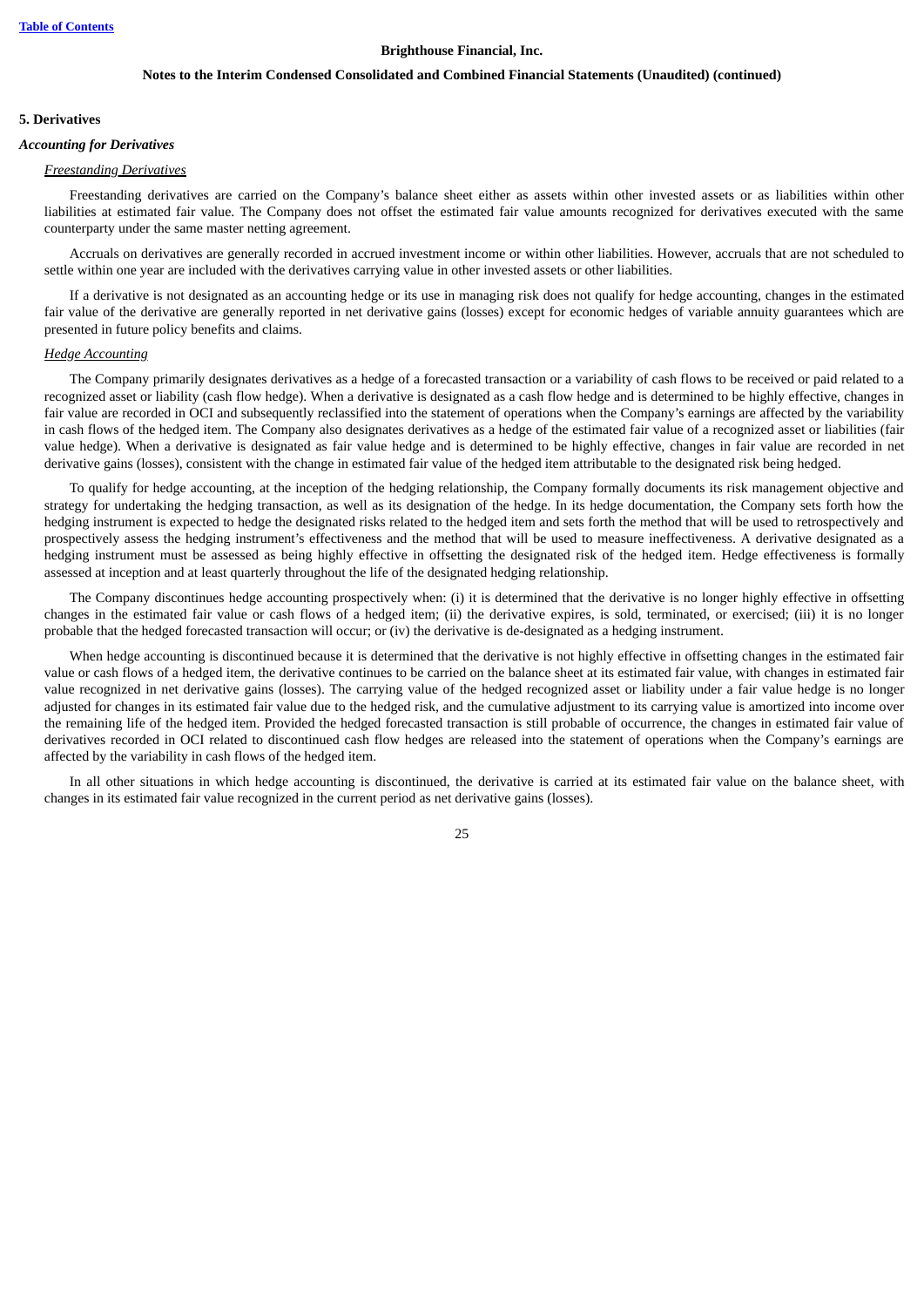### **Notes to the Interim Condensed Consolidated and Combined Financial Statements (Unaudited) (continued)**

#### **5. Derivatives (continued)**

#### *Embedded Derivatives*

The Company sells variable annuities and issues certain insurance products and investment contracts and is a party to certain reinsurance agreements that have embedded derivatives. The Company assesses each identified embedded derivative to determine whether it is required to be bifurcated. The embedded derivative is bifurcated from the host contract and accounted for as a freestanding derivative if:

- the combined instrument is not accounted for in its entirety at estimated fair value with changes in estimated fair value recorded in earnings;
- the terms of the embedded derivative are not clearly and closely related to the economic characteristics of the host contract; and
- a separate instrument with the same terms as the embedded derivative would qualify as a derivative instrument.

Such embedded derivatives are carried on the balance sheet at estimated fair value with the host contract and changes in their estimated fair value are generally reported in net derivative gains (losses), except for those in policyholder benefits and claims related to ceded reinsurance of GMIB.

- Variable Annuity Guarantees " in Note 1 of the Notes to the Consolidated and Combined Financial Statements included in the 2017 Annual Report for additional information on the accounting policy for embedded derivatives bifurcated from variable annuity host contracts.

#### *Derivative Strategies*

The Company is exposed to various risks relating to its ongoing business operations, including interest rate, foreign currency exchange rate, credit and equity market. The Company uses a variety of strategies to manage these risks, including the use of derivatives.

Derivatives are financial instruments with values derived from interest rates, foreign currency exchange rates, credit spreads and/or other financial indices. Derivatives may be exchange-traded or contracted in the over-the-counter ("OTC") market. Certain of the Company's OTC derivatives are cleared and settled through central clearing counterparties ("OTC-cleared"), while others are bilateral contracts between two counterparties ("OTC-bilateral"). The types of derivatives the Company uses include swaps, forwards, futures and option contracts. To a lesser extent, the Company uses credit default swaps to synthetically replicate investment risks and returns which are not readily available in the cash markets.

#### *Interest Rate Derivatives*

The Company uses a variety of interest rate derivatives to reduce its exposure to changes in interest rates, including interest rate swaps, interest rate total return swaps, caps, floors, swaptions, futures and forwards.

Interest rate swaps are used by the Company primarily to reduce market risks from changes in interest rates and to alter interest rate exposure arising from mismatches between assets and liabilities (duration mismatches). In an interest rate swap, the Company agrees with another party to exchange, at specified intervals, the difference between fixed rate and floating rate interest amounts as calculated by reference to an agreed notional amount. The Company utilizes interest rate swaps in fair value, cash flow and nonqualifying hedging relationships.

Interest rate total return swaps are swaps whereby the Company agrees with another party to exchange, at specified intervals, the difference between the economic risk and reward of an asset or a market index and the London Interbank Offered Rate ("LIBOR"), calculated by reference to an agreed notional amount. No cash is exchanged at the outset of the contract. Cash is paid and received over the life of the contract based on the terms of the swap. These transactions are entered into pursuant to master agreements that provide for a single net payment to be made by the counterparty at each due date. Interest rate total return swaps are used by the Company to reduce market risks from changes in interest rates and to alter interest rate exposure arising from mismatches between assets and liabilities (duration mismatches). The Company utilizes interest rate total return swaps in nonqualifying hedging relationships.

The Company purchases interest rate caps and floors primarily to protect its floating rate liabilities against rises in interest rates above a specified level, and against interest rate exposure arising from mismatches between assets and liabilities, as well as to protect its minimum rate guarantee liabilities against declines in interest rates below a specified level, respectively. In certain instances, the Company locks in the economic impact of existing purchased caps and floors by entering into offsetting written caps and floors. The Company utilizes interest rate caps and floors in nonqualifying hedging relationships.

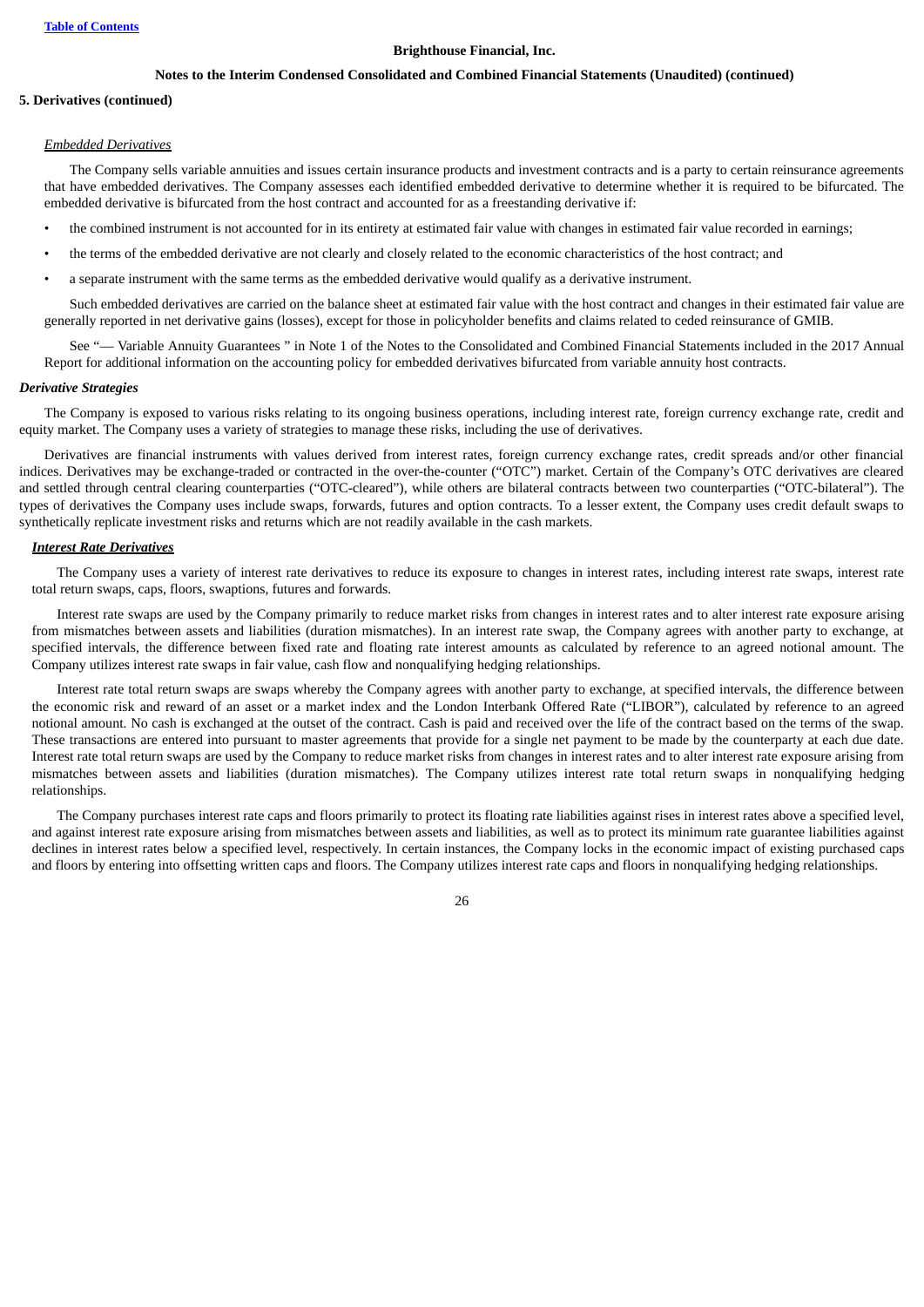### **Notes to the Interim Condensed Consolidated and Combined Financial Statements (Unaudited) (continued)**

### **5. Derivatives (continued)**

In exchange-traded interest rate (Treasury and swap) futures transactions, the Company agrees to purchase or sell a specified number of contracts, the value of which is determined by the different classes of interest rate securities, and to post variation margin on a daily basis in an amount equal to the difference in the daily market values of those contracts. The Company enters into exchange-traded futures with regulated futures commission merchants that are members of the exchange. Exchange-traded interest rate (Treasury and swap) futures are used primarily to hedge mismatches between the duration of assets in a portfolio and the duration of liabilities supported by those assets, to hedge against changes in value of securities the Company owns or anticipates acquiring, to hedge against changes in interest rates on anticipated liability issuances by replicating Treasury or swap curve performance, and to hedge minimum guarantees embedded in certain variable annuity products offered by the Company. The Company utilizes exchange-traded interest rate futures in nonqualifying hedging relationships.

Swaptions are used by the Company to hedge interest rate risk associated with the Company's long-term liabilities and invested assets. A swaption is an option to enter into a swap with a forward starting effective date. In certain instances, the Company locks in the economic impact of existing purchased swaptions by entering into offsetting written swaptions. The Company pays a premium for purchased swaptions and receives a premium for written swaptions. The Company utilizes swaptions in nonqualifying hedging relationships. Swaptions are included in interest rate options.

#### *Foreign Currency Exchange Rate Derivatives*

The Company uses foreign currency swaps to reduce the risk from fluctuations in foreign currency exchange rates associated with its assets and liabilities denominated in foreign currencies. In a foreign currency swap transaction, the Company agrees with another party to exchange, at specified intervals, the difference between one currency and another at a fixed exchange rate, generally set at inception, calculated by reference to an agreed upon notional amount. The notional amount of each currency is exchanged at the inception and termination of the currency swap by each party. The Company utilizes foreign currency swaps in cash flow and nonqualifying hedging relationships.

To a lesser extent, the Company uses foreign currency forwards in nonqualifying hedging relationships.

#### *Credit Derivatives*

The Company enters into purchased credit default swaps to hedge against credit-related changes in the value of its investments. In a credit default swap transaction, the Company agrees with another party to pay, at specified intervals, a premium to hedge credit risk. If a credit event occurs, as defined by the contract, the contract may be cash settled or it may be settled gross by the delivery of par quantities of the referenced investment equal to the specified swap notional amount in exchange for the payment of cash amounts by the counterparty equal to the par value of the investment surrendered. Credit events vary by type of issuer but typically include bankruptcy, failure to pay debt obligations, repudiation, moratorium, involuntary restructuring or governmental intervention. In each case, payout on a credit default swap is triggered only after the Credit Derivatives Determinations Committee of the International Swaps and Derivatives Association, Inc. ("ISDA") deems that a credit event has occurred. The Company utilizes credit default swaps in nonqualifying hedging relationships.

The Company enters into written credit default swaps to create synthetic credit investments that are either more expensive to acquire or otherwise unavailable in the cash markets. These transactions are a combination of a derivative and one or more cash instruments, such as U.S. government and agency securities or other fixed maturity securities. These credit default swaps are not designated as hedging instruments.

#### *Equity Derivatives*

The Company uses a variety of equity derivatives to reduce its exposure to equity market risk, including equity index options, equity variance swaps, exchange-traded equity futures and equity total return swaps.

Equity index options are used by the Company primarily to hedge minimum guarantees embedded in certain variable annuity products offered by the Company. To hedge against adverse changes in equity indices, the Company enters into contracts to sell the equity index within a limited time at a contracted price. The contracts will be net settled in cash based on differentials in the indices at the time of exercise and the strike price. Certain of these contracts may also contain settlement provisions linked to interest rates. In certain instances, the Company may enter into a combination of transactions to hedge adverse changes in equity indices within a pre-determined range through the purchase and sale of options. The Company utilizes equity index options in nonqualifying hedging relationships.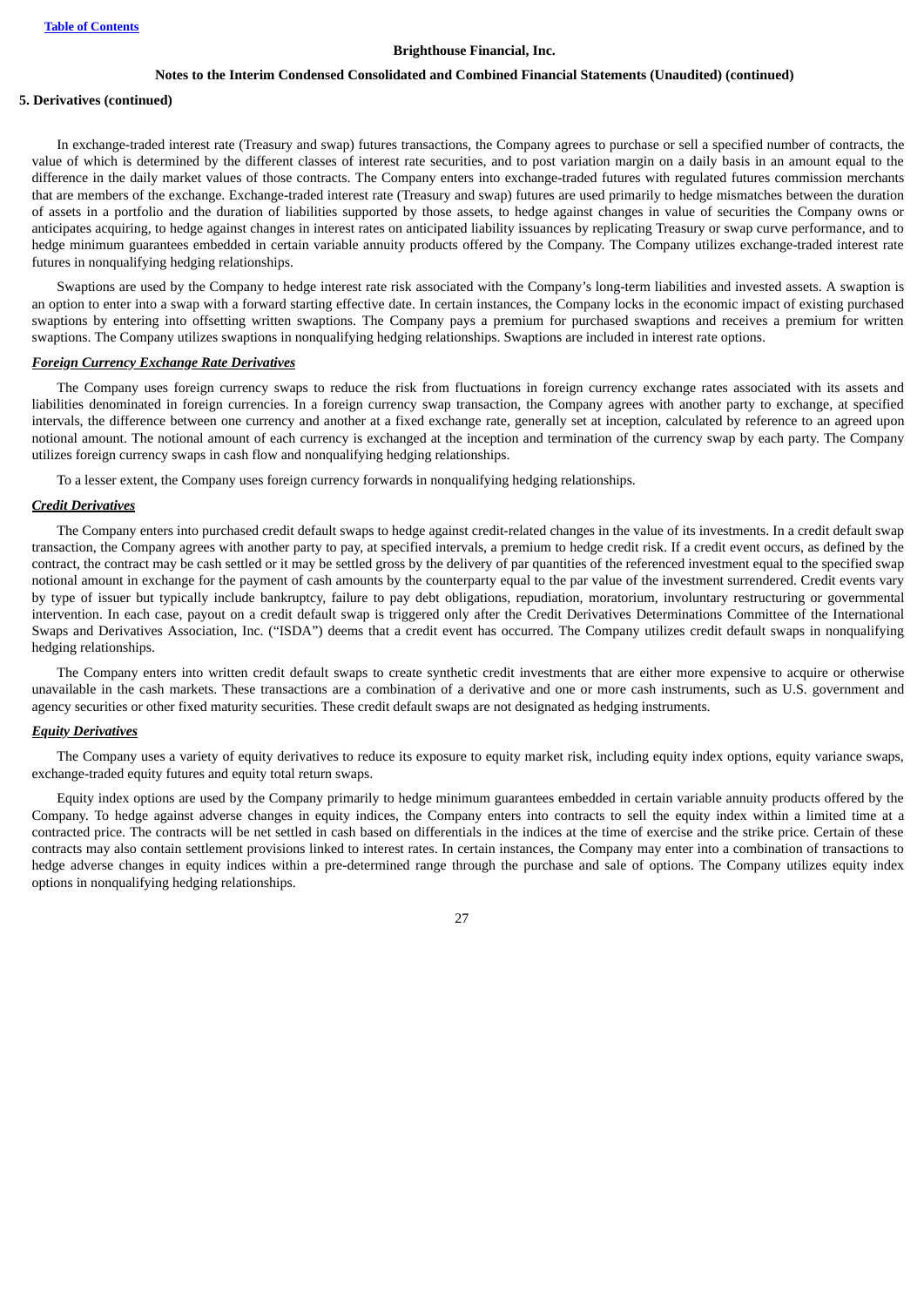### **Notes to the Interim Condensed Consolidated and Combined Financial Statements (Unaudited) (continued)**

### **5. Derivatives (continued)**

Equity variance swaps are used by the Company primarily to hedge minimum guarantees embedded in certain variable annuity products offered by the Company. In an equity variance swap, the Company agrees with another party to exchange amounts in the future, based on changes in equity volatility over a defined period. The Company utilizes equity variance swaps in nonqualifying hedging relationships.

In exchange-traded equity futures transactions, the Company agrees to purchase or sell a specified number of contracts, the value of which is determined by the different classes of equity securities, and to post variation margin on a daily basis in an amount equal to the difference in the daily market values of those contracts. The Company enters into exchange-traded futures with regulated futures commission merchants that are members of the exchange. Exchange-traded equity futures are used primarily to hedge minimum guarantees embedded in certain variable annuity products offered by the Company. The Company utilizes exchange-traded equity futures in nonqualifying hedging relationships.

In an equity total return swap, the Company agrees with another party to exchange, at specified intervals, the difference between the economic risk and reward of an asset or a market index and the LIBOR, calculated by reference to an agreed notional amount. No cash is exchanged at the outset of the contract. Cash is paid and received over the life of the contract based on the terms of the swap. The Company uses equity total return swaps to hedge its equity market guarantees in certain of its insurance products. Equity total return swaps can be used as hedges or to create synthetic investments. The Company utilizes equity total return swaps in nonqualifying hedging relationships.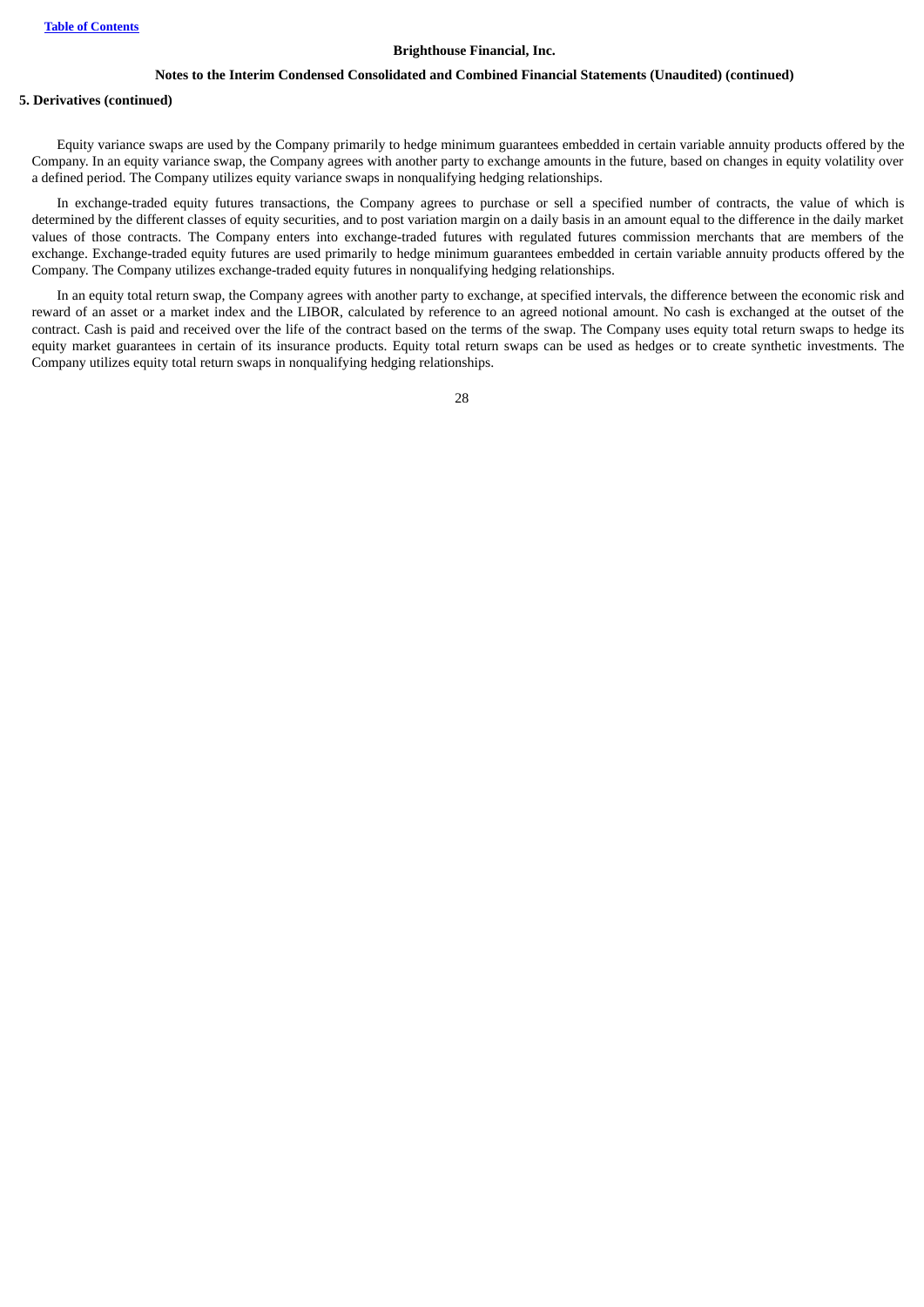### **Notes to the Interim Condensed Consolidated and Combined Financial Statements (Unaudited) (continued)**

### **5. Derivatives (continued)**

#### *Primary Risks Managed by Derivatives*

The following table presents the primary underlying risk exposure, gross notional amount, and estimated fair value of the Company's derivatives, excluding embedded derivatives, held at:

|                                                                      |                                         |                                                  |    | March 31, 2018 |    |                             |    | <b>December 31, 2017</b>                  |    |                             |                    |              |  |  |  |
|----------------------------------------------------------------------|-----------------------------------------|--------------------------------------------------|----|----------------|----|-----------------------------|----|-------------------------------------------|----|-----------------------------|--------------------|--------------|--|--|--|
|                                                                      |                                         |                                                  |    |                |    | <b>Estimated Fair Value</b> |    |                                           |    | <b>Estimated Fair Value</b> |                    |              |  |  |  |
|                                                                      | <b>Primary Underlying Risk Exposure</b> | <b>Gross</b><br><b>Notional</b><br><b>Amount</b> |    | <b>Assets</b>  |    | <b>Liabilities</b>          |    | Gross<br><b>Notional</b><br><b>Amount</b> |    | <b>Assets</b>               | <b>Liabilities</b> |              |  |  |  |
| <b>Derivatives Designated as Hedging Instruments:</b>                |                                         |                                                  |    |                |    | (In millions)               |    |                                           |    |                             |                    |              |  |  |  |
| Fair value hedges:                                                   |                                         |                                                  |    |                |    |                             |    |                                           |    |                             |                    |              |  |  |  |
| Interest rate swaps                                                  | Interest rate                           | \$<br>154                                        | \$ | 36             | \$ | $\overline{\phantom{0}}$    | \$ | 175                                       | \$ | 44                          | \$                 |              |  |  |  |
| Cash flow hedges:                                                    |                                         |                                                  |    |                |    |                             |    |                                           |    |                             |                    |              |  |  |  |
| Interest rate swaps                                                  | Interest rate                           | 27                                               |    | 3              |    |                             |    | 27                                        |    | 5                           |                    |              |  |  |  |
| Foreign currency swaps                                               | Foreign currency exchange rate          | 1,951                                            |    | 61             |    | 124                         |    | 1,827                                     |    | 94                          |                    | 75           |  |  |  |
| Subtotal                                                             |                                         | 1,978                                            |    | 64             |    | 124                         |    | 1,854                                     |    | 99                          |                    | 75           |  |  |  |
| Total qualifying hedges                                              |                                         | 2,132                                            |    | 100            |    | 124                         |    | 2,029                                     |    | 143                         |                    | 75           |  |  |  |
| Derivatives Not Designated or Not Qualifying as Hedging Instruments: |                                         |                                                  |    |                |    |                             |    |                                           |    |                             |                    |              |  |  |  |
| Interest rate swaps                                                  | Interest rate                           | 15,877                                           |    | 660            |    | 877                         |    | 20,213                                    |    | 922                         |                    | 774          |  |  |  |
| Interest rate caps                                                   | Interest rate                           | 3,428                                            |    | 25             |    |                             |    | 2,671                                     |    | $\overline{7}$              |                    |              |  |  |  |
| Interest rate futures                                                | Interest rate                           | 282                                              |    |                |    |                             |    | 282                                       |    | $\mathbf{1}$                |                    |              |  |  |  |
| Interest rate options                                                | Interest rate                           | 24,500                                           |    | 136            |    | 85                          |    | 24,600                                    |    | 133                         |                    | 63           |  |  |  |
| Foreign currency swaps                                               | Foreign currency exchange rate          | 1,133                                            |    | 55             |    | 65                          |    | 1,115                                     |    | 71                          |                    | 42           |  |  |  |
| Foreign currency forwards                                            | Foreign currency exchange rate          | 130                                              |    |                |    |                             |    | 130                                       |    |                             |                    | $\mathbf{1}$ |  |  |  |
| Credit default swaps - purchased                                     | Credit                                  | 40                                               |    |                |    | $\mathbf{1}$                |    | 65                                        |    |                             |                    | $\mathbf{1}$ |  |  |  |
| Credit default swaps - written                                       | Credit                                  | 1,928                                            |    | 31             |    |                             |    | 1,900                                     |    | 40                          |                    |              |  |  |  |
| <b>Equity futures</b>                                                | <b>Equity market</b>                    | 1,867                                            |    |                |    |                             |    | 2,713                                     |    | 15                          |                    |              |  |  |  |
| Equity index options                                                 | Equity market                           | 47,581                                           |    | 1,011          |    | 1,568                       |    | 47,066                                    |    | 794                         |                    | 1,664        |  |  |  |
| Equity variance swaps                                                | <b>Equity market</b>                    | 9,575                                            |    | 123            |    | 421                         |    | 8,998                                     |    | 128                         |                    | 430          |  |  |  |
| Equity total return swaps                                            | Equity market                           | 1,894                                            |    | 60             |    |                             |    | 1,767                                     |    |                             |                    | 79           |  |  |  |
| Total non-designated or nonqualifying derivatives                    |                                         | 108,235                                          |    | 2,101          |    | 3,017                       |    | 111,520                                   |    | 2,111                       |                    | 3,054        |  |  |  |
| Total                                                                |                                         | \$<br>110,367                                    | \$ | 2,201          | \$ | 3,141                       | \$ | 113,549                                   | \$ | 2,254                       | \$                 | 3,129        |  |  |  |

Based on gross notional amounts, a substantial portion of the Company's derivatives was not designated or did not qualify as part of a hedging relationship at both March 31, 2018 and December 31, 2017. The Company's use of derivatives includes (i) derivatives that serve as macro hedges of the Company's exposure to various risks and that generally do not qualify for hedge accounting due to the criteria required under the portfolio hedging rules; (ii) derivatives that economically hedge insurance liabilities that contain mortality or morbidity risk and that generally do not qualify for hedge accounting because the lack of these risks in the derivatives cannot support an expectation of a highly effective hedging relationship; (iii) derivatives that economically hedge embedded derivatives that do not qualify for hedge accounting because the changes in estimated fair value of the embedded derivatives are already recorded in net income; and (iv) written credit default swaps that are used to create synthetic credit investments and that do not qualify for hedge accounting because they do not involve a hedging relationship. For these nonqualified derivatives, changes in market factors can lead to the recognition of fair value changes on the statement of operations without an offsetting gain or loss recognized in earnings for the item being hedged.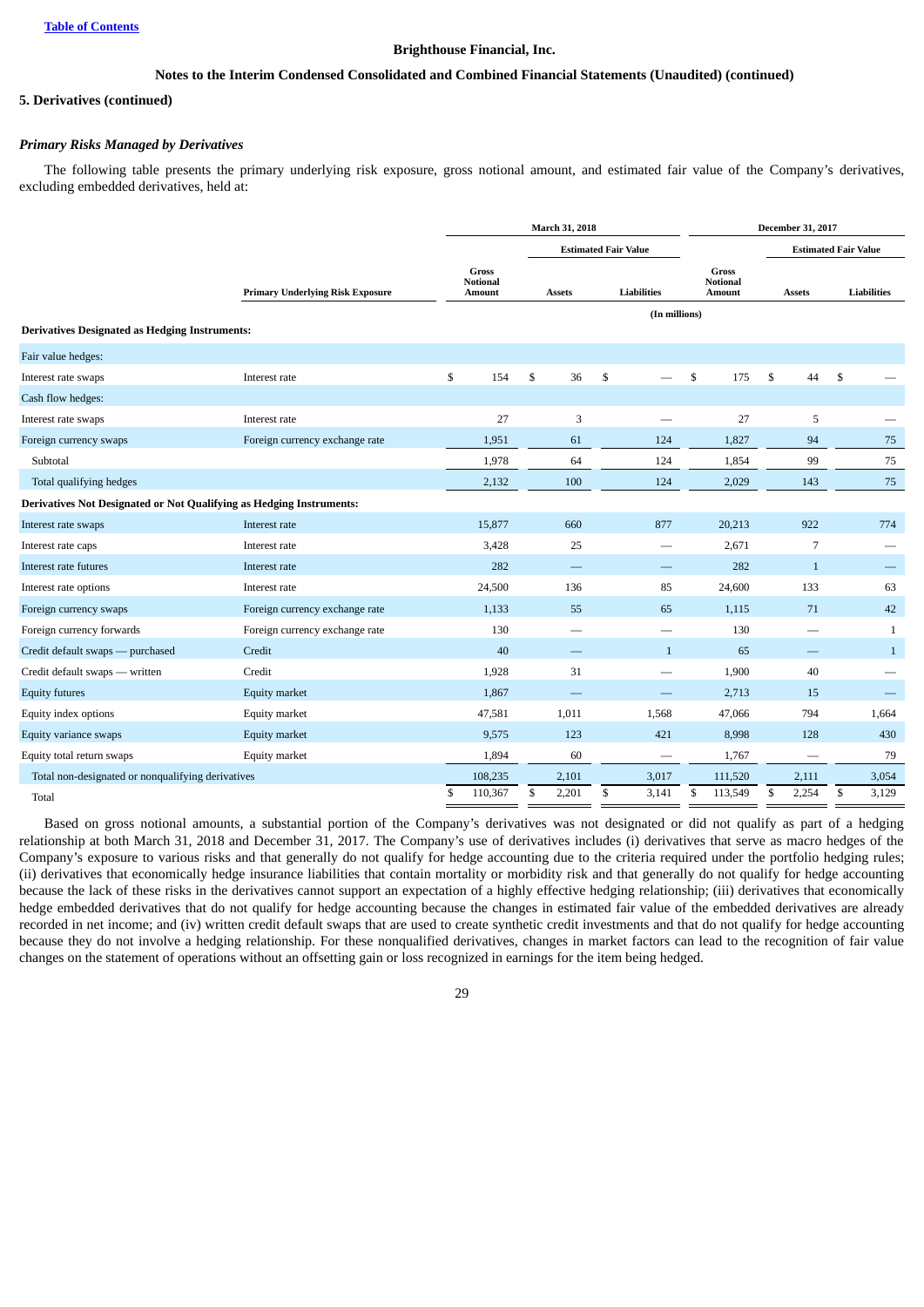### **Notes to the Interim Condensed Consolidated and Combined Financial Statements (Unaudited) (continued)**

## **5. Derivatives (continued)**

The following table presents earned income on derivatives:

|                                  | <b>Three Months</b><br>Ended<br>March 31, |  |                |  |  |  |
|----------------------------------|-------------------------------------------|--|----------------|--|--|--|
|                                  | 2018                                      |  | 2017           |  |  |  |
|                                  | (In millions)                             |  |                |  |  |  |
| Qualifying hedges:               |                                           |  |                |  |  |  |
| Net investment income            | \$<br>5S                                  |  | 6              |  |  |  |
| Nonqualifying hedges:            |                                           |  |                |  |  |  |
| Net derivative gains (losses)    | 53                                        |  | 119            |  |  |  |
| Policyholder benefits and claims |                                           |  | $\overline{4}$ |  |  |  |
| Total                            | 58                                        |  | 129            |  |  |  |

The following tables present the amount and location of gains (losses) recognized for derivatives and gains (losses) pertaining to hedged items presented in net derivative gains (losses):

|                                                                      | Three Months Ended March 31, 2018                                                                |       |                |                                                                                                     |               |                                           |                                                   |     |    |                                                                     |  |
|----------------------------------------------------------------------|--------------------------------------------------------------------------------------------------|-------|----------------|-----------------------------------------------------------------------------------------------------|---------------|-------------------------------------------|---------------------------------------------------|-----|----|---------------------------------------------------------------------|--|
|                                                                      | <b>Net</b><br><b>Derivative</b><br>Gains<br>(Losses)<br><b>Recognized for</b><br>Derivatives (1) |       |                | <b>Net</b><br><b>Derivative</b><br>Gains (Losses)<br><b>Recognized for</b><br>Hedged<br>Items $(2)$ |               | <b>Net</b><br>Investment<br>Income<br>(3) | Policyholder<br><b>Benefits and</b><br>Claims (4) |     |    | <b>Amount of</b><br>Gains<br>(Losses)<br>deferred in<br><b>AOCI</b> |  |
|                                                                      |                                                                                                  |       |                |                                                                                                     | (In millions) |                                           |                                                   |     |    |                                                                     |  |
| <b>Derivatives Designated as Hedging Instruments:</b>                |                                                                                                  |       |                |                                                                                                     |               |                                           |                                                   |     |    |                                                                     |  |
| Fair value hedges (5):                                               |                                                                                                  |       |                |                                                                                                     |               |                                           |                                                   |     |    |                                                                     |  |
| Interest rate derivatives                                            | \$                                                                                               | (8)   | $\mathfrak{F}$ | 7                                                                                                   | \$            |                                           | \$                                                |     | \$ |                                                                     |  |
| Total fair value hedges                                              |                                                                                                  | (8)   |                | 7                                                                                                   |               |                                           |                                                   |     |    |                                                                     |  |
| Cash flow hedges (5):                                                |                                                                                                  |       |                |                                                                                                     |               |                                           |                                                   |     |    |                                                                     |  |
| Interest rate derivatives                                            |                                                                                                  | 7     |                |                                                                                                     |               | 1                                         |                                                   |     |    | (2)                                                                 |  |
| Foreign currency exchange rate derivatives                           |                                                                                                  |       |                |                                                                                                     |               |                                           |                                                   |     |    | (74)                                                                |  |
| Total cash flow hedges                                               |                                                                                                  | 7     |                |                                                                                                     |               | 1                                         |                                                   |     |    | (76)                                                                |  |
| Derivatives Not Designated or Not Qualifying as Hedging Instruments: |                                                                                                  |       |                |                                                                                                     |               |                                           |                                                   |     |    |                                                                     |  |
| Interest rate derivatives                                            |                                                                                                  | (809) |                |                                                                                                     |               |                                           |                                                   |     |    |                                                                     |  |
| Foreign currency exchange rate derivatives                           |                                                                                                  | (41)  |                | $\overline{2}$                                                                                      |               |                                           |                                                   |     |    |                                                                     |  |
| Credit derivatives                                                   |                                                                                                  | (7)   |                |                                                                                                     |               |                                           |                                                   |     |    |                                                                     |  |
| <b>Equity derivatives</b>                                            |                                                                                                  | (44)  |                |                                                                                                     |               |                                           |                                                   |     |    |                                                                     |  |
| Embedded derivatives                                                 |                                                                                                  | 506   |                |                                                                                                     |               |                                           |                                                   | (1) |    |                                                                     |  |
| Total non-qualifying hedges                                          |                                                                                                  | (395) |                | $\overline{2}$                                                                                      |               |                                           |                                                   | (1) |    |                                                                     |  |
| <b>Total</b>                                                         |                                                                                                  | (396) | S              | 9                                                                                                   | \$            | 1                                         | \$                                                | (1) | S  | (76)                                                                |  |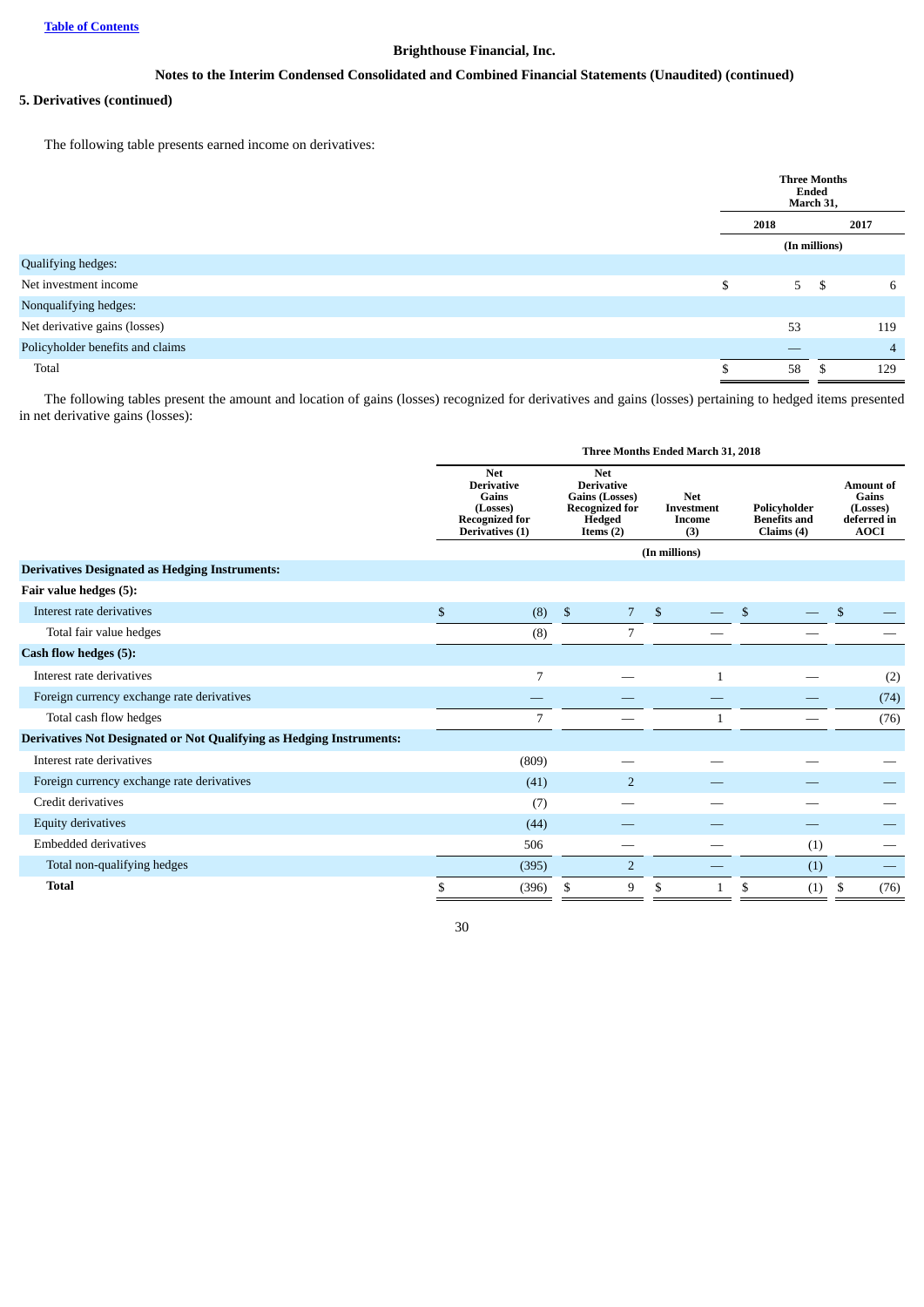### **Notes to the Interim Condensed Consolidated and Combined Financial Statements (Unaudited) (continued)**

### **5. Derivatives (continued)**

|                                                                      | Three Months Ended March 31, 2017 |                                                                                                  |                |                                                                                                     |    |                                           |    |                                                     |    |                                                                     |  |
|----------------------------------------------------------------------|-----------------------------------|--------------------------------------------------------------------------------------------------|----------------|-----------------------------------------------------------------------------------------------------|----|-------------------------------------------|----|-----------------------------------------------------|----|---------------------------------------------------------------------|--|
|                                                                      |                                   | <b>Net</b><br><b>Derivative</b><br>Gains<br>(Losses)<br><b>Recognized for</b><br>Derivatives (1) |                | <b>Net</b><br><b>Derivative</b><br>Gains (Losses)<br><b>Recognized for</b><br>Hedged<br>Items $(2)$ |    | <b>Net</b><br>Investment<br>Income<br>(3) |    | Policyholder<br><b>Benefits and</b><br>Claims $(4)$ |    | <b>Amount</b> of<br>Gains<br>(Losses)<br>deferred in<br><b>AOCI</b> |  |
|                                                                      |                                   |                                                                                                  |                |                                                                                                     |    | (In millions)                             |    |                                                     |    |                                                                     |  |
| <b>Derivatives Designated as Hedging Instruments:</b>                |                                   |                                                                                                  |                |                                                                                                     |    |                                           |    |                                                     |    |                                                                     |  |
| Fair value hedges (5):                                               |                                   |                                                                                                  |                |                                                                                                     |    |                                           |    |                                                     |    |                                                                     |  |
| Interest rate derivatives                                            | \$                                | (2)                                                                                              | $\mathfrak{F}$ | $\overline{2}$                                                                                      | \$ |                                           | \$ |                                                     | \$ |                                                                     |  |
| Total fair value hedges                                              |                                   | (2)                                                                                              |                | $\overline{2}$                                                                                      |    |                                           |    |                                                     |    |                                                                     |  |
| Cash flow hedges (5):                                                |                                   |                                                                                                  |                |                                                                                                     |    |                                           |    |                                                     |    |                                                                     |  |
| Interest rate derivatives                                            |                                   |                                                                                                  |                |                                                                                                     |    | 2                                         |    |                                                     |    |                                                                     |  |
| Foreign currency exchange rate derivatives                           |                                   | 10                                                                                               |                | (9)                                                                                                 |    |                                           |    |                                                     |    | (19)                                                                |  |
| Total cash flow hedges                                               |                                   | 10                                                                                               |                | (9)                                                                                                 |    | 2                                         |    |                                                     |    | (19)                                                                |  |
| Derivatives Not Designated or Not Qualifying as Hedging Instruments: |                                   |                                                                                                  |                |                                                                                                     |    |                                           |    |                                                     |    |                                                                     |  |
| Interest rate derivatives                                            |                                   | (269)                                                                                            |                |                                                                                                     |    |                                           |    | (1)                                                 |    |                                                                     |  |
| Foreign currency exchange rate derivatives                           |                                   | (20)                                                                                             |                | (33)                                                                                                |    |                                           |    |                                                     |    |                                                                     |  |
| Credit derivatives                                                   |                                   | 6                                                                                                |                |                                                                                                     |    |                                           |    |                                                     |    |                                                                     |  |
| <b>Equity derivatives</b>                                            |                                   | (939)                                                                                            |                |                                                                                                     |    |                                           |    | (184)                                               |    |                                                                     |  |
| <b>Embedded derivatives</b>                                          |                                   | 170                                                                                              |                |                                                                                                     |    |                                           |    | (15)                                                |    |                                                                     |  |
| Total non-qualifying hedges                                          |                                   | (1,052)                                                                                          |                | (33)                                                                                                |    |                                           |    | (200)                                               |    |                                                                     |  |
| <b>Total</b>                                                         |                                   | (1,044)                                                                                          | \$             | (40)                                                                                                | \$ | $\overline{2}$                            | \$ | (200)                                               | \$ | (19)                                                                |  |
|                                                                      |                                   |                                                                                                  |                |                                                                                                     |    |                                           |    |                                                     |    |                                                                     |  |

(1) Includes gains (losses) reclassified from AOCI for cash flow hedges.

(2) Includes foreign currency transaction gains (losses) on hedged items in cash flow and nonqualifying hedging relationships. Hedged items in fair value hedging relationship includes fixed rate liabilities reported in policyholder account balances or future policy benefits and fixed maturity securities. Ineffective portion of the gains (losses) recognized in income is not significant.

- (3) Includes changes in estimated fair value related to economic hedges of equity method investments in joint ventures and gains (losses) reclassified from AOCI for cash flow hedges.
- (4) Changes in estimated fair value related to economic hedges of variable annuity guarantees included in future policy benefits.

(5) All components of each derivative's gain or loss were included in the assessment of hedge effectiveness.

In certain instances, the Company discontinued cash flow hedge accounting because the forecasted transactions were no longer probable of occurring. Because certain of the forecasted transactions also were not probable of occurring within two months of the anticipated date, the Company reclassified amounts from AOCI into net derivative gains (losses). For the three months ended March 31, 2018 and 2017, there were \$0 and \$12 million, respectively, reclassified into net derivative gains (losses) related to such discontinued cash flow hedges.

At both March 31, 2018 and December 31, 2017, the maximum length of time over which the Company was hedging its exposure to variability in future cash flows for forecasted transactions did not exceed two years.

At March 31, 2018 and December 31, 2017, the balance in AOCI associated with cash flow hedges was \$155 million and \$239 million, respectively.

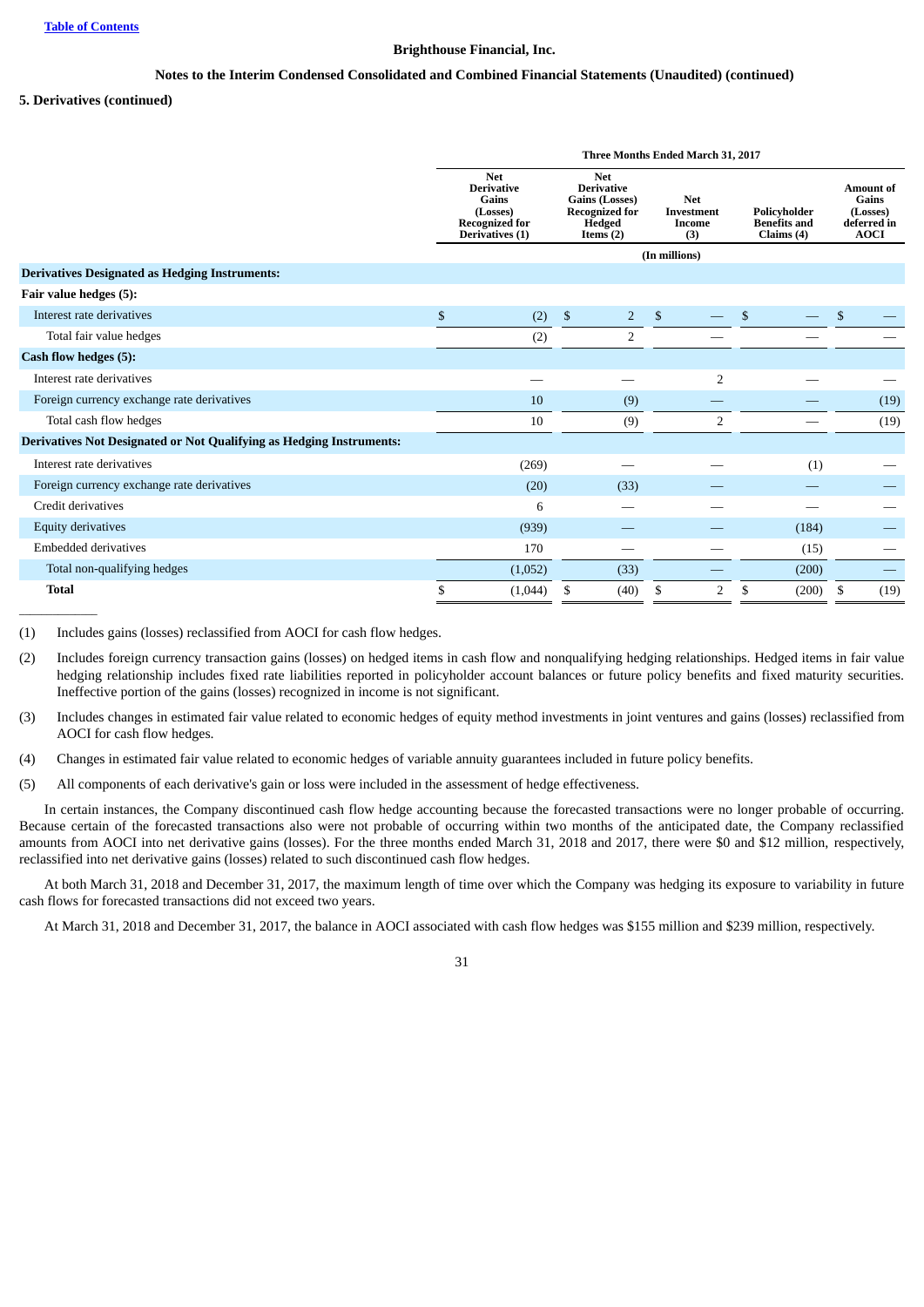### **Notes to the Interim Condensed Consolidated and Combined Financial Statements (Unaudited) (continued)**

#### **5. Derivatives (continued)**

#### *Credit Derivatives*

In connection with synthetically created credit investment transactions, the Company writes credit default swaps for which it receives a premium to insure credit risk. Such credit derivatives are included within the nonqualifying derivatives and derivatives for purposes other than hedging table. If a credit event occurs, as defined by the contract, the contract may be cash settled or it may be settled gross by the Company paying the counterparty the specified swap notional amount in exchange for the delivery of par quantities of the referenced credit obligation. The Company can terminate these contracts at any time through cash settlement with the counterparty at an amount equal to the then current estimated fair value of the credit default swaps.

The following table presents the estimated fair value, maximum amount of future payments and weighted average years to maturity of written credit default swaps at:

|                                                                                   |                                                                               |    | March 31, 2018                                                                                                 |                                                        |                       |                                                                                      |                                                                                                                |       |                                                        |  |  |
|-----------------------------------------------------------------------------------|-------------------------------------------------------------------------------|----|----------------------------------------------------------------------------------------------------------------|--------------------------------------------------------|-----------------------|--------------------------------------------------------------------------------------|----------------------------------------------------------------------------------------------------------------|-------|--------------------------------------------------------|--|--|
| <b>Rating Agency Designation of Referenced</b><br><b>Credit Obligations</b> $(1)$ | <b>Estimated</b><br><b>Fair Value</b><br>of Credit<br>Default<br><b>Swaps</b> |    | <b>Maximum</b><br>Amount of<br><b>Future</b><br><b>Payments under</b><br><b>Credit Default</b><br><b>Swaps</b> | Weighted<br>Average<br>Years to<br><b>Maturity (2)</b> |                       | <b>Estimated</b><br><b>Fair Value</b><br>of Credit<br><b>Default</b><br><b>Swaps</b> | <b>Maximum</b><br><b>Amount of</b><br><b>Future</b><br>Payments under<br><b>Credit Default</b><br><b>Swaps</b> |       | Weighted<br>Average<br>Years to<br><b>Maturity (2)</b> |  |  |
|                                                                                   |                                                                               |    |                                                                                                                |                                                        | (Dollars in millions) |                                                                                      |                                                                                                                |       |                                                        |  |  |
| Aaa/Aa/A                                                                          | \$                                                                            | 11 | \$<br>607                                                                                                      | 2.7                                                    | \$.                   | 12                                                                                   | \$                                                                                                             | 558   | 2.8                                                    |  |  |
| Baa                                                                               |                                                                               | 20 | 1,321                                                                                                          | 5.1                                                    |                       | 28                                                                                   |                                                                                                                | 1,317 | 4.7                                                    |  |  |
| Ba                                                                                |                                                                               |    |                                                                                                                |                                                        |                       |                                                                                      |                                                                                                                | 25    | 4.5                                                    |  |  |
| Total                                                                             |                                                                               | 31 | 1,928                                                                                                          | 4.3                                                    |                       | 40                                                                                   |                                                                                                                | 1,900 | 4.1                                                    |  |  |

(1) Includes both single name credit default swaps that may be referenced to the credit of corporations, foreign governments or state and political subdivisions and credit default swaps referencing indices. The rating agency designations are based on availability and the midpoint of the applicable ratings among Moody's Investors Service ("Moody's"), Standard & Poor's Global Ratings ("S&P") and Fitch Ratings. If no rating is available from a rating agency, then an internally developed rating is used.

(2) The weighted average years to maturity of the credit default swaps is calculated based on weighted average gross notional amounts.

#### *Counterparty Credit Risk*

The Company may be exposed to credit-related losses in the event of nonperformance by its counterparties to derivatives. Generally, the current credit exposure of the Company's derivatives is limited to the net positive estimated fair value of derivatives at the reporting date after taking into consideration the existence of master netting or similar agreements and any collateral received pursuant to such agreements.

The Company manages its credit risk related to derivatives by entering into transactions with creditworthy counterparties and establishing and monitoring exposure limits. The Company's OTC-bilateral derivative transactions are generally governed by ISDA Master Agreements which provide for legally enforceable set-off and close-out netting of exposures to specific counterparties in the event of early termination of a transaction, which includes, but is not limited to, events of default and bankruptcy. In the event of an early termination, the Company is permitted to set off receivables from the counterparty against payables to the same counterparty arising out of all included transactions. Substantially all of the Company's ISDA Master Agreements also include Credit Support Annex provisions which require both the pledging and accepting of collateral in connection with its OTC-bilateral derivatives.

The Company's OTC-cleared derivatives are effected through central clearing counterparties and its exchange-traded derivatives are effected through regulated exchanges. Such positions are marked to market and margined on a daily basis (both initial margin and variation margin), and the Company has minimal exposure to credit-related losses in the event of nonperformance by counterparties to such derivatives.

See Note 6 for a description of the impact of credit risk on the valuation of derivatives.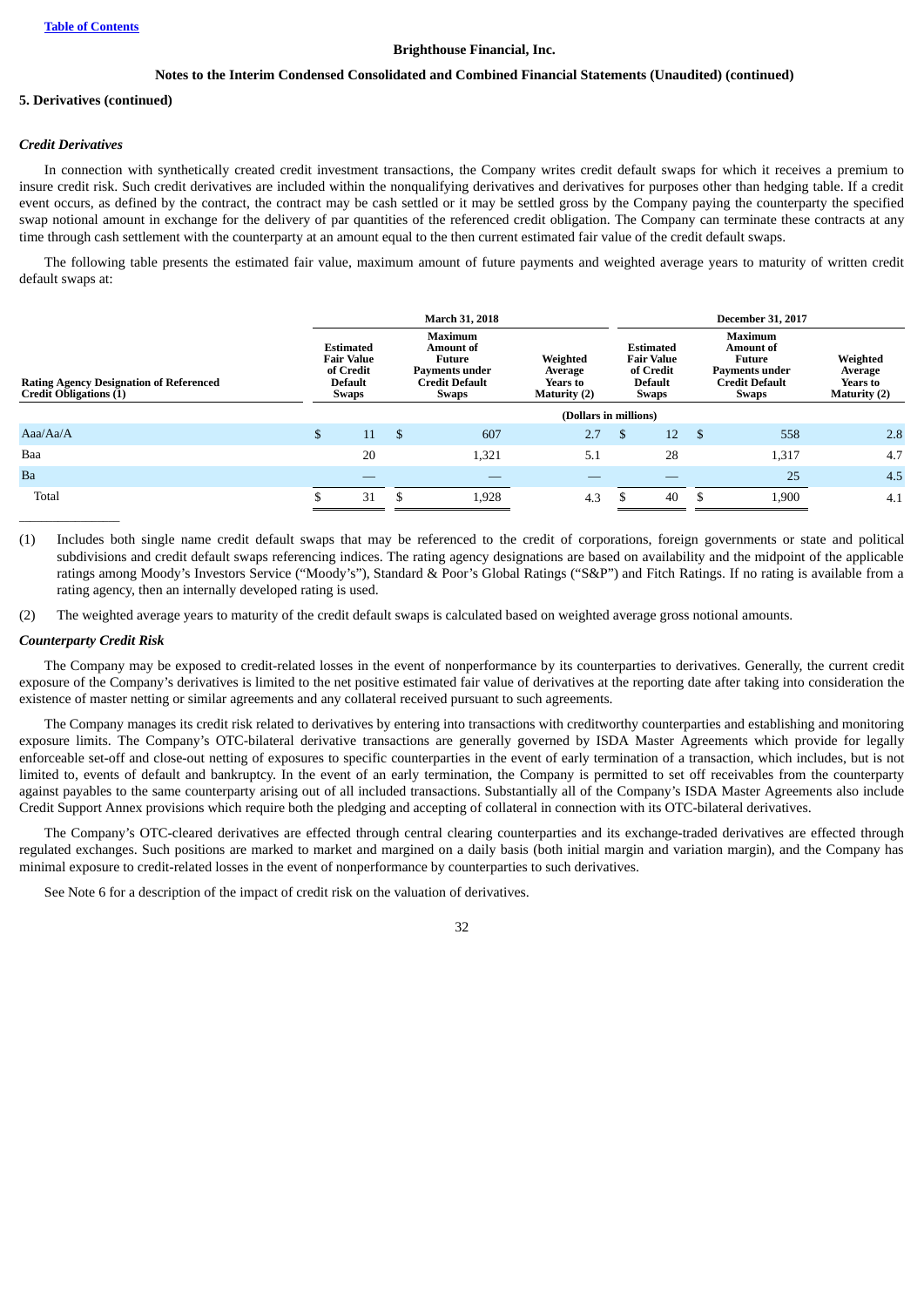### **Notes to the Interim Condensed Consolidated and Combined Financial Statements (Unaudited) (continued)**

### **5. Derivatives (continued)**

The estimated fair values of the Company's net derivative assets and net derivative liabilities after the application of master netting agreements and collateral were as follows at:

|                                                                                           | March 31, 2018 |    |                    |               | <b>December 31, 2017</b> |    |                    |  |  |
|-------------------------------------------------------------------------------------------|----------------|----|--------------------|---------------|--------------------------|----|--------------------|--|--|
| Derivatives Subject to a Master Netting Arrangement or a Similar Arrangement              | <b>Assets</b>  |    | <b>Liabilities</b> |               | <b>Assets</b>            |    | <b>Liabilities</b> |  |  |
|                                                                                           |                |    |                    | (In millions) |                          |    |                    |  |  |
| Gross estimated fair value of derivatives:                                                |                |    |                    |               |                          |    |                    |  |  |
| OTC-bilateral (1)                                                                         | \$<br>2,250    | \$ | 3,135              | \$            | 2,233                    | \$ | 3,081              |  |  |
| OTC-cleared and Exchange-traded (1), (6)                                                  | 20             |    | 8                  |               | 70                       |    | 40                 |  |  |
| Total gross estimated fair value of derivatives (1)                                       | 2,270          |    | 3,143              |               | 2,303                    |    | 3,121              |  |  |
| Amounts offset on the consolidated balance sheets                                         |                |    |                    |               |                          |    |                    |  |  |
| Estimated fair value of derivatives presented on the consolidated balance sheets (1), (6) | 2,270          |    | 3,143              |               | 2,303                    |    | 3,121              |  |  |
| Gross amounts not offset on the consolidated balance sheets:                              |                |    |                    |               |                          |    |                    |  |  |
| Gross estimated fair value of derivatives: (2)                                            |                |    |                    |               |                          |    |                    |  |  |
| OTC-bilateral                                                                             | (1,937)        |    | (1,937)            |               | (1, 942)                 |    | (1, 942)           |  |  |
| OTC-cleared and Exchange-traded                                                           |                |    |                    |               | (1)                      |    | (1)                |  |  |
| Cash collateral: (3), (4)                                                                 |                |    |                    |               |                          |    |                    |  |  |
| OTC-bilateral                                                                             | (268)          |    |                    |               | (257)                    |    |                    |  |  |
| OTC-cleared and Exchange-traded                                                           | (19)           |    |                    |               | (28)                     |    | (39)               |  |  |
| Securities collateral: (5)                                                                |                |    |                    |               |                          |    |                    |  |  |
| OTC-bilateral                                                                             | (8)            |    | (1,198)            |               | (31)                     |    | (1,138)            |  |  |
| OTC-cleared and Exchange-traded                                                           |                |    | (7)                |               |                          |    |                    |  |  |
| Net amount after application of master netting agreements and collateral                  | 38             | \$ | $\mathbf{1}$       | \$            | 44                       |    |                    |  |  |
|                                                                                           |                |    |                    |               |                          |    |                    |  |  |

(1) At March 31, 2018 and December 31, 2017, derivative assets included income or (expense) accruals reported in accrued investment income or in other liabilities of \$69 million and \$49 million, respectively, and derivative liabilities included (income) or expense accruals reported in accrued investment income or in other liabilities of \$2 million and (\$8) million, respectively.

(2) Estimated fair value of derivatives is limited to the amount that is subject to set-off and includes income or expense accruals.

- (3) Cash collateral received by the Company for OTC-bilateral and OTC-cleared derivatives is included in cash and cash equivalents, short-term investments or in fixed maturity securities, and the obligation to return it is included in payables for collateral under securities loaned and other transactions on the balance sheet.
- (4) The receivable for the return of cash collateral provided by the Company is inclusive of initial margin on exchange-traded and OTC-cleared derivatives and is included in premiums, reinsurance and other receivables on the balance sheet. The amount of cash collateral offset in the table above is limited to the net estimated fair value of derivatives after application of netting agreements. At March 31, 2018 and December 31, 2017, the Company received excess cash collateral of \$180 million and \$94 million, respectively, and provided excess cash collateral of \$0 and \$5 million, respectively, which is not included in the table above due to the foregoing limitation.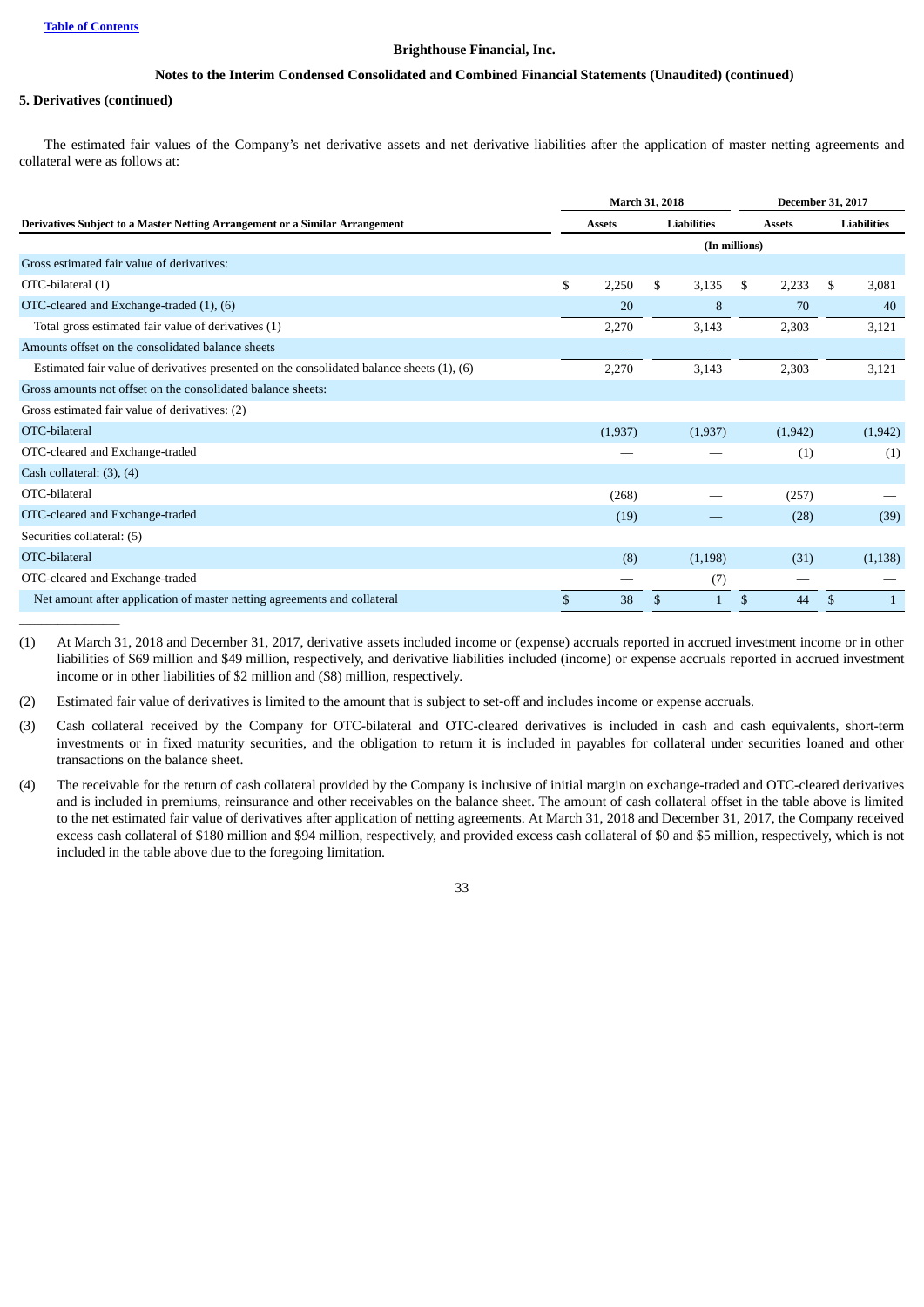### **Notes to the Interim Condensed Consolidated and Combined Financial Statements (Unaudited) (continued)**

### **5. Derivatives (continued)**

- (5) Securities collateral received by the Company is held in separate custodial accounts and is not recorded on the balance sheet. Subject to certain constraints, the Company is permitted by contract to sell or re-pledge this collateral, but at March 31, 2018, none of the collateral had been sold or repledged. Securities collateral pledged by the Company is reported in fixed maturity securities on the balance sheet. Subject to certain constraints, the counterparties are permitted by contract to sell or re-pledge this collateral. The amount of securities collateral offset in the table above is limited to the net estimated fair value of derivatives after application of netting agreements and cash collateral. At March 31, 2018 and December 31, 2017, the Company received excess securities collateral with an estimated fair value of \$292 million and \$337 million, respectively, for its OTC-bilateral derivatives, which are not included in the table above due to the foregoing limitation. At March 31, 2018 and December 31, 2017, the Company provided excess securities collateral with an estimated fair value of \$594 million and \$471 million, respectively, for its OTC-bilateral derivatives, and \$146 million and \$427 million, respectively, for its OTC-cleared derivatives, and \$98 million and \$118 million, respectively, for its exchange-traded derivatives, which are not included in the table above due to the foregoing limitation.
- (6) Effective January 16, 2018, the London Clearing House ("LCH") amended its rulebook, resulting in the characterization of variation margin transfers as settlement payments, as opposed to adjustments to collateral. These amendments impacted the accounting treatment of the Company's centrally cleared derivatives, for which the LCH serves as the central clearing party. As of the effective date, the application of the amended rulebook reduced gross derivative liabilities by \$77 million, accrued investment income by \$2 million, and collateral receivables recorded within premiums, reinsurance and other receivables by \$75 million.

The Company's collateral arrangements for its OTC-bilateral derivatives generally require the counterparty in a net liability position, after considering the effect of netting agreements, to pledge collateral when the amount owed by that counterparty reaches a minimum transfer amount. A small number of these arrangements also include credit-contingent provisions that include a threshold above which collateral must be posted. Such agreements provide for a reduction of these thresholds (on a sliding scale that converges toward zero) in the event of downgrades in the credit ratings of the Company and/or the counterparty. In addition, substantially all of the Company's netting agreements for derivatives contain provisions that require both the Company and the counterparty to maintain a specific investment grade credit rating from each of Moody's and S&P. If a party's financial strength or credit ratings were to fall below that specific investment grade credit rating, that party would be in violation of these provisions, and the other party to the derivatives could terminate the transactions and demand immediate settlement and payment based on such party's reasonable valuation of the derivatives.

The following table presents the estimated fair value of the Company's OTC-bilateral derivatives that are in a net liability position after considering the effect of netting agreements, together with the estimated fair value and balance sheet location of the collateral pledged. The Company's collateral agreements require both parties to be fully collateralized, as such, the Company would not be required to post additional collateral as a result of a downgrade in its financial strength rating. OTC-bilateral derivatives that are not subject to collateral agreements are excluded from this table.

|                                                                     | <b>March 31, 2018</b> |               | <b>December 31, 2017</b> |
|---------------------------------------------------------------------|-----------------------|---------------|--------------------------|
|                                                                     |                       | (In millions) |                          |
| Estimated fair value of derivatives in a net liability position (1) | 1.198                 |               | 1,138                    |
| Estimated Fair Value of Collateral Provided:                        |                       |               |                          |
| Fixed maturity securities                                           | 1.568                 |               | 1.414                    |
|                                                                     |                       |               |                          |

(1) After taking into consideration the existence of netting agreements.

#### *Embedded Derivatives*

The Company issues certain products or purchases certain investments that contain embedded derivatives that are required to be separated from their host contracts and accounted for as freestanding derivatives. These host contracts principally include: variable annuities with guaranteed minimum benefits, including GMWBs, GMABs and certain GMIBs; related party ceded reinsurance of guaranteed minimum benefits related to GMWBs, GMABs and certain GMIBs; related party assumed reinsurance of guaranteed minimum benefits related to GMWBs and certain GMIBs; funds withheld on assumed and ceded reinsurance; assumed reinsurance on fixed deferred annuities; fixed annuities with equity-indexed returns; and certain debt and equity securities.

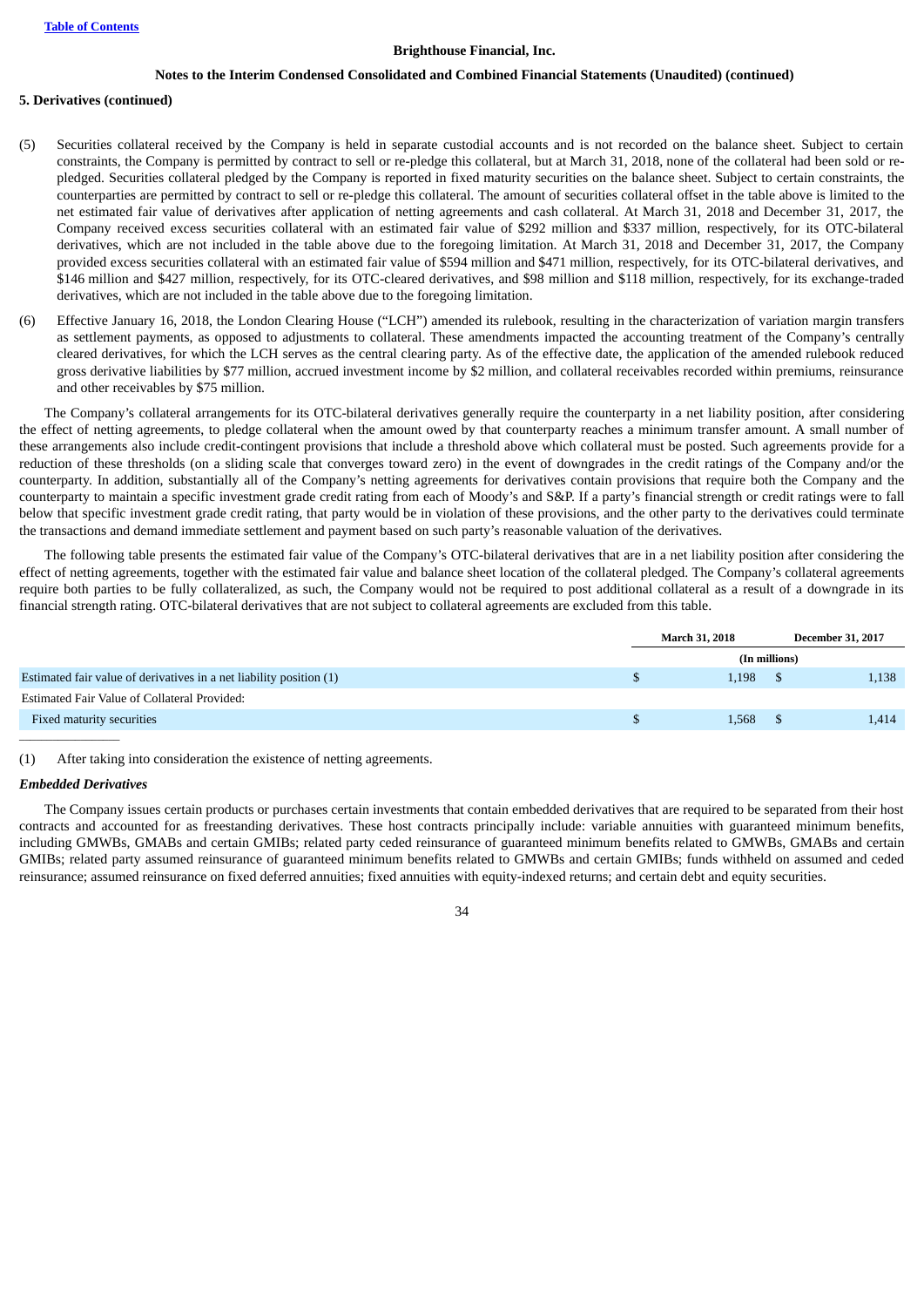### **Notes to the Interim Condensed Consolidated and Combined Financial Statements (Unaudited) (continued)**

### **5. Derivatives (continued)**

 $\frac{1}{2}$  ,  $\frac{1}{2}$  ,  $\frac{1}{2}$  ,  $\frac{1}{2}$  ,  $\frac{1}{2}$  ,  $\frac{1}{2}$  ,  $\frac{1}{2}$  ,  $\frac{1}{2}$  ,  $\frac{1}{2}$ 

The following table presents the estimated fair value and balance sheet location of the Company's embedded derivatives that have been separated from their host contracts at:

|                                                       | <b>Balance Sheet Location</b>               | March 31, 2018 |      | <b>December 31, 2017</b> |
|-------------------------------------------------------|---------------------------------------------|----------------|------|--------------------------|
|                                                       |                                             | (In millions)  |      |                          |
| Embedded derivatives within asset host contracts:     |                                             |                |      |                          |
| Ceded guaranteed minimum benefits                     | Premiums, reinsurance and other receivables | \$<br>200      | - \$ | 227                      |
| Options embedded in debt or equity securities (1)     | Investments                                 |                |      | (52)                     |
| Embedded derivatives within asset host contracts      |                                             | 200            |      | 175                      |
| Embedded derivatives within liability host contracts: |                                             |                |      |                          |
| Direct guaranteed minimum benefits                    | Policyholder account balances               | 878            | -\$  | 1.212                    |
| Assumed reinsurance on fixed deferred annuities       | Policyholder account balances               | (1)            |      |                          |
| Fixed annuities with equity indexed returns           | Policyholder account balances               | 616            |      | 674                      |
| Embedded derivatives within liability host contracts  |                                             | 1,493          |      | 1,887                    |

(1) In connection with the adoption of new guidance related to the recognition and measurement of financial instruments (see Note 1), effective January 1, 2018, the Company is no longer required to bifurcate and account separately for derivatives embedded in equity securities. Beginning January 1, 2018, the entire change in the estimated fair value of equity securities is recognized as a component of net investment gains and losses.

The following table presents changes in estimated fair value related to embedded derivatives:

|                                        |           | <b>Three Months</b><br><b>Ended</b><br>March 31, |      |
|----------------------------------------|-----------|--------------------------------------------------|------|
|                                        | 2018      |                                                  | 2017 |
|                                        |           | (In millions)                                    |      |
| Net derivative gains (losses) (1), (2) | \$<br>506 | - \$                                             | 170  |
| Policyholder benefits and claims       | \$<br>(1) | - \$                                             | (15) |

(1) The valuation of direct and assumed guaranteed minimum benefits includes a nonperformance risk adjustment. The amounts included in net derivative gains (losses) in connection with this adjustment were (\$15) million and (\$40) million for the three months ended March 31, 2018 and 2017, respectively. In addition, the valuation of ceded guaranteed minimum benefits includes a nonperformance risk adjustment. The amounts included in net derivative gains (losses) in connection with this adjustment were both less than \$1 million for the three months ended March 31, 2018 and 2017.

(2) See Note 11 for discussion of related party net derivative gains (losses).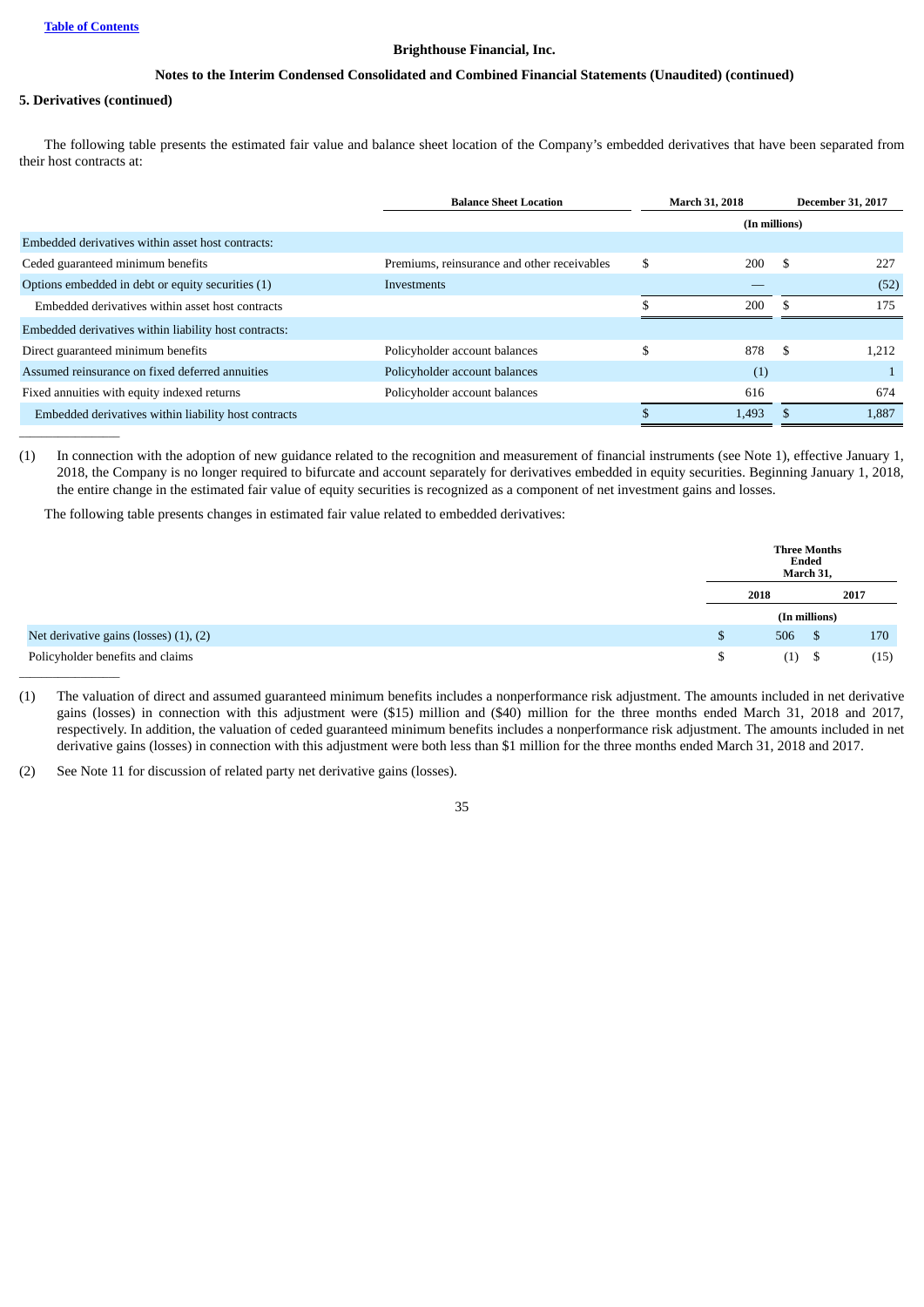# **Notes to the Interim Condensed Consolidated and Combined Financial Statements (Unaudited) (continued)**

# **6. Fair Value**

Considerable judgment is often required in interpreting market data to develop estimates of fair value, and the use of different assumptions or valuation methodologies may have a material effect on the estimated fair value amounts.

## *Recurring Fair Value Measurements*

The assets and liabilities measured at estimated fair value on a recurring basis and their corresponding placement in the fair value hierarchy, including those items for which the Company has elected the FVO, are presented below at:

|                                                          |                  | March 31, 2018 |    |                             |                |                          |              |                                             |  |  |  |
|----------------------------------------------------------|------------------|----------------|----|-----------------------------|----------------|--------------------------|--------------|---------------------------------------------|--|--|--|
|                                                          |                  |                |    | <b>Fair Value Hierarchy</b> |                |                          |              |                                             |  |  |  |
|                                                          |                  | Level 1        |    | Level 2                     |                | Level 3                  |              | <b>Total Estimated</b><br><b>Fair Value</b> |  |  |  |
|                                                          |                  |                |    | (In millions)               |                |                          |              |                                             |  |  |  |
| <b>Assets</b>                                            |                  |                |    |                             |                |                          |              |                                             |  |  |  |
| Fixed maturity securities:                               |                  |                |    |                             |                |                          |              |                                             |  |  |  |
| U.S. corporate                                           | $\mathbb S$      |                | \$ | 22,392                      | $\mathfrak{s}$ | 860                      | \$           | 23,252                                      |  |  |  |
| U.S. government and agency                               |                  | 6,453          |    | 7,505                       |                |                          |              | 13,958                                      |  |  |  |
| <b>RMBS</b>                                              |                  |                |    | 6,945                       |                | 970                      |              | 7,915                                       |  |  |  |
| Foreign corporate                                        |                  |                |    | 5,870                       |                | 1,046                    |              | 6,916                                       |  |  |  |
| State and political subdivision                          |                  |                |    | 4,088                       |                |                          |              | 4,088                                       |  |  |  |
| <b>CMBS</b>                                              |                  |                |    | 3,707                       |                | 133                      |              | 3,840                                       |  |  |  |
| <b>ABS</b>                                               |                  |                |    | 1,799                       |                | 103                      |              | 1,902                                       |  |  |  |
| Foreign government                                       |                  |                |    | 1,307                       |                | $\overline{\phantom{0}}$ |              | 1,307                                       |  |  |  |
| Total fixed maturity securities                          |                  | 6,453          |    | 53,613                      |                | 3,112                    |              | 63,178                                      |  |  |  |
| <b>Equity securities</b>                                 |                  | 17             |    | 20                          |                | 123                      |              | 160                                         |  |  |  |
| Short-term investments                                   |                  | 146            |    | 147                         |                | -                        |              | 293                                         |  |  |  |
| Real estate joint ventures (1)                           |                  |                |    |                             |                | 22                       |              | 22                                          |  |  |  |
| Other limited partnership interests (1)                  |                  |                |    |                             |                | 26                       |              | 26                                          |  |  |  |
| Commercial mortgage loans held by CSEs - FVO             |                  |                |    | 105                         |                |                          |              | 105                                         |  |  |  |
| Derivative assets: (2)                                   |                  |                |    |                             |                |                          |              |                                             |  |  |  |
| Interest rate                                            |                  |                |    | 860                         |                |                          |              | 860                                         |  |  |  |
| Foreign currency exchange rate                           |                  |                |    | 116                         |                |                          |              | 116                                         |  |  |  |
| Credit                                                   |                  |                |    | 21                          |                | 10                       |              | 31                                          |  |  |  |
| <b>Equity market</b>                                     |                  |                |    | 1,047                       |                | 147                      |              | 1,194                                       |  |  |  |
| Total derivative assets                                  |                  |                |    | 2,044                       |                | 157                      |              | 2,201                                       |  |  |  |
| Embedded derivatives within asset host contracts (3)     |                  |                |    |                             |                | 200                      |              | 200                                         |  |  |  |
| Separate account assets                                  |                  |                |    |                             |                |                          |              |                                             |  |  |  |
| <b>Total assets</b>                                      | $\mathbb{S}$     | 460<br>7,076   | \$ | 113,918<br>169,847          | $\mathbb{S}$   | $\sqrt{7}$<br>3,647      | \$           | 114,385<br>180,570                          |  |  |  |
| <b>Liabilities</b>                                       |                  |                |    |                             |                |                          |              |                                             |  |  |  |
| Derivative liabilities: (2)                              |                  |                |    |                             |                |                          |              |                                             |  |  |  |
| Interest rate                                            | \$               |                | \$ | 962                         | \$             |                          | \$           | 962                                         |  |  |  |
| Foreign currency exchange rate                           |                  |                |    | 188                         |                | $\mathbf{1}$             |              | 189                                         |  |  |  |
| $\operatorname{Credit}$                                  |                  |                |    | $\,1\,$                     |                |                          |              | $\mathbf{1}$                                |  |  |  |
| <b>Equity market</b>                                     |                  |                |    | 1,560                       |                | 429                      |              | 1,989                                       |  |  |  |
| Total derivative liabilities                             |                  |                |    | 2,711                       |                | 430                      |              | 3,141                                       |  |  |  |
| Embedded derivatives within liability host contracts (3) |                  |                |    |                             |                | 1,493                    |              | 1,493                                       |  |  |  |
| Long-term debt of CSEs - FVO                             |                  |                |    | 8                           |                |                          |              |                                             |  |  |  |
| <b>Total liabilities</b>                                 |                  |                | \$ |                             |                |                          |              | 8<br>4,642                                  |  |  |  |
|                                                          | $\mathbb S$<br>÷ |                |    | 2,719                       | $\mathbb{S}$   | 1,923                    | $\mathbb{S}$ |                                             |  |  |  |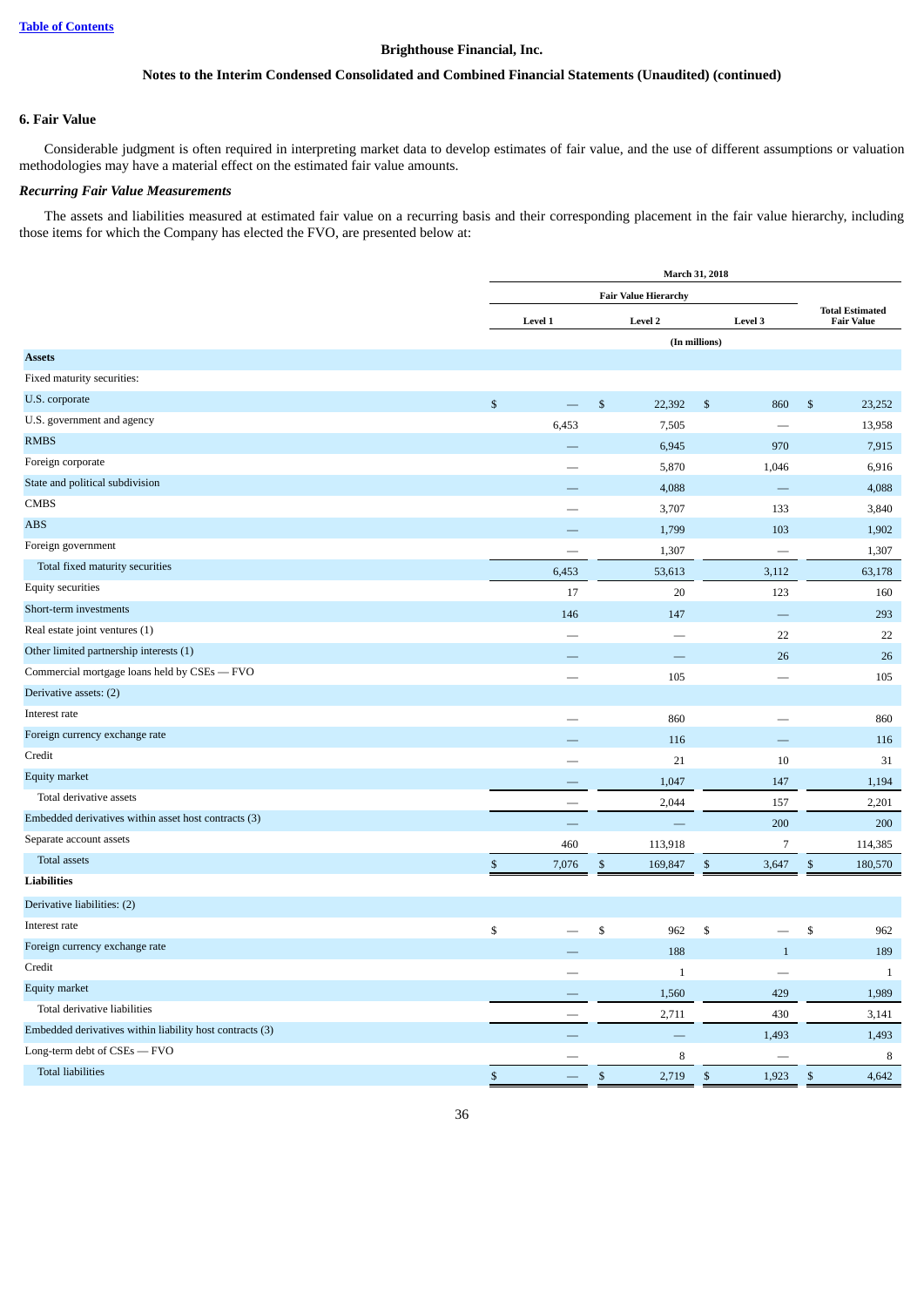# **Notes to the Interim Condensed Consolidated and Combined Financial Statements (Unaudited) (continued)**

# **6. Fair Value (continued)**

|                                                          | December 31, 2017 |              |              |                             |               |              |              |                                             |  |  |  |
|----------------------------------------------------------|-------------------|--------------|--------------|-----------------------------|---------------|--------------|--------------|---------------------------------------------|--|--|--|
|                                                          |                   |              |              | <b>Fair Value Hierarchy</b> |               |              |              |                                             |  |  |  |
|                                                          |                   | Level 1      |              | Level 2                     |               | Level 3      |              | <b>Total Estimated</b><br><b>Fair Value</b> |  |  |  |
|                                                          |                   |              |              |                             | (In millions) |              |              |                                             |  |  |  |
| <b>Assets</b>                                            |                   |              |              |                             |               |              |              |                                             |  |  |  |
| Fixed maturity securities:                               |                   |              |              |                             |               |              |              |                                             |  |  |  |
| U.S. corporate                                           | $\mathbb{S}$      |              | $\mathbb{S}$ | 22,048                      | \$            | 909          | $\mathbb{S}$ | 22,957                                      |  |  |  |
| U.S. government and agency                               |                   | 8,304        |              | 7,988                       |               |              |              | 16,292                                      |  |  |  |
| <b>RMBS</b>                                              |                   |              |              | 6,989                       |               | 988          |              | 7,977                                       |  |  |  |
| Foreign corporate                                        |                   |              |              | 5,935                       |               | 1,088        |              | 7,023                                       |  |  |  |
| State and political subdivision                          |                   |              |              | 4,181                       |               |              |              | 4,181                                       |  |  |  |
| <b>CMBS</b>                                              |                   |              |              | 3,287                       |               | 136          |              | 3,423                                       |  |  |  |
| <b>ABS</b>                                               |                   |              |              | 1,723                       |               | 106          |              | 1,829                                       |  |  |  |
| Foreign government                                       |                   |              |              | 1,304                       |               | 5            |              | 1,309                                       |  |  |  |
| Total fixed maturity securities                          |                   | 8,304        |              | 53,455                      |               | 3,232        |              | 64,991                                      |  |  |  |
| Equity securities (4)                                    |                   | 18           |              | 19                          |               | 124          |              | 161                                         |  |  |  |
| Short-term investments                                   |                   | 142          |              | 156                         |               | 14           |              | 312                                         |  |  |  |
| Commercial mortgage loans held by CSEs - FVO             |                   |              |              | 115                         |               |              |              | 115                                         |  |  |  |
| Derivative assets: (2)                                   |                   |              |              |                             |               |              |              |                                             |  |  |  |
| Interest rate                                            |                   | $\mathbf{1}$ |              | 1,111                       |               |              |              | 1,112                                       |  |  |  |
| Foreign currency exchange rate                           |                   |              |              | 165                         |               |              |              | 165                                         |  |  |  |
| Credit                                                   |                   |              |              | 30                          |               | 10           |              | 40                                          |  |  |  |
| <b>Equity market</b>                                     |                   | 15           |              | 773                         |               | 149          |              | 937                                         |  |  |  |
| Total derivative assets                                  |                   | 16           |              | 2,079                       |               | 159          |              | 2,254                                       |  |  |  |
| Embedded derivatives within asset host contracts (3)     |                   |              |              |                             |               | 227          |              | 227                                         |  |  |  |
| Separate account assets                                  |                   | 410          |              | 117,842                     |               | 5            |              | 118,257                                     |  |  |  |
| <b>Total assets</b>                                      | $\mathbb{S}$      | 8,890        | $\mathbb{S}$ | 173,666                     | \$            | 3,761        | $\mathbb{S}$ | 186,317                                     |  |  |  |
| <b>Liabilities</b>                                       |                   |              |              |                             |               |              |              |                                             |  |  |  |
| Derivative liabilities: (2)                              |                   |              |              |                             |               |              |              |                                             |  |  |  |
| Interest rate                                            | \$                |              | \$           | 837                         | \$            |              | \$           | 837                                         |  |  |  |
| Foreign currency exchange rate                           |                   |              |              | 117                         |               | $\mathbf{1}$ |              | 118                                         |  |  |  |
| Credit                                                   |                   |              |              | $1\,$                       |               |              |              | $1\,$                                       |  |  |  |
| Equity market                                            |                   |              |              | 1,736                       |               | 437          |              | 2,173                                       |  |  |  |
| Total derivative liabilities                             |                   |              |              | 2,691                       |               | 438          |              | 3,129                                       |  |  |  |
| Embedded derivatives within liability host contracts (3) |                   |              |              |                             |               | 1,887        |              | 1,887                                       |  |  |  |
| Long-term debt of CSEs - FVO                             |                   |              |              | 11                          |               |              |              | 11                                          |  |  |  |
| <b>Total liabilities</b>                                 | $\mathbb S$       |              | \$           | 2,702                       | $\$$          | 2,325        | $\mathbb S$  | 5,027                                       |  |  |  |
|                                                          |                   |              |              |                             |               |              |              |                                             |  |  |  |

(1) In connection with the adoption of new guidance related to the recognition and measurement of financial instruments (see Note 1), effective January 1, 2018 on a modified retrospective basis, the Company carries real estate joint ventures and other limited partnership interests previously accounted under the cost method of accounting at estimated fair value.

- (2) Derivative assets are presented within other invested assets on the consolidated balance sheets and derivative liabilities are presented within other liabilities on the consolidated balance sheets. The amounts are presented gross in the tables above to reflect the presentation on the consolidated balance sheets, but are presented net for purposes of the rollforward in the Fair Value Measurements Using Significant Unobservable Inputs (Level 3) tables.
- (3) Embedded derivatives within asset host contracts are presented within premiums, reinsurance and other receivables and other invested assets on the consolidated balance sheets. Embedded derivatives within liability host contracts are presented within policyholder account balances on the consolidated balance sheets. At March 31, 2018 and December 31, 2017, debt and equity securities also included embedded derivatives of \$0 and (\$52) million, respectively.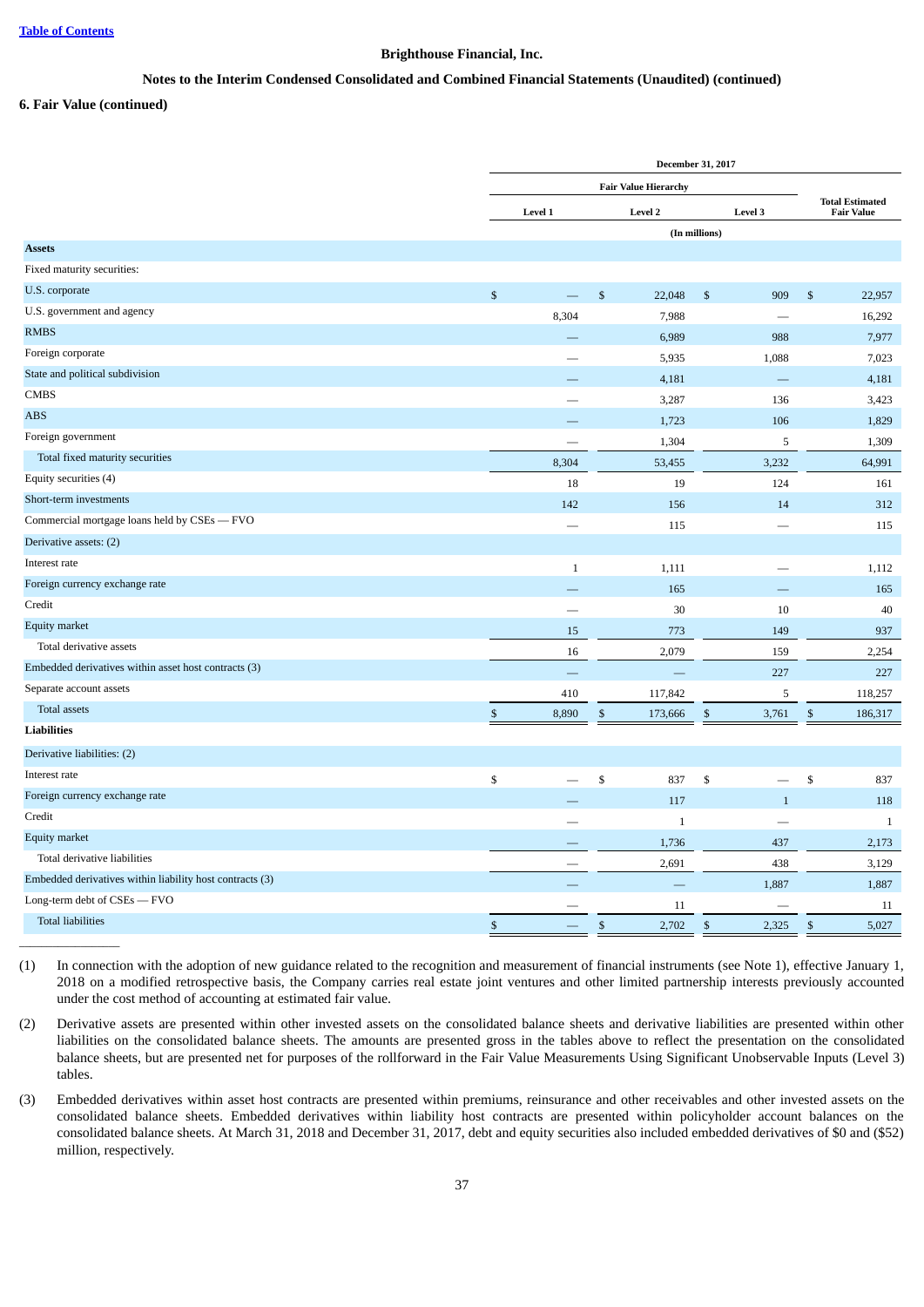## **Notes to the Interim Condensed Consolidated and Combined Financial Statements (Unaudited) (continued)**

## **6. Fair Value (continued)**

(4) The Company reclassified Federal Home Loan Bank stock in the prior period from equity securities to other invested assets.

#### *Valuation Controls and Procedures*

The Company monitors and provides oversight of valuation controls and policies for securities, mortgage loans and derivatives, which are primarily executed by MLIA. The valuation methodologies used to determine fair values prioritize the use of observable market prices and market-based parameters and determines that judgmental valuation adjustments, when applied, are based upon established policies and are applied consistently over time. The valuation methodologies for securities, mortgage loans and derivatives are reviewed on an ongoing basis and revised when necessary, based on changing market conditions. In addition, the Chief Accounting Officer periodically reports to the Audit Committee of Brighthouse's Board of Directors regarding compliance with fair value accounting standards.

The fair value of financial assets and financial liabilities is based on quoted market prices, where available. The Company assesses whether prices received represent a reasonable estimate of fair value through controls designed to ensure valuations represent an exit price. MLIA performs several controls, including certain monthly controls, which include, but are not limited to, analysis of portfolio returns to corresponding benchmark returns, comparing a sample of executed prices of securities sold to the fair value estimates, reviewing the bid/ask spreads to assess activity, comparing prices from multiple independent pricing services and ongoing due diligence to confirm that independent pricing services use market-based parameters. The process includes a determination of the observability of inputs used in estimated fair values received from independent pricing services or brokers by assessing whether these inputs can be corroborated by observable market data. Independent non-binding broker quotes, also referred to herein as "consensus pricing," are used for non-significant portion of the portfolio. Prices received from independent brokers are assessed to determine if they represent a reasonable estimate of fair value by considering such pricing relative to the current market dynamics and current pricing for similar financial instruments. Fixed maturity securities priced using independent non-binding broker quotations represent less than 1% of the total estimated fair value of fixed maturity securities and 4% of the total estimated fair value of Level 3 fixed maturity securities at March 31, 2018.

MLIA also applies a formal process to challenge any prices received from independent pricing services that are not considered representative of estimated fair value. If prices received from independent pricing services are not considered reflective of market activity or representative of estimated fair value, independent non-binding broker quotations are obtained. If obtaining an independent non-binding broker quotation is unsuccessful, MLIA will use the last available price.

The Company reviews outputs of MLIA's controls and performs additional controls, including certain monthly controls, which include but are not limited to, performing balance sheet analytics to assess reasonableness of period to period pricing changes, including any price adjustments. Price adjustments are applied if prices or quotes received from independent pricing services or brokers are not considered reflective of market activity or representative of estimated fair value. The Company did not have significant price adjustments during the three months ended March 31, 2018.

#### *Determination of Fair Value*

#### *Fixed maturities*

The fair values for actively traded marketable bonds, primarily U.S. government and agency securities, are determined using the quoted market prices and are classified as Level 1 assets. For fixed maturities classified as Level 2 assets, fair values are determined using either a market or income approach and are valued based on a variety of observable inputs as described below.

*U.S. corporate and foreign corporate securities:* Fair value is determined using third-party commercial pricing services, with the primary inputs being quoted prices in markets that are not active, benchmark yields, spreads off benchmark yields, new issuances, issuer rating, trades of identical or comparable securities, or duration. Privately-placed securities are valued using the additional key inputs: market yield curve, call provisions, observable prices and spreads for similar public or private securities that incorporate the credit quality and industry sector of the issuer, and delta spread adjustments to reflect specific credit-related issues.

*U.S. government and agency, state and political subdivision and foreign government securities:* Fair value is determined using third-party commercial pricing services, with the primary inputs being quoted prices in markets that are not active, benchmark U.S. Treasury yield or other yields, spread off the U.S. Treasury yield curve for the identical security, issuer ratings and issuer spreads, broker dealer quotes, and comparable securities that are actively traded.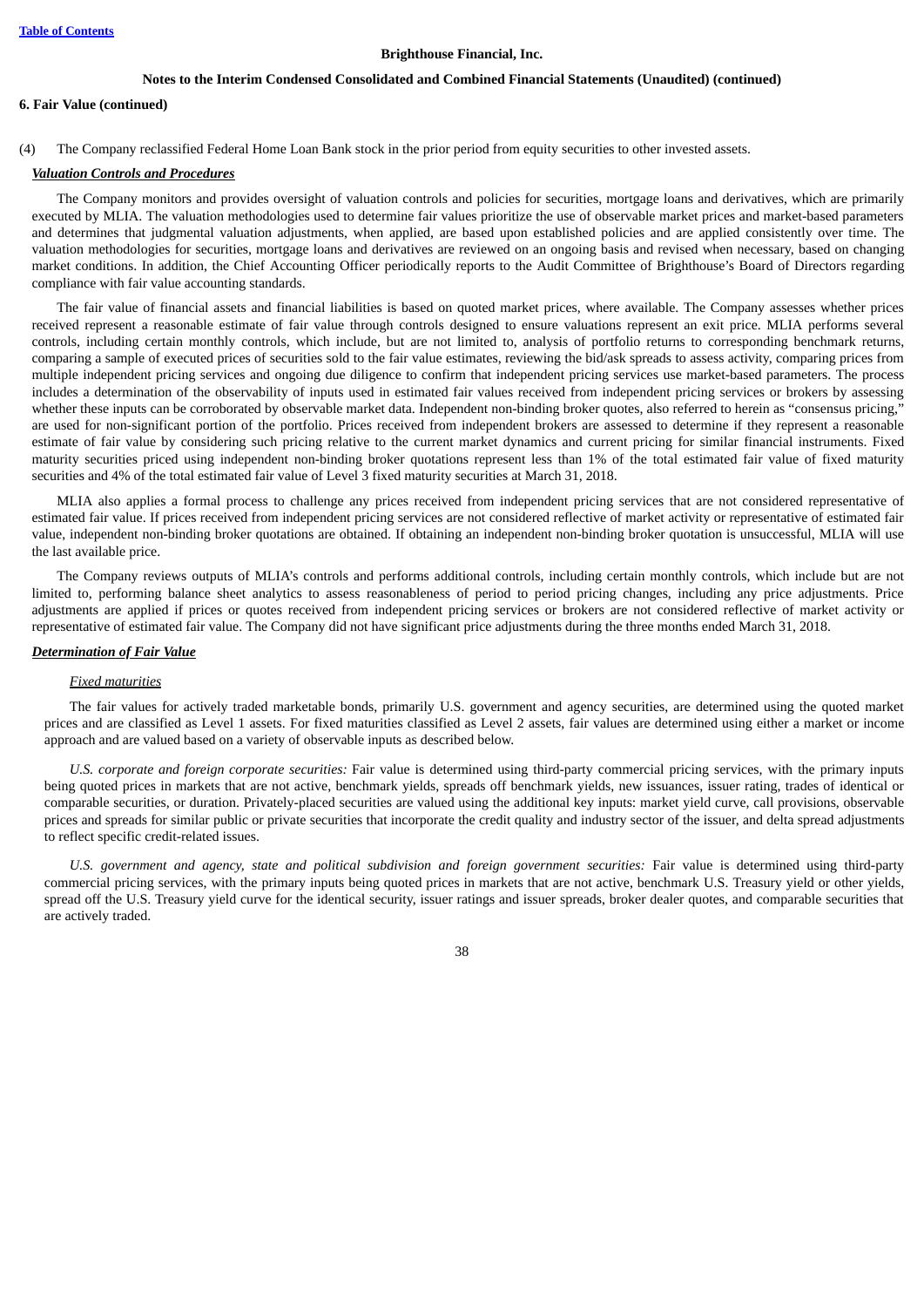## **Notes to the Interim Condensed Consolidated and Combined Financial Statements (Unaudited) (continued)**

## **6. Fair Value (continued)**

*Structured securities:* Fair value is determined using third-party commercial pricing services, with the primary inputs being quoted prices in markets that are not active, spreads for actively traded securities, spreads off benchmark yields, expected prepayment speeds and volumes, current and forecasted loss severity, ratings, geographic region, weighted average coupon and weighted average maturity, average delinquency rates and debt-service coverage ratios. Other issuance-specific information is also used, including, but not limited to; collateral type, structure of the security, vintage of the loans, payment terms of the underlying asset, payment priority within tranche, and deal performance.

Equity securities, short-term investments, real estate joint ventures, other limited partnership interests, commercial mortgage loans held by CSEs - FVO *and long-term debt of CSEs — FVO*

The fair value for actively traded equity and short-term investments are determined using quoted market prices and are classified as Level 1 assets. For financial instruments classified as Level 2 assets or liabilities, fair values are determined using a market approach and are valued based on a variety of observable inputs as described below.

*Equity securities and short-term investments:* Fair value is determined using third-party commercial pricing services, with the primary input being quoted prices in markets that are not active.

*Real Estate Joint Ventures and Other Limited Partnership Interests:* Fair values is generally based on the Company's share of the net asset value ("NAV") as provided on the financial statements of the investees.

Commercial mortgage loans held by CSEs - FVO and long-term debt of CSEs - FVO: Fair value is determined using third-party commercial pricing services, with the primary input being quoted securitization market price determined principally by independent pricing services using observable inputs or quoted prices or reported NAV provided by the fund managers.

## *Derivatives*

The fair values for exchange-traded derivatives are determined using the quoted market prices and are classified as Level 1 assets. For OTC-bilateral derivatives and OTC-cleared derivatives classified as Level 2 assets or liabilities, fair values are determined using the income approach. Valuations of non-option-based derivatives utilize present value techniques, whereas valuations of option-based derivatives utilize option pricing models which are based on market standard valuation methodologies and a variety of observable inputs.

The significant inputs to the pricing models for most OTC-bilateral and OTC-cleared derivatives are inputs that are observable in the market or can be derived principally from, or corroborated by, observable market data. Certain OTC-bilateral and OTC-cleared derivatives may rely on inputs that are significant to the estimated fair value that are not observable in the market or cannot be derived principally from, or corroborated by, observable market data. These unobservable inputs may involve significant management judgment or estimation. Even though unobservable, these inputs are based on assumptions deemed appropriate given the circumstances and management believes they are consistent with what other market participants would use when pricing such instruments.

Most inputs for OTC-bilateral and OTC-cleared derivatives are mid-market inputs but, in certain cases, liquidity adjustments are made when they are deemed more representative of exit value. Market liquidity, as well as the use of different methodologies, assumptions and inputs, may have a material effect on the estimated fair values of the Company's derivatives and could materially affect net income.

The credit risk of both the counterparty and the Company are considered in determining the estimated fair value for all OTC-bilateral and OTCcleared derivatives, and any potential credit adjustment is based on the net exposure by counterparty after taking into account the effects of netting agreements and collateral arrangements. The Company values its OTC-bilateral and OTC-cleared derivatives using standard swap curves which may include a spread to the risk-free rate, depending upon specific collateral arrangements. This credit spread is appropriate for those parties that execute trades at pricing levels consistent with similar collateral arrangements. As the Company and its significant derivative counterparties generally execute trades at such pricing levels and hold sufficient collateral, additional credit risk adjustments are not currently required in the valuation process. The Company's ability to consistently execute at such pricing levels is in part due to the netting agreements and collateral arrangements that are in place with all of its significant derivative counterparties. An evaluation of the requirement to make additional credit risk adjustments is performed by the Company each reporting period.

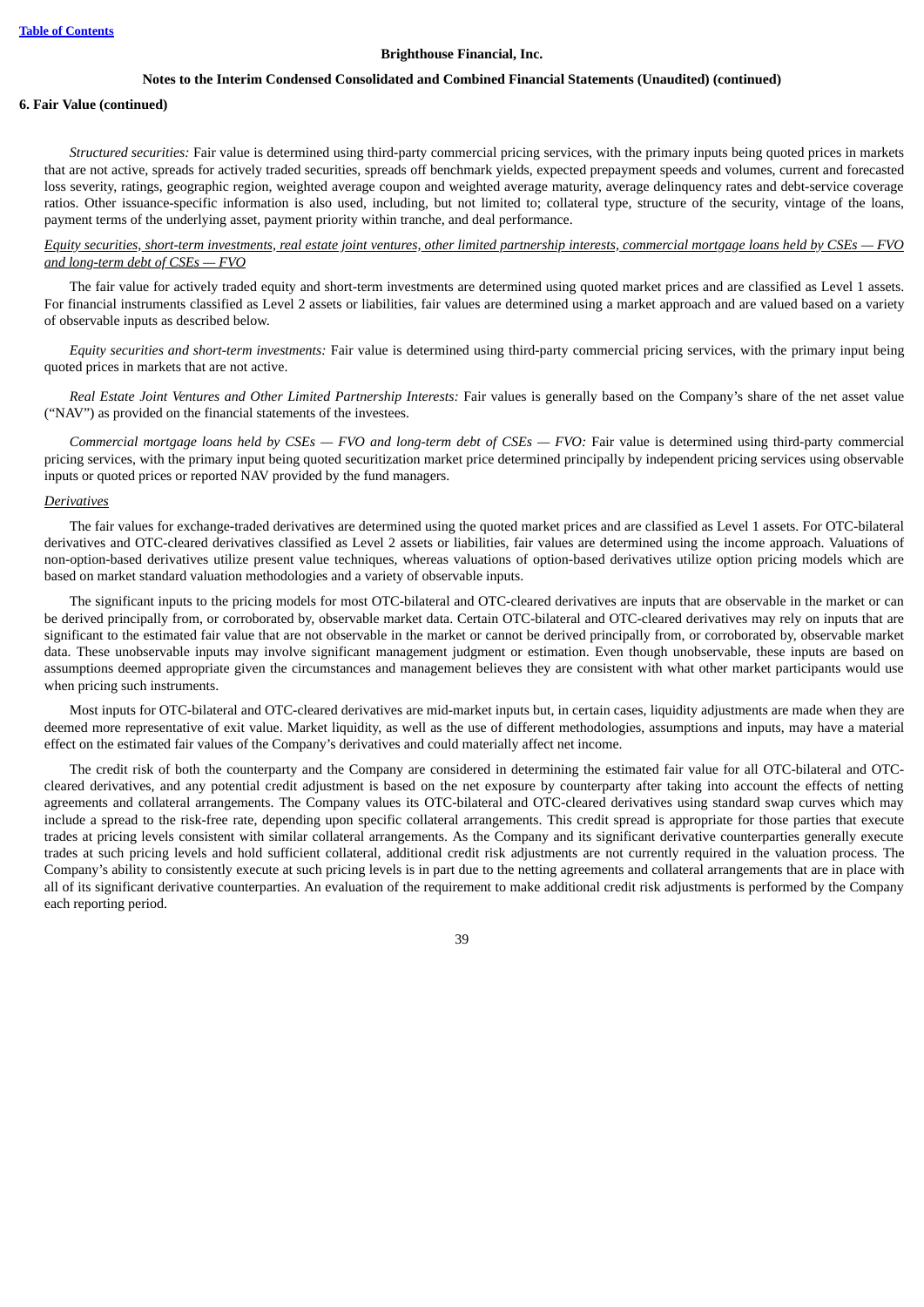## **Notes to the Interim Condensed Consolidated and Combined Financial Statements (Unaudited) (continued)**

# **6. Fair Value (continued)**

## *Embedded Derivatives*

Embedded derivatives principally include certain direct, assumed and ceded variable annuity guarantees, equity or bond indexed crediting rates within certain annuity contracts, and those related to funds withheld on ceded reinsurance agreements. Embedded derivatives are recorded at estimated fair value with changes in estimated fair value reported in net income.

The Company issues certain variable annuity products with guaranteed minimum benefits. GMWBs, GMABs and certain GMIBs contain embedded derivatives, which are measured at estimated fair value separately from the host variable annuity contract, with changes in estimated fair value reported in net derivative gains (losses). These embedded derivatives are classified within policyholder account balances on the consolidated balance sheets.

The Company's actuarial department calculates the fair value of these embedded derivatives, which are estimated as the present value of projected future benefits minus the present value of projected future fees using actuarial and capital market assumptions including expectations concerning policyholder behavior. The calculation is based on in-force business, and is performed using standard actuarial valuation software which projects future cash flows from the embedded derivative over multiple risk neutral stochastic scenarios using observable risk-free rates.

Capital market assumptions, such as risk-free rates and implied volatilities, are based on market prices for publicly traded instruments to the extent that prices for such instruments are observable. Implied volatilities beyond the observable period are extrapolated based on observable implied volatilities and historical volatilities. Actuarial assumptions, including mortality, lapse, withdrawal and utilization, are unobservable and are reviewed at least annually based on actuarial studies of historical experience.

The valuation of these guarantee liabilities includes nonperformance risk adjustments and adjustments for a risk margin related to non-capital market inputs. The nonperformance adjustment is determined by taking into consideration publicly available information relating to spreads in the secondary market for Brighthouse Financial, Inc.'s debt. These observable spreads are then adjusted to reflect the priority of these liabilities and claims paying ability of the issuing insurance subsidiaries as compared to Brighthouse Financial, Inc.'s overall financial strength.

Risk margins are established to capture the non-capital market risks of the instrument which represent the additional compensation a market participant would require to assume the risks related to the uncertainties of such actuarial assumptions as annuitization, premium persistency, partial withdrawal and surrenders. The establishment of risk margins requires the use of significant management judgment, including assumptions of the amount and cost of capital needed to cover the guarantees. These guarantees may be more costly than expected in volatile or declining equity markets. Market conditions including, but not limited to, changes in interest rates, equity indices, market volatility and foreign currency exchange rates; changes in nonperformance risk; and variations in actuarial assumptions regarding policyholder behavior, mortality and risk margins related to non-capital market inputs, may result in significant fluctuations in the estimated fair value of the guarantees that could materially affect net income.

The Company recaptured from a former affiliate the risk associated with certain GMIBs. These embedded derivatives are included in policyholder account balances on the consolidated balance sheets with changes in estimated fair value reported in net derivative gains (losses). The value of the embedded derivatives on these recaptured risks is determined using a methodology consistent with that described previously for the guarantees directly written by the Company.

The Company ceded to a former affiliate the risk associated with certain of the GMIBs, GMABs and GMWBs described above that are also accounted for as embedded derivatives. In addition to ceding risks associated with guarantees that are accounted for as embedded derivatives, the Company also ceded, to a former affiliate, certain directly written GMIBs that are accounted for as insurance (i.e., not as embedded derivatives), but where the reinsurance agreement contains an embedded derivative. These embedded derivatives are included within premiums, reinsurance and other receivables on the consolidated balance sheets with changes in estimated fair value reported in net derivative gains (losses). The value of the embedded derivatives on the ceded risk is determined using a methodology consistent with that described previously for the guarantees directly written by the Company with the exception of the input for nonperformance risk that reflects the credit of the reinsurer.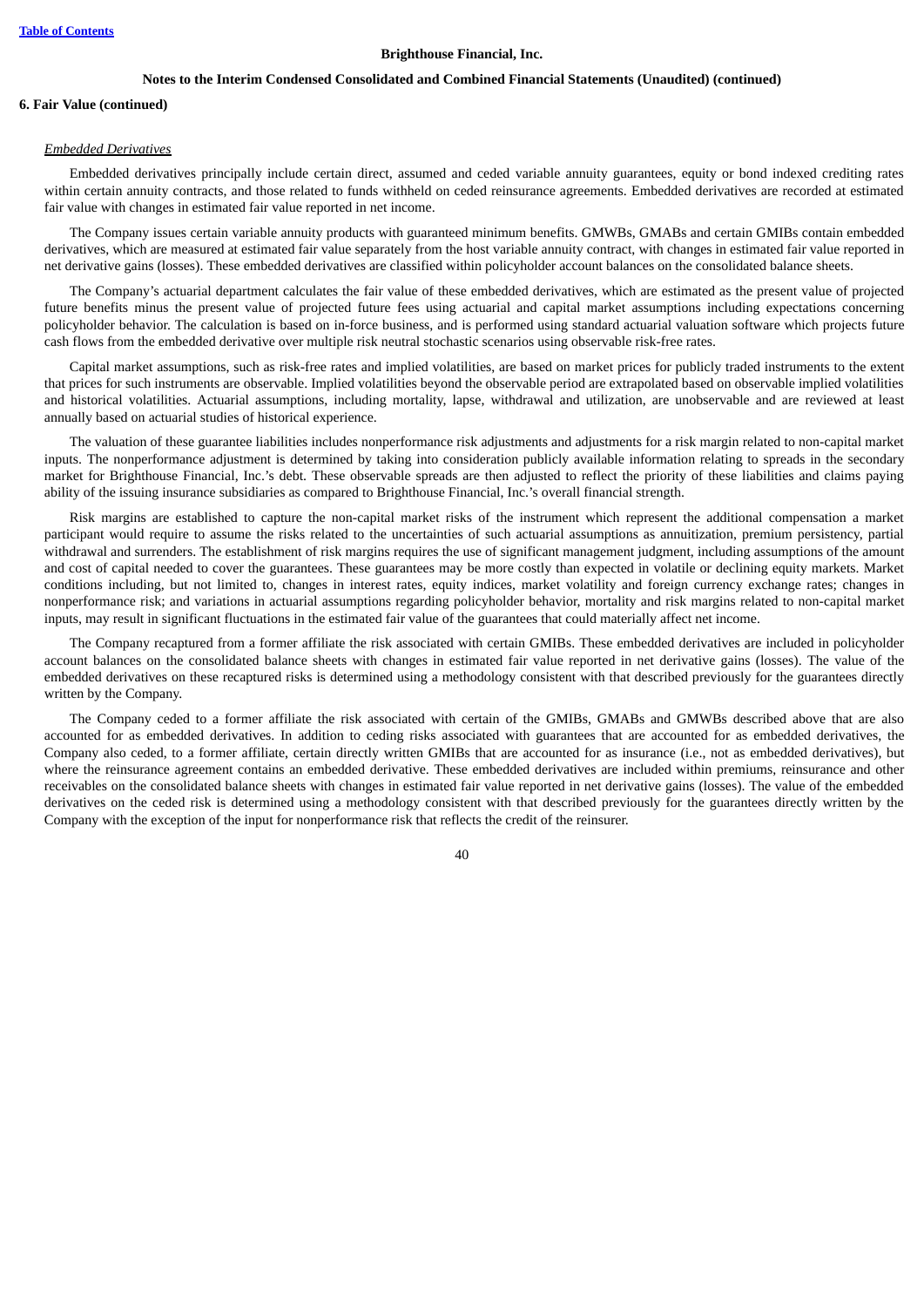# **Notes to the Interim Condensed Consolidated and Combined Financial Statements (Unaudited) (continued)**

## **6. Fair Value (continued)**

The estimated fair value of the embedded derivatives within funds withheld related to certain ceded reinsurance is determined based on the change in estimated fair value of the underlying assets held by the Company in a reference portfolio backing the funds withheld liability. The estimated fair value of the underlying assets is determined as previously described in "— Equity securities, short-term investments, real estate joint ventures, other limited partnership interests, commercial mortgage loans held by CSEs — FVO and long-term debt of CSEs — FVO." The estimated fair value of these embedded derivatives is included, along with their funds withheld hosts, in other liabilities on the consolidated balance sheets with changes in estimated fair value recorded in net derivative gains (losses). Changes in the credit spreads on the underlying assets, interest rates and market volatility may result in significant fluctuations in the estimated fair value of these embedded derivatives that could materially affect net income.

The Company issues certain annuity contracts which allow the policyholder to participate in returns from equity indices. These equity indexed features are embedded derivatives which are measured at estimated fair value separately from the host fixed annuity contract, with changes in estimated fair value reported in net derivative gains (losses). These embedded derivatives are classified within policyholder account balances on the consolidated balance sheets.

The estimated fair value of the embedded equity indexed derivatives, based on the present value of future equity returns to the policyholder using actuarial and present value assumptions including expectations concerning policyholder behavior, is calculated by the Company's actuarial department. The calculation is based on in-force business and uses standard capital market techniques, such as Black-Scholes, to calculate the value of the portion of the embedded derivative for which the terms are set. The portion of the embedded derivative covering the period beyond where terms are set is calculated as the present value of amounts expected to be spent to provide equity indexed returns in those periods. The valuation of these embedded derivatives also includes the establishment of a risk margin, as well as changes in nonperformance risk.

#### *Transfers between Levels*

Overall, transfers between levels occur when there are changes in the observability of inputs and market activity. Transfers into or out of any level are assumed to occur at the beginning of the period.

#### *Transfers between Levels 1 and 2:*

For assets and liabilities measured at estimated fair value and still held at March 31, 2018 and December 31, 2017, transfers between Levels 1 and 2 were not significant.

## *Transfers into or out of Level 3:*

Assets and liabilities are transferred into Level 3 when a significant input cannot be corroborated with market observable data. This occurs when market activity decreases significantly and underlying inputs cannot be observed, current prices are not available, and/or when there are significant variances in quoted prices, thereby affecting transparency. Assets and liabilities are transferred out of Level 3 when circumstances change such that a significant input can be corroborated with market observable data. This may be due to a significant increase in market activity, a specific event, or one or more significant input(s) becoming observable.

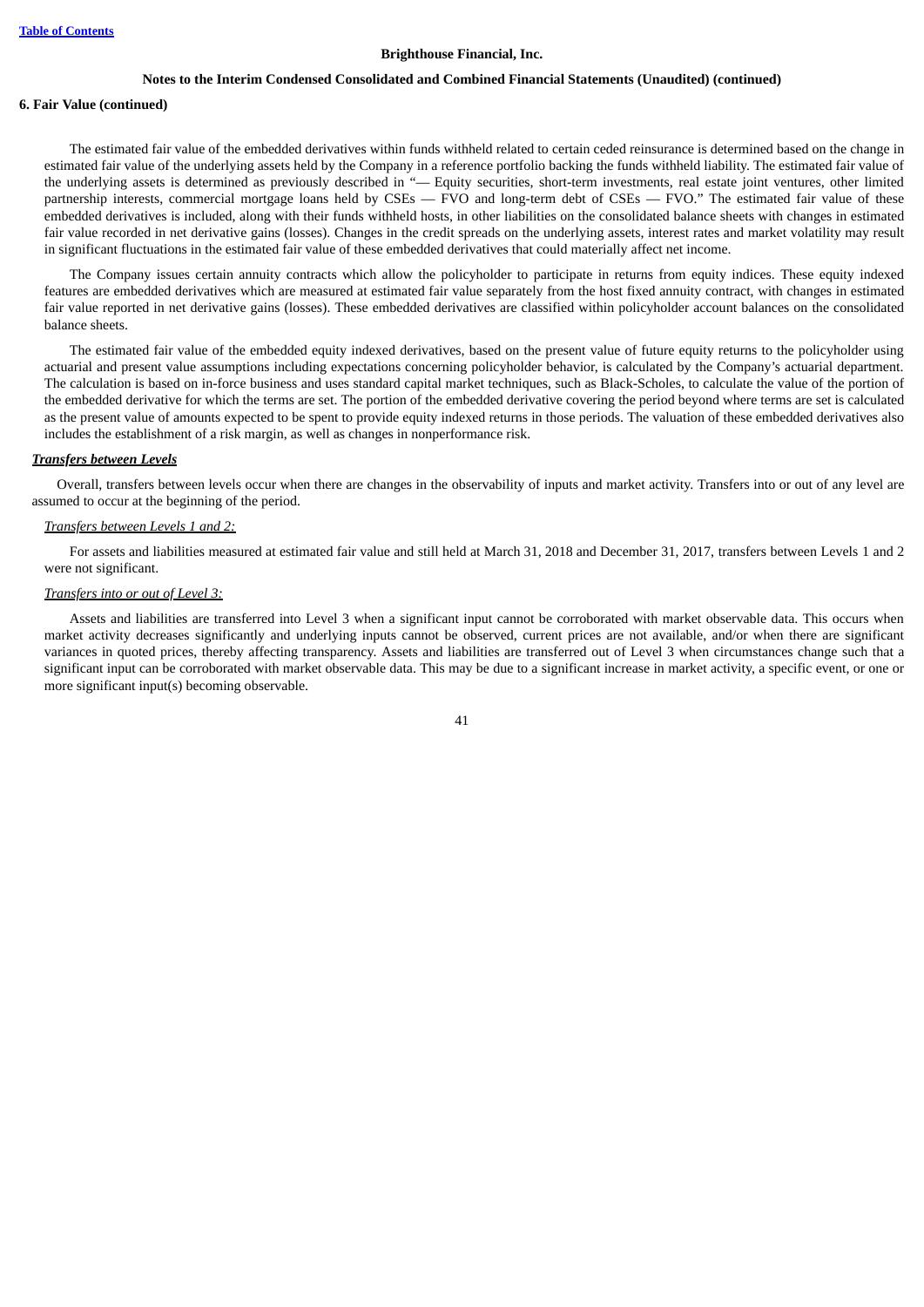# **Notes to the Interim Condensed Consolidated and Combined Financial Statements (Unaudited) (continued)**

## **6. Fair Value (continued)**

 $\overline{\phantom{a}}$  , where  $\overline{\phantom{a}}$ 

## *Assets and Liabilities Measured at Fair Value Using Significant Unobservable Inputs (Level 3)*

The following table presents certain quantitative information about the significant unobservable inputs used in the fair value measurement, and the sensitivity of the estimated fair value to changes in those inputs, for the more significant asset and liability classes measured at fair value on a recurring basis using significant unobservable inputs (Level 3) at:

|                                                          |                                                                          |                                 |        | March 31, 2018           |       |                         | <b>Impact of</b><br><b>Increase in Input</b> |                          |       |                         |                                |
|----------------------------------------------------------|--------------------------------------------------------------------------|---------------------------------|--------|--------------------------|-------|-------------------------|----------------------------------------------|--------------------------|-------|-------------------------|--------------------------------|
|                                                          | Significant<br><b>Unobservable Inputs</b><br><b>Valuation Techniques</b> |                                 |        | Range                    |       | Weighted<br>Average (1) | Range                                        |                          |       | Weighted<br>Average (1) | on Estimated<br>Fair Value (2) |
| <b>Fixed maturity securities (3)</b>                     |                                                                          |                                 |        |                          |       |                         |                                              |                          |       |                         |                                |
| U.S. corporate and foreign corporate                     | • Matrix pricing                                                         | • Offered quotes (4)            | 90     | $\overline{a}$           | 139   | 108                     | 93                                           | ÷                        | 142   | 111                     | Increase                       |
|                                                          | • Market pricing                                                         | • Quoted prices (4)             | 51     | $\sim$                   | 396   | 104                     |                                              | ÷                        | 443   | 77                      | Increase                       |
| <b>RMBS</b>                                              | Market pricing                                                           | • Quoted prices (4)             | 50     | $\overline{a}$           | 107   | 95                      | 3                                            |                          | 107   | 95                      | Increase (5)                   |
| <b>CMBS</b>                                              | • Market pricing                                                         | • Quoted prices (4)             | 80     | $\mathbf{r}$             | 104   | 95                      | 8                                            | ÷,                       | 104   | 88                      | Increase (5)                   |
|                                                          | • Consensus pricing                                                      | • Offered quotes (4)            | 103    | $\overline{a}$           | 103   | 103                     | 105                                          | ÷                        | 105   | 105                     | Increase (5)                   |
| <b>ABS</b>                                               | • Market pricing                                                         | • Quoted prices (4)             | 100    | $\omega$                 | 103   | 101                     | 100                                          | $\blacksquare$           | 104   | 101                     | Increase (5)                   |
|                                                          | • Consensus pricing                                                      | • Offered quotes (4)            |        |                          |       |                         | 100                                          | ä,                       | 100   | 100                     | Increase (5)                   |
| <b>Derivatives</b>                                       |                                                                          |                                 |        |                          |       |                         |                                              |                          |       |                         |                                |
| Credit                                                   | • Present value techniques                                               | • Credit spreads (7)            | 97     |                          | 98    |                         |                                              |                          |       |                         | Decrease (6)                   |
|                                                          | • Consensus pricing                                                      | • Offered quotes (8)            |        |                          |       |                         |                                              |                          |       |                         |                                |
| Equity market                                            | • Present value techniques or<br>option pricing models                   | • Volatility $(9)$              | 20%    | ÷,                       | 31%   |                         | 11%                                          | ÷,                       | 31%   |                         | Increase (6)                   |
|                                                          |                                                                          | • Correlation (10)              | 10%    | $\sim$                   | 30%   |                         | 10%                                          | $\overline{\phantom{a}}$ | 30%   |                         |                                |
| <b>Embedded derivatives</b>                              |                                                                          |                                 |        |                          |       |                         |                                              |                          |       |                         |                                |
| Direct, assumed and ceded guaranteed<br>minimum benefits | • Option pricing techniques                                              | • Mortality rates:              |        |                          |       |                         |                                              |                          |       |                         |                                |
|                                                          |                                                                          | Ages 0 - 40                     | 0%     | $\overline{a}$           | 0.09% |                         | 0%                                           | $\sim$                   | 0.09% |                         | Decrease (11)                  |
|                                                          |                                                                          | Ages 41 - 60                    | 0.04%  | $\sim$                   | 0.65% |                         | 0.04%                                        | $\sim$                   | 0.65% |                         | Decrease (11)                  |
|                                                          |                                                                          | Ages 61 - 115                   | 0.26%  | ÷,                       | 100%  |                         | 0.26%                                        | $\sim$                   | 100%  |                         | Decrease (11)                  |
|                                                          |                                                                          | • Lapse rates:                  |        |                          |       |                         |                                              |                          |       |                         |                                |
|                                                          |                                                                          | Durations 1 - 10                | 0.25%  | $\overline{\phantom{a}}$ | 100%  |                         | 0.25%                                        | $\overline{\phantom{a}}$ | 100%  |                         | Decrease (12)                  |
|                                                          |                                                                          | Durations 11 - 20               | 2%     | ÷                        | 100%  |                         | 2%                                           | $\blacksquare$           | 100%  |                         | Decrease (12)                  |
|                                                          |                                                                          | Durations 21 - 116              | 2%     | ÷.                       | 100%  |                         | 2%                                           | $\overline{a}$           | 100%  |                         | Decrease (12)                  |
|                                                          |                                                                          | • Utilization rates             | $0\%$  | $\blacksquare$           | 25%   |                         | 0%                                           | $\blacksquare$           | 25%   |                         | Increase $(13)$                |
|                                                          |                                                                          | • Withdrawal rates              | 0.25%  | ÷,                       | 10%   |                         | 0.25%                                        | ÷,                       | 10%   |                         | (14)                           |
|                                                          |                                                                          | • Long-term equity volatilities | 17.40% |                          | 25%   |                         | 17.40%                                       |                          | 25%   |                         | Increase (15)                  |
|                                                          |                                                                          | • Nonperformance risk spread    | 0.90%  | $\sim$                   | 1.66% |                         | 0.64%                                        | $\sim$                   | 1.43% |                         | Decrease (16)                  |

<sup>(1)</sup> The weighted average for fixed maturity securities is determined based on the estimated fair value of the securities.

(4) Range and weighted average are presented in accordance with the market convention for fixed maturity securities of dollars per hundred dollars of par.

(5) Changes in the assumptions used for the probability of default is accompanied by a directionally similar change in the assumption used for the loss severity and a directionally opposite change in the assumptions used for prepayment rates.

(6) Changes in estimated fair value are based on long U.S. dollar net asset positions and will be inversely impacted for short U.S. dollar net asset positions.

<sup>(2)</sup> The impact of a decrease in input would have the opposite impact on estimated fair value. For embedded derivatives, changes to direct and assumed guaranteed minimum benefits are based on liability positions; changes to ceded guaranteed minimum benefits are based on asset positions.

<sup>(3)</sup> Significant increases (decreases) in expected default rates in isolation would result in substantially lower (higher) valuations.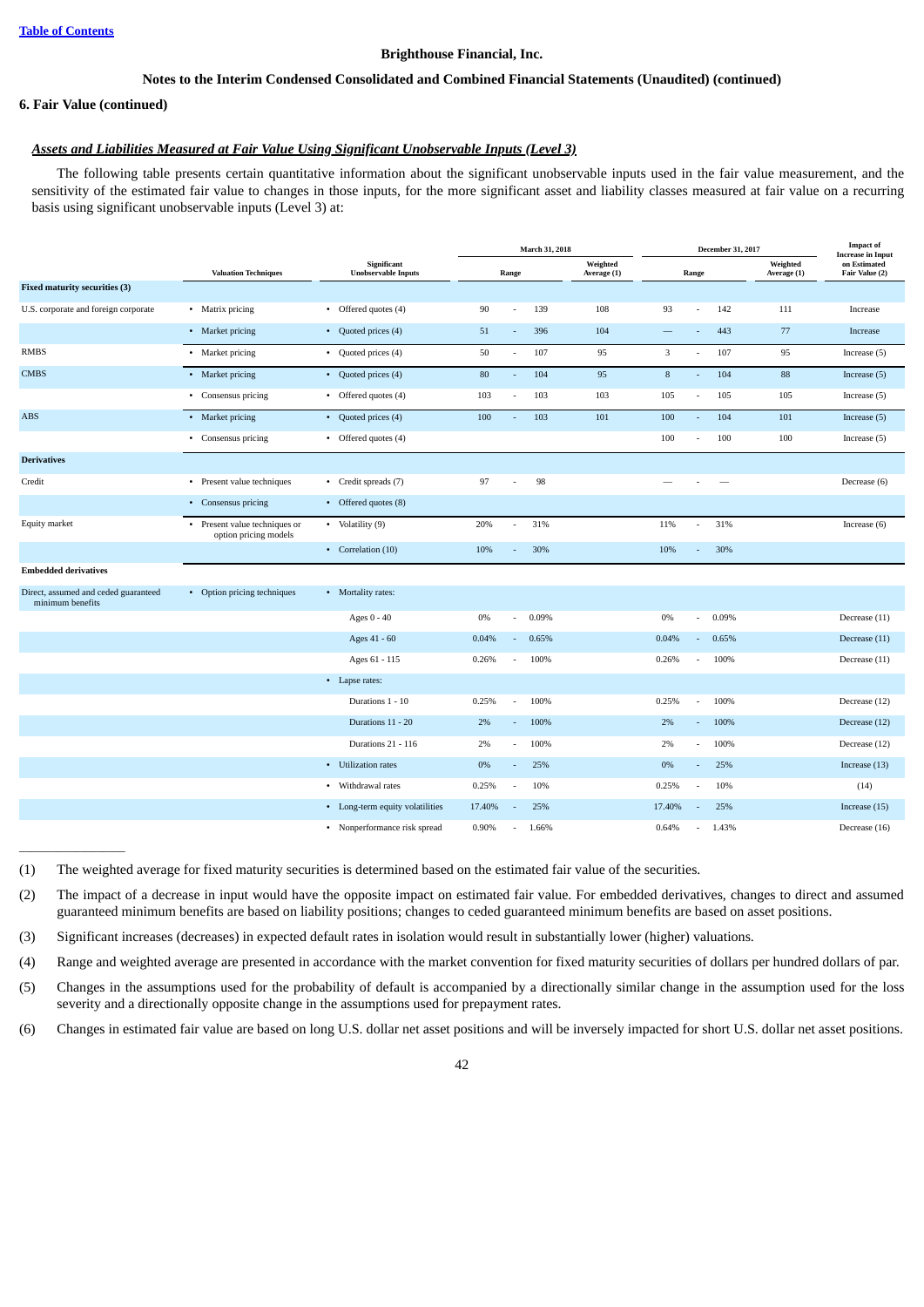## **Notes to the Interim Condensed Consolidated and Combined Financial Statements (Unaudited) (continued)**

### **6. Fair Value (continued)**

- (7) Represents the risk quoted in basis points of a credit default event on the underlying instrument. Credit derivatives with significant unobservable inputs are primarily comprised of written credit default swaps.
- (8) At March 31, 2018 and December 31, 2017, independent non-binding broker quotations were used in the determination of less than 1% and 1% of the total net derivative estimated fair value, respectively.
- (9) Ranges represent the underlying equity volatility quoted in percentage points. Since this valuation methodology uses a range of inputs across multiple volatility surfaces to value the derivative, presenting a range is more representative of the unobservable input used in the valuation.
- (10) Ranges represent the different correlation factors utilized as components within the valuation methodology. Presenting a range of correlation factors is more representative of the unobservable input used in the valuation. Increases (decreases) in correlation in isolation will increase (decrease) the significance of the change in valuations.
- (11) Mortality rates vary by age and by demographic characteristics such as gender. Mortality rate assumptions are based on company experience. A mortality improvement assumption is also applied. For any given contract, mortality rates vary throughout the period over which cash flows are projected for purposes of valuing the embedded derivative.
- (12) Base lapse rates are adjusted at the contract level based on a comparison of the actuarially calculated guaranteed values and the current policyholder account value, as well as other factors, such as the applicability of any surrender charges. A dynamic lapse function reduces the base lapse rate when the guaranteed amount is greater than the account value as in the money contracts are less likely to lapse. Lapse rates are also generally assumed to be lower in periods when a surrender charge applies. For any given contract, lapse rates vary throughout the period over which cash flows are projected for purposes of valuing the embedded derivative.
- (13) The utilization rate assumption estimates the percentage of contract holders with a GMIB or lifetime withdrawal benefit who will elect to utilize the benefit upon becoming eligible. The rates may vary by the type of guarantee, the amount by which the guaranteed amount is greater than the account value, the contract's withdrawal history and by the age of the policyholder. For any given contract, utilization rates vary throughout the period over which cash flows are projected for purposes of valuing the embedded derivative.
- (14) The withdrawal rate represents the percentage of account balance that any given policyholder will elect to withdraw from the contract each year. The withdrawal rate assumption varies by age and duration of the contract, and also by other factors such as benefit type. For any given contract, withdrawal rates vary throughout the period over which cash flows are projected for purposes of valuing the embedded derivative. For GMWBs, any increase (decrease) in withdrawal rates results in an increase (decrease) in the estimated fair value of the guarantees. For GMABs and GMIBs, any increase (decrease) in withdrawal rates results in a decrease (increase) in the estimated fair value.
- (15) Long-term equity volatilities represent equity volatility beyond the period for which observable equity volatilities are available. For any given contract, long-term equity volatility rates vary throughout the period over which cash flows are projected for purposes of valuing the embedded derivative.
- (16) Nonperformance risk spread varies by duration and by currency. For any given contract, multiple nonperformance risk spreads will apply, depending on the duration of the cash flow being discounted for purposes of valuing the embedded derivative.

The following is a summary of the valuation techniques and significant unobservable inputs used in the fair value measurement of assets and liabilities classified within Level 3 that are not included in the preceding table. Generally, all other classes of securities classified within Level 3, including those within separate account assets and embedded derivatives within funds withheld related to certain assumed reinsurance, use the same valuation techniques and significant unobservable inputs as previously described for Level 3 securities. This includes matrix pricing and discounted cash flow methodologies, inputs such as quoted prices for identical or similar securities that are less liquid and based on lower levels of trading activity than securities classified in Level 2, as well as independent non-binding broker quotations. The sensitivity of the estimated fair value to changes in the significant unobservable inputs for these other assets and liabilities is similar in nature to that described in the preceding table.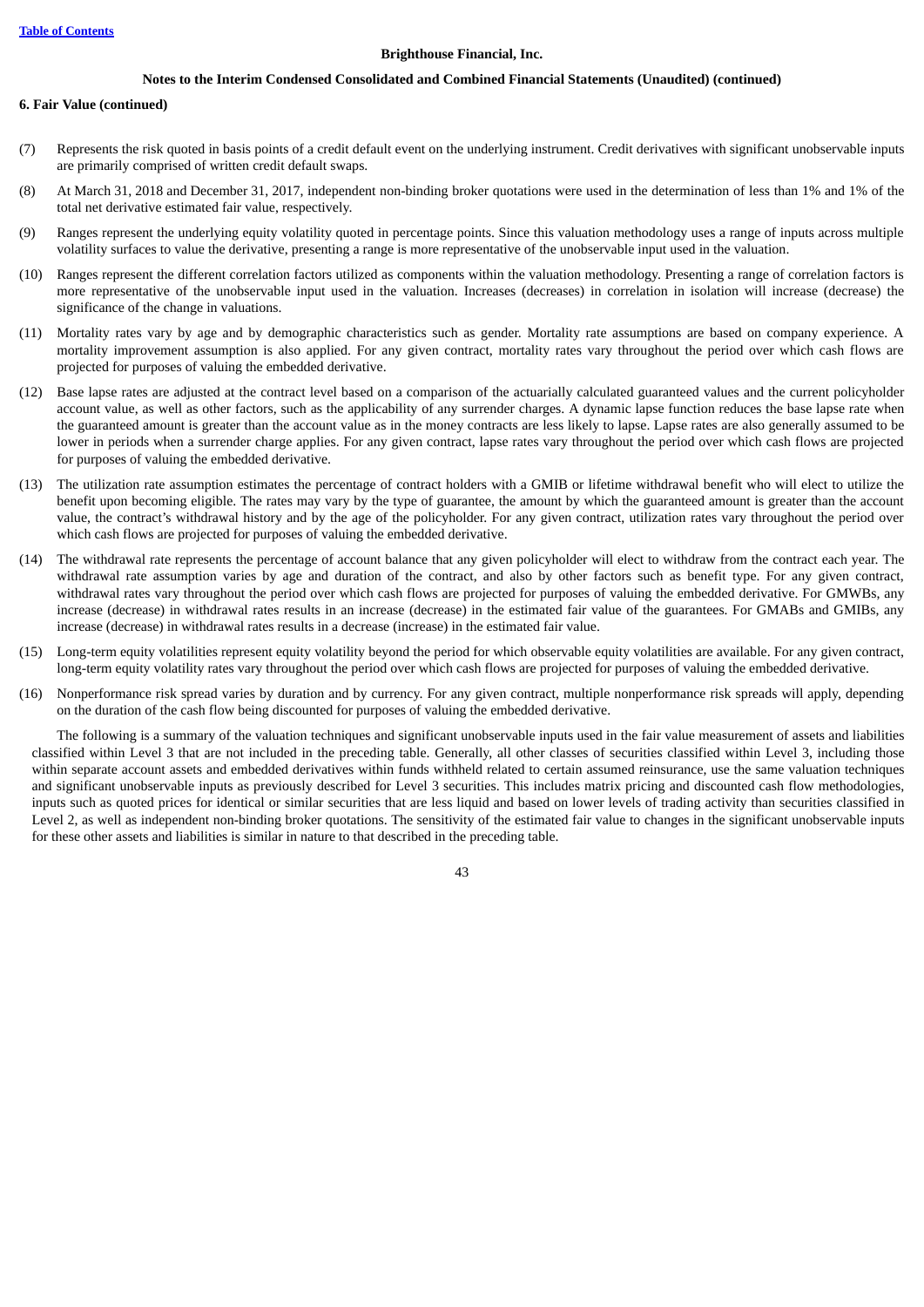# **Notes to the Interim Condensed Consolidated and Combined Financial Statements (Unaudited) (continued)**

# **6. Fair Value (continued)**

The following tables summarize the change of all assets and (liabilities) measured at estimated fair value on a recurring basis using significant unobservable inputs (Level 3):

|                                                                                                                                |              | Fair Value Measurements Using Significant Unobservable Inputs (Level 3) |                |                                  |                |                                                            |                       |     |              |                                    |  |  |  |
|--------------------------------------------------------------------------------------------------------------------------------|--------------|-------------------------------------------------------------------------|----------------|----------------------------------|----------------|------------------------------------------------------------|-----------------------|-----|--------------|------------------------------------|--|--|--|
|                                                                                                                                |              |                                                                         |                | <b>Fixed Maturity Securities</b> |                |                                                            |                       |     |              |                                    |  |  |  |
|                                                                                                                                |              | Corporate (1)                                                           |                | Structured<br><b>Securities</b>  |                | <b>State and</b><br><b>Political</b><br><b>Subdivision</b> | Foreign<br>Government |     |              | <b>Equity</b><br><b>Securities</b> |  |  |  |
|                                                                                                                                |              |                                                                         |                |                                  |                | (In millions)                                              |                       |     |              |                                    |  |  |  |
| Three Months Ended March 31, 2018                                                                                              |              |                                                                         |                |                                  |                |                                                            |                       |     |              |                                    |  |  |  |
| Balance, beginning of period                                                                                                   | \$           | 1,997                                                                   | \$             | 1,230                            | \$             | $\overline{\phantom{0}}$                                   | \$                    | 5   | \$           | 124                                |  |  |  |
| Total realized/unrealized gains (losses)<br>included in net income (loss) (6) (7)                                              |              | 3                                                                       |                | 6                                |                |                                                            |                       |     |              | (1)                                |  |  |  |
| Total realized/unrealized gains (losses)<br>included in AOCI                                                                   |              | (8)                                                                     |                | (12)                             |                |                                                            |                       |     |              |                                    |  |  |  |
| Purchases (8)                                                                                                                  |              | 66                                                                      |                | 99                               |                |                                                            |                       |     |              |                                    |  |  |  |
| Sales (8)                                                                                                                      |              | (102)                                                                   |                | (66)                             |                |                                                            |                       | (5) |              |                                    |  |  |  |
| Issuances (8)                                                                                                                  |              |                                                                         |                |                                  |                |                                                            |                       |     |              |                                    |  |  |  |
| Settlements (8)                                                                                                                |              |                                                                         |                |                                  |                |                                                            |                       |     |              |                                    |  |  |  |
| Transfers into Level 3 (9)                                                                                                     |              | 87                                                                      |                |                                  |                |                                                            |                       |     |              |                                    |  |  |  |
| Transfers out of Level 3 (9)                                                                                                   |              | (137)                                                                   |                | (51)                             |                |                                                            |                       |     |              |                                    |  |  |  |
| Balance, end of period                                                                                                         | $\mathbb{S}$ | 1,906                                                                   | $\mathbb{S}$   | 1,206                            | $\mathbb{S}$   |                                                            | $\mathbb{S}$          |     | $\mathbb{S}$ | 123                                |  |  |  |
| Three Months Ended March 31, 2017                                                                                              |              |                                                                         |                |                                  |                |                                                            |                       |     |              |                                    |  |  |  |
| Balance, beginning of period                                                                                                   | $\mathbb{S}$ | 2,391                                                                   | $\mathfrak{s}$ | 1,711                            | $\mathfrak{s}$ | 17                                                         | \$                    |     | $\mathbb{S}$ | 137                                |  |  |  |
| Total realized/unrealized gains (losses)<br>included in net income (loss) (6) (7)                                              |              | (3)                                                                     |                | 3                                |                |                                                            |                       |     |              |                                    |  |  |  |
| Total realized/unrealized gains (losses)<br>included in AOCI                                                                   |              | 114                                                                     |                | 15                               |                |                                                            |                       |     |              | $\overline{2}$                     |  |  |  |
| Purchases (8)                                                                                                                  |              | 122                                                                     |                | 52                               |                |                                                            |                       |     |              | 3                                  |  |  |  |
| Sales (8)                                                                                                                      |              | (59)                                                                    |                | (109)                            |                |                                                            |                       |     |              |                                    |  |  |  |
| Issuances (8)                                                                                                                  |              |                                                                         |                |                                  |                |                                                            |                       |     |              |                                    |  |  |  |
| Settlements (8)                                                                                                                |              |                                                                         |                |                                  |                |                                                            |                       |     |              |                                    |  |  |  |
| Transfers into Level 3 (9)                                                                                                     |              |                                                                         |                | 11                               |                |                                                            |                       |     |              |                                    |  |  |  |
| Transfers out of Level 3 (9)                                                                                                   |              | (162)                                                                   |                | (43)                             |                | (10)                                                       |                       |     |              | $\qquad \qquad -$                  |  |  |  |
| Balance, end of period                                                                                                         | \$           | 2,403                                                                   | \$             | 1,640                            | \$             | $\overline{7}$                                             | \$                    |     | \$           | 142                                |  |  |  |
| Changes in unrealized gains (losses) included<br>in net income (loss) for the instruments still<br>held at March 31, 2018 (10) | \$           | $\mathbf{1}$                                                            | \$             | 6                                | \$             |                                                            | \$                    |     | \$           |                                    |  |  |  |
| Changes in unrealized gains (losses) included<br>in net income (loss) for the instruments still<br>held at March 31, 2017 (10) | \$           | 2                                                                       | \$             | 4                                | \$             |                                                            | \$                    |     | \$           |                                    |  |  |  |
|                                                                                                                                |              |                                                                         |                |                                  |                |                                                            |                       |     |              |                                    |  |  |  |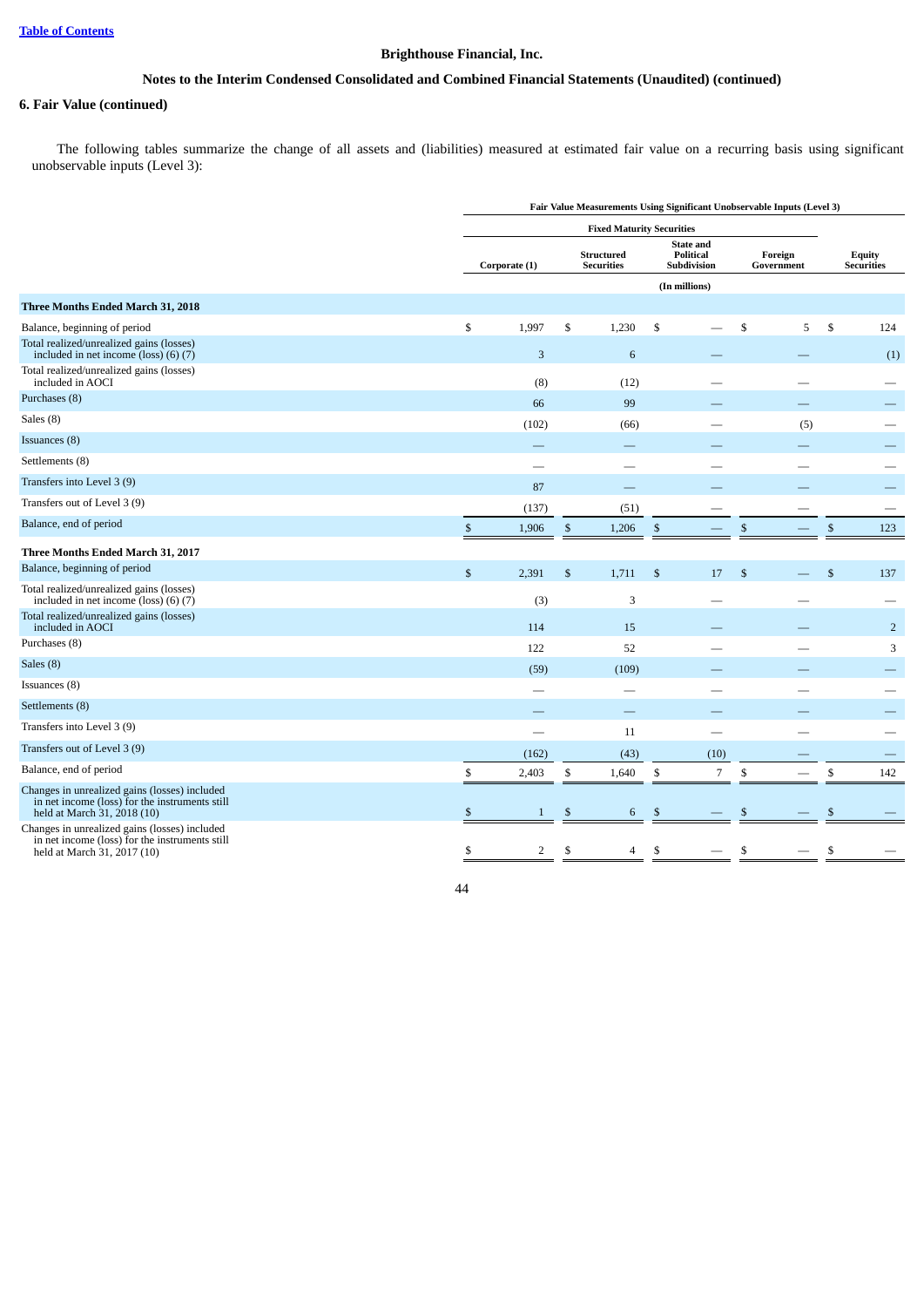# **Notes to the Interim Condensed Consolidated and Combined Financial Statements (Unaudited) (continued)**

## **6. Fair Value (continued)**

|                                                                                                                                |              | Fair Value Measurements Using Significant Unobservable Inputs (Level 3) |              |                                                             |              |                                  |                |                               |                    |                                        |                |                                              |  |
|--------------------------------------------------------------------------------------------------------------------------------|--------------|-------------------------------------------------------------------------|--------------|-------------------------------------------------------------|--------------|----------------------------------|----------------|-------------------------------|--------------------|----------------------------------------|----------------|----------------------------------------------|--|
|                                                                                                                                |              | <b>Real Estate Joint</b><br>Ventures (2)                                |              | <b>Other Limited</b><br><b>Partnership Interests</b><br>(2) |              | Short-term<br><b>Investments</b> |                | <b>Net</b><br>Derivatives (3) |                    | <b>Net Embedded</b><br>Derivatives (4) |                | <b>Separate</b><br><b>Account Assets (5)</b> |  |
|                                                                                                                                |              |                                                                         |              |                                                             |              | (In millions)                    |                |                               |                    |                                        |                |                                              |  |
| Three Months Ended March 31, 2018                                                                                              |              |                                                                         |              |                                                             |              |                                  |                |                               |                    |                                        |                |                                              |  |
| Balance, beginning of period                                                                                                   | \$           | 22                                                                      | \$           | 28                                                          | \$           | 14                               | \$             | (279)                         | $\mathbb{S}$       | (1,660)                                | \$             | 5                                            |  |
| Total realized/unrealized gains (losses)<br>included in net income (loss) (6) (7)                                              |              | $\mathbf{1}$                                                            |              | (1)                                                         |              |                                  |                | 5                             |                    | 505                                    |                |                                              |  |
| Total realized/unrealized gains (losses)<br>included in AOCI                                                                   |              |                                                                         |              |                                                             |              |                                  |                |                               |                    |                                        |                |                                              |  |
| Purchases (8)                                                                                                                  |              |                                                                         |              |                                                             |              |                                  |                | $\mathbf{1}$                  |                    |                                        |                | 3                                            |  |
| Sales (8)                                                                                                                      |              | (1)                                                                     |              | (1)                                                         |              |                                  |                |                               |                    |                                        |                | (1)                                          |  |
| Issuances (8)                                                                                                                  |              |                                                                         |              |                                                             |              |                                  |                |                               |                    |                                        |                |                                              |  |
| Settlements (8)                                                                                                                |              |                                                                         |              |                                                             |              |                                  |                |                               |                    | (138)                                  |                |                                              |  |
| Transfers into Level 3 (9)                                                                                                     |              |                                                                         |              |                                                             |              |                                  |                |                               |                    |                                        |                |                                              |  |
| Transfers out of Level 3 (9)                                                                                                   |              |                                                                         |              |                                                             |              | (14)                             |                |                               |                    |                                        |                |                                              |  |
| Balance, end of period                                                                                                         | $\mathbb{S}$ | 22                                                                      | \$           | 26                                                          | \$           |                                  | $\mathbb{S}$   | (273)                         | $\mathbf{\hat{s}}$ | (1,293)                                | $\mathfrak{S}$ | $\overline{7}$                               |  |
| Three Months Ended March 31, 2017                                                                                              |              |                                                                         |              |                                                             |              |                                  |                |                               |                    |                                        |                |                                              |  |
| Balance, beginning of period                                                                                                   | $\mathbb{S}$ |                                                                         | $\mathbb{S}$ |                                                             | \$           | $\overline{2}$                   | $\mathfrak{S}$ | (954)                         | $\mathbb{S}$       | (2, 383)                               | $\mathbb{S}$   | 10                                           |  |
| Total realized/unrealized gains (losses)<br>included in net income (loss) (6) (7)                                              |              |                                                                         |              |                                                             |              |                                  |                | (10)                          |                    | 163                                    |                |                                              |  |
| Total realized/unrealized gains (losses)<br>included in AOCI                                                                   |              |                                                                         |              |                                                             |              |                                  |                |                               |                    |                                        |                |                                              |  |
| Purchases (8)                                                                                                                  |              |                                                                         |              |                                                             |              | $\mathbf{1}$                     |                |                               |                    |                                        |                |                                              |  |
| Sales (8)                                                                                                                      |              |                                                                         |              |                                                             |              | (1)                              |                |                               |                    |                                        |                |                                              |  |
| Issuances (8)                                                                                                                  |              |                                                                         |              |                                                             |              |                                  |                |                               |                    |                                        |                |                                              |  |
| Settlements (8)                                                                                                                |              |                                                                         |              |                                                             |              |                                  |                | 74                            |                    | 199                                    |                |                                              |  |
| Transfers into Level 3 (9)                                                                                                     |              |                                                                         |              |                                                             |              |                                  |                |                               |                    |                                        |                | 5                                            |  |
| Transfers out of Level 3 (9)                                                                                                   |              |                                                                         |              |                                                             |              | (1)                              |                |                               |                    |                                        |                |                                              |  |
| Balance, end of period                                                                                                         | \$           |                                                                         | \$           |                                                             | \$           | $\mathbf{1}$                     | \$             | (890)                         | \$                 | (2,021)                                | \$             | 15                                           |  |
| Changes in unrealized gains (losses) included<br>in net income (loss) for the instruments still<br>held at March 31, 2018 (10) | \$           | $\mathbf{1}$                                                            | \$           | (1)                                                         | $\mathbb{S}$ |                                  | \$             | 5                             | \$                 | 706                                    | $\$$           |                                              |  |
| Changes in unrealized gains (losses) included<br>in net income (loss) for the instruments still<br>held at March 31, 2017 (10) | S            |                                                                         | S            |                                                             | \$           |                                  | \$             | (12)                          | \$                 | 427                                    | \$             |                                              |  |

(1) Comprised of U.S. and foreign corporate securities.

 $\frac{1}{2}$  ,  $\frac{1}{2}$  ,  $\frac{1}{2}$  ,  $\frac{1}{2}$  ,  $\frac{1}{2}$  ,  $\frac{1}{2}$  ,  $\frac{1}{2}$  ,  $\frac{1}{2}$  ,  $\frac{1}{2}$ 

- (2) In connection with the adoption of new guidance related to the recognition and measurement of financial instruments (see Note 1), effective January 1, 2018 on a modified retrospective basis, the Company carries real estate joint ventures and other limited partnership interests previously accounted under the cost method of accounting at estimated fair value.
- (3) Freestanding derivative assets and liabilities are presented net for purposes of the rollforward.
- (4) Embedded derivative assets and liabilities are presented net for purposes of the rollforward.
- (5) Investment performance related to separate account assets is fully offset by corresponding amounts credited to contract holders within separate account liabilities. Therefore, such changes in estimated fair value are not recorded in net income (loss). For the purpose of this disclosure, these changes are presented within net investment gains (losses).
- (6) Amortization of premium/accretion of discount is included within net investment income. Impairments charged to net income (loss) on securities are included in net investment gains (losses). Lapses associated with net embedded derivatives are included in net derivative gains (losses). Substantially all realized/unrealized gains (losses) included in net income (loss) for net derivatives and net embedded derivatives are reported in net derivative gains (losses).
- (7) Interest and dividend accruals, as well as cash interest coupons and dividends received, are excluded from the rollforward.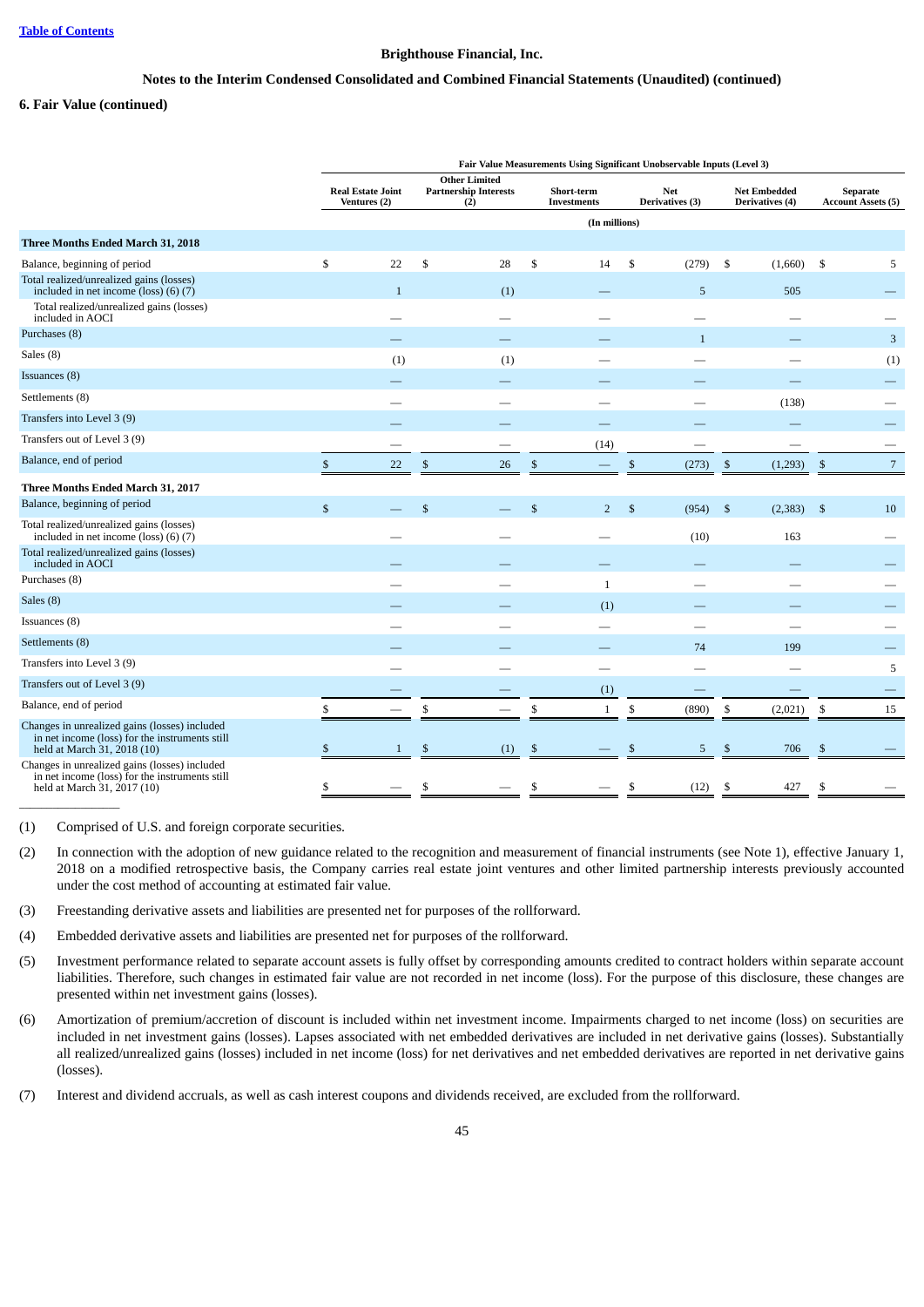## **Notes to the Interim Condensed Consolidated and Combined Financial Statements (Unaudited) (continued)**

## **6. Fair Value (continued)**

- (8) Items purchased/issued and then sold/settled in the same period are excluded from the rollforward. Fees attributed to embedded derivatives are included in settlements.
- (9) Gains and losses, in net income (loss) and OCI, are calculated assuming transfers into and/or out of Level 3 occurred at the beginning of the period. Items transferred into and then out of Level 3 in the same period are excluded from the rollforward.
- (10) Changes in unrealized gains (losses) included in net income (loss) relate to assets and liabilities still held at the end of the respective periods. Substantially all changes in unrealized gains (losses) included in net income (loss) for net derivatives and net embedded derivatives are reported in net derivative gains (losses).

#### *Fair Value Option*

The following table presents information for certain assets and liabilities of CSEs, which are accounted for under the FVO. These assets and liabilities were initially measured at fair value.

|                                                                           | March 31, 2018 | <b>December 31, 2017</b> |     |
|---------------------------------------------------------------------------|----------------|--------------------------|-----|
|                                                                           | (In millions)  |                          |     |
| Assets $(1)$                                                              |                |                          |     |
| Unpaid principal balance                                                  | \$<br>63       | S                        | 70  |
| Difference between estimated fair value and unpaid principal balance      | 42             |                          | 45  |
| Carrying value at estimated fair value                                    | 105            | Эħ                       | 115 |
| Liabilities (1)                                                           |                |                          |     |
| Contractual principal balance                                             | \$<br>8        | Эħ                       | 10  |
| Difference between estimated fair value and contractual principal balance |                |                          |     |
| Carrying value at estimated fair value                                    | 8              |                          | 11  |
|                                                                           |                |                          |     |

(1) These assets and liabilities are comprised of commercial mortgage loans and long-term debt. Changes in estimated fair value on these assets and liabilities and gains or losses on sales of these assets are recognized in net investment gains (losses). Interest income on commercial mortgage loans held by CSEs — FVO is recognized in net investment income. Interest expense from long-term debt of CSEs — FVO is recognized in other expenses.

#### *Fair Value of Financial Instruments Carried at Other Than Fair Value*

The following tables provide fair value information for financial instruments that are carried on the balance sheet at amounts other than fair value. These tables exclude the following financial instruments: cash and cash equivalents, accrued investment income, payables for collateral under securities loaned and other transactions and those short-term investments that are not securities, such as time deposits, and therefore are not included in the three level hierarchy table disclosed in the "— Recurring Fair Value Measurements" section. The estimated fair value of the excluded financial instruments, which are primarily classified in Level 2, approximates carrying value as they are short-term in nature such that the Company believes there is minimal risk of material changes in interest rates or credit quality. All remaining balance sheet amounts excluded from the tables below are not considered financial instruments subject to this disclosure.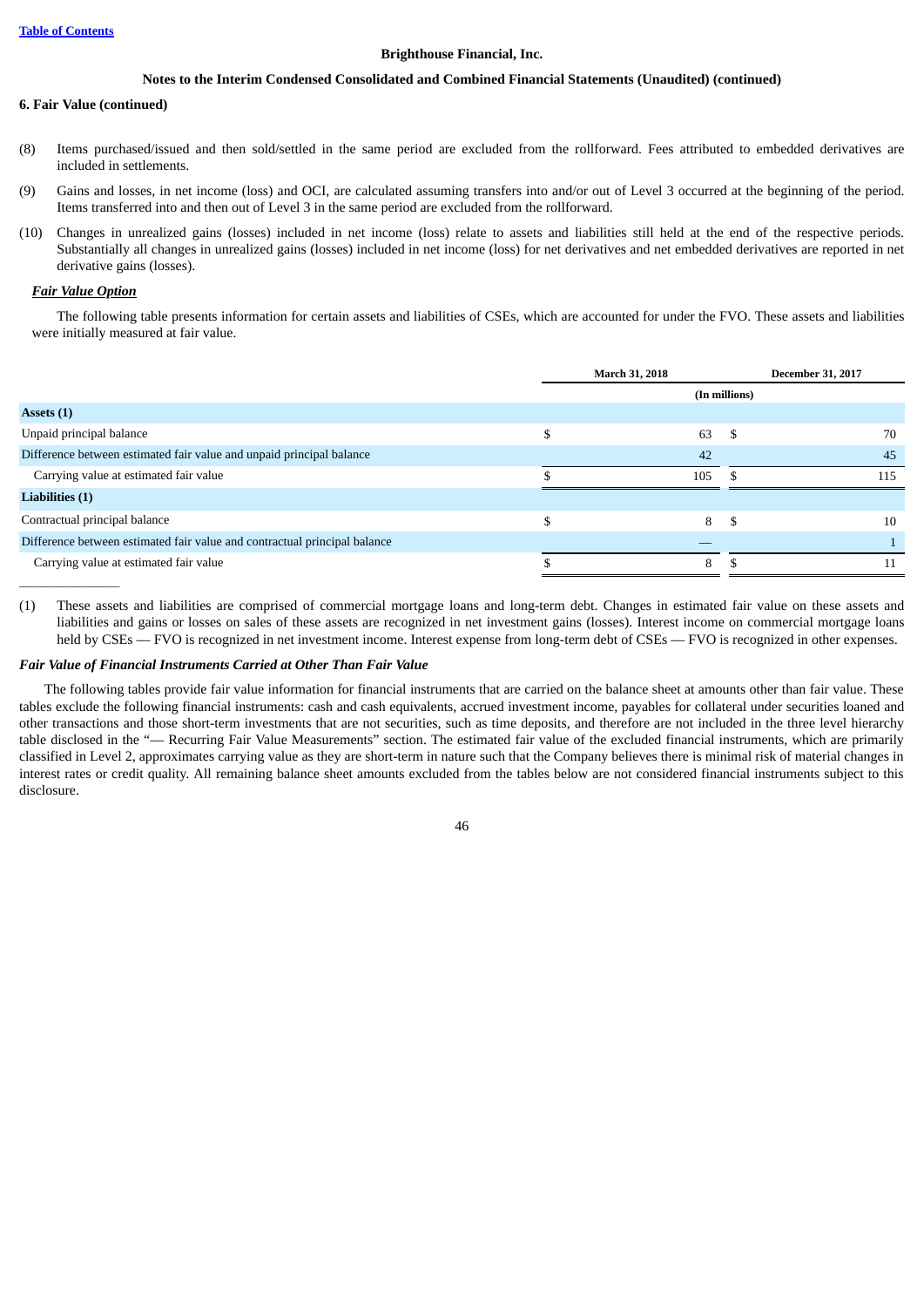# **Notes to the Interim Condensed Consolidated and Combined Financial Statements (Unaudited) (continued)**

# **6. Fair Value (continued)**

The carrying values and estimated fair values for such financial instruments, and their corresponding placement in the fair value hierarchy, are summarized as follows at:

|                                             | March 31, 2018 |                   |                |                                      |    |                             |                         |        |                        |        |  |  |  |  |
|---------------------------------------------|----------------|-------------------|----------------|--------------------------------------|----|-----------------------------|-------------------------|--------|------------------------|--------|--|--|--|--|
|                                             |                |                   |                |                                      |    | <b>Fair Value Hierarchy</b> |                         |        |                        |        |  |  |  |  |
|                                             |                | Carrying<br>Value |                | Level 1<br><b>Level 2</b><br>Level 3 |    |                             |                         |        |                        |        |  |  |  |  |
|                                             |                |                   |                |                                      |    |                             |                         |        |                        |        |  |  |  |  |
| <b>Assets</b>                               |                |                   |                |                                      |    |                             |                         |        |                        |        |  |  |  |  |
| Mortgage loans                              | \$             | 11,203            | \$             |                                      | \$ |                             | \$                      | 11,347 | \$                     | 11,347 |  |  |  |  |
| Policy loans                                | $\mathbb{S}$   | 1,517             | $\mathfrak{F}$ | $\overline{\phantom{a}}$             | \$ | 784                         | $\mathbf{\mathfrak{S}}$ | 921    | $\mathbb{S}$           | 1,705  |  |  |  |  |
| Other invested assets                       | \$             | 83                | \$             | $\overline{\phantom{m}}$             | \$ | 70                          | \$                      | 13     | \$                     | 83     |  |  |  |  |
| Premiums, reinsurance and other receivables | \$             | 1,660             | $\mathfrak{F}$ |                                      | \$ | 47                          | \$                      | 1,858  | $\mathfrak{F}$         | 1,905  |  |  |  |  |
| <b>Liabilities</b>                          |                |                   |                |                                      |    |                             |                         |        |                        |        |  |  |  |  |
| Policyholder account balances               | $\mathfrak{S}$ | 15,780            | $\mathfrak{S}$ |                                      | \$ |                             | \$                      | 15,217 | $\mathbf{\mathcal{S}}$ | 15,217 |  |  |  |  |
| Long-term debt                              | \$             | 3,601             | \$             | $\overline{\phantom{m}}$             | \$ | 2,810                       | \$                      | 600    | \$                     | 3,410  |  |  |  |  |
| Other liabilities                           | $\mathbb{S}$   | 360               | $\mathfrak{F}$ | $\overline{\phantom{0}}$             | \$ | 145                         | \$                      | 215    | -\$                    | 360    |  |  |  |  |
| Separate account liabilities                | \$             | 1,184             | \$             |                                      | \$ | 1,184                       | \$                      |        | \$                     | 1,184  |  |  |  |  |

|                                             |              |                             |                |                          |    | December 31, 2017        |                |         |                |                                                       |  |  |  |  |
|---------------------------------------------|--------------|-----------------------------|----------------|--------------------------|----|--------------------------|----------------|---------|----------------|-------------------------------------------------------|--|--|--|--|
|                                             |              | <b>Fair Value Hierarchy</b> |                |                          |    |                          |                |         |                |                                                       |  |  |  |  |
|                                             |              | Carrying<br>Value           |                | Level 1                  |    | Level 2                  |                | Level 3 |                | <b>Total</b><br><b>Estimated</b><br><b>Fair Value</b> |  |  |  |  |
|                                             |              |                             |                |                          |    |                          |                |         |                |                                                       |  |  |  |  |
| <b>Assets</b>                               |              |                             |                |                          |    |                          |                |         |                |                                                       |  |  |  |  |
| Mortgage loans                              | \$           | 10,627                      | \$             | $\overline{\phantom{0}}$ | \$ |                          | \$             | 10,871  | \$             | 10,871                                                |  |  |  |  |
| Policy loans                                | $\mathbb{S}$ | 1,523                       | \$             | $\overline{\phantom{0}}$ | \$ | 781                      | \$             | 959     | S.             | 1,740                                                 |  |  |  |  |
| Real estate joint ventures (1)              | \$           | 5                           | \$             |                          | \$ |                          | \$             | 22      | \$             | 22                                                    |  |  |  |  |
| Other limited partnership interests (1)     | $\mathbb{S}$ | 36                          | $\mathfrak{F}$ | $\overline{\phantom{0}}$ | \$ | $\overline{\phantom{m}}$ | $\mathfrak{s}$ | 28      | \$             | 28                                                    |  |  |  |  |
| Other invested assets (2)                   | \$           | 71                          | \$             |                          | \$ | 71                       | \$             |         | \$             | 71                                                    |  |  |  |  |
| Premiums, reinsurance and other receivables | \$           | 1,758                       | $\mathfrak{s}$ |                          | \$ | 128                      | $\mathfrak{s}$ | 1,985   | $\mathbb{S}$   | 2,113                                                 |  |  |  |  |
| <b>Liabilities</b>                          |              |                             |                |                          |    |                          |                |         |                |                                                       |  |  |  |  |
| Policyholder account balances               | $\mathbb{S}$ | 15,791                      | \$             |                          | \$ |                          | \$             | 15,927  | $\mathfrak{S}$ | 15,927                                                |  |  |  |  |
| Long-term debt                              | \$           | 3,601                       | \$             | $\overline{\phantom{a}}$ | \$ | 3,039                    | \$             | 600     | \$             | 3,639                                                 |  |  |  |  |
| Other liabilities                           | $\mathbb{S}$ | 314                         | $\mathbb{S}$   | $\overline{\phantom{0}}$ | \$ | 100                      | $\mathfrak{S}$ | 214     | $\mathbb{S}$   | 314                                                   |  |  |  |  |
| Separate account liabilities                | \$           | 1,210                       | \$             |                          | \$ | 1,210                    | \$             |         | \$             | 1,210                                                 |  |  |  |  |

(1) In connection with the adoption of new guidance related to the recognition and measurement of financial instruments (see Note 1), effective January 1, 2018 on a modified retrospective basis, the Company carries real estate joint ventures and other limited partnership interests previously accounted under the cost method of accounting at estimated fair value.

(2) The Company reclassified Federal Home Loan Bank stock in the prior period from equity securities to other invested assets.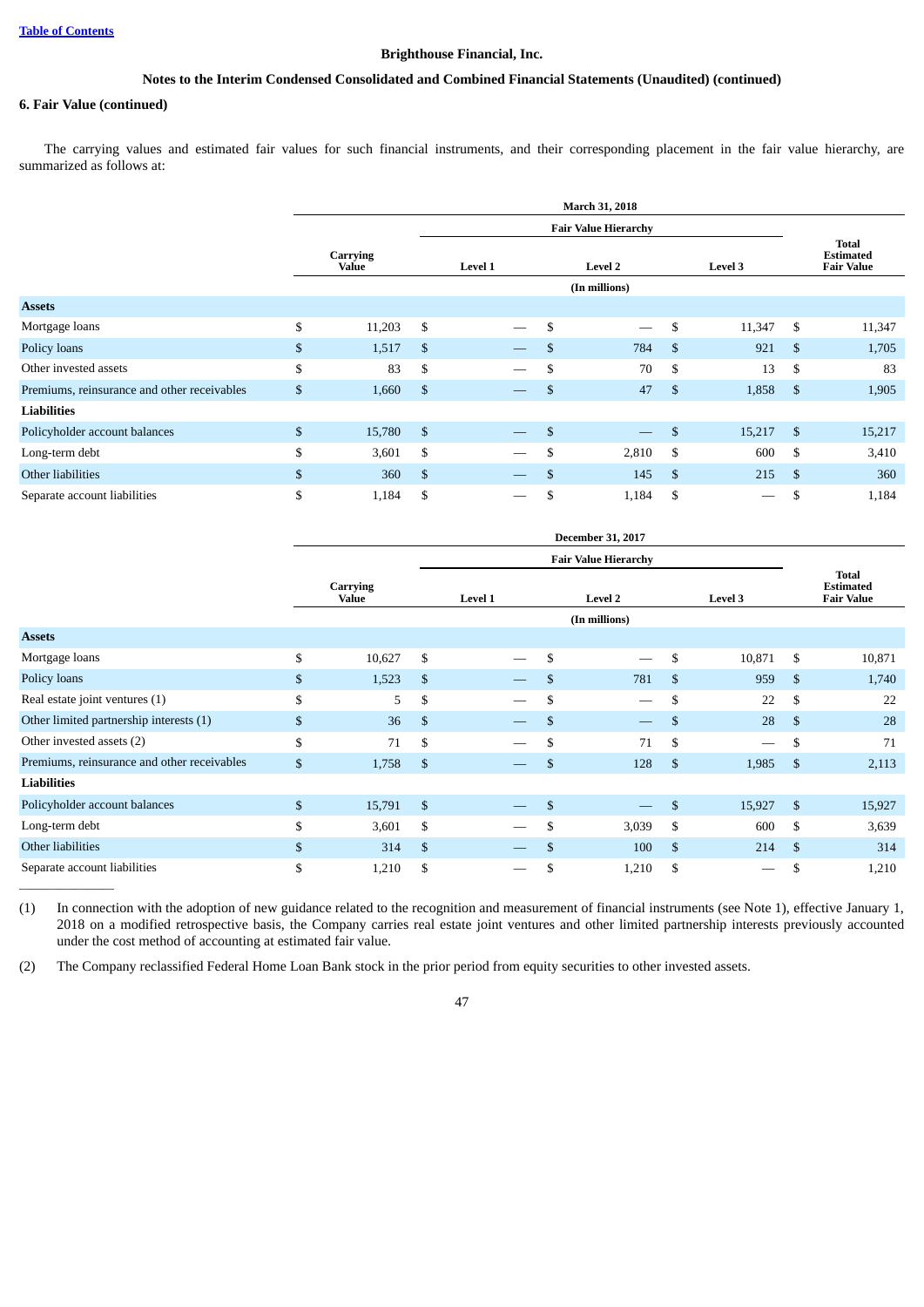# **Notes to the Interim Condensed Consolidated and Combined Financial Statements (Unaudited) (continued)**

# **7. Equity**

# *Accumulated Other Comprehensive Income (Loss)*

Information regarding changes in the balances of each component of AOCI was as follows:

|                                                                                        | <b>Three Months</b><br>Ended<br>March 31, 2018                                                 |         |              |                                                              |               |                                                                 |    |                                                   |              |          |
|----------------------------------------------------------------------------------------|------------------------------------------------------------------------------------------------|---------|--------------|--------------------------------------------------------------|---------------|-----------------------------------------------------------------|----|---------------------------------------------------|--------------|----------|
|                                                                                        | <b>Unrealized</b><br><b>Investment Gains</b><br>(Losses), Net of<br><b>Related Offsets (1)</b> |         |              | <b>Unrealized</b><br><b>Gains (Losses)</b><br>on Derivatives |               | Foreign<br>Currency<br><b>Translation</b><br><b>Adjustments</b> |    | <b>Defined Benefit</b><br><b>Plans Adjustment</b> | <b>Total</b> |          |
|                                                                                        |                                                                                                |         |              |                                                              |               | (In millions)                                                   |    |                                                   |              |          |
| Balance, December 31, 2017                                                             | \$                                                                                             | 1,572   | $\mathbb{S}$ | 154                                                          | <sup>\$</sup> | $(24)$ \$                                                       |    | $(26)$ \$                                         |              | 1,676    |
| Cumulative effect of change in accounting principle, net of income<br>tax (see Note 1) |                                                                                                | (15)    |              |                                                              |               |                                                                 |    |                                                   |              | (15)     |
| Balance, January 1, 2018                                                               |                                                                                                | 1,557   |              | 154                                                          |               | (24)                                                            |    | (26)                                              |              | 1,661    |
| OCI before reclassifications                                                           |                                                                                                | (1,073) |              | (76)                                                         |               | 2                                                               |    | 3                                                 |              | (1, 144) |
| Deferred income tax benefit (expense)                                                  |                                                                                                | 229     |              | 16                                                           |               |                                                                 |    |                                                   |              | 245      |
| AOCI before reclassifications, net of income tax                                       |                                                                                                | 713     |              | 94                                                           |               | (22)                                                            |    | (23)                                              |              | 762      |
| Amounts reclassified from AOCI                                                         |                                                                                                | 58      |              | (8)                                                          |               |                                                                 |    |                                                   |              | 50       |
| Deferred income tax benefit (expense)                                                  |                                                                                                | (12)    |              |                                                              |               |                                                                 |    |                                                   |              | (11)     |
| Amounts reclassified from AOCI, net of income tax                                      |                                                                                                | 46      |              | (7)                                                          |               |                                                                 |    |                                                   |              | 39       |
| Balance, March 31, 2018                                                                | \$                                                                                             | 759     | S            | 87                                                           | \$.           | (22)                                                            | \$ | (23)                                              | \$           | 801      |

|                                                   |              | <b>Three Months</b><br>Ended<br>March 31, 2017                                                 |     |                                                       |               |                                                                 |                           |                                                   |              |              |  |
|---------------------------------------------------|--------------|------------------------------------------------------------------------------------------------|-----|-------------------------------------------------------|---------------|-----------------------------------------------------------------|---------------------------|---------------------------------------------------|--------------|--------------|--|
|                                                   |              | <b>Unrealized</b><br><b>Investment Gains</b><br>(Losses), Net of<br><b>Related Offsets (1)</b> |     | <b>Unrealized</b><br>Gains (Losses)<br>on Derivatives |               | Foreign<br>Currency<br><b>Translation</b><br><b>Adjustments</b> |                           | <b>Defined Benefit</b><br><b>Plans Adjustment</b> |              | <b>Total</b> |  |
|                                                   |              |                                                                                                |     |                                                       |               | (In millions)                                                   |                           |                                                   |              |              |  |
| Balance, December 31, 2016                        | $\mathbb{S}$ | 1,044                                                                                          | \$. | 268                                                   | <sup>\$</sup> | (31)                                                            | $\boldsymbol{\mathsf{s}}$ | (16)                                              | $\mathbf{s}$ | 1,265        |  |
| OCI before reclassifications                      |              | 313                                                                                            |     | (19)                                                  |               | (7)                                                             |                           | (14)                                              |              | 273          |  |
| Deferred income tax benefit (expense)             |              | (107)                                                                                          |     | 7                                                     |               | $\overline{4}$                                                  |                           | 12                                                |              | (84)         |  |
| AOCI before reclassifications, net of income tax  |              | 1,250                                                                                          |     | 256                                                   |               | (34)                                                            |                           | (18)                                              |              | 1,454        |  |
| Amounts reclassified from AOCI                    |              | 91                                                                                             |     | (12)                                                  |               |                                                                 |                           |                                                   |              | 79           |  |
| Deferred income tax benefit (expense)             |              | (31)                                                                                           |     | 4                                                     |               |                                                                 |                           |                                                   |              | (27)         |  |
| Amounts reclassified from AOCI, net of income tax |              | 60                                                                                             |     | (8)                                                   |               |                                                                 |                           |                                                   |              | 52           |  |
| Balance, March 31, 2017                           |              | 1,310                                                                                          |     | 248                                                   |               | (34)                                                            |                           | (18)                                              |              | 1,506        |  |
|                                                   |              |                                                                                                |     |                                                       |               |                                                                 |                           |                                                   |              |              |  |

(1) See Note 4 for information on offsets to investments related to future policy benefits, DAC, VOBA and DSI.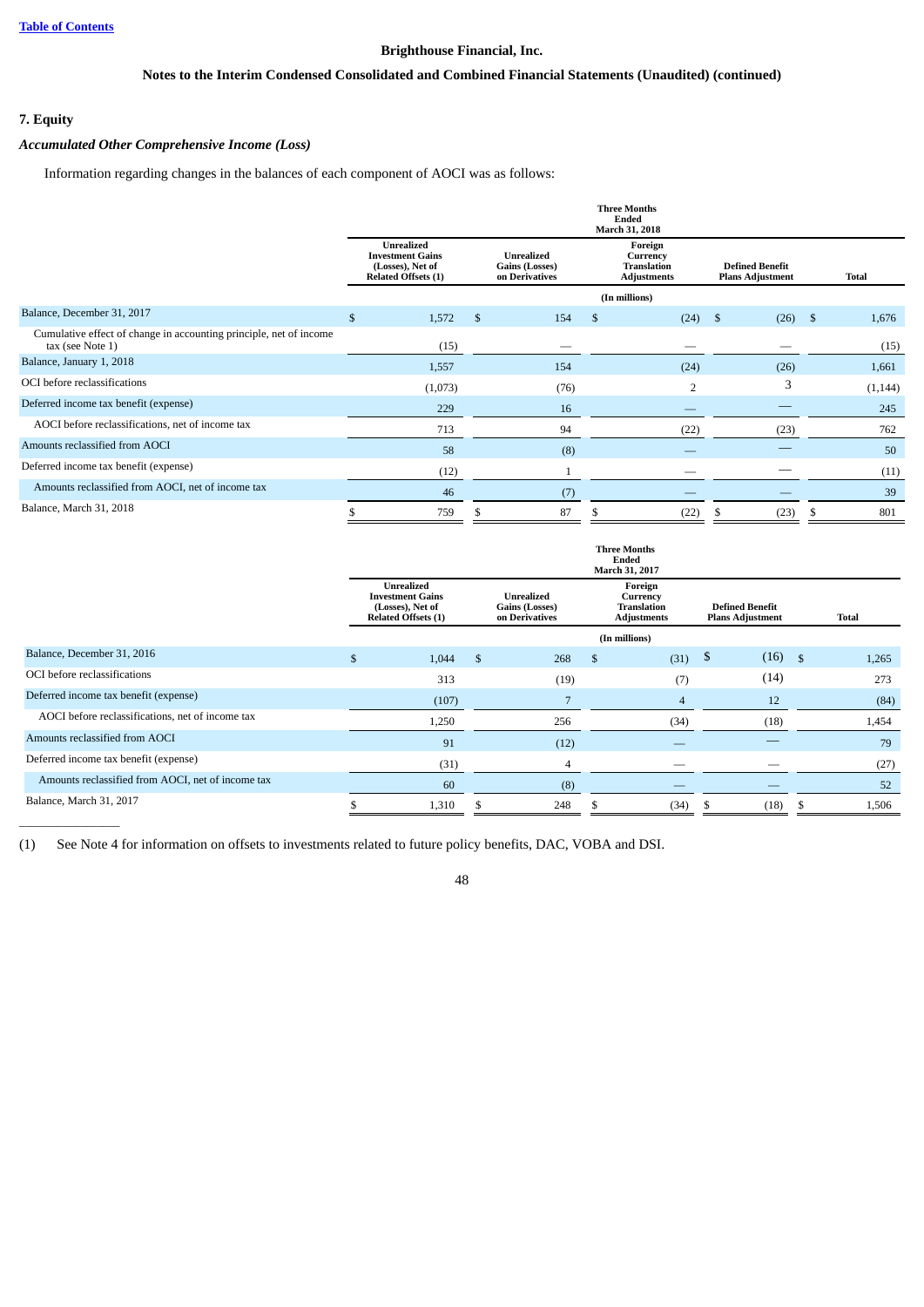# **Notes to the Interim Condensed Consolidated and Combined Financial Statements (Unaudited) (continued)**

# **7. Equity (continued)**

Information regarding amounts reclassified out of each component of AOCI was as follows:

| <b>AOCI</b> Components                                                    | <b>Amounts Reclassified from AOCI</b> |               |              | <b>Consolidated and Combined Statements of Operations and</b><br><b>Comprehensive Income (Loss) Locations (1)</b> |  |  |  |  |  |  |
|---------------------------------------------------------------------------|---------------------------------------|---------------|--------------|-------------------------------------------------------------------------------------------------------------------|--|--|--|--|--|--|
|                                                                           | Three Months Ended March 31,          |               |              |                                                                                                                   |  |  |  |  |  |  |
|                                                                           | 2018                                  |               | 2017         |                                                                                                                   |  |  |  |  |  |  |
|                                                                           |                                       | (In millions) |              |                                                                                                                   |  |  |  |  |  |  |
| Net unrealized investment gains (losses):                                 |                                       |               |              |                                                                                                                   |  |  |  |  |  |  |
| Net unrealized investment gains (losses)                                  | \$<br>(59)                            | \$            | (48)         | Net investment gains (losses)                                                                                     |  |  |  |  |  |  |
| Net unrealized investment gains (losses)                                  | $\mathbf{1}$                          |               | $\mathbf{1}$ | Net investment income                                                                                             |  |  |  |  |  |  |
| Net unrealized investment gains (losses)                                  |                                       |               | (44)         | Net derivative gains (losses)                                                                                     |  |  |  |  |  |  |
| Net unrealized investment gains (losses), before income tax               | (58)                                  |               | (91)         |                                                                                                                   |  |  |  |  |  |  |
| Income tax (expense) benefit                                              | 12                                    |               | 31           |                                                                                                                   |  |  |  |  |  |  |
| Net unrealized investment gains (losses), net of income<br>$\mathbf{tax}$ | (46)                                  |               | (60)         |                                                                                                                   |  |  |  |  |  |  |
| Unrealized gains (losses) on derivatives - cash flow hedges:              |                                       |               |              |                                                                                                                   |  |  |  |  |  |  |
| Interest rate swaps                                                       | 6                                     |               |              | Net derivative gains (losses)                                                                                     |  |  |  |  |  |  |
| Interest rate swaps                                                       |                                       |               | 1            | Net investment income                                                                                             |  |  |  |  |  |  |
| Interest rate forwards                                                    |                                       |               |              | Net derivative gains (losses)                                                                                     |  |  |  |  |  |  |
| Interest rate forwards                                                    | $\mathbf{1}$                          |               | 1            | Net investment income                                                                                             |  |  |  |  |  |  |
| Foreign currency swaps                                                    |                                       |               | 10           | Net derivative gains (losses)                                                                                     |  |  |  |  |  |  |
| Gains (losses) on cash flow hedges, before income tax                     | 8                                     |               | 12           |                                                                                                                   |  |  |  |  |  |  |
| Income tax (expense) benefit                                              | (1)                                   |               | (4)          |                                                                                                                   |  |  |  |  |  |  |
| Gains (losses) on cash flow hedges, net of income tax                     | 7                                     |               | 8            |                                                                                                                   |  |  |  |  |  |  |
| Total reclassifications, net of income tax                                | \$<br>(39)                            | \$            | (52)         |                                                                                                                   |  |  |  |  |  |  |

(1) See Note 1 for information related to the cumulative effect of change in accounting principle.

#### **8. Other Revenues and Other Expenses**

## *Other Revenues*

 $\frac{1}{2}$  ,  $\frac{1}{2}$  ,  $\frac{1}{2}$  ,  $\frac{1}{2}$  ,  $\frac{1}{2}$  ,  $\frac{1}{2}$  ,  $\frac{1}{2}$  ,  $\frac{1}{2}$  ,  $\frac{1}{2}$ 

The Company has entered into contracts with mutual funds, fund managers, and their affiliates (collectively, the "Funds") whereby the Company is paid monthly or quarterly fees ("12b-1 fees") for providing certain services to customers and distributors of the Funds. The 12b-1 fees are generally equal to a fixed percentage of the average daily balance of the customer's investment in a fund are based on a specified in the contract between the Company and the Funds. Payments are generally collected when due and are neither refundable nor able to offset future fees.

To earn these fees, the Company performs services such as responding to phone inquiries, maintaining records, providing information to distributors and shareholders about fund performance and providing training to account managers and sales agents. The passage of time reflects the satisfaction of the Company's performance obligations to the Funds, and is used to recognize revenue associated with 12b-1 fees.

Other revenues consisted primarily of 12b-1 fees of \$93 million and \$73 million for the three months ended March 31, 2018 and 2017, respectively, of which substantially all were reported in the annuities segment.

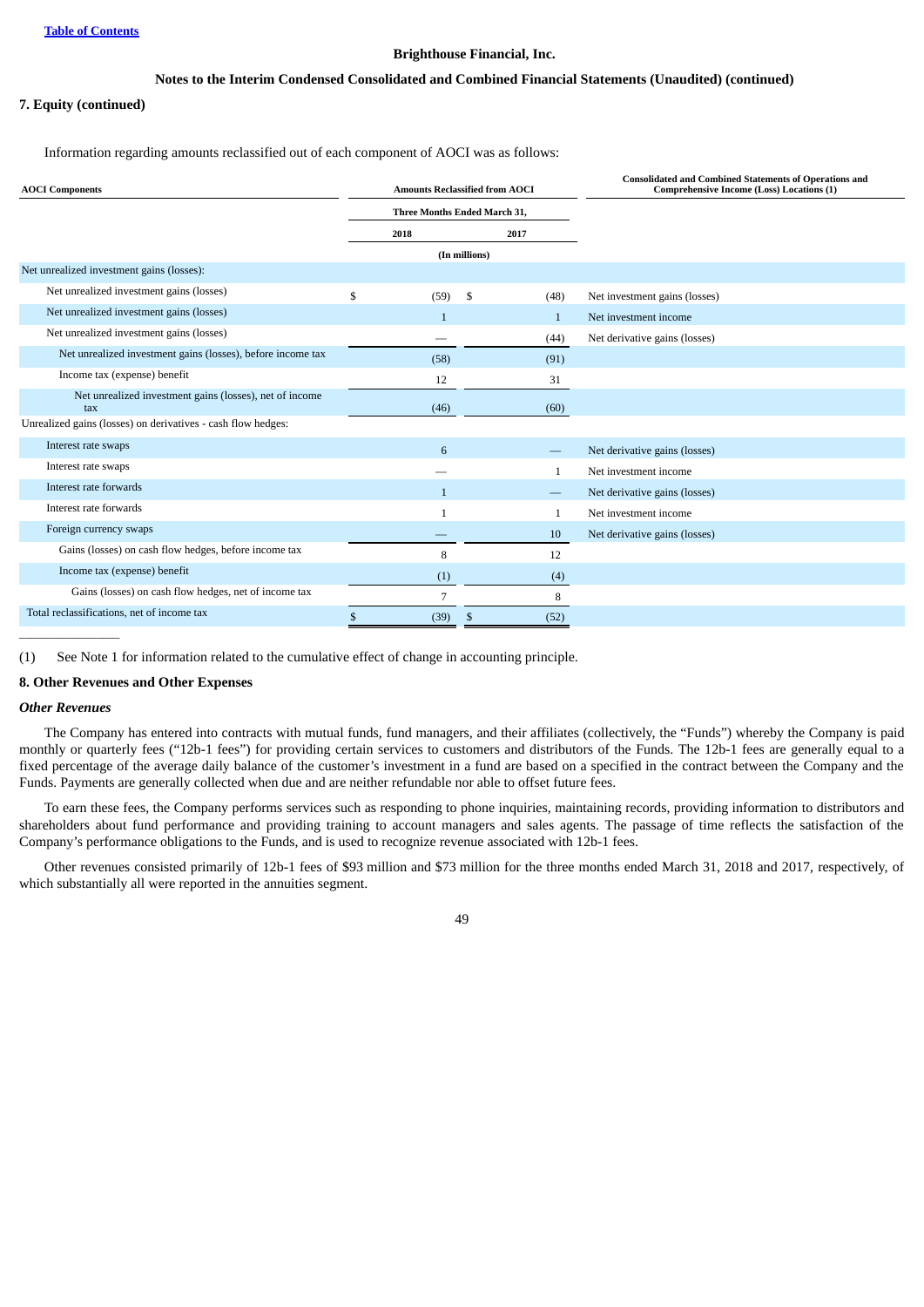## **Notes to the Interim Condensed Consolidated and Combined Financial Statements (Unaudited) (continued)**

## **8. Other Revenues and Other Expenses (continued)**

#### *Other Expenses*

Information on other expenses was as follows:

|                                                         |    | <b>Three Months</b> |               |                |
|---------------------------------------------------------|----|---------------------|---------------|----------------|
|                                                         |    | 2017                |               |                |
|                                                         |    |                     | (In millions) |                |
| Compensation                                            | \$ | 70                  | \$            | 64             |
| Commissions                                             |    | 215                 |               | 193            |
| Volume-related costs                                    |    | 109                 |               | 127            |
| Related party expenses on ceded and assumed reinsurance |    | 3                   |               | 23             |
| Capitalization of DAC                                   |    | (76)                |               | (68)           |
| Interest expense on debt                                |    | 37                  |               | 45             |
| Premium taxes, licenses and fees                        |    | 17                  |               | 14             |
| Professional services                                   |    | 89                  |               | 35             |
| Rent and related expenses                               |    | 3                   |               | $\overline{4}$ |
| Other                                                   |    | 151                 |               | 127            |
| Total other expenses                                    |    | 618                 |               | 564            |

#### *Related Party Expenses*

Commissions and capitalization of DAC include the impact of related party reinsurance transactions. See Note 11 for a discussion of related party expenses included in the table above.

## **9. Earnings Per Common Share**

The following table sets forth the calculation of basic earnings per share ("EPS") based on net income (loss) available to Brighthouse Financial, Inc.'s common shareholders divided by the basic weighted average number of common shares.

|                                                                                  | <b>Three Months</b><br><b>Ended</b><br>March 31, |                      |             |  |  |  |  |
|----------------------------------------------------------------------------------|--------------------------------------------------|----------------------|-------------|--|--|--|--|
|                                                                                  | 2018                                             | Pro forma<br>2017(1) |             |  |  |  |  |
|                                                                                  | (In millions, except share and per share data)   |                      |             |  |  |  |  |
| Net income (loss) available to Brighthouse Financial, Inc.'s common shareholders | (67)                                             | S                    | (349)       |  |  |  |  |
| Weighted average common shares outstanding:                                      |                                                  |                      |             |  |  |  |  |
| <b>Basic</b>                                                                     | 119,773,106                                      |                      | 119,773,106 |  |  |  |  |
| Earnings per common share:                                                       |                                                  |                      |             |  |  |  |  |
| <b>Basic</b>                                                                     | (0.56)                                           | -S                   | (2.91)      |  |  |  |  |

(1) On August 4, 2017, following the completion of the Separation, 119,773,106 shares of Brighthouse Financial, Inc. common stock were outstanding. This number of shares remained outstanding at March 31, 2018 and is utilized to calculate EPS for the three months ended March 31, 2017.

### **10. Contingencies, Commitments and Guarantees**

## *Contingencies*

\_\_\_\_\_\_\_\_\_\_\_\_\_\_\_\_\_\_

## *Litigation*

The Company is a defendant in a number of litigation matters. In some of the matters, large and/or indeterminate amounts, including punitive and treble damages, are sought. Modern pleading practice in the U.S. permits considerable variation in the assertion of monetary damages or other relief. Jurisdictions may permit claimants not to specify the monetary damages sought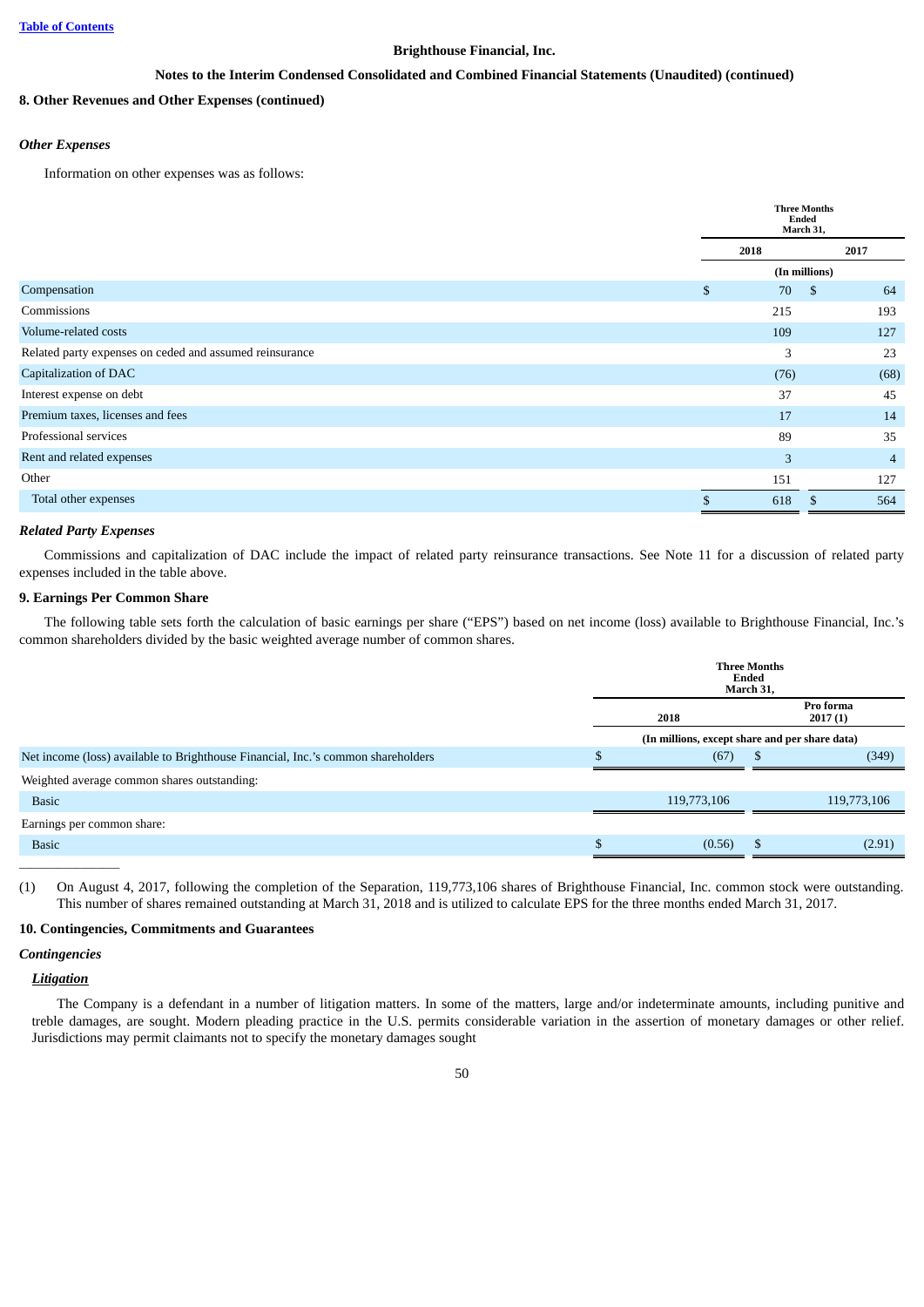## **Notes to the Interim Condensed Consolidated and Combined Financial Statements (Unaudited) (continued)**

## **10. Contingencies, Commitments and Guarantees (continued)**

or may permit claimants to state only that the amount sought is sufficient to invoke the jurisdiction of the trial court. In addition, jurisdictions may permit plaintiffs to allege monetary damages in amounts well exceeding reasonably possible verdicts in the jurisdiction for similar matters. This variability in pleadings, together with the actual experience of the Company in litigating or resolving through settlement numerous claims over an extended period of time, demonstrates to management that the monetary relief which may be specified in a lawsuit or claim bears little relevance to its merits or disposition value.

Due to the vagaries of litigation, the outcome of a litigation matter and the amount or range of potential loss at particular points in time may normally be difficult to ascertain. Uncertainties can include how fact finders will evaluate documentary evidence and the credibility and effectiveness of witness testimony, and how trial and appellate courts will apply the law in the context of the pleadings or evidence presented, whether by motion practice, or at trial or on appeal. Disposition valuations are also subject to the uncertainty of how opposing parties and their counsel will themselves view the relevant evidence and applicable law.

The Company establishes liabilities for litigation and regulatory loss contingencies when it is probable that a loss has been incurred and the amount of the loss can be reasonably estimated. It is possible that some matters could require the Company to pay damages or make other expenditures or establish accruals in amounts that could not be estimated at March 31, 2018.

#### *Matters as to Which an Estimate Can Be Made*

For some loss contingency matters, the Company is able to estimate a reasonably possible range of loss. For such matters where a loss is believed to be reasonably possible, but not probable, no accrual has been made. As of March 31, 2018, the Company estimates the aggregate range of reasonably possible losses in excess of amounts accrued for these matters to be \$0 to \$10 million.

## *Matters as to Which an Estimate Cannot Be Made*

For other matters, the Company is not currently able to estimate the reasonably possible loss or range of loss. The Company is often unable to estimate the possible loss or range of loss until developments in such matters have provided sufficient information to support an assessment of the range of possible loss, such as quantification of a damage demand from plaintiffs, discovery from other parties and investigation of factual allegations, rulings by the court on motions or appeals, analysis by experts, and the progress of settlement negotiations. On a quarterly and annual basis, the Company reviews relevant information with respect to litigation contingencies and updates its accruals, disclosures and estimates of reasonably possible losses or ranges of loss based on such reviews.

#### *Diversified Lending Group Litigations*

#### *Hartshorne v. NELICO, et al. (Los Angeles County Superior Court, filed March 25, 2015)*

Plaintiffs have named New England Life Insurance Company ("NELICO"), MetLife, Inc. and MetLife Securities, Inc. in twelve related lawsuits in California state court alleging various causes of action including multiple negligence and statutory claims relating to the Diversified Lending Group Ponzi scheme. All but one of the plaintiffs have resolved their claims with the defendants. The last remaining plaintiff settled with the defendants and the Company anticipates the plaintiff's claims will be dismissed in May 2018.

## *Sales Practices Claims*

Over the past several years, the Company has faced claims and regulatory inquiries and investigations, alleging improper marketing or sales of individual life insurance policies, annuities, mutual funds or other products. The Company continues to defend vigorously against the claims in these matters. The Company believes adequate provision has been made in its consolidated and combined financial statements for all probable and reasonably estimable losses for sales practices matters.

#### *Unclaimed Property Litigation*

Total Asset Recovery Services, LLC on its own behalf and on behalf of the State of New York v. Brighthouse Financial, Inc., et al. (Supreme Court, New York County, NY, second amended complaint filed November 17, 2017). Total Asset Recovery Services, LLC (the "Relator") has brought a qui tam action against Brighthouse Financial, Inc. and its subsidiaries and affiliates under the New York False Claims Act seeking to recover damages on behalf of the State of New York. The action originally was filed under seal on or about December 3, 2010. The State of New York declined to intervene in the action, and the Relator is now prosecuting the action. The Relator alleges that from on or about April 1, 1986 and continuing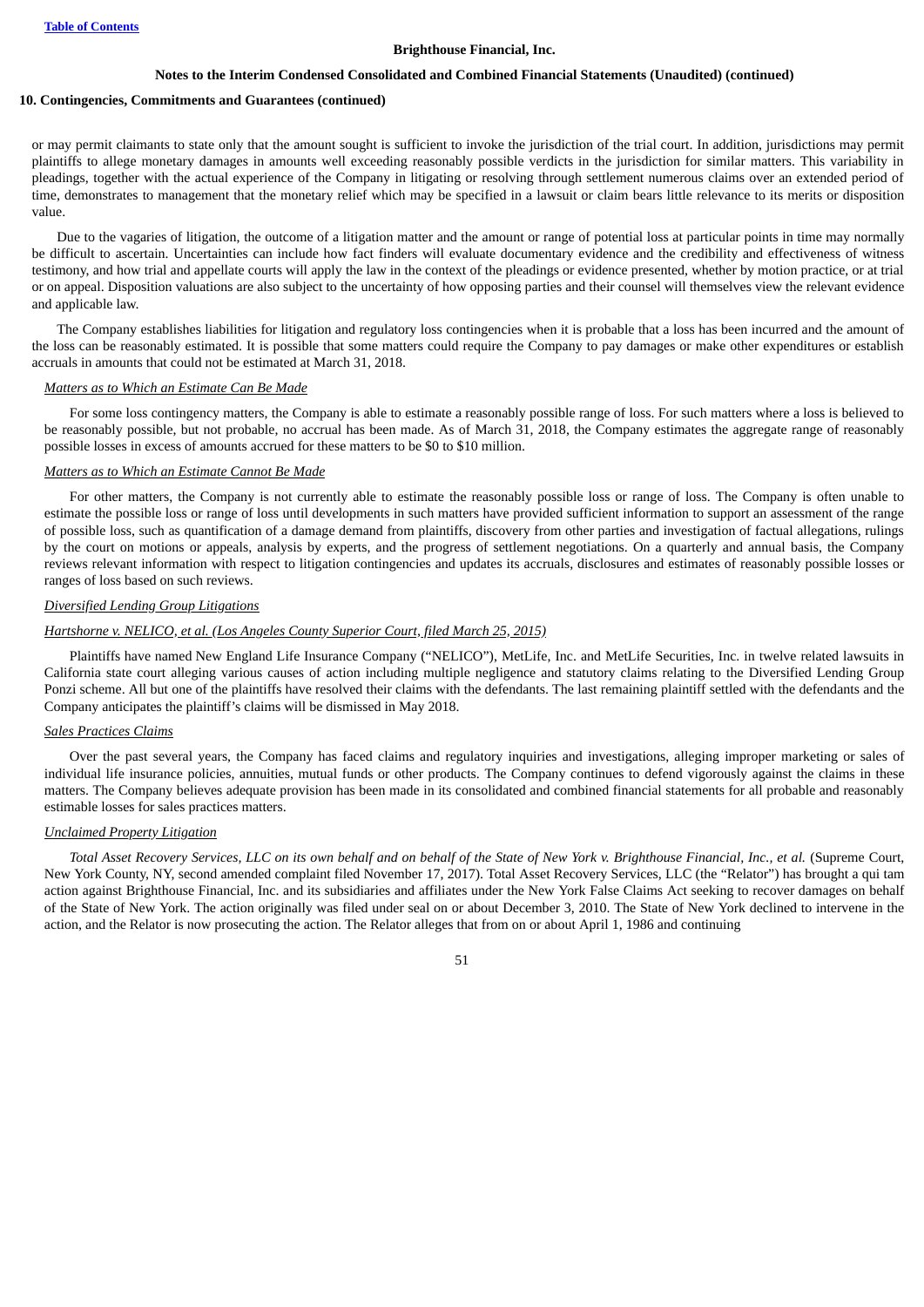## **Notes to the Interim Condensed Consolidated and Combined Financial Statements (Unaudited) (continued)**

## **10. Contingencies, Commitments and Guarantees (continued)**

annually through on or about September 10, 2017, the defendants violated New York State Finance Law Section 189 (1) (g) by failing to timely report and deliver unclaimed insurance property to the State of New York. The Relator is seeking, among other things, treble damages, penalties, expenses and attorneys' fees and prejudgment interest. No specific dollar amount of damages is specified by the Relator who also is suing numerous insurance companies and John Doe defendants. Brighthouse Financial, Inc. has filed a motion to dismiss. The Brighthouse defendants intend to defend this action vigorously.

## *Summary*

Various litigation, claims and assessments against the Company, in addition to those discussed previously and those otherwise provided for in the Company's consolidated and combined financial statements, have arisen in the course of the Company's business, including, but not limited to, in connection with its activities as an insurer, investor and taxpayer. Further, state insurance regulatory authorities and other federal and state authorities regularly make inquiries and conduct investigations concerning the Company's compliance with applicable insurance and other laws and regulations.

It is not possible to predict the ultimate outcome of all pending investigations and legal proceedings. In some of the matters referred to previously, large and/or indeterminate amounts, including punitive and treble damages, are sought. Although, in light of these considerations, it is possible that an adverse outcome in certain cases could have a material effect upon the Company's financial position, based on information currently known by the Company's management, in its opinion, the outcomes of such pending investigations and legal proceedings are not likely to have such an effect. However, given the large and/or indeterminate amounts sought in certain of these matters and the inherent unpredictability of litigation, it is possible that an adverse outcome in certain matters could, from time to time, have a material effect on the Company's consolidated and combined net income or cash flows in particular quarterly or annual periods.

## *Commitments*

#### *Mortgage Loan Commitments*

The Company commits to lend funds under mortgage loan commitments. The amounts of these mortgage loan commitments were \$435 million and \$388 million at March 31, 2018 and December 31, 2017, respectively.

### *Commitments to Fund Partnership Investments and Private Corporate Bond Investments*

The Company commits to fund partnership investments and to lend funds under private corporate bond investments. The amounts of these unfunded commitments were \$1.5 billion and \$1.4 billion at March 31, 2018 and December 31, 2017, respectively.

#### *Guarantees*

In the normal course of its business, the Company has provided certain indemnities, guarantees and commitments to third parties such that it may be required to make payments now or in the future. In the context of acquisition, disposition, investment and other transactions, the Company has provided indemnities and guarantees, including those related to tax, environmental and other specific liabilities and other indemnities and guarantees that are triggered by, among other things, breaches of representations, warranties or covenants provided by the Company. In addition, in the normal course of business, the Company provides indemnifications to counterparties in contracts with triggers similar to the foregoing, as well as for certain other liabilities, such as thirdparty lawsuits. These obligations are often subject to time limitations that vary in duration, including contractual limitations and those that arise by operation of law, such as applicable statutes of limitation. In some cases, the maximum potential obligation under the indemnities and guarantees is subject to a contractual limitation ranging from less than \$1 million to \$199 million, with a cumulative maximum of \$205 million, while in other cases such limitations are not specified or applicable. Since certain of these obligations are not subject to limitations, the Company does not believe that it is possible to determine the maximum potential amount that could become due under these guarantees in the future. Management believes that it is unlikely the Company will have to make any material payments under these indemnities, guarantees, or commitments.

In addition, the Company indemnifies its directors and officers as provided in its charters and by-laws. Also, the Company indemnifies its agents for liabilities incurred as a result of their representation of the Company's interests. Since these indemnities are generally not subject to limitation with respect to duration or amount, the Company does not believe that it is possible to determine the maximum potential amount that could become due under these indemnities in the future.

The Company's recorded liabilities were \$2 million at both March 31, 2018 and December 31, 2017, for indemnities, guarantees and commitments.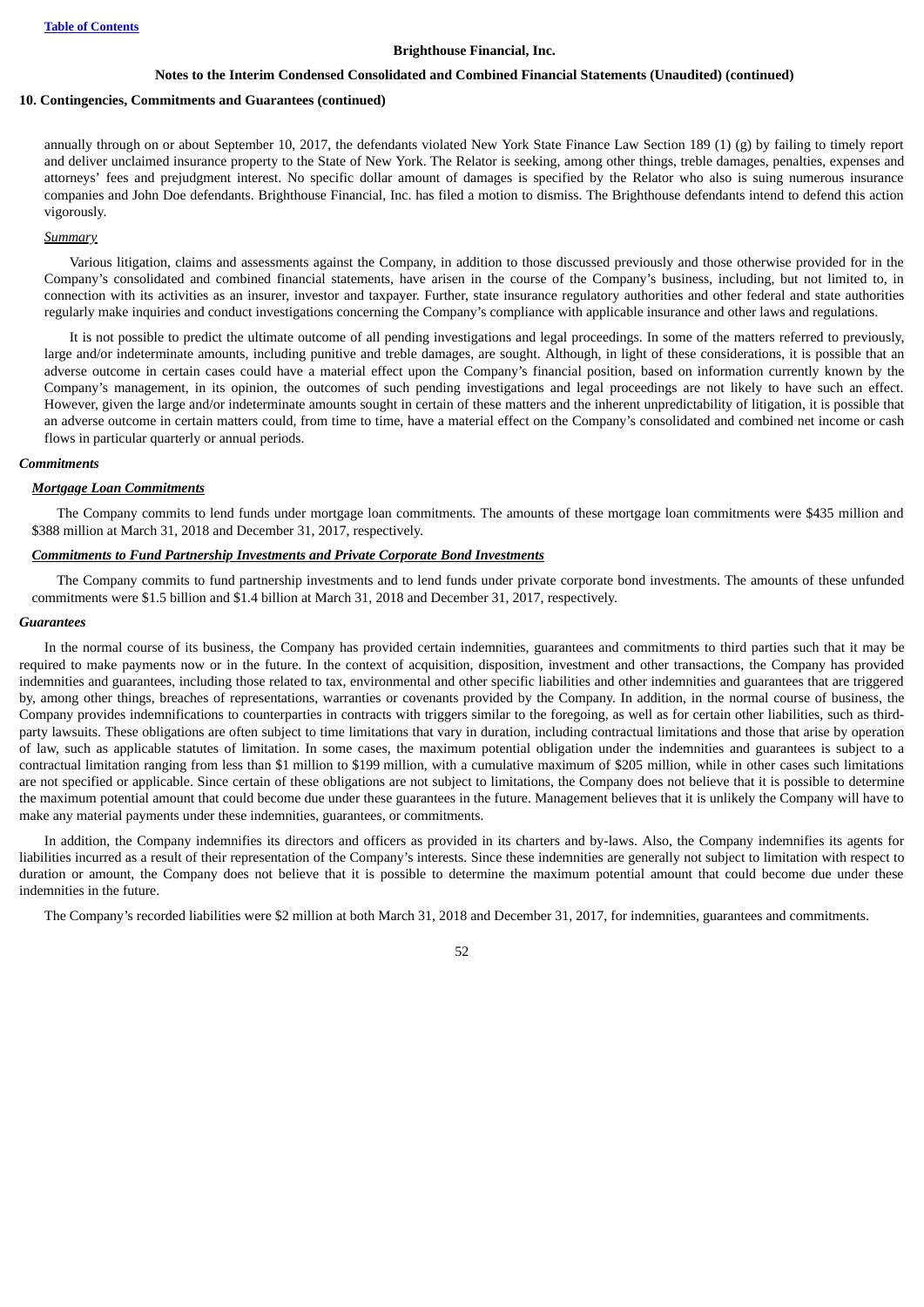# **Notes to the Interim Condensed Consolidated and Combined Financial Statements (Unaudited) (continued)**

#### **11. Related Party Transactions**

The Company had not historically operated as a standalone business prior to the Separation, and as a result had various existing arrangements with MetLife for services necessary to conduct its activities. Subsequent to the Separation, certain of such services continued, as provided for under a master service agreement and various transition services agreements entered into in connection with the Separation.

The following table summarizes income and expense from transactions with MetLife for the periods indicated:

|         | <b>Three Months</b><br>Ended<br>March 31, |                   |      |       |
|---------|-------------------------------------------|-------------------|------|-------|
|         | 2018                                      |                   | 2017 |       |
|         | (In millions)                             |                   |      |       |
| Income  | \$<br>(81)                                | $\triangle$<br>_ა |      | (441) |
| Expense | 78                                        | Ъ                 |      | 99    |

The following table summarizes assets and liabilities from transactions with MetLife at:

|               | <b>March 31, 2018</b> |               | <b>December 31, 2017</b> |
|---------------|-----------------------|---------------|--------------------------|
|               |                       | (In millions) |                          |
| <b>Assets</b> | $2,943$ \$            |               | 2,907                    |
| Liabilities   | $2,149$ \$            |               | 2,178                    |

The material arrangements between the Company and MetLife are as follows:

#### *Reinsurance Agreements*

The Company enters into reinsurance agreements primarily as a purchaser of reinsurance for its various insurance products and also as a provider of reinsurance for some insurance products issued by former affiliates. The Company participates in reinsurance activities in order to limit losses, minimize exposure to significant risks and provide additional capacity for future growth.

The Company has reinsurance agreements with certain MetLife, Inc. subsidiaries, including MLIC, General American Life Insurance Company and MetLife Reinsurance Company of Vermont, all of which were related parties at March 31, 2018.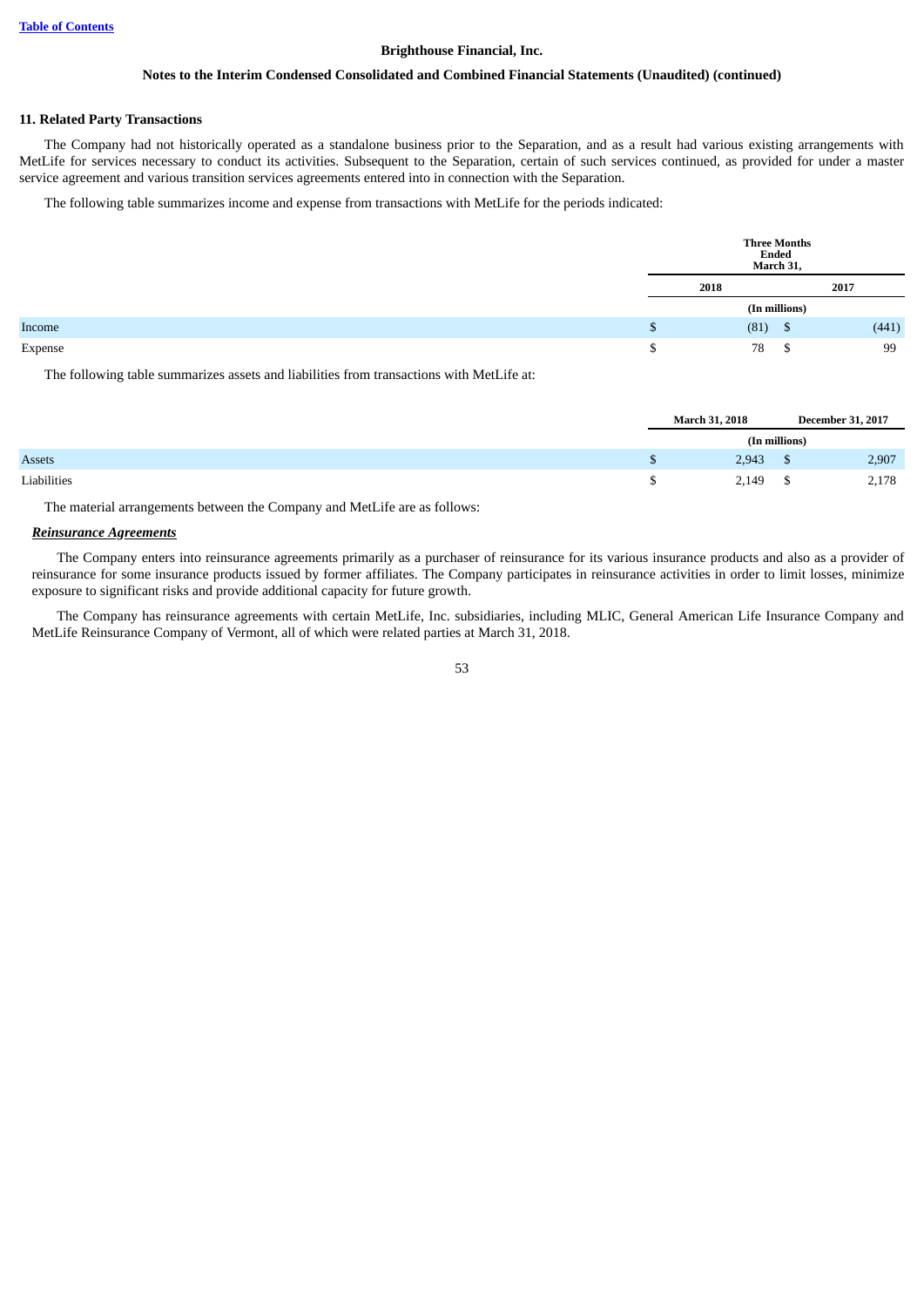# **Notes to the Interim Condensed Consolidated and Combined Financial Statements (Unaudited) (continued)**

# **11. Related Party Transactions (continued)**

Information regarding the significant effects of reinsurance with former MetLife affiliates included on the interim condensed consolidated and combined statements of operations and comprehensive income (loss) was as follows:

|                                                            |     | <b>Three Months</b><br><b>Ended</b><br>March 31, |               |       |
|------------------------------------------------------------|-----|--------------------------------------------------|---------------|-------|
|                                                            |     | 2018                                             |               | 2017  |
|                                                            |     |                                                  | (In millions) |       |
| <b>Premiums</b>                                            |     |                                                  |               |       |
| Reinsurance assumed                                        | \$  | 3                                                | \$            | 3     |
| Reinsurance ceded                                          |     | (96)                                             |               | (177) |
| Net premiums                                               | \$. | (93)                                             | \$            | (174) |
| Universal life and investment-type product policy fees     |     |                                                  |               |       |
| Reinsurance assumed                                        | \$  | 25                                               | \$            | 24    |
| Reinsurance ceded                                          |     | (1)                                              |               | (13)  |
| Net universal life and investment-type product policy fees | \$  | 24                                               | \$            | 11    |
| <b>Other revenues</b>                                      |     |                                                  |               |       |
| Reinsurance assumed                                        | \$  |                                                  | \$            |       |
| Reinsurance ceded                                          |     | 12                                               |               |       |
| Net other revenues                                         | \$  | 12                                               | \$            |       |
| <b>Policyholder benefits and claims</b>                    |     |                                                  |               |       |
| Reinsurance assumed                                        | \$  | 8                                                | \$            | 6     |
| Reinsurance ceded                                          |     | (84)                                             |               | (134) |
| Net policyholder benefits and claims                       | \$  | (76)                                             | \$            | (128) |

Information regarding the significant effects of reinsurance with former MetLife affiliates included on the interim condensed consolidated balance sheets was as follows at:

|                                             | <b>March 31, 2018</b> |                |      | <b>December 31, 2017</b> |    |         |      |              |
|---------------------------------------------|-----------------------|----------------|------|--------------------------|----|---------|------|--------------|
|                                             |                       | <b>Assumed</b> |      | <b>Ceded</b>             |    | Assumed |      | <b>Ceded</b> |
|                                             | (In millions)         |                |      |                          |    |         |      |              |
| <b>Assets</b>                               |                       |                |      |                          |    |         |      |              |
| Premiums, reinsurance and other receivables | \$                    | 25             | - \$ | 3,438                    | -S | 18      | - \$ | 3,410        |
| <b>Liabilities</b>                          |                       |                |      |                          |    |         |      |              |
| Other policy-related balances               | \$                    | 1,670          | -S   | $\hspace{0.05cm}$        | D  | 1,674   | - \$ |              |
| Other liabilities                           | \$                    | 32             | -\$  | 374                      | -S | 30      | - \$ | 401          |

The Company cedes risks to MLIC related to guaranteed minimum benefits written directly by the Company. The ceded reinsurance agreements contain embedded derivatives and changes in the estimated fair value are also included within net derivative gains (losses). The embedded derivatives associated with the cessions are included within premiums, reinsurance and other receivables and were \$2 million both at March 31, 2018 and December 31, 2017. Net derivative gains (losses) associated with the embedded derivatives were less than \$1 million and (\$263) million for the three months ended March 31, 2018 and 2017, respectively.

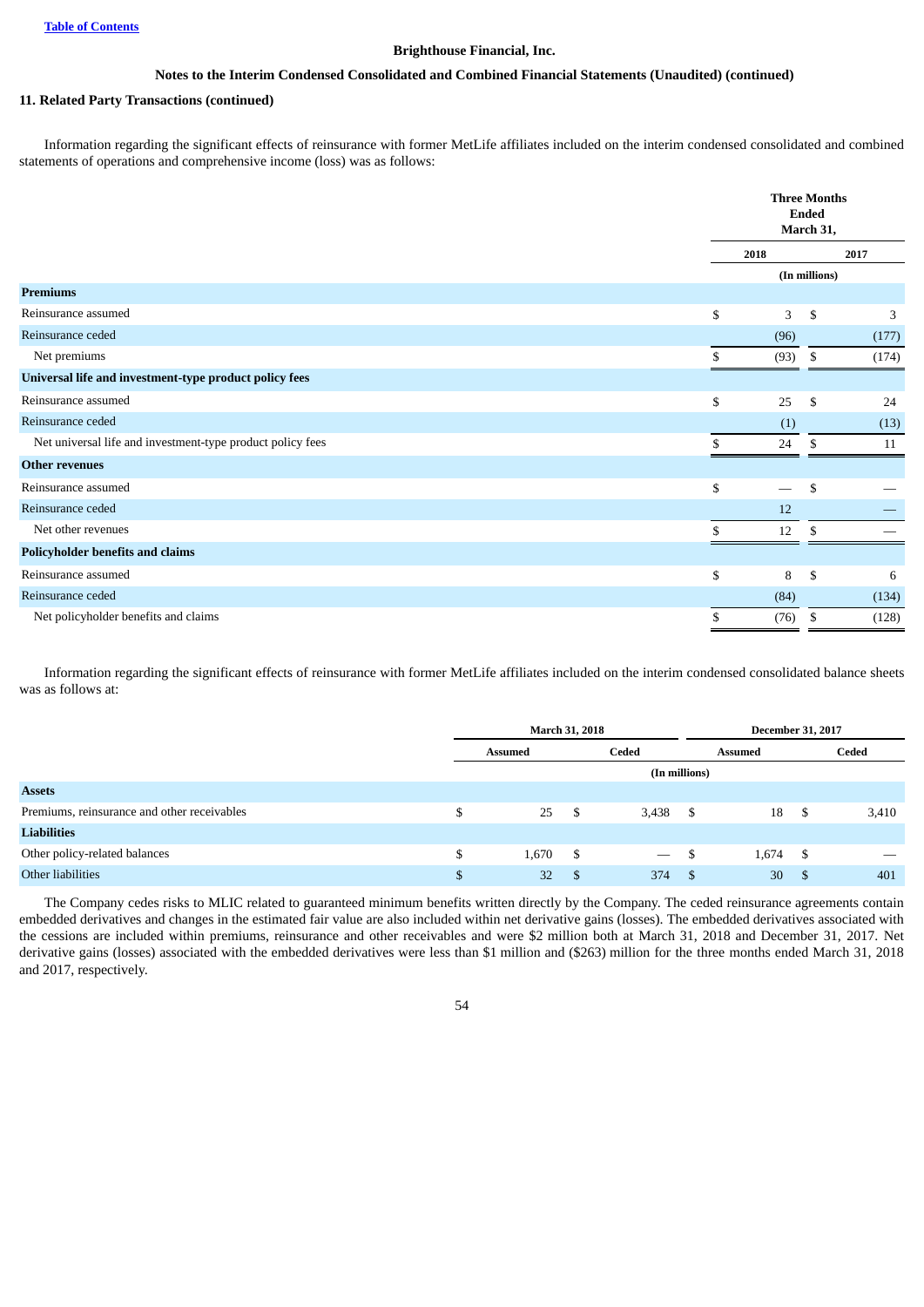## **Notes to the Interim Condensed Consolidated and Combined Financial Statements (Unaudited) (continued)**

## **11. Related Party Transactions (continued)**

In January 2017, the Company executed a novation and assignment of a reinsurance agreement under which MLIC reinsured certain variable annuities, including guaranteed minimum benefits, issued by Brighthouse Insurance Company of NY ("BHNY") and NELICO. As a result of the novation and assignment, the reinsurance agreement is now between Brighthouse Life Insurance Company and BHNY and NELICO. The transaction is treated as a termination of the existing reinsurance agreement with recognition of a loss and a new reinsurance agreement with no recognition of a gain or loss. The transaction resulted in an increase in other liabilities of \$274 million. The Company recognized a loss of \$178 million, net of income tax, as a result of this transaction.

In January 2017, MLIC recaptured risks related to guaranteed minimum benefits written by MLIC that were reinsured by the Company. This recapture resulted in a decrease in investments and cash and cash equivalents of \$568 million, a decrease in future policy benefits of \$106 million, and a decrease in policyholder account balances of \$460 million. The Company recognized a loss of \$2 million, net of income tax, as a result of this transaction.

#### *Financing Arrangements*

Prior to the Separation, the Company had collateral financing arrangements with MetLife that were used to support reinsurance obligations arising under previously affiliated reinsurance agreements. The Company recognized interest expense for such arrangements of \$31 million for the three months ended March 31, 2017. These arrangements were terminated in April 2017.

#### *Investment Transactions*

In the ordinary course of business, the Company had previously transferred invested assets, primarily consisting of fixed maturity securities, to and from former affiliates. See Note 4 for further discussion of the related party investment transactions.

#### *Shared Services and Overhead Allocations*

MetLife provides the Company certain services, which include, but are not limited to, treasury, financial planning and analysis, legal, human resources, tax planning, internal audit, financial reporting, and information technology. The Company is charged for these services through a transition services agreement and allocated to the legal entities and products within the Company. When specific identification to a particular legal entity and/or product is not practicable, an allocation methodology based on various performance measures or activity-based costing, such as sales, new policies/contracts issued, reserves, and in-force policy counts is used. The bases for such charges are modified and adjusted by management when necessary or appropriate to reflect fairly and equitably the actual incidence of cost incurred by the Company and/or affiliate. Management believes that the methods used to allocate expenses under these arrangements are reasonable. Expenses incurred with MetLife related to these arrangements, recorded in other expenses, were \$94 million and \$97 million for the three months ended March 31, 2018 and 2017, respectively.

#### **12. Subsequent Event**

### *Repurchase Agreement*

In April 2018, Brighthouse Life Insurance Company entered into a committed repurchase facility (the "Repurchase Facility") with a financial institution, pursuant to which Brighthouse Life Insurance Company may enter into repurchase transactions in an aggregate amount up to \$2.0 billion in respect of certain eligible securities. The Repurchase Facility has a term of three years, beginning on July 31, 2018 and ending on July 31, 2021.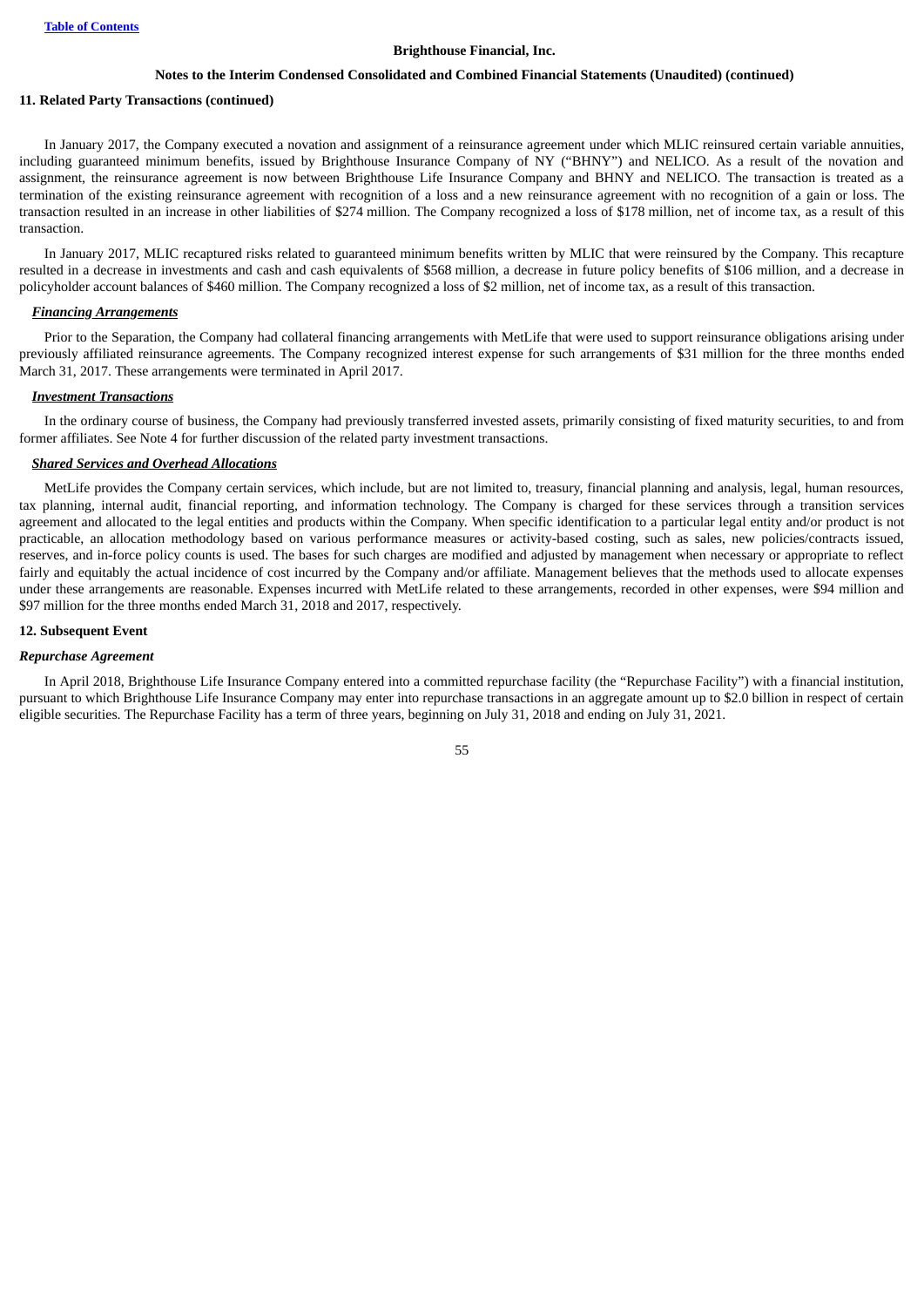# **Item 2. Management's Discussion and Analysis of Financial Condition and Results of Operations**

# **Index to Management's Discussion and Analysis of Financial Condition and Results of Operations**

|                                                  | Page            |
|--------------------------------------------------|-----------------|
| <b>Introduction</b>                              | 57              |
| <b>Executive Summary</b>                         | 58              |
| <b>Industry Trends</b>                           | 59              |
| <b>Summary of Critical Accounting Estimates</b>  | 61              |
| <b>Non-GAAP and Other Financial Disclosures</b>  | 62              |
| <b>Segment Capital</b>                           | 64              |
| <b>Results of Operations</b>                     | 65              |
| <b>Investments</b>                               | $\overline{74}$ |
| <b>Derivatives</b>                               | 86              |
| <b>Off Balance Sheet Arrangements</b>            | <b>88</b>       |
| <b>Policyholder Liabilities</b>                  | <b>88</b>       |
| <b>Liquidity and Capital Resources</b>           | 91              |
| <b>Note Regarding Forward-Looking Statements</b> | 99              |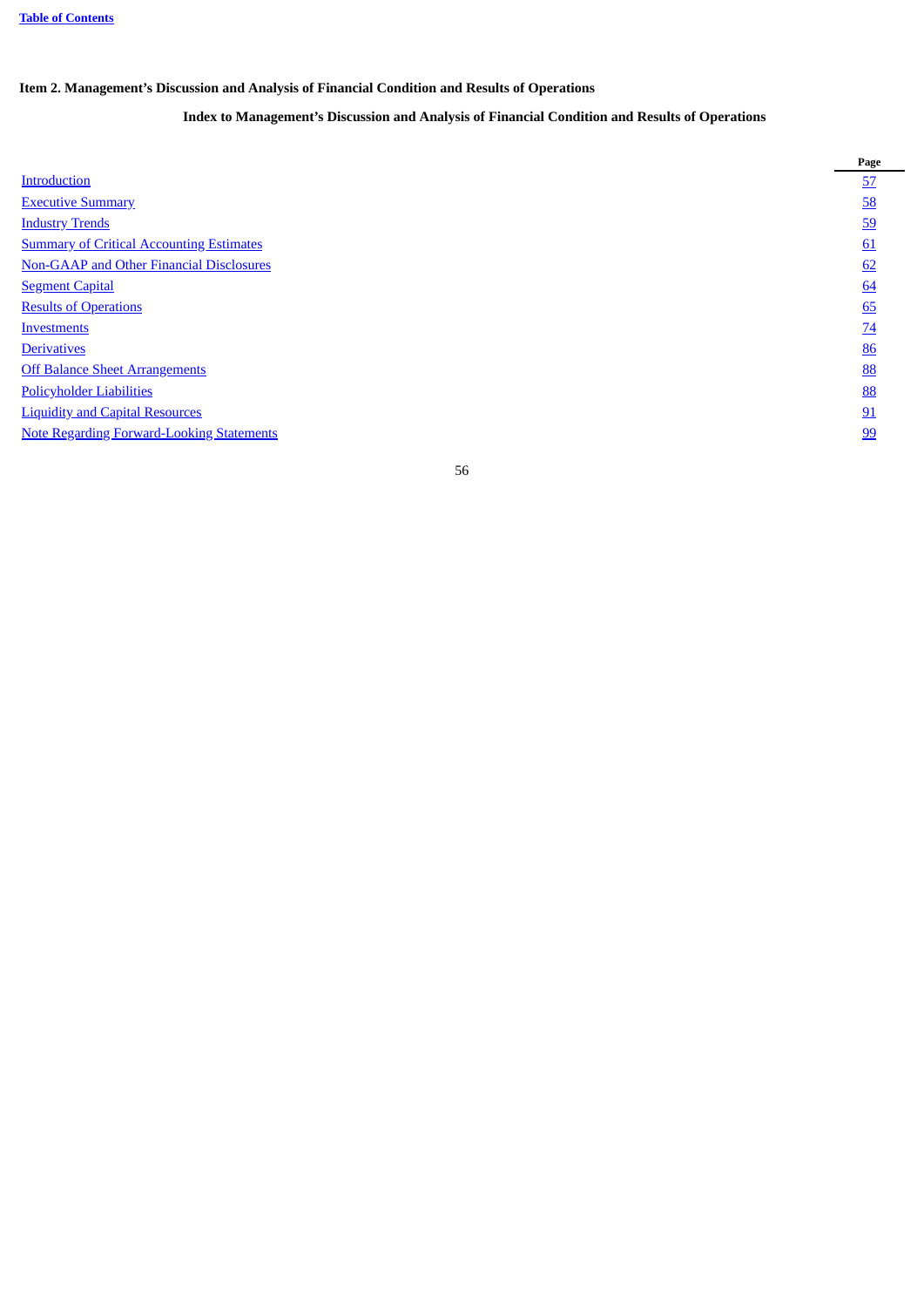### <span id="page-57-0"></span>**Introduction**

For purposes of this discussion, "Brighthouse," the "Company," "we," "our" and "us" refer to Brighthouse Financial, Inc. a corporation incorporated in Delaware in 2016, and its subsidiaries. Brighthouse Financial, Inc. was formerly a wholly-owned subsidiary of MetLife, Inc. (MetLife, Inc., together with its subsidiaries and affiliates, "MetLife"). Following this summary is a discussion addressing the consolidated results of operations and financial condition of the Company for the periods indicated. This Management's Discussion and Analysis of Financial Condition and Results of Operations should be read in conjunction with (i) the unaudited interim condensed consolidated and combined financial statements and related notes included elsewhere herein; (ii) our Annual Report on Form 10-K for the year ended December 31, 2017, filed with the U.S. Securities and Exchange Commission ("SEC") on March 16, 2018 (the "2017 Annual Report"); and (iii) our current reports on Form 8-K filed in 2018.

The term "Separation" refers to the separation of MetLife, Inc.'s former Brighthouse Financial segment from MetLife's other businesses and the creation of a separate, publicly traded company, Brighthouse Financial, Inc., to hold the assets (including the equity interests of certain MetLife, Inc. subsidiaries) and liabilities associated with MetLife, Inc.'s former Brighthouse Financial segment from and after the Distribution; the term "Distribution" refers to the distribution on August 4, 2017 of 96,776,670, or 80.8%, of the 119,773,106 shares of Brighthouse Financial, Inc. common stock outstanding immediately prior to the Distribution date by MetLife, Inc. to shareholders of MetLife, Inc. as of the record date for the Distribution.

#### *Presentation*

Prior to discussing our Results of Operations, we present background information and definitions that we believe are useful to understanding the discussion of our financial results. This information precedes the Results of Operations and is most beneficial when read in the sequence presented. A summary of key informational sections is as follows:

- "Executive Summary" contains the following sub-sections:
	- "Overview" provides information regarding our business, reporting segments and results as discussed in the Results of Operations.
	- "Background" presents details of the Company's legal entity structure.
- "Industry Trends" discusses updates and changes to a number of trends and uncertainties included in the 2017 Annual Report that we believe may materially affect our future financial condition, results of operations or cash flows.
- "Summary of Critical Accounting Estimates" explains the most critical estimates and judgments applied in determining our GAAP results.
- "Non-GAAP and Other Financial Disclosures" defines key financial measures presented in the Results of Operations that are not calculated in accordance with accounting principles generally accepted in the United States of America ("GAAP") but are used by management in evaluating company and segment performance. As described in this section, adjusted earnings is presented by key business activities which are derived from, but different than, the line items presented in the GAAP statement of operations. This section also refers to certain other terms used to describe our insurance business and financial and operating metrics, but is not intended to be exhaustive.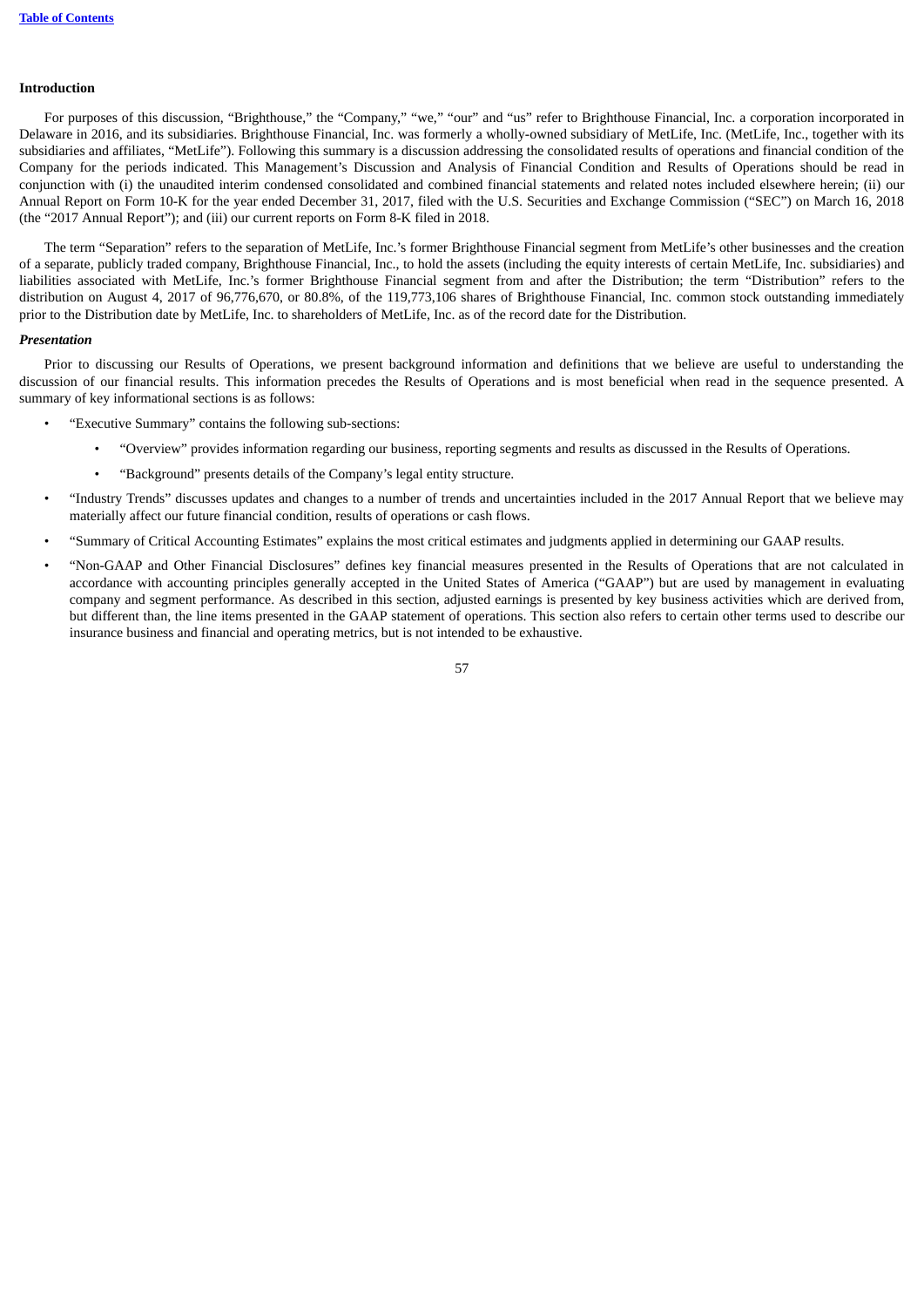## <span id="page-58-0"></span>**Executive Summary**

## *Overview*

We are a major provider of annuity products and life insurance in the United States through multiple independent distribution channels and marketing arrangements with a diverse network of distribution partners.

For operating purposes, we have established three reporting segments: (i) Annuities, (ii) Life and (iii) Run-off, which consists of operations relating to products we are not actively selling and which are separately managed. In addition, we report certain of our results of operations not included in the segments in Corporate & Other.

See "Management's Discussion and Analysis of Financial Condition and Results of Operations — Executive Summary — Overview," and "Business — Segments and Corporate & Other" included in the 2017 Annual Report along with Note 2 of the Notes to the Interim Condensed Consolidated and Combined Financial Statements for further information on our segments and Corporate & Other.

The table below presents a summary of our net income (loss) and adjusted earnings. For a detailed discussion of our results see "— Results of Operations."

|                                                                                     | Three Months Ended March 31, |       |                |               |                |        |
|-------------------------------------------------------------------------------------|------------------------------|-------|----------------|---------------|----------------|--------|
|                                                                                     | 2018                         |       | 2017           |               |                | Change |
|                                                                                     |                              |       |                | (In millions) |                |        |
| Net income (loss) available to shareholders before provision for income tax         | D                            | (115) | -5             | (590)         | - \$           | 475    |
| Less: Provision for income tax expense (benefit)                                    |                              | (48)  |                | (241)         |                | 193    |
| Net income (loss) available to shareholders                                         |                              | (67)  |                | (349)         | - \$           | 282    |
|                                                                                     |                              |       |                |               |                |        |
| Pre-tax adjusted earnings, less net income attributable to noncontrolling interests |                              | 328   | $\mathfrak{S}$ | 392           | $\mathfrak{L}$ | (64)   |
| Less: Provision for income tax expense (benefit)                                    |                              | 45    |                | 112           |                | (67)   |
| Adjusted earnings                                                                   |                              | 283   |                | 280           |                | 3      |

For the three months ended March 31, 2018, we had a net loss available to shareholders of \$67 million and \$283 million of adjusted earnings, compared to a net loss available to shareholders of \$349 million and \$280 million of adjusted earnings for three months ended March 31, 2017. The loss available to shareholders for the three months ended March 31, 2018 resulted from net derivative losses due to the impact of lower interest rates on our freestanding interest rate derivatives, which more than offset strong adjusted earnings. The loss available to shareholders for the three months ended March 31, 2017 was driven by derivative losses, primarily as a result of our variable annuity exposure management program, including the impact on our legacy macro hedge from the equity market rise in the period.

See Note 1 of the Notes to the Interim Condensed Consolidated and Combined Financial Statements for information regarding the adoption of new accounting pronouncements in the first quarter of 2018.

#### *Background*

This Management's Discussion and Analysis of Financial Condition and Results of Operations is intended to help the reader understand the results of operations, financial condition and cash flows of Brighthouse for the periods indicated. In addition to Brighthouse Financial, Inc., the companies and businesses included in the results of operations, financial condition and cash flows are:

- Brighthouse Life Insurance Company (together with its subsidiaries and affiliates "BLIC"), formerly MetLife Insurance Company USA, our largest insurance operating entity, domiciled in Delaware and licensed to write business in 49 states;
- New England Life Insurance Company ("NELICO"), domiciled in Massachusetts and licensed to write business in all 50 states;
- Brighthouse Life Insurance Company of NY ("BHNY"), formerly First MetLife Investors Insurance Company, domiciled in New York and licensed to write business in New York, which is a subsidiary of Brighthouse Life Insurance Company;
- Brighthouse Reinsurance Company of Delaware ("BRCD"), our single reinsurance company licensed in Delaware, which is a subsidiary of Brighthouse Life Insurance Company;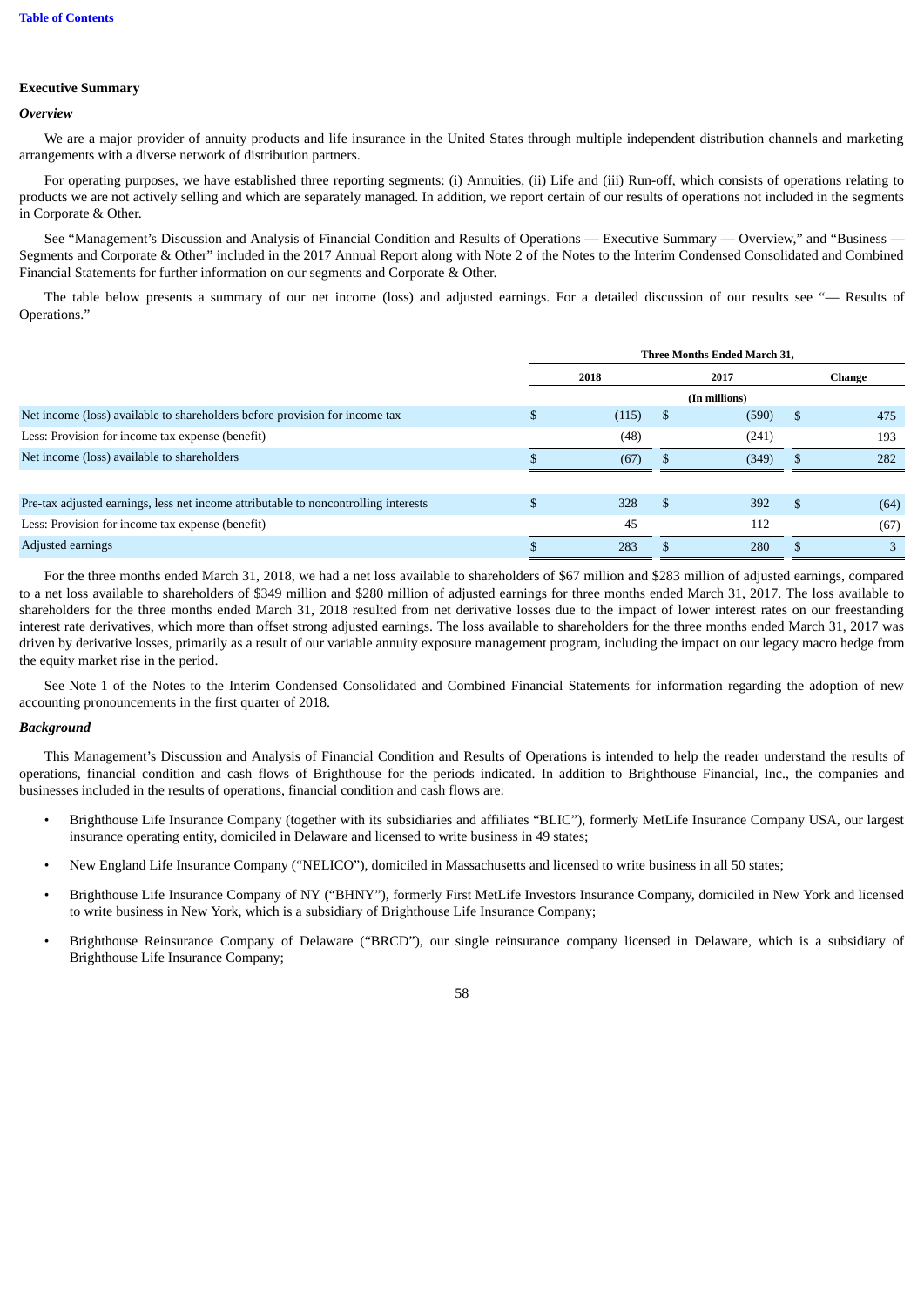- Brighthouse Investment Advisers, LLC ("Brighthouse Advisers"), formerly MetLife Advisers, LLC, serving as investment advisor to certain proprietary mutual funds that are underlying investments under our and MetLife's variable insurance products;
- Brighthouse Services, LLC ("Brighthouse Services"), an internal services and payroll company;
- Brighthouse Securities, LLC, registered as a broker-dealer with the SEC, approved as a member of the Financial Industry Regulatory Authority, Inc. ("FINRA") and registered as a broker-dealer and licensed as an insurance agency in all required states; and
- Brighthouse Holdings, LLC ("BH Holdings"), a wholly-owned holding company subsidiary of Brighthouse Financial, Inc., domiciled in Delaware.

#### <span id="page-59-0"></span>**Industry Trends**

Throughout this Management's Discussion and Analysis of Financial Condition and Results of Operations, we discuss a number of trends and uncertainties that we believe may materially affect our future financial condition, results of operations or cash flows. Where these trends or uncertainties are specific to a particular aspect of our business, we often include such a discussion under the relevant caption of this Management's Discussion and Analysis of Financial Condition and Results of Operations, as part of our broader analysis of that area of our business. Refer to "Management's Discussion and Analysis of Financial Condition and Results of Operations — Industry Trends and Uncertainties" included in the 2017 Annual Report for a comprehensive discussion of some of the key general trends and uncertainties that have influenced the development of our business and our historical financial performance and that we believe will continue to influence our business and results of operations in the future. In addition, significant changes or updates in certain of these trends and uncertainties are discussed below.

#### *Regulatory Developments*

Our life insurance companies are regulated primarily at the state level, with some products and services also subject to federal regulation. In addition, Brighthouse Financial, Inc. and its insurance subsidiaries are subject to regulation under the insurance holding company laws of various U.S. jurisdictions. Furthermore, some of our operations, products and services are subject to the Employee Retirement Income Security Act of 1974 ("ERISA"), consumer protection laws, securities, broker-dealer and investment advisor regulations, and environmental and unclaimed property laws and regulations. In addition, in marketing certain of Brighthouse's products and services to tax-qualified pension plans, retirement plans and individual retirement annuities (collectively, "IRAs"), rules issued by the Department of Labor ("DOL") described below under "— Department of Labor and ERISA Considerations" raise the standard for recommendations to such plans and IRAs to purchase variable and index-linked annuities to a fiduciary standard. See "Business — Regulation," as well as "Risk Factors — Regulatory and Legal Risks" included in the 2017 Annual Report, as amended or supplemented herein and in our subsequently filed Quarterly Reports on Form 10-Q under the caption "Management's Discussion and Analysis of Financial Condition and Results of Operations — Industry Trends — Regulatory Developments" and similarly named sections under the caption "Risk Factors."

#### *Surplus and Capital; Risk-Based Capital*

The National Association of Insurance Commissioners (the "NAIC") has established regulations that provide minimum capitalization requirements based on risk-based capital ("RBC") formulas for insurance companies. Insurers are required to maintain their capital and surplus at or above minimum levels. Regulators have discretionary authority, in connection with the continued licensing of an insurer, to limit or prohibit the insurer's sales to policyholders if, in their judgment, the regulators determine that such insurer has not maintained the minimum surplus or capital or that the further transaction of business will be hazardous to policyholders. Each of our insurance subsidiaries are subject to RBC requirements and other minimum statutory capital and surplus requirements imposed under the laws of its respective jurisdiction of domicile. RBC is based on a formula calculated by applying factors to various asset, premium, claim, expense and statutory reserve items. The formula takes into account the risk characteristics of the insurer and is calculated on an annual basis. The major categories of risk involved are asset risk, insurance risk, interest rate risk, market risk and business risk, including equity, interest rate and expense recovery risks associated with variable annuities that contain guaranteed minimum death and living benefits. The formula is used as an early warning regulatory tool to identify possible inadequately capitalized insurers for purposes of initiating regulatory action, and not as a means to rank insurers generally. State insurance laws provide insurance regulators the authority to require various actions by, or take various actions against, insurers whose total adjusted capital does not meet or exceed certain RBC levels. As of the date of the most recent annual statutory financial statements filed with insurance regulators, the total adjusted capital of each of our insurance subsidiaries was in excess of each of those RBC levels. See "Management's Discussion and Analysis of Financial Condition and Results of Operations — Liquidity and Capital Resources" and "Risk Factors — Regulatory and Legal Risks — A decrease in the RBC ratio (as a result of a reduction in statutory surplus and/or increase in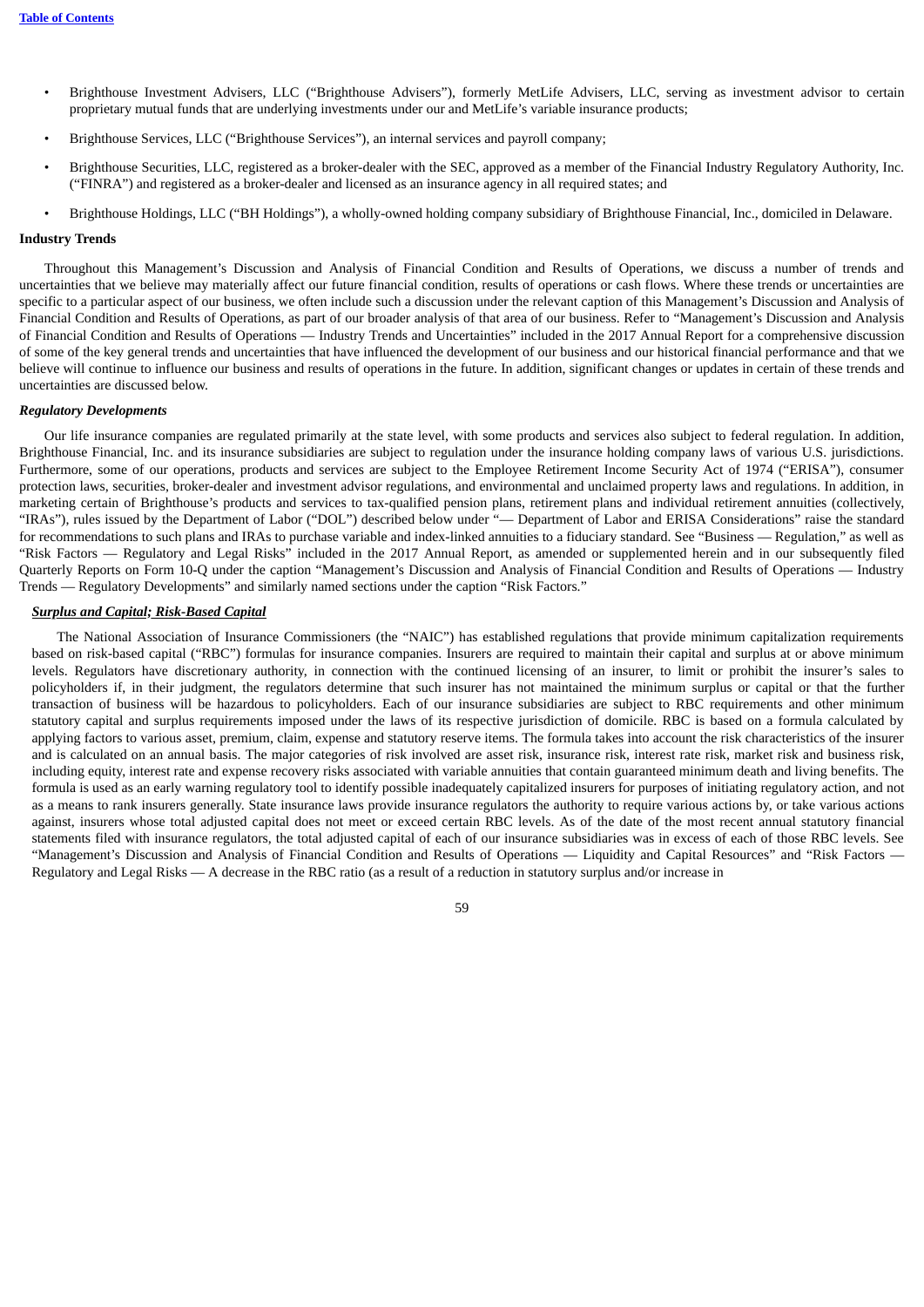RBC requirements) of our insurance subsidiaries could result in increased scrutiny by insurance regulators and rating agencies and have a material adverse effect on our results of operations and financial condition" in our 2017 Annual Report.

In addition, following the reduction in the federal corporate income tax rate pursuant to federal tax reform, the NAIC is currently reviewing the methodology or factors used to calculate RBC, which is the denominator of the RBC ratio. If such potential revisions to the NAIC's RBC calculation would result in a reduction in the RBC ratio for one or more of our insurance subsidiaries below certain prescribed levels, we may be required to hold additional capital in such subsidiary or subsidiaries.

# *Department of Labor and ERISA Considerations*

We manufacture annuities for third parties to sell to tax-qualified pension plans, retirement plans and IRAs, as well as individual retirement annuities sold to individuals that are subject to ERISA or the Internal Revenue Code of 1986, as amended (the "Code"). Also, a portion of our in-force life insurance products are held by tax-qualified pension and retirement plans. While we currently believe manufacturers do not have as much exposure to ERISA and the Code as distributors, certain activities are subject to the restrictions imposed by ERISA and the Code, including the requirement under ERISA that fiduciaries of a Plan subject to Title I of ERISA (an "ERISA Plan") must perform their duties solely in the interests of the ERISA Plan participants and beneficiaries, and those fiduciaries may not cause a covered plan to engage in certain prohibited transactions. The applicable provisions of ERISA and the Code are subject to enforcement by the DOL, the Internal Revenue Service ("IRS") and the Pension Benefit Guaranty Corporation.

In addition, the prohibited transaction rules of ERISA and the Code generally restrict the provision of investment advice to ERISA qualified plans, plan participants and IRAs if the investment recommendation results in fees paid to an individual advisor, the firm that employs the advisor or their affiliates that vary according to the investment recommendation chosen.

The DOL issued new regulations on April 6, 2016 that became applicable on June 9, 2017 (the "Fiduciary Rule"). As initially adopted, these rules substantially expanded the definition of "investment advice," thereby broadening the circumstances under which distributors and manufacturers can be considered fiduciaries under ERISA or the Code, and subject to an impartial or "best interests" standard in providing such advice. Pursuant to the final rule, certain communications with plans, plan participants and IRA holders, including the marketing of products, and marketing of investment management or advisory services, could be deemed fiduciary investment advice, thus, causing increased exposure to fiduciary liability if the distributor does not recommend what is in the client's best interests.

In connection with the promulgation of the Fiduciary Rule, the DOL also issued amendments to certain of its prohibited transaction exemptions, and issued the best interest contract exemption ("BIC"), a new prohibited transaction exemption that imposes more significant disclosure and contract requirements to certain transactions involving ERISA Plans, plan participants and IRAs. The new and amended exemptions increase fiduciary requirements and fiduciary liability exposure for transactions involving ERISA Plans, plan participants and IRAs. The application of the BIC contract and point of sale disclosures required under BIC and the changes made to prohibited transaction exemption 84-24 were delayed until July 1, 2019, except for the impartial conduct standards (i.e., compliance with the "best interest" standard, reasonable compensation, and no misleading statements), which are applicable as of June 9, 2017. Contracts entered into prior to June 9, 2017 are generally "grandfathered" and, as such, are not subject to the requirements of the rule and related exemptions. To retain "grandfathered" status for annuity products, no investment recommendations may be made after the applicability date of the final regulation with respect to such annuity products that were sold to ERISA Plans or IRAs.

MetLife sold MetLife Premier Client Group ("MPCG"), its former Retail segment's proprietary distribution channel, in July 2016 to Massachusetts Mutual Life Insurance Company ("MassMutual") to complete a transition to an independent third-party distribution model. We will not be engaging in direct distribution of retail products, including IRA products and retail annuities sold into ERISA Plans and IRAs, and therefore we anticipate that we will have limited exposure to the new DOL regulations, as the application of the vast majority of the provisions of the new DOL regulations are targeted at such retail products. Specifically, the most onerous of the requirements under the DOL Fiduciary Rule, as currently adopted, relate to BIC. The DOL guidance makes clear that distributors, not manufacturers, are primarily responsible for BIC compliance. However, we will be asked by our distributors, to assist them with preparing the voluminous disclosures required under BIC. Furthermore, if we want to retain the "grandfathered" status described above of current contracts, we will be limited in the interactions we can have directly with customers and the information that can be provided. We also anticipate that we will need to undertake certain additional tasks in order to comply with certain of the exemptions provided in the DOL regulations, including additional compliance reviews of material shared with distributors, wholesaler and call center training and product reporting and analysis. See "Risk Factors — Regulatory and Legal Risks — Our insurance business is highly regulated, and changes in regulation and in supervisory and enforcement policies may materially impact our capitalization or cash flows, reduce our profitability and limit our growth" included in the 2017 Annual Report.

On February 3, 2017, President Trump, in a memorandum to the Secretary of Labor, requested that the DOL prepare an updated economic and legal analysis concerning the likely impact of the new rules, and possible revisions to the rules. In response to President Trump's request, on June 29, 2017, the DOL issued a request for information related to the Fiduciary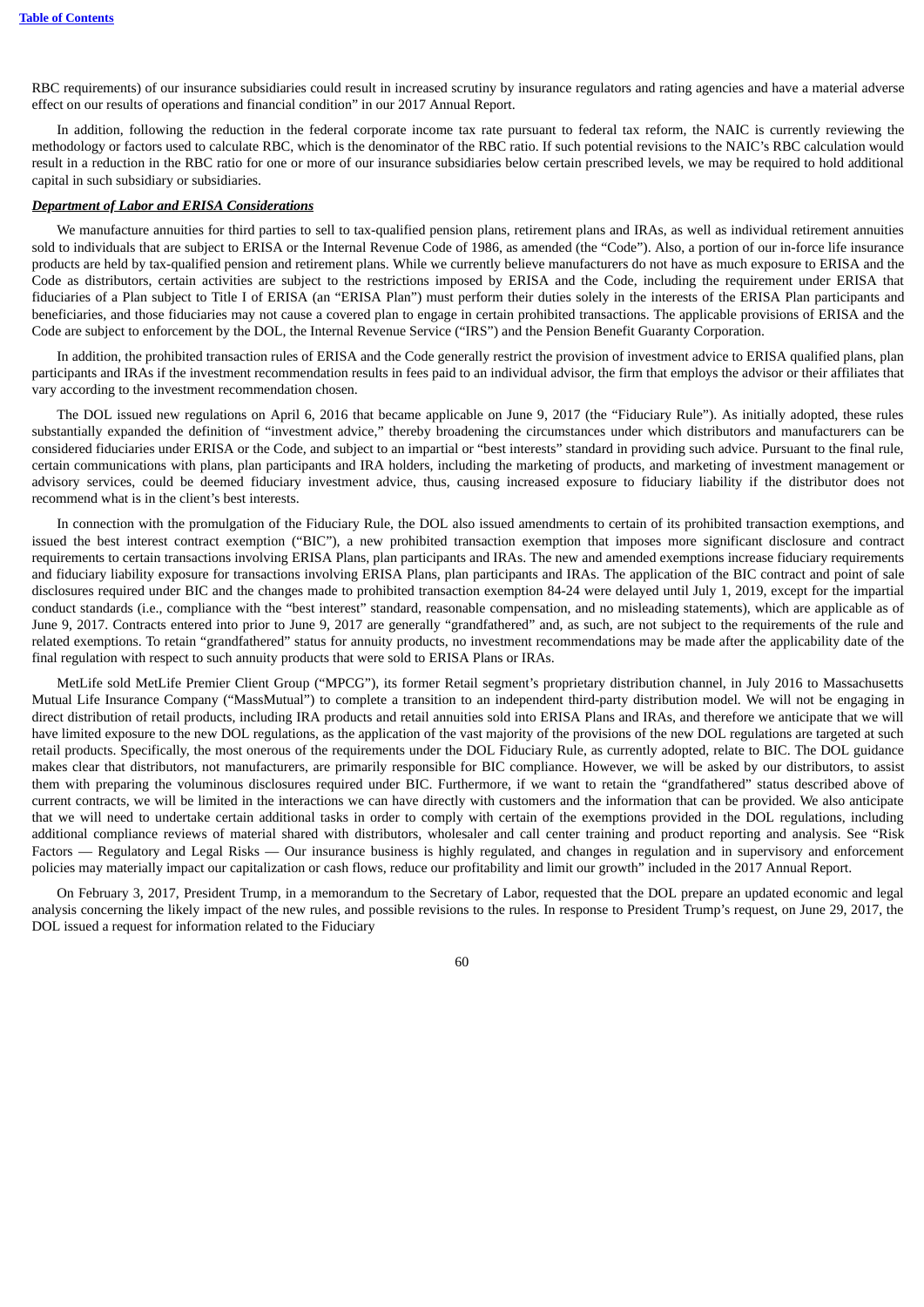Rule, and also the DOL's new and amended exemptions that were published in conjunction with the final rule. The request for information sought public input that could lead to new exemptions or changes and revisions to the final rule. On November 29, 2017, the DOL finalized an 18 month delay, from January 1, 2018 to July 1, 2019, of the applicability of significant portions of the previously proposed exemptions (including BIC and prohibited transaction exemption 84-24), to afford sufficient time to review further the previously adopted rules and such exemptions. The DOL also updated its enforcement policy to indicate that the DOL and IRS will not pursue claims, until July 1, 2019, against fiduciaries who are working diligently and in good faith to comply with the final Fiduciary Rule or treat those fiduciaries as being in violation of the final rule.

On March 15, 2018, the U.S. Court of Appeals for the Fifth Circuit issued a decision vacating the Fiduciary Rule, overturning a lower court ruling that rejected a challenge to the rule. The Court of Appeals decision, if allowed to stand, would nullify the Fiduciary Rule in its entirety.

We have worked diligently to comply with the final rule and, subject to its continued applicability, we anticipate that we will need to undertake certain additional tasks in order to comply with certain of the exemptions provided in the DOL regulations, including additional compliance reviews of material shared with distributors, wholesaler and call center training and product reporting and analysis.

The change of administration, the DOL's June 29, 2017 request for information related to the Fiduciary Rule and related exemptions, the November 29, 2017 extension of the applicability of many of the conditions of the proposed and revised exemptions, and the March 15, 2018 Court of Appeals decision leave uncertainty over whether the regulations will be substantially modified, repealed or vacated. This uncertainty could create confusion among our distribution partners, which could negatively impact product sales. We cannot predict what other proposals may be made, what legislation or regulations may be introduced or enacted, or what impact any such legislation or regulations may have on our business, results of operations and financial condition. See "— Proposed SEC Rules Addressing Standards of Conduct for Broker-Dealers" below for a discussion of standard of conduct rules proposed by the SEC and "Risk Factors — Regulatory and Legal Risks — NAIC - Existing and proposed insurance regulation" in our 2017 Annual Report for a discussion of efforts by the NAIC and state regulators, including the New York State Department of Financial Services, to include a "best interest" standard as part of their suitability requirements.

#### *Proposed SEC Rules Addressing Standards of Conduct for Broker-Dealers*

On April 18, 2018, the SEC released a set of proposed rules that would, among other things, enhance the existing standard of conduct for brokerdealers to require them to act in the best interest of their clients; clarify the nature of the fiduciary obligations owed by registered investment advisers to their clients; impose new disclosure requirements aimed at ensuring investors understand the nature of their relationship with their investment professionals; and restrict certain broker-dealers and their financial professionals from using the terms "adviser" or "advisor." Public comments will be accepted for 90 days following publication of the proposal in the Federal Register. Although the full impact of the proposed rules can only be measured when the implementing regulations are adopted, the intent of this provision is to authorize the SEC to impose on broker-dealers fiduciary duties to their customers similar to what applies to investment advisers under existing law. We are currently assessing these proposed rules to determine the impact they may have on our business.

#### <span id="page-61-0"></span>**Summary of Critical Accounting Estimates**

The preparation of financial statements in conformity with GAAP requires management to adopt accounting policies and make estimates and assumptions that affect amounts reported on the Interim Condensed Consolidated and Combined Financial Statements.

The most critical estimates include those used in determining:

- (i) liabilities for future policy benefits;
- (ii) accounting for reinsurance;
- (iii) capitalization and amortization of deferred policy acquisition costs ("DAC") and the establishment and amortization of value of business acquired ("VOBA");
- (iv) estimated fair values of investments in the absence of quoted market values;
- (v) investment impairments;
- (vi) estimated fair values of freestanding derivatives and the recognition and estimated fair value of embedded derivatives requiring bifurcation;
- (vii) measurement of income taxes and the valuation of deferred tax assets; and
- (viii) liabilities for litigation and regulatory matters.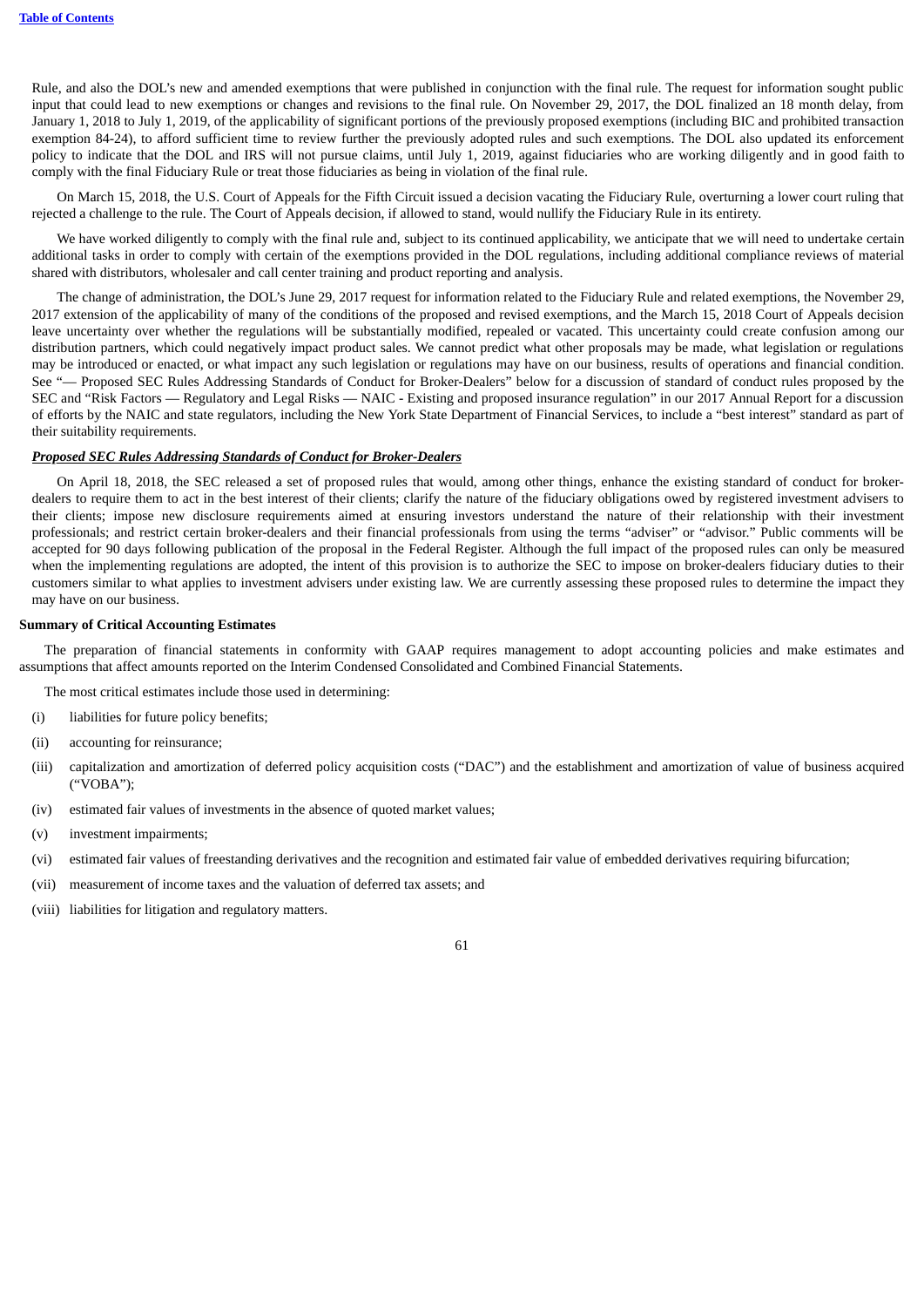In applying our accounting policies, we make subjective and complex judgments that frequently require estimates about matters that are inherently uncertain. Many of these policies, estimates and related judgments are common in the insurance and financial services industries; others are specific to our business and operations. Actual results could differ from these estimates.

The above critical accounting estimates are described in "Management's Discussion and Analysis of Financial Condition and Results of Operations — Summary of Critical Accounting Estimates" and Note 1 of the Notes to the Consolidated and Combined Financial Statements included in the 2017 Annual Report.

### <span id="page-62-0"></span>**Non-GAAP and Other Financial Disclosures**

Our definitions of the non-GAAP and other financial measures may differ from those used by other companies.

#### *Non-GAAP Financial Disclosures*

#### *Adjusted Earnings*

In this report, we present adjusted earnings, which excludes net income (loss) attributable to noncontrolling interests, as a measure of our performance that is not calculated in accordance with GAAP. We believe that this non-GAAP financial measure highlights our results of operations and the underlying profitability drivers of our business, as well as enhances the understanding of our performance by the investor community. However, adjusted earnings should not be viewed as a substitute for net income (loss) available to Brighthouse Financial, Inc.'s common shareholders, which is the most directly comparable financial measure calculated in accordance with GAAP. See "— Results of Operations" for a reconciliation of adjusted earnings to net income (loss) available to Brighthouse Financial, Inc.'s common shareholders. A reconciliation of this non-GAAP measure, as well as any other non-GAAP measure herein, to the most directly comparable GAAP measure is not accessible on a forward-looking basis because we believe it is not possible without unreasonable efforts to provide other than a range of net investment gains and losses and net derivative gains and losses, which can fluctuate significantly within or outside the range and from period to period and may have a material impact on net income (loss) available to Brighthouse Financial, Inc.'s common shareholders.

Adjusted earnings, which may be positive or negative, is used by management to evaluate performance, allocate resources and facilitate comparisons to industry results. This financial measure focuses on our primary businesses principally by excluding the impact of market volatility, which could distort trends, as well as businesses that have been or will be sold or exited by us, referred to as divested businesses.

The following are the significant items excluded from total revenues, net of income tax, in calculating adjusted earnings:

- Net investment gains (losses);
- Net derivative gains (losses) except earned income on derivatives and amortization of premium on derivatives that are hedges of investments or that are used to replicate certain investments, but do not qualify for hedge accounting treatment ("Investment Hedge Adjustments"); and
- Amortization of unearned revenue related to net investment gains (losses) and net derivative gains (losses) and certain variable annuity guaranteed minimum income benefits ("GMIBs") fees ("GMIB Fees").

The following are the significant items excluded from total expenses, net of income tax, in calculating adjusted earnings:

- Amounts associated with benefits and hedging costs related to GMIBs ("GMIB Costs");
- Amounts associated with periodic crediting rate adjustments based on the total return of a contractually referenced pool of assets and market value adjustments associated with surrenders or terminations of contracts ("Market Value Adjustments"); and
- Amortization of DAC and VOBA related to (i) net investment gains (losses), (ii) net derivative gains (losses), (iii) GMIB Fees and GMIB Costs and (iv) Market Value Adjustments.

The tax impact of the adjustments mentioned are calculated net of the U.S. statutory tax rate, which could differ from our effective tax rate.

We present adjusted earnings in a manner consistent with management's view of the primary business activities that drive the profitability of our core businesses. The following table illustrates how each component of adjusted earnings is calculated from the GAAP statement of operations line items: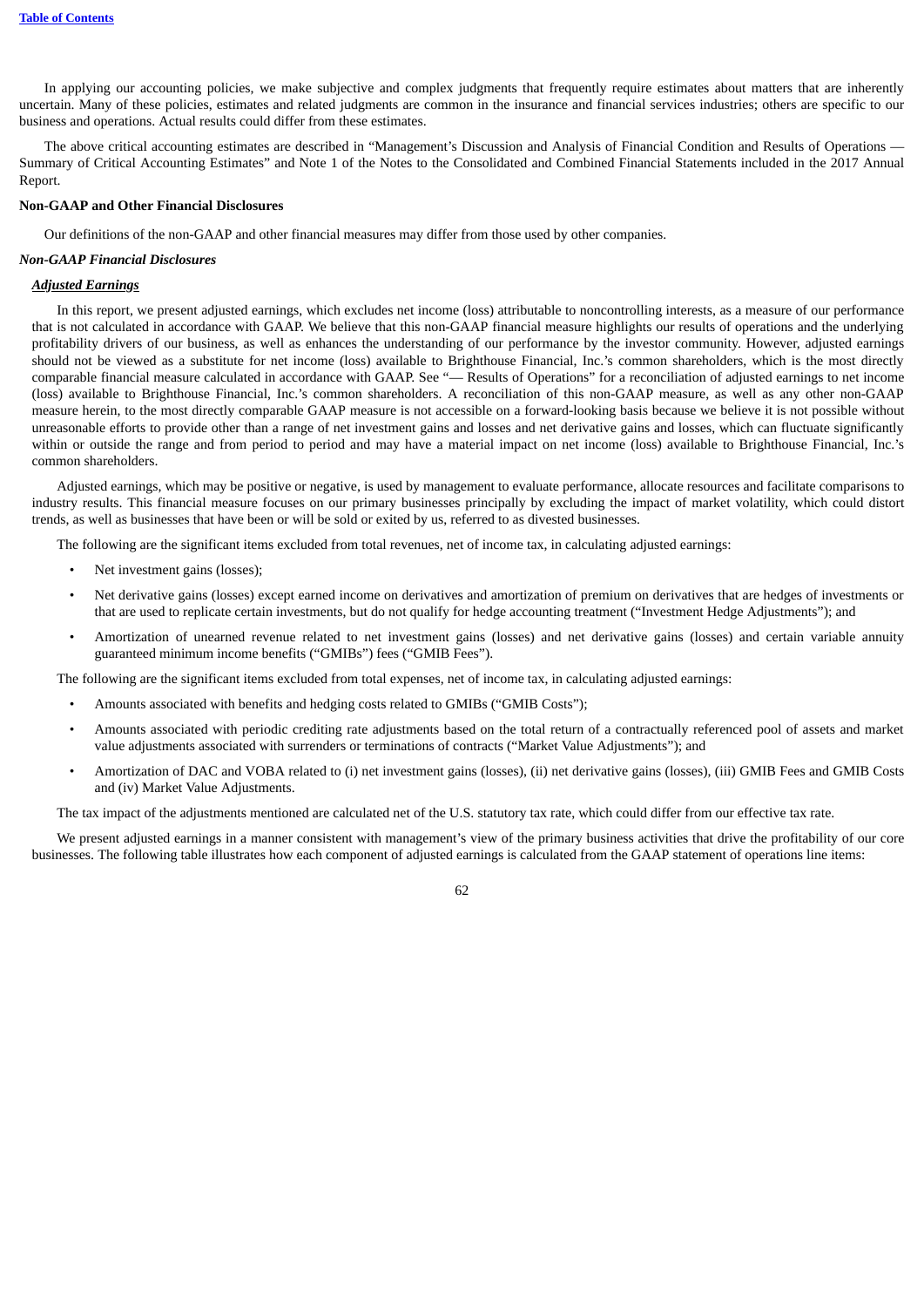| <b>Component of Adjusted Earnings</b>           | <b>How Derived from GAAP (1)</b>                                                                                                                                                                                                                                                                                                                 |
|-------------------------------------------------|--------------------------------------------------------------------------------------------------------------------------------------------------------------------------------------------------------------------------------------------------------------------------------------------------------------------------------------------------|
| (i) Fee income                                  | (i) Universal life and investment-type policy fees (excluding (a) unearned revenue<br>adjustments related to net investment gains (losses) and net derivative gains (losses)<br>and (b) GMIB Fees) plus Other revenues (excluding other revenues associated with<br>related party reinsurance) and amortization of deferred gain on reinsurance. |
| (ii) Net investment spread                      | (ii) Net investment income (excluding securitization entities income) plus Investment<br>Hedge Adjustments and interest received on ceded fixed annuity reinsurance deposit<br>funds reduced by Interest credited to policyholder account balances and interest on<br>future policy benefits.                                                    |
| (iii) Insurance-related activities              | (iii) Premiums less Policyholder benefits and claims (excluding (a) GMIB Costs, (b)<br>Market Value Adjustments, (c) interest on future policy benefits and (d) amortization<br>of deferred gain on reinsurance) plus the pass through of performance of ceded<br>separate account assets.                                                       |
| (iv) Amortization of DAC and VOBA               | (iv) Amortization of DAC and VOBA (excluding amounts related to (a) net investment<br>gains (losses), (b) net derivative gains (losses), (c) GMIB Fees and GMIB Costs and<br>(d) Market Value Adjustments).                                                                                                                                      |
| (v) Other expenses, net of DAC capitalization   | (v) Other expenses reduced by capitalization of DAC and securitization entities expense.                                                                                                                                                                                                                                                         |
| (vi) Provision for income tax expense (benefit) | (vi) Tax impact of the above items.                                                                                                                                                                                                                                                                                                              |

#### (1) Italicized items indicate GAAP statement of operations line items.

Consistent with GAAP guidance for segment reporting, adjusted earnings is also our GAAP measure of segment performance. Accordingly, we report adjusted earnings by segment in Note 2 of the Notes to the Interim Condensed Consolidated and Combined Financial Statements.

## *Adjusted Net Investment Income*

 $\mathcal{L}_\text{max}$  and  $\mathcal{L}_\text{max}$ 

We present adjusted net investment income, which is not calculated in accordance with GAAP. We present adjusted net investment income to measure our performance for management purposes, and we believe it enhances the understanding of our investment portfolio results. Adjusted net investment income represents net investment income including investment hedge adjustments and excluding the incremental net investment income of consolidated securitization entities ("CSEs"). For a reconciliation of adjusted investment income to net investment income, the most directly comparable GAAP measure, please see footnote 3 to the summary yield table located in "— Investments — Current Environment — Investment Portfolio Results."

#### *Other Financial Disclosures*

The following additional information is relevant to an understanding of our performance results:

- We sometimes refer to sales activity for various products. Statistical sales information for life sales are calculated using the LIMRA (Life Insurance Marketing and Research Association) definition of sales for core direct sales, excluding company-sponsored internal exchanges, corporate-owned life insurance, bank-owned life insurance, and private placement variable universal life insurance. Annuity sales consist of 10% of direct statutory premiums, excluding company sponsored internal exchanges. These sales statistics do not correspond to revenues under GAAP, but are used as relevant measures of business activity.
- Allocated equity is the portion of common stockholders' equity that management allocated to each of its segments prior to 2018. See "— Segment Capital" and Note 2 of the Notes to the Interim Condensed Consolidated and Combined Financial Statements for further information.
- Similar to adjusted net investment income, we present net investment income yields as a performance measure we believe enhances the understanding of our investment portfolio results. Net investment income yields are calculated on adjusted net investment income as a percent of average quarterly asset carrying values. Asset carrying values exclude unrealized gains (losses), collateral received in connection with our securities lending program, freestanding derivative assets, collateral received from derivative counterparties and the effects of consolidating under GAAP certain variable interest entities ("VIEs") that are treated as CSEs.

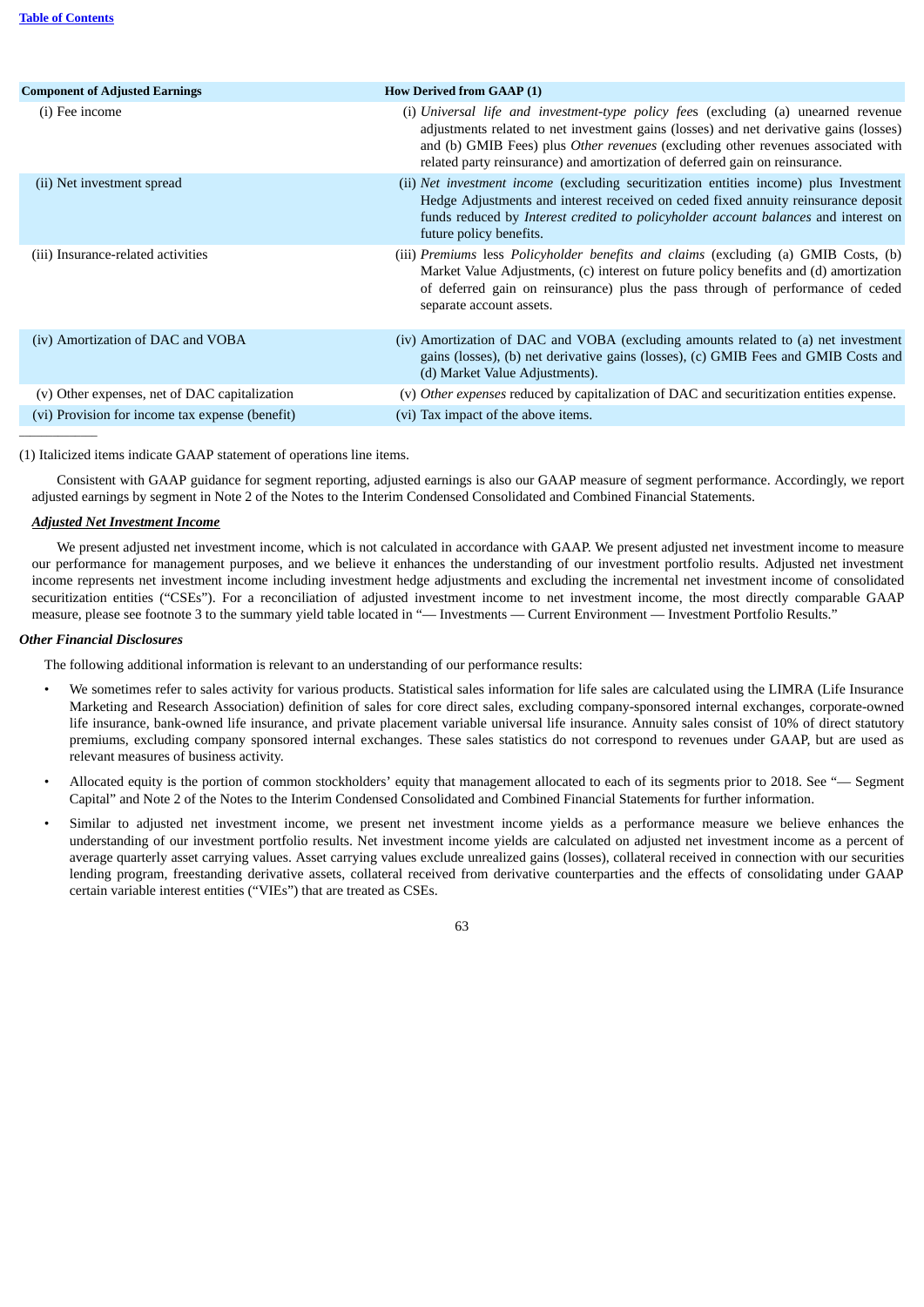## <span id="page-64-0"></span>**Segment Capital**

Beginning in the first quarter of 2018, we changed the methodology for how capital is allocated to segments and, in some cases, products. Segment investment and capitalization targets are now based on statutory oriented risk principles and metrics. Segment invested assets backing liabilities are based on net statutory liabilities plus excess capital. For our variable annuity business, the excess capital held is based on the target statutory total asset requirement consistent with our variable annuity risk management strategy discussed in the 2017 Annual Report. For insurance businesses other than variable annuities, excess capital held is based on a percentage of required statutory RBC. Assets in excess of those allocated to the segments, if any, are held in Corporate & Other. Segment net investment income reflects the performance of each segment's respective invested assets.

We refer to this change in methodology as the "Portfolio Realignment". While this change had no effect on our consolidated net income or adjusted earnings, it did, and we expect will continue to, impact segment results. Prior period segment results were not re-cast for this change in methodology as the inventory of assets has changed over time. Therefore, it is not reasonably possible to replicate the asset transfers as of prior periods and estimating such would not provide a meaningful comparison. In the future, management will evaluate, on a periodic basis, the excess capital held by each segment and may rebalance or move capital between segments based on market changes or changes in our statutory metrics.

Previously, invested assets held in the segments were based on net GAAP liabilities. Excess capital was retained in Corporate & Other and allocated to segments based on an internally developed statistics based capital model intended to capture the material risks to which we were exposed (referred to as "allocated equity"). Surplus assets in excess of the combined allocations to the segments were held in Corporate & Other with net investment income being credited back to the segments at a predetermined rate. Any excess or shortfall in net investment income from surplus assets was recognized in Corporate & Other.

Management is responsible for the periodic review and enhancement of the capital allocation model to ensure it remains consistent with the Company's overall objectives and emerging industry practices.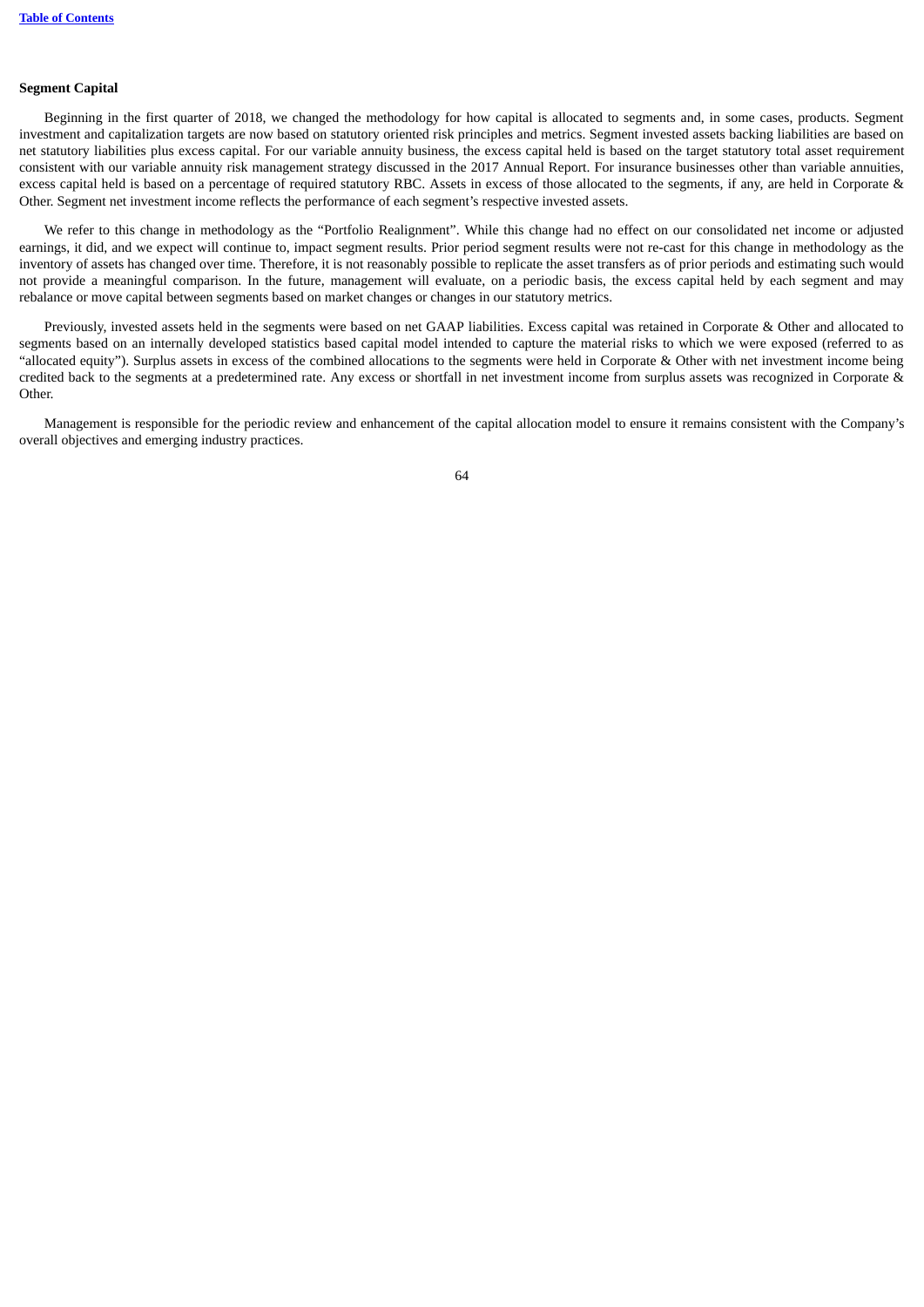# <span id="page-65-0"></span>**Results of Operations**

## *Consolidated Results for the Three Months Ended March 31, 2018 and 2017*

*Business Overview.* We continue to evaluate our product offerings with the goal to provide new products that are simpler, more transparent and provide value to our advisors, clients and shareholders. New business efforts in both 2017 and 2018 centered on the sale of our suite of structured annuities consisting of products marketed under various names (collectively, "Shield Annuities"), which increased 59% compared to the first quarter of 2017. In addition, as part of our distribution agreement with MassMutual, we launched a new fixed index annuity product in the second half of 2017.

Unless otherwise noted, all amounts in the following discussions of our results of operations are stated before income tax except for adjusted earnings, which are presented net of income tax.

|                                                                                  | <b>Three Months</b><br><b>Ended</b><br>March 31, |               |  |  |
|----------------------------------------------------------------------------------|--------------------------------------------------|---------------|--|--|
|                                                                                  | 2018                                             | 2017          |  |  |
| <b>Revenues</b>                                                                  |                                                  | (In millions) |  |  |
| Premiums                                                                         | \$<br>229                                        | \$<br>176     |  |  |
| Universal life and investment-type product policy fees                           | 1,002                                            | 953           |  |  |
| Net investment income                                                            | 817                                              | 782           |  |  |
| Other revenues                                                                   | 105                                              | 74            |  |  |
| Net investment gains (losses)                                                    | (4)                                              | (55)          |  |  |
| Net derivative gains (losses)                                                    | (334)                                            | (965)         |  |  |
| <b>Total revenues</b>                                                            | 1,815                                            | 965           |  |  |
| <b>Expenses</b>                                                                  |                                                  |               |  |  |
| Policyholder benefits and claims                                                 | 738                                              | 864           |  |  |
| Interest credited to policyholder account balances                               | 267                                              | 275           |  |  |
| Capitalization of DAC                                                            | (76)                                             | (68)          |  |  |
| Amortization of DAC and VOBA                                                     | 305                                              | (148)         |  |  |
| Interest expense on debt                                                         | 37                                               | 45            |  |  |
| Other expenses                                                                   | 657                                              | 587           |  |  |
| Total expenses                                                                   | 1,928                                            | 1,555         |  |  |
| Income (loss) before provision for income tax                                    | (113)                                            | (590)         |  |  |
| Provision for income tax expense (benefit)                                       | (48)                                             | (241)         |  |  |
| Net income (loss)                                                                | (65)                                             | (349)         |  |  |
| Less: Net income (loss) attributable to noncontrolling interests                 | $\overline{2}$                                   |               |  |  |
| Net income (loss) available to Brighthouse Financial, Inc.'s common shareholders | (67)<br>\$                                       | \$<br>(349)   |  |  |

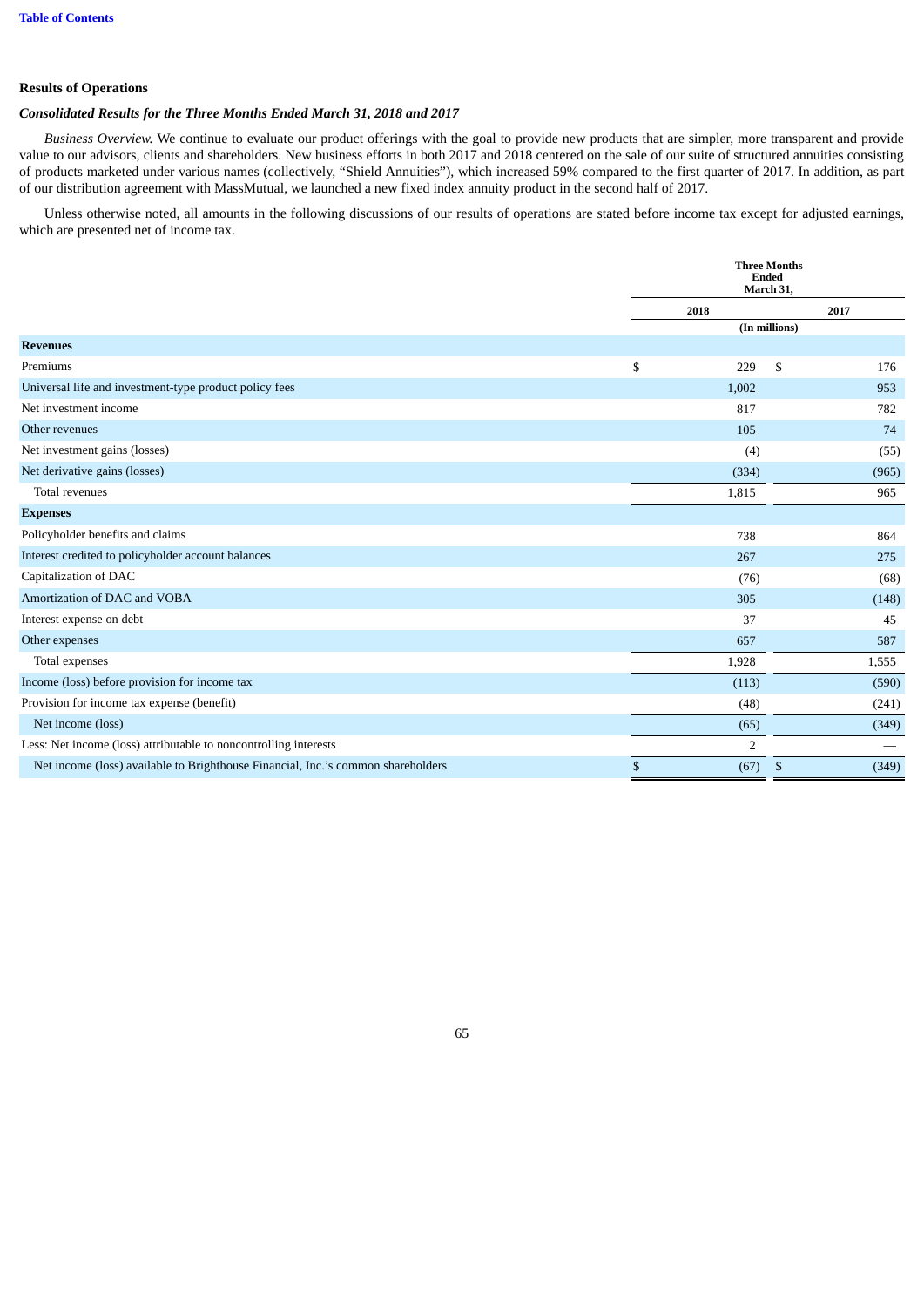The table below shows the components of net income (loss) available to shareholders, in addition to adjusted earnings for the three months ended March 31, 2018 and 2017.

|                                                                                     | <b>Three Months</b><br>Ended<br>March 31, |       |               |       |  |
|-------------------------------------------------------------------------------------|-------------------------------------------|-------|---------------|-------|--|
|                                                                                     | 2018                                      |       |               | 2017  |  |
|                                                                                     |                                           |       | (In millions) |       |  |
| <b>GMLB Riders</b>                                                                  | S                                         | 6     | \$.           | (648) |  |
| Other derivative instruments                                                        |                                           | (477) |               | (262) |  |
| Net investment gains (losses)                                                       |                                           | (4)   |               | (55)  |  |
| Other adjustments                                                                   |                                           | 32    |               | (17)  |  |
| Pre-tax adjusted earnings, less net income attributable to noncontrolling interests |                                           | 328   |               | 392   |  |
| Net income (loss) available to shareholders before provision for income tax         |                                           | (115) |               | (590) |  |
| Provision for income tax expense (benefit)                                          |                                           | (48)  |               | (241) |  |
| Net income (loss) available to shareholders                                         |                                           | (67)  |               | (349) |  |

## *Three Months Ended March 31, 2018 Compared with the Three Months Ended March 31, 2017*

*Overview*. Net income (loss) available to shareholders before provision for income tax increased \$475 million (\$282 million, net of income tax). The increase in net income (loss) available to shareholders before provision for income tax was driven primarily by net favorable changes in GMLB Riders, partially offset by unfavorable changes in other derivative instruments and lower adjusted earnings.

*GMLB Riders.* Results from GMLB Riders reflect (i) changes in the carrying value of guaranteed minimum living benefits ("GMLBs") liabilities, including GMIBs, guaranteed minimum withdrawal benefits ("GMWBs") and guaranteed minimum accumulation benefits ("GMABs"); (ii) changes in the fair value of the hedges and reinsurance of GMLB liabilities; (iii) the fees earned from GMLB liabilities; and (iv) the related DAC and VOBA amortization offsets to each of the preceding components (collectively, "GMLB Riders").

GMLB Riders had a favorable impact on comparative results of \$654 million as favorable results from the related hedges were partially offset by increases from DAC offsets. For a detailed discussion of GMLB Riders see "— GMLB Riders — Three Months Ended March 31, 2018 Compared with the Three Months Ended March 31, 2017."

*Other Derivative Instruments.* We have other derivative instruments, in addition to the hedges and embedded derivatives included in GMLB Riders, for which changes in fair value are recognized in net derivative gains (losses). Changes in the fair value of other derivative instruments had an unfavorable impact on comparative results of \$215 million.

*Freestanding Derivatives.* Changes in the fair value of freestanding derivatives had an unfavorable impact on comparative results of \$338 million, primarily due to unfavorable changes from the impact of changes in interest rates on the fair value of our interest rate swaps.

*Embedded Derivatives.* Changes in the fair value of embedded derivatives had a favorable impact on comparative results of \$122 million, primarily due to an unfavorable impact in the prior period on our Shield Annuities liabilities from an increase in underlying equity index levels. In connection with the transition to our new variable annuity hedging program, changes in the fair value of the Shield Annuities liabilities are included in the hedging program component of GMLB Riders beginning in the third quarter of 2017 on a prospective basis.

*Net Investment Gains (Losses).* Net investment gains (losses) had a favorable impact on comparative results of \$51 million primarily due to higher current period net gains on real estate joint ventures and prior period net losses on disposals of other limited partnerships.

*Other Adjustments.* Other adjustments to determine adjusted earnings had a favorable impact on comparative results of \$49 million, primarily due to the lower policyholder benefits and claims resulting from the adjustment for market performance related to participating products in our run-off business and lower DAC amortization driven by the impact of higher profits due to net investment gains (losses).

*Pre-tax Adjusted Earnings*. Pre-tax adjusted earnings, less net income attributable to noncontrolling interests, decreased \$64 million (increased \$3 million, net of income tax) for the three months ended March 31, 2018, compared to the prior period. Adjusted earnings are discussed in greater detail below.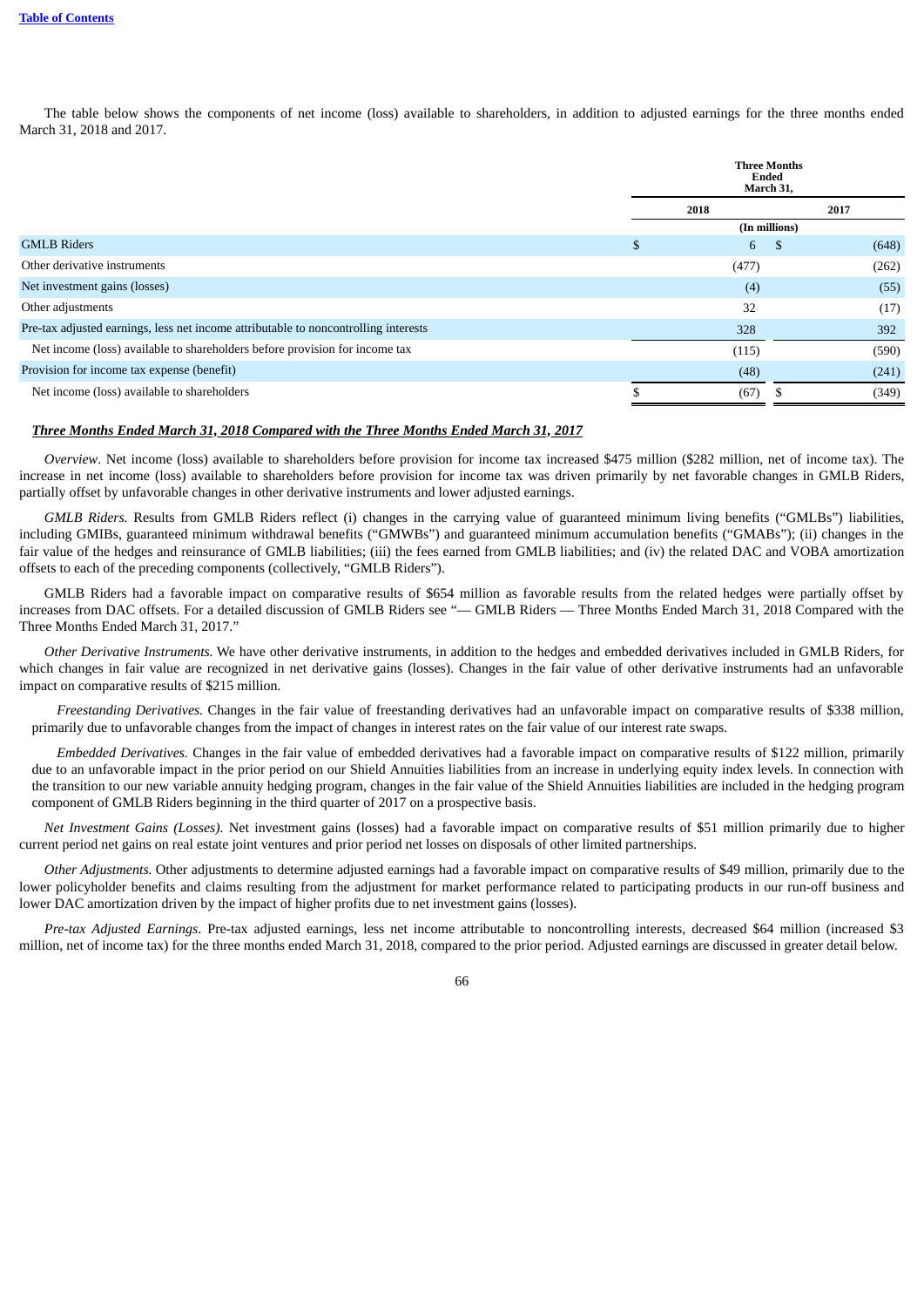*Income Tax Expense (Benefit).* Income tax benefit for the three months ended March 31, 2018 was \$48 million, or 42% of net income (loss) available to shareholders before provision for income tax, compared to an income tax benefit of \$241 million, or 41% of net income (loss) available to shareholders before provision for income tax, for the three months ended March 31, 2017. Our effective tax rates typically differ from the U.S. statutory rates primarily due to the impacts of the dividend received deductions and utilization of tax credits.

# *Reconciliation of Net Income (Loss) Available to Shareholders to Adjusted Earnings*

# *Three Months Ended March 31, 2018*

|                                                                                     | <b>Annuities</b> | Life | <b>Run-off</b> | Corporate &<br>Other | Total |
|-------------------------------------------------------------------------------------|------------------|------|----------------|----------------------|-------|
|                                                                                     |                  |      | (In millions)  |                      |       |
| Net income (loss) available to shareholders                                         | \$<br>243        | 90   | (262)<br>\$    | $(138)$ \$<br>- \$   | (67)  |
| Add: Provision for income tax expense (benefit)                                     | 51               | 23   | (97)           | (25)                 | (48)  |
| Net income (loss) available to shareholders before provision for income tax         | 294              | 113  | (359)          | (163)                | (115) |
| Less: GMLB Riders                                                                   | 6                |      |                |                      | 6     |
| Less: Other derivative instruments                                                  | (22)             | (14) | (420)          | (21)                 | (477) |
| Less: Net investment gains (losses)                                                 | 36               | 46   | (32)           | (54)                 | (4)   |
| Less: Other adjustments                                                             | $\overline{2}$   |      | 30             |                      | 32    |
| Pre-tax adjusted earnings, less net income attributable to noncontrolling interests | 272              | 81   | 63             | (88)                 | 328   |
| Less: Provision for income tax expense (benefit)                                    | 46               | 15   | 13             | (29)                 | 45    |
| Adjusted earnings                                                                   | 226              | 66   | 50             | (59)                 | 283   |

## *Three Months Ended March 31, 2017*

|                                                                                     | <b>Annuities</b> | Life      | Run-off          | Corporate &<br>Other | Total         |
|-------------------------------------------------------------------------------------|------------------|-----------|------------------|----------------------|---------------|
|                                                                                     |                  |           | (In millions)    |                      |               |
| Net income (loss) available to shareholders                                         | \$<br>(296)      | (20)<br>S | $(4)$ \$<br>- \$ | (29)                 | (349)<br>- \$ |
| Add: Provision for income tax expense (benefit)                                     | (200)            | (15)      | (4)              | (22)                 | (241)         |
| Net income (loss) available to shareholders before provision for income tax         | (496)            | (35)      | (8)              | (51)                 | (590)         |
| Less: GMLB Riders                                                                   | (648)            |           |                  |                      | (648)         |
| Less: Other derivative instruments                                                  | (142)            | (13)      | (55)             | (52)                 | (262)         |
| Less: Net investment gains (losses)                                                 | (8)              | (7)       | (22)             | (18)                 | (55)          |
| Less: Other adjustments                                                             | (8)              |           | (5)              | (4)                  | (17)          |
| Pre-tax adjusted earnings, less net income attributable to noncontrolling interests | 310              | (15)      | 74               | 23                   | 392           |
| Less: Provision for income tax expense (benefit)                                    | 82               | (8)       | 25               | 13                   | 112           |
| Adjusted earnings                                                                   | 228              | (7)       | 49               | 10                   | 280           |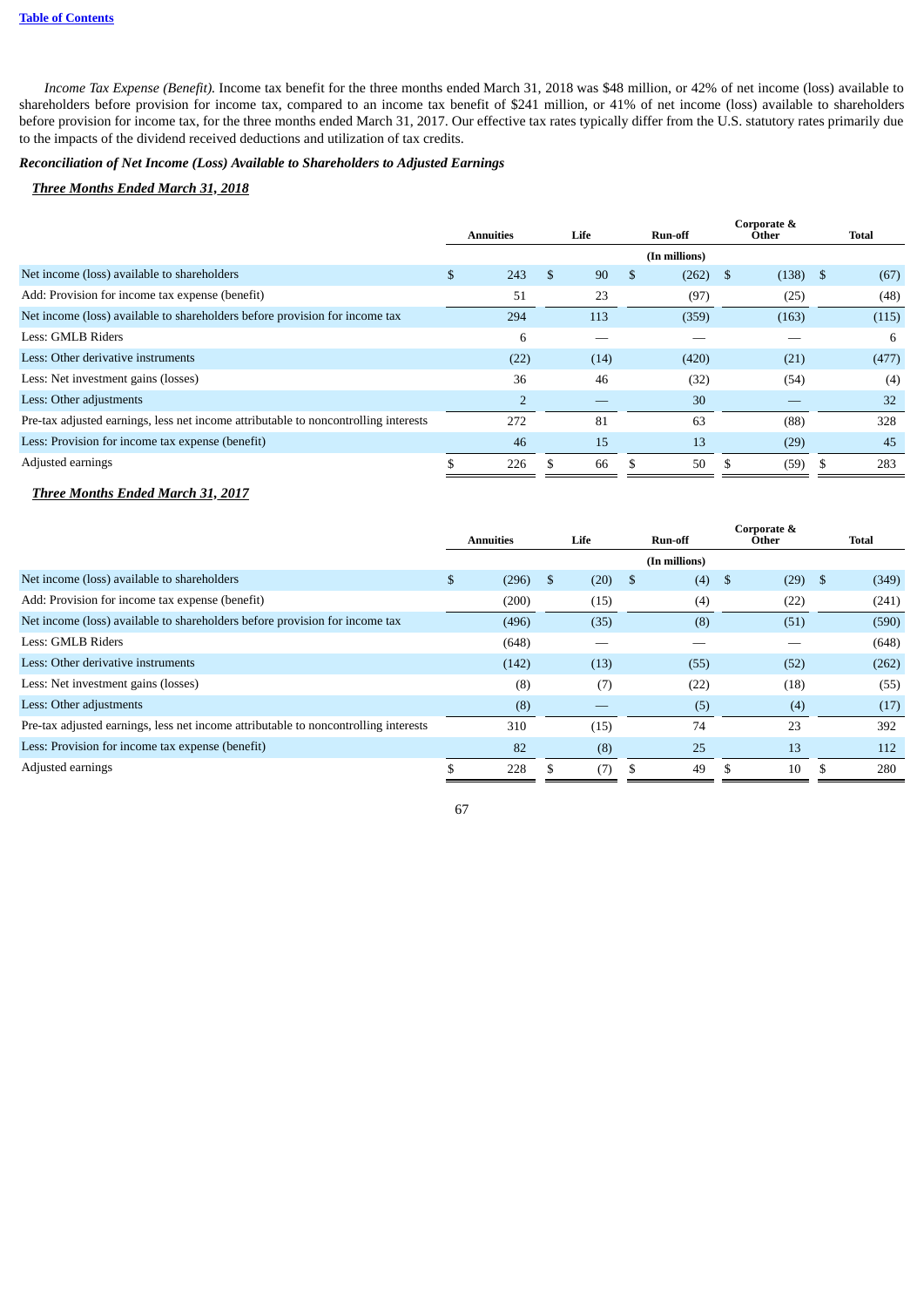# *Consolidated Results for the Three Months Ended March 31, 2018 and 2017 — Adjusted Earnings*

The following table presents the components of adjusted earnings:

|                                                                                     | <b>Three Months</b><br><b>Ended</b><br>March 31, |               |   |       |
|-------------------------------------------------------------------------------------|--------------------------------------------------|---------------|---|-------|
|                                                                                     |                                                  | 2018          |   | 2017  |
|                                                                                     |                                                  | (In millions) |   |       |
| Fee income                                                                          | \$                                               | 1,036         | S | 963   |
| Net investment spread                                                               |                                                  | 344           |   | 381   |
| Insurance-related activities                                                        |                                                  | (255)         |   | (242) |
| Amortization of DAC and VOBA                                                        |                                                  | (177)         |   | (150) |
| Other expenses, net of DAC capitalization                                           |                                                  | (618)         |   | (560) |
| Less: Net income (loss) attributable to noncontrolling interests                    |                                                  | 2             |   |       |
| Pre-tax adjusted earnings, less net income attributable to noncontrolling interests |                                                  | 328           |   | 392   |
| Provisions for income tax expense (benefit)                                         |                                                  | 45            |   | 112   |
| Adjusted earnings                                                                   |                                                  | 283           |   | 280   |

## *Three Months Ended March 31, 2018 Compared with the Three Months Ended March 31, 2017*

*Overview.* Adjusted earnings were largely unchanged, as higher fee income and lower taxes were more than offset by higher expenses, lower net investment income and higher amortization of DAC and VOBA.

*Fee Income*. Fee income increased \$73 million, primarily due to impacts from reinsurance recapture activity in our Life and Run-off segments and higher revenue sharing and asset-based fees in our Annuities segment.

*Net Investment Spread.* Net investment spread decreased \$37 million primarily due to lower income on derivatives due to the termination of interest rate swaps. This decrease was partially offset by the impact from repositioning a portion of our portfolio into higher yielding assets, higher returns on other limited partnership interests and positive net flows in the general account.

*Insurance-Related Activities*. Net costs from insurance-related activities increased \$13 million primarily due to unfavorable mortality experience in our Run-off segment and higher guaranteed minimum death benefits ("GMDBs") costs in our Annuities segment. These unfavorable impacts were partially offset by favorable underwriting experience in our Life segment as a result of reinsurance recapture activity.

*Amortization of DAC and VOBA.* Higher amortization of DAC and VOBA had an unfavorable impact on comparative results of \$27 million as higher amortization in our Annuities segment was partially offset by lower amortization in our Life segment.

*Other Expenses, Net of DAC Capitalization*. Expenses increased \$58 million, primarily due to higher costs in Corporate & Other and our Annuities segment, partially offset by lower expenses in our Life and Run-off segments.

*Income Tax Expense (Benefit).* Income tax expense for the three months ended March 31, 2018 was \$45 million, or 14% of pre-tax adjusted earnings, less net income attributable to noncontrolling interests, compared to \$112 million, or 29% of pre-tax adjusted earnings, less net income attributable to noncontrolling interests, for the three months ended March 31, 2017. Our effective tax rates in both periods differ from the U.S. statutory rates primarily due to the impacts of the dividend received deductions and utilization of tax credits.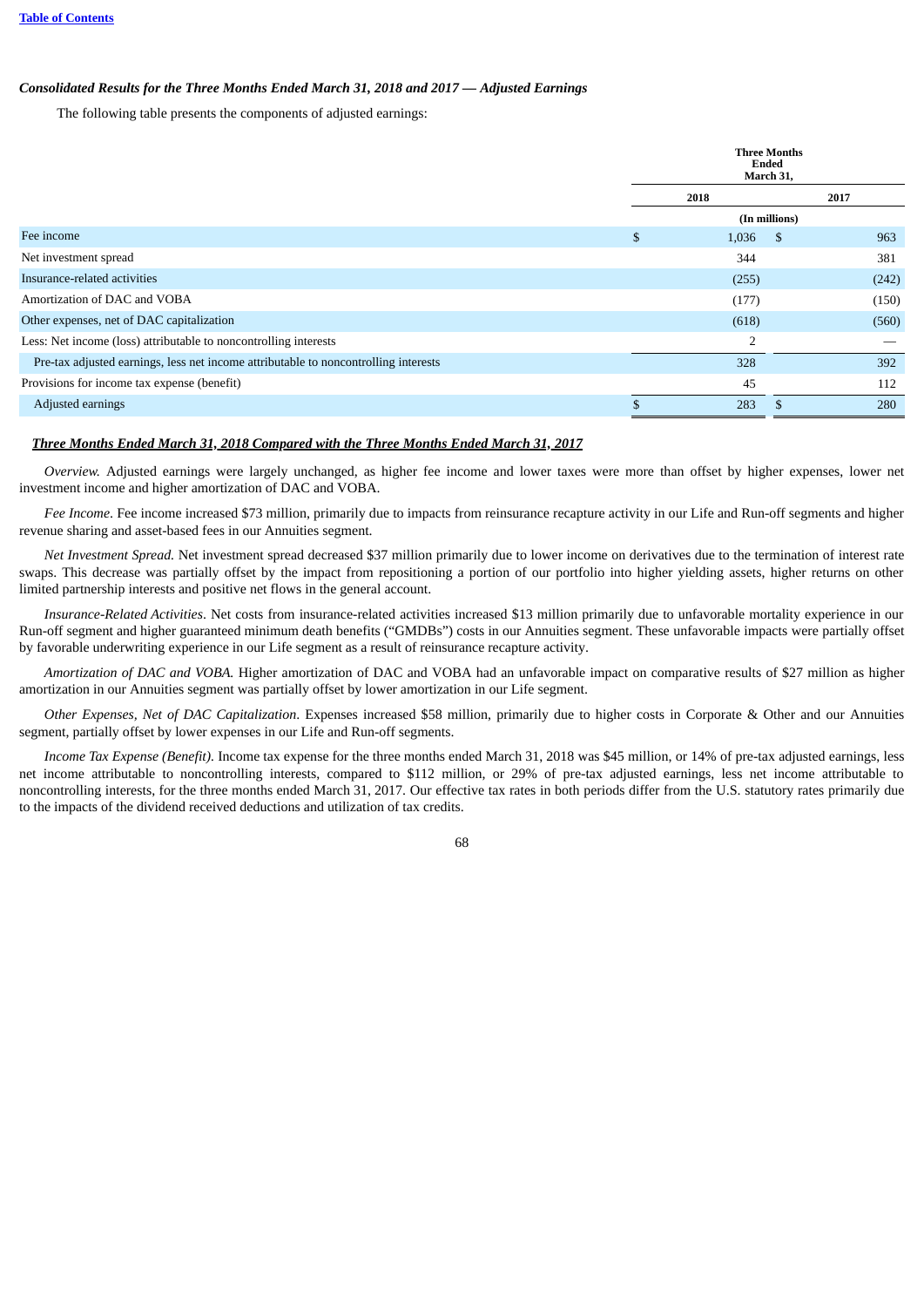# Segments and Corporate & Other Results for the Three Months Ended March 31, 2018 and 2017 - Adjusted Earnings

## *Annuities*

The following table presents the components of adjusted earnings for our Annuities segment:

|                                             | <b>Three Months</b><br>Ended<br>March 31, |            |       |
|---------------------------------------------|-------------------------------------------|------------|-------|
|                                             | 2018                                      |            | 2017  |
|                                             | (In millions)                             |            |       |
| Fee income                                  | \$<br>731                                 | $^{\circ}$ | 702   |
| Net investment spread                       | 175                                       |            | 133   |
| Insurance-related activities                | (85)                                      |            | (73)  |
| Amortization of DAC and VOBA                | (143)                                     |            | (94)  |
| Other expenses, net of DAC capitalization   | (406)                                     |            | (358) |
| Pre-tax adjusted earnings                   | 272                                       |            | 310   |
| Provisions for income tax expense (benefit) | 46                                        |            | 82    |
| Adjusted earnings                           | \$<br>226                                 |            | 228   |

A significant portion of our adjusted earnings is driven by separate account balances related to our variable annuity business. Most directly, these balances determine asset-based fee income but they also impact DAC amortization and asset-based commissions. Separate account balances are driven by sales, market movements, withdrawals, surrenders, benefit payments, policy charges and transfers. Below is a rollforward of our variable annuities separate account balances. Variable annuities separate account balances decreased for the three months ended March 31, 2018 driven by negative net flows and poor equity market performance.

|                                               | <b>Three Months</b><br><b>Ended</b><br>March 31, |          |               |         |  |
|-----------------------------------------------|--------------------------------------------------|----------|---------------|---------|--|
|                                               |                                                  | 2018     |               | 2017    |  |
|                                               |                                                  |          | (In millions) |         |  |
| Balance, beginning of period                  | \$                                               | 109,889  | \$            | 104,857 |  |
| Deposits                                      |                                                  | 295      |               | 349     |  |
| Withdrawals, surrenders and contract benefits |                                                  | (2,648)  |               | (2,386) |  |
| Net flows                                     |                                                  | (2, 353) |               | (2,037) |  |
| Investment performance                        |                                                  | (734)    |               | 4,910   |  |
| Policy charges                                |                                                  | (632)    |               | (630)   |  |
| Net transfers from (to) general account       |                                                  | (60)     |               | 36      |  |
| Balance, end of period                        |                                                  | 106,110  |               | 107,136 |  |
|                                               |                                                  |          |               |         |  |
| Average balance                               | \$                                               | 109,540  | \$            | 106,772 |  |

## *Three Months Ended March 31, 2018 Compared with the Three Months Ended March 31, 2017*

*Overview.* Adjusted earnings were largely unchanged, as higher DAC amortization and expenses were mostly offset by higher net investment income, higher fee income and lower taxes.

*Fee Income.* Fee income increased \$29 million, primarily due to additional revenue sharing fees and higher asset based-fees resulting from higher average separate account balances in our variable annuity business. The additional revenue sharing fees resulted from Separation related changes and were passed through to third parties with a corresponding offset in other expenses.

*Net Investment Spread*. Higher net investment spread increased adjusted earnings \$42 million, primarily due to higher net investment income driven by (i) the net impact from the Portfolio Realignment as well as the repositioning a portion of our portfolio into higher yielding assets, (ii) higher returns on other limited partnership interests driven by an improvement in equity market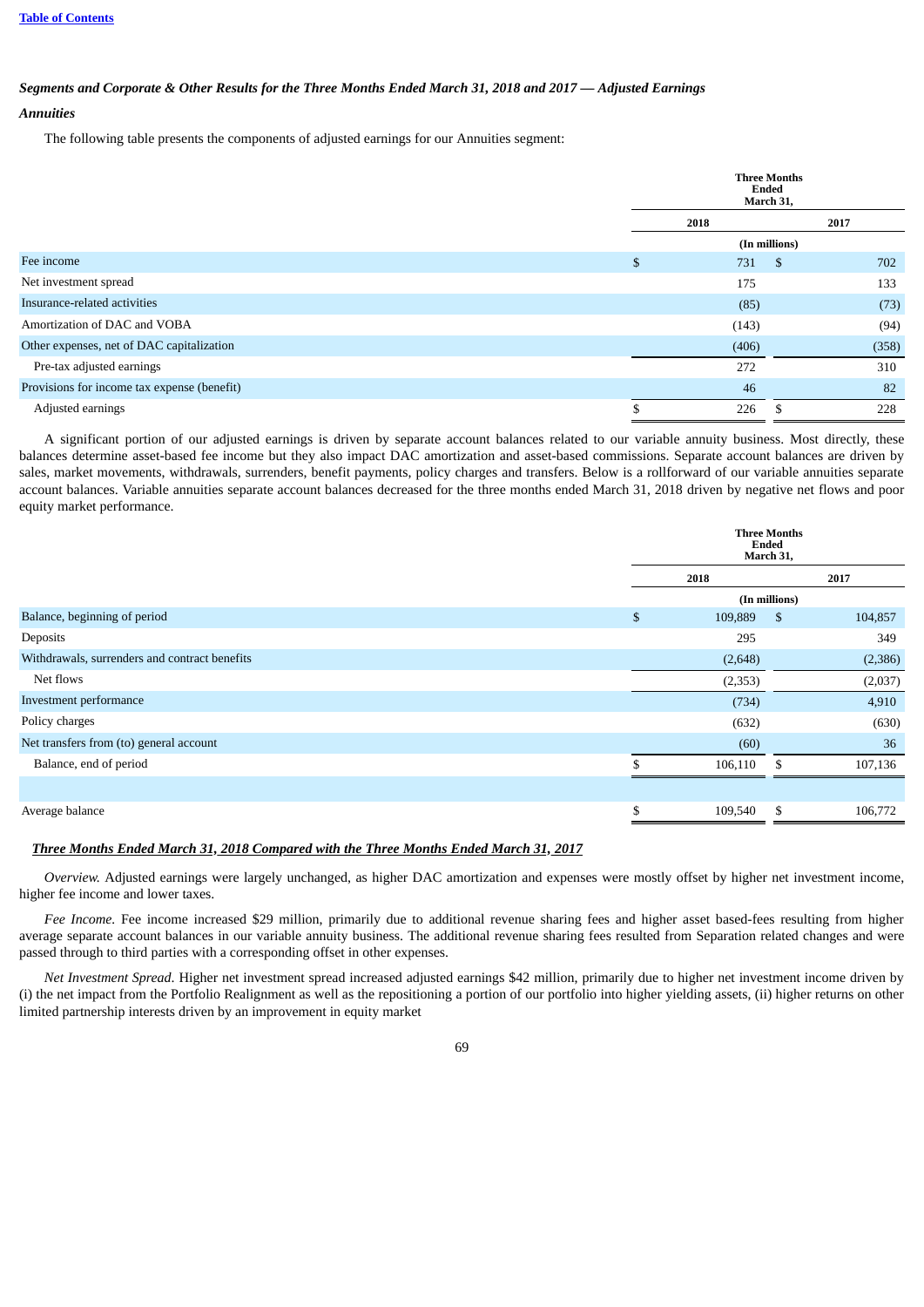performance, (iii) higher returns on real estate joint ventures and (iv) positive net flows. These increases were partially offset by lower income on derivatives as a result of the termination of interest rate swaps.

*Insurance-Related Activities*. Net costs from insurance-related activities increased \$12 million, primarily due to an unfavorable change from higher GMDB costs driven by an increase in liability balances resulting from growth in the in-force and higher claims, partially offset by a favorable change from the fair value of the underlying ceded separate account assets from a related party reinsurance agreement for certain variable annuity contracts.

*Amortization of DAC and VOBA*. Higher DAC and VOBA amortization had an unfavorable impact on comparative results of \$49 million, primarily due to the impacts from lower profits resulting from lower than expected separate account returns in the current period as well as changes in in-force and actuarial model refinements.

*Other Expenses, Net of DAC Capitalization.* Expenses increased \$48 million, primarily due to an increase in pass-through variable annuity expenses and higher operating costs as a result of being a stand-alone company, partially offset by the impact of expenses incurred in the prior period related to reinsurance recapture activity. With respect to the variable annuity pass-through expenses, we had an increase of \$50 million driven by Separation related changes to arrangements with third parties impacting the recognition of pass-through investment management and revenue sharing fees, most of which is offset by an increase in fee income.

*Income Tax Expense (Benefit).* Income tax expense for the three months ended March 31, 2018 was \$46 million, or 17% of pre-tax adjusted earnings, compared to \$82 million, or 26% of pre-tax adjusted earnings, for the three months ended March 31, 2017. Our effective tax rates in both periods differ from the U.S. statutory rates primarily due to the impacts of the dividend received deductions.

### *Life*

The following table presents the components of adjusted earnings for our Life segment:

|                                             |      | <b>Three Months</b><br><b>Ended</b><br>March 31, |      |      |  |
|---------------------------------------------|------|--------------------------------------------------|------|------|--|
|                                             | 2018 |                                                  |      | 2017 |  |
|                                             |      | (In millions)                                    |      |      |  |
| Fee income                                  | \$   | 103                                              | - \$ | 83   |  |
| Net investment spread                       |      | 46                                               |      | 52   |  |
| Insurance-related activities                |      | 24                                               |      | (20) |  |
| Amortization of DAC and VOBA                |      | (29)                                             |      | (45) |  |
| Other expenses, net of DAC capitalization   |      | (63)                                             |      | (85) |  |
| Pre-tax adjusted earnings                   |      | 81                                               |      | (15) |  |
| Provisions for income tax expense (benefit) |      | 15                                               |      | (8)  |  |
| Adjusted earnings                           | S    | 66                                               |      | (7)  |  |

#### *Three Months Ended March 31, 2018 Compared with the Three Months Ended March 31, 2017*

*Overview*. Adjusted earnings increased \$73 million, primarily due to favorable underwriting, lower expenses and higher fee income.

*Fee Income*. Fee income increased \$20 million, primarily due to the reimbursement of fees for previously recaptured universal life business.

*Net Investment Spread.* Net investment spread decreased \$6 million, primarily driven by higher interest on policyholder account balances and future policy benefits resulting from continued positive net flows in the general account. Net investment income was largely unchanged as an increase from the net impacts from the Portfolio Realignment were mostly offset by the impact from prior period refinements to the intersegment allocation in connection with the re-segmentation of our universal life with secondary guarantees ("ULSG") business to the Run-off segment.

*Insurance-Related Activities.* Insurance-related activities had a favorable impact on comparative results of \$44 million, primarily due to the second quarter 2017 recapture from Metropolitan Life Insurance Company ("MLIC") of a yearly renewable term reinsurance agreement for certain life contracts ("YRT Recapture"), which resulted in higher retained premiums in excess of the increase in retained claims.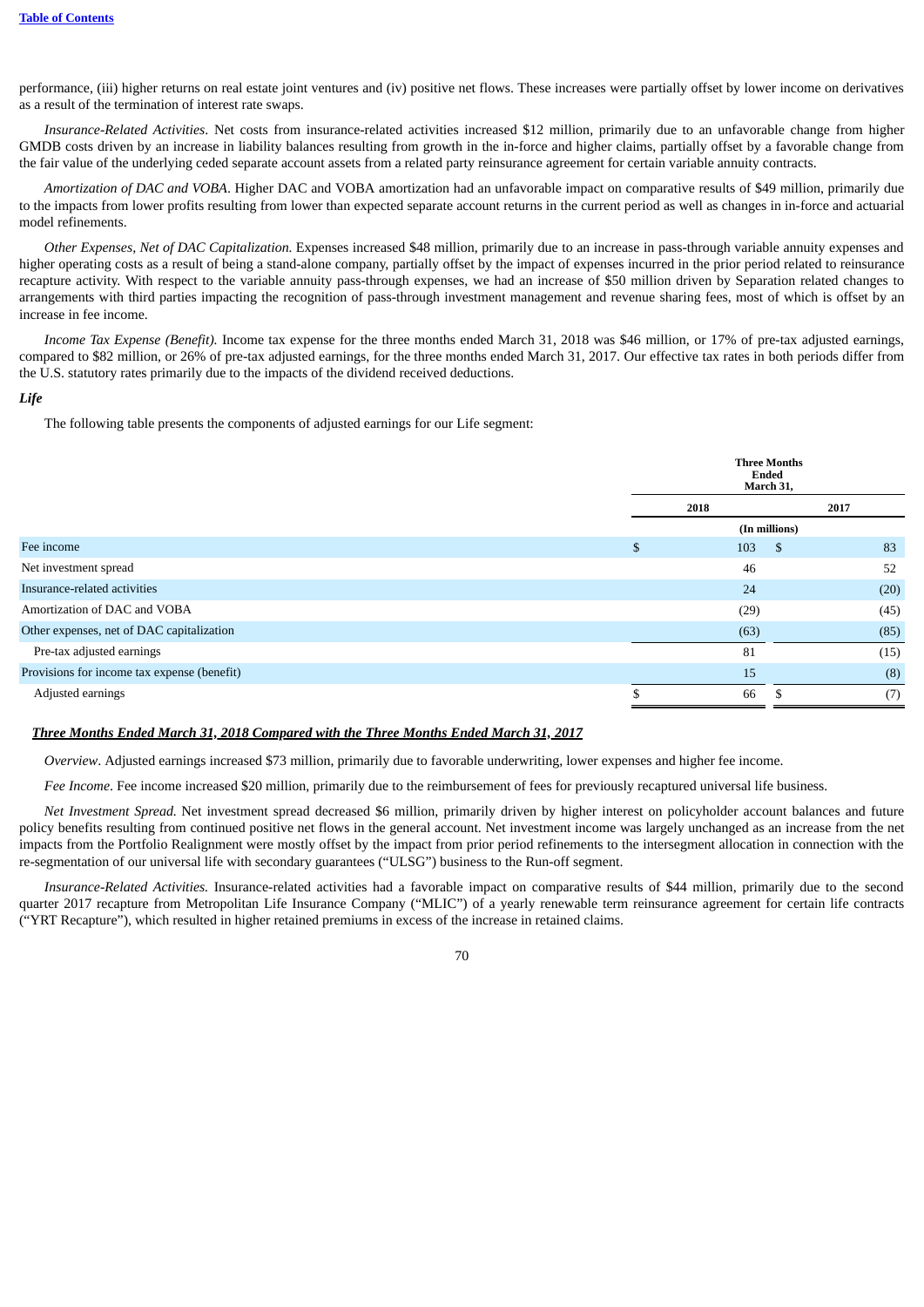*Amortization of DAC and VOBA.* Lower amortization of DAC and VOBA had a favorable impact on comparative results of \$16 million, primarily due to lower ongoing universal life amortization following prior year assumption updates to mortality and maintenance expenses.

*Other expenses, net of DAC capitalization.* Expenses decreased \$22 million primarily due to the impact of an allocation in the prior period of letter of credit fees from Corporate & Other in connection with the creation of BRCD.

*Income Tax Expense (Benefit).* Income tax expense for the three months ended March 31, 2018 was \$15 million, or 19% of adjusted earnings before provision for income tax, compared to a tax benefit of \$8 million, or 53% of adjusted earnings before provision for income tax, for the three months ended March 31, 2017. Our effective tax rates typically differ from the U.S. statutory rates primarily due to the impacts of the dividend received deductions.

#### *Run-off*

The following table presents the components of adjusted earnings for our Run-off segment:

|                                             | <b>Three Months</b><br><b>Ended</b><br>March 31, |       |               |       |
|---------------------------------------------|--------------------------------------------------|-------|---------------|-------|
|                                             |                                                  | 2018  |               | 2017  |
|                                             |                                                  |       | (In millions) |       |
| Fee income                                  | \$                                               | 205   | $^{\circ}$    | 181   |
| Net investment spread                       |                                                  | 112   |               | 130   |
| Insurance-related activities                |                                                  | (206) |               | (165) |
| Amortization of DAC and VOBA                |                                                  |       |               | (6)   |
| Other expenses, net of DAC capitalization   |                                                  | (48)  |               | (66)  |
| Pre-tax adjusted earnings                   |                                                  | 63    |               | 74    |
| Provisions for income tax expense (benefit) |                                                  | 13    |               | 25    |
| Adjusted earnings                           |                                                  | 50    |               | 49    |

#### *Three Months Ended March 31, 2018 Compared with the Three Months Ended March 31, 2017*

*Overview.* Adjusted earnings were largely unchanged as higher fee income, lower expenses and lower taxes were mostly offset by higher net costs from insurance-related activities and lower net investment spread.

*Fee Income.* Fee income increased \$24 million, primarily due to the reimbursement of fees for previously recaptured universal life business and higher retained cost of insurance fees in the current period resulting from the YRT Recapture.

*Net Investment Spread.* Net investment spread decreased \$18 million, primarily due to lower net investment income resulting from lower income on derivatives due to the termination of interest rates swaps, as well as the net effects of the Portfolio Realignment. These decreases were partially offset by higher returns on other limited partnership interests driven by an improvement in equity market performance and the impact from prior period refinements to the intersegment allocation in connection with the re-segmentation of our ULSG business to the Run-off segment.

*Insurance-Related Activities*. Net costs from insurance-related activities increased \$41 million, primarily due to unfavorable underwriting experience.

*Other expenses, net of DAC capitalization.* Expenses decreased \$18 million, primarily due to lower costs related to reinsurance financing arrangements which were terminated in the second quarter of 2017.

*Income Tax Expense (Benefit).* Income tax expense for the three months ended March 31, 2018 was \$13 million, or 21% of pre-tax adjusted earnings, compared to \$25 million, or 34% of pre-tax adjusted earnings for the three months ended March 31, 2017. Our effective tax rates typically differ from the U.S. statutory rates primarily due to the impacts of the dividend received deductions.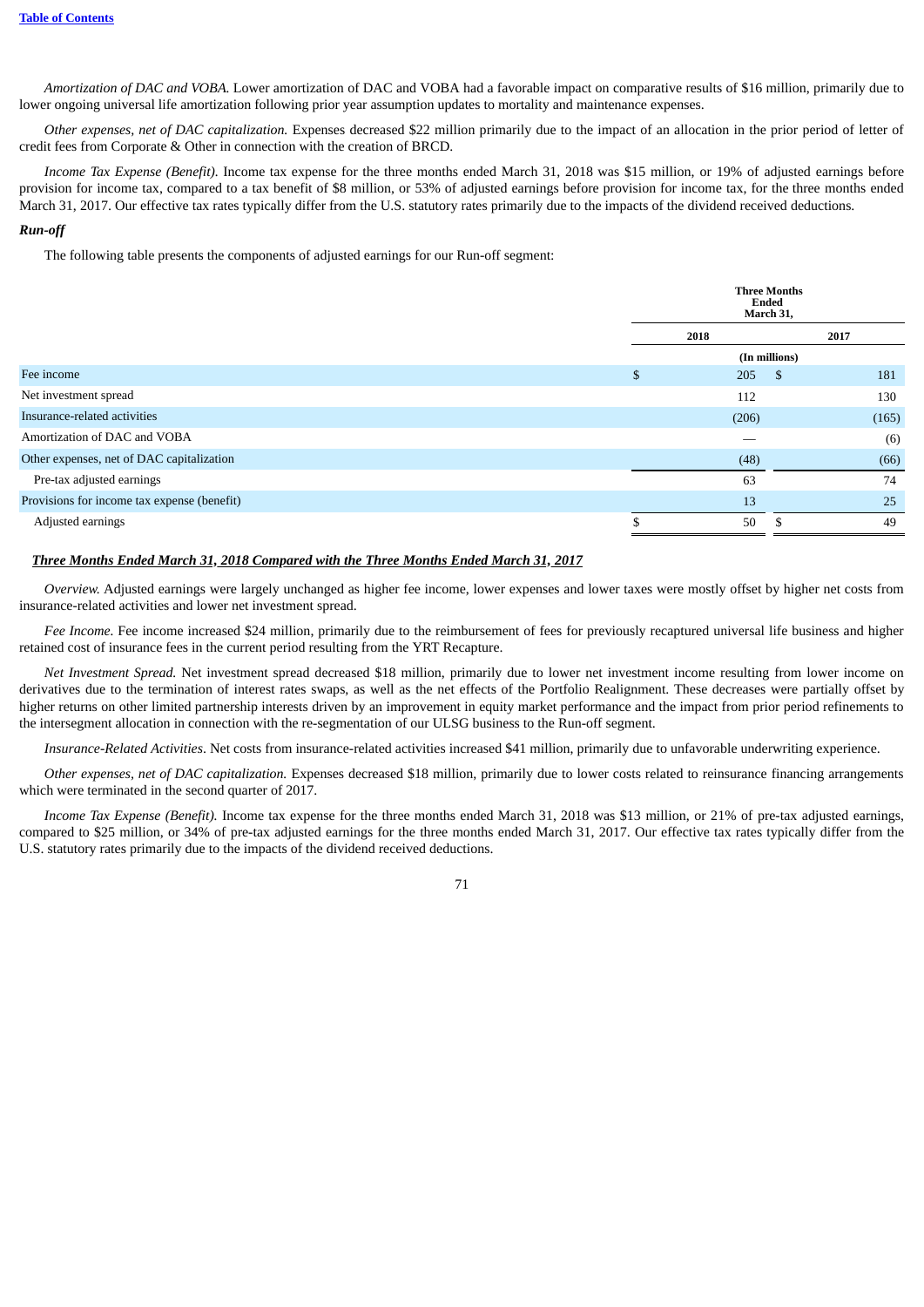## *Corporate & Other*

The following table presents the components of adjusted earnings for Corporate & Other:

|                                                                                     | <b>Three Months</b><br>Ended<br>March 31, |      |      |
|-------------------------------------------------------------------------------------|-------------------------------------------|------|------|
|                                                                                     | 2018                                      |      | 2017 |
|                                                                                     | (In millions)                             |      |      |
| Fee income                                                                          | \$<br>(3)                                 | - \$ | (3)  |
| Net investment spread                                                               | 11                                        |      | 66   |
| Insurance-related activities                                                        | 12                                        |      | 16   |
| Amortization of DAC and VOBA                                                        | (5)                                       |      | (5)  |
| Other expenses, net of DAC capitalization                                           | (101)                                     |      | (51) |
| Less: Net income (loss) attributable to noncontrolling interests                    | 2                                         |      |      |
| Pre-tax adjusted earnings, less net income attributable to noncontrolling interests | (88)                                      |      | 23   |
| Provisions for income tax expense (benefit)                                         | (29)                                      |      | 13   |
| Adjusted earnings                                                                   | (59)                                      |      | 10   |

# *Three Months Ended March 31, 2018 Compared with the Three Months Ended March 31, 2017*

*Overview.* Adjusted earnings decreased \$69 million, primarily due to lower net investment spread combined with higher expenses.

*Net Investment Spread.* Net investment spread decreased \$55 million, primarily driven by the net impacts from the Portfolio Realignment combined with lower income on derivatives due to the termination of interest rate swaps.

*Other Expenses, Net of DAC Capitalization.* Expenses increased \$50 million, primarily due to higher establishment costs related to planned technology and branding investments, as well as higher interest on debt which was issued in the second quarter of 2017. These increases were partially offset by a charge in the prior period related to sale of MPCG to MassMutual and lower letter of credit fees. Letter of credit fees decreased as a result of the issuance of debt in the second quarter of 2017, which more than offset the impact of an allocation to the Life segment in the prior period.

*Income Tax Expense (Benefit).* Income tax benefit for the three months ended March 31, 2018 was \$29 million, or 33% of pre-tax adjusted earnings less net income attributable to noncontrolling interests, compared to an expense of \$13 million, or 57% of pre-tax adjusted earnings less net income attributable to noncontrolling interests, for the three months ended March 31, 2017. Our effective tax rates typically differ from the U.S. statutory rates primarily due to the utilization of tax credits.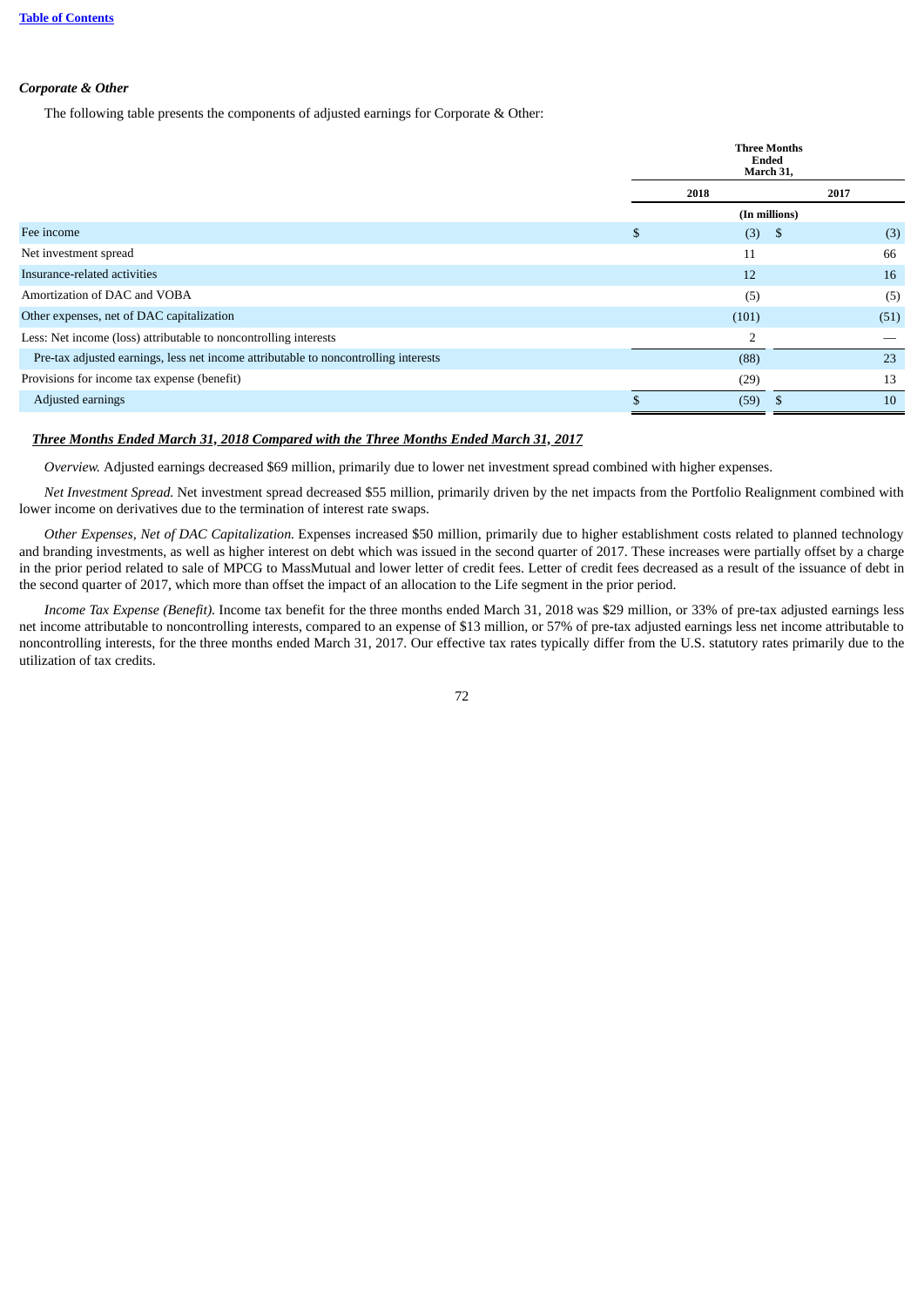## *GMLB Riders*

The following table presents the overall impact to income (loss) available to shareholders before provision for income tax from the performance of GMLB Riders, which includes (i) changes in carrying value of the GAAP liabilities, (ii) the mark-to-market of hedges and reinsurance, (iii) fees, and (iv) associated DAC offsets:

|                                       |                          | <b>Three Months</b><br><b>Ended</b><br>March 31, |         |
|---------------------------------------|--------------------------|--------------------------------------------------|---------|
|                                       | 2018                     |                                                  | 2017    |
|                                       |                          | (In millions)                                    |         |
| Directly Written Liabilities (1)      | \$<br>333                | - \$                                             | 369     |
| Assumed Reinsurance Liabilities       | $\overline{\phantom{a}}$ |                                                  | (3)     |
| <b>Total Liabilities</b>              | 333                      |                                                  | 366     |
| Hedging Program (2)                   | (371)                    |                                                  | (1,250) |
| Ceded Reinsurance                     | (28)                     |                                                  | (278)   |
| Total Hedging Program and Reinsurance | (399)                    |                                                  | (1,528) |
| <b>Directly Written Fees</b>          | 205                      |                                                  | 209     |
| <b>Assumed Reinsurance Fees</b>       |                          |                                                  |         |
| Total Fees (3)                        | 205                      |                                                  | 209     |
| <b>GMLB Riders before DAC Offsets</b> | 139                      |                                                  | (953)   |
| <b>DAC</b> Offsets                    | (133)                    |                                                  | 305     |
| <b>Total GMLB Riders</b>              | 6                        |                                                  | (648)   |

(1) Includes changes in fair value of the Shield Annuities embedded derivatives of \$58 million for the three months ended March 31, 2018. Changes in the fair value of the Shield Annuities embedded derivatives were not included in GMLB results for the three months ended March 31, 2017.

(2) Certain hedges of GMIB insurance liabilities were historically reported in policyholder benefits and claims. Amounts reported in policyholder benefits and claims were (\$180) million for the three months ended March 31, 2017. Consistent with the hedge strategy now focused on a statutory target, with less emphasis on matching GAAP liabilities, all hedge program amounts are recorded in net derivative gains (losses) beginning in 2018.

(3) Excludes living benefit fees, included as a component of adjusted earnings, of \$18 million for both the three months ended March 31, 2018 and 2017.

#### *Three Months Ended March 31, 2018 Compared with the Three Months Ended March 31, 2017*

Comparative results from GMLB Riders before provision for income tax were favorable by \$654 million. Of this amount, a favorable change of \$914 million was recorded in net derivative gains (losses).

*GMLB Riders Liabilities.* The change in the carrying value of GMLB Riders liabilities resulted in an unfavorable impact on comparative results of \$33 million, primarily due to unfavorable impacts from changes in equity markets in the current period compared to the prior period. This decrease was partially offset by favorable impacts from (i) changes in interest rates, (ii) the change in fair value of the Shield Annuities embedded derivatives and (iii) the change in the nonperformance risk adjustment as a result of changing to use of our own creditworthiness post-Separation.

*GMLB Riders Hedging Program and Reinsurance.* The change in the fair value of GMLB Riders hedging program and reinsurance had a favorable impact on comparative results of \$1.1 billion, primarily due:

- a net favorable change of \$699 million from the inverse impacts of the same interest rate and equity market factors that unfavorably impacted GMLB Riders liabilities; and
- a favorable change of \$265 million from the impact of a charge recognized in the prior period in connection with the recapture from MLIC of certain ceded and assumed variable annuity insurance agreements.

*GMLB Riders Fees.* Fees from GMLB Riders were largely unchanged.

*DAC Offsets.* DAC offsets, which are inversely related to the changes in certain components of GMLB Riders discussed above, resulted in an unfavorable impact on comparative results of \$438 million.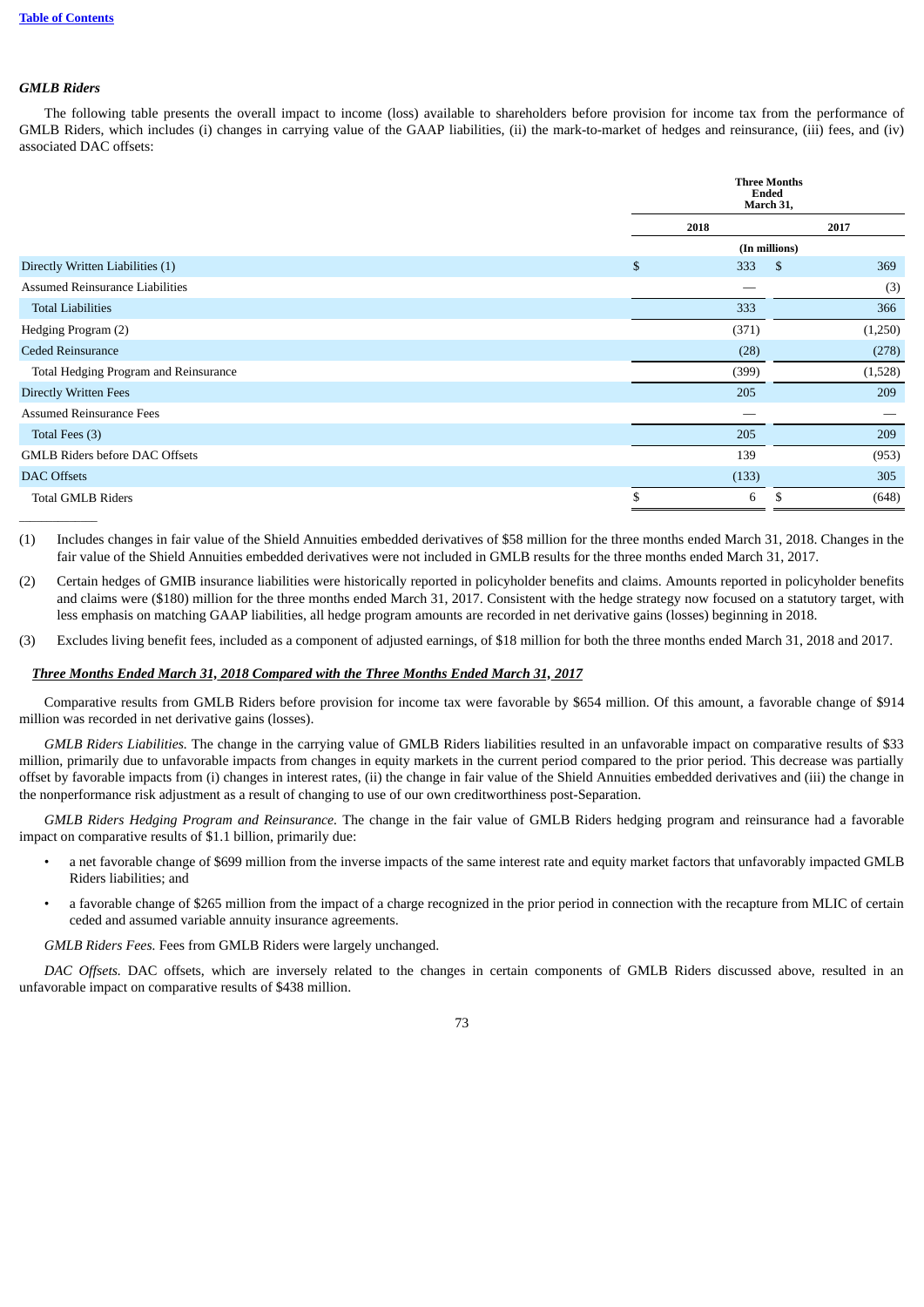#### **Investments**

## *Investment Risks*

Our primary investment objective is to optimize risk-adjusted net investment income and risk-adjusted total return while appropriately matching assets and liabilities. In addition, the investment process is designed to ensure that the portfolio has an appropriate level of liquidity, quality and diversification.

We are exposed to the following primary sources of investment risks:

- credit risk, relating to the uncertainty associated with the continued ability of a given obligor to make timely payments of principal and interest;
- interest rate risk, relating to the market price and cash flow variability associated with changes in market interest rates. Changes in market interest rates will impact the net unrealized gain or loss position of our fixed income investment portfolio and the rates of return we receive on both new funds invested and reinvestment of existing funds;
- market valuation risk, relating to the variability in the estimated fair value of investments associated with changes in market factors such as credit spreads and equity market levels. A widening of credit spreads will adversely impact the net unrealized gain (loss) position of the fixed income investment portfolio, will increase losses associated with credit-based non-qualifying derivatives where we assume credit exposure, and, if credit spreads widen significantly or for an extended period of time, will likely result in higher other-than-temporary impairment ("OTTI"). Credit spread tightening will reduce net investment income associated with new purchases of fixed maturity securities and will favorably impact the net unrealized gain (loss) position of the fixed income investment portfolio;
- liquidity risk, relating to the diminished ability to sell certain investments, in times of strained market conditions;
- real estate risk, relating to commercial, agricultural and residential real estate, and stemming from factors, which include, but are not limited to, market conditions, including the demand and supply of leasable commercial space, creditworthiness of borrowers and their tenants and joint venture partners, capital markets volatility and inherent interest rate movements; and
- currency risk, relating to the variability in currency exchange rates for foreign denominated investments.

We manage these risks through asset-type allocation and industry and issuer diversification. Risk limits are also used to promote diversification by asset sector, avoid concentrations in any single issuer and limit overall aggregate credit and equity risk exposure. Real estate risk is managed through geographic and property type and product type diversification. We manage interest rate risk as part of our Asset Liability Management ("ALM") strategies. Product design, such as the use of market value adjustment features and surrender charges, is also utilized to manage interest rate risk. These strategies include maintaining an investment portfolio with diversified maturities that targets a weighted average duration that reflects the duration of our estimated liability cash flow profile. For certain of our liability portfolios, it is not possible to invest assets to the full liability duration, thereby creating some asset/liability mismatch. We also use certain derivatives in the management of currency, credit, interest rate, and equity market risks.

#### *Current Environment*

Our business and results of operations are materially affected by conditions in capital markets and the economy, generally. See "Management's Discussion and Analysis of Financial Condition and Results of Operations — Industry Trends and Uncertainties — Financial and Economic Environment" included in the 2017 Annual Report.

As a U.S. insurance company, we are affected by the monetary policy of the Federal Reserve Board in the United States. The Federal Open Market Committee has increased the federal funds rate four times since the start of 2017. The Federal Reserve may take further actions to influence interest rates in the future, which may have an impact on the pricing levels of risk-bearing investments and may adversely impact the level of product sales. We are also affected by the monetary policy of central banks around the world due to the diversification of our investment portfolio.

## *Selected Country and Sector Investments*

Recent elevated levels of market volatility have affected the performance of various asset classes. Contributing factors include concerns about economic conditions and capital markets; declining sales and increased online competition in the retail sector and recent country and sector specific volatility due to local economic and/or political concerns have affected the performance of certain of our investments. See "Management's Discussion and Analysis of Financial Condition and Results of Operations — Industry Trends — Financial and Economic Environment" included in the 2017 Annual Report.

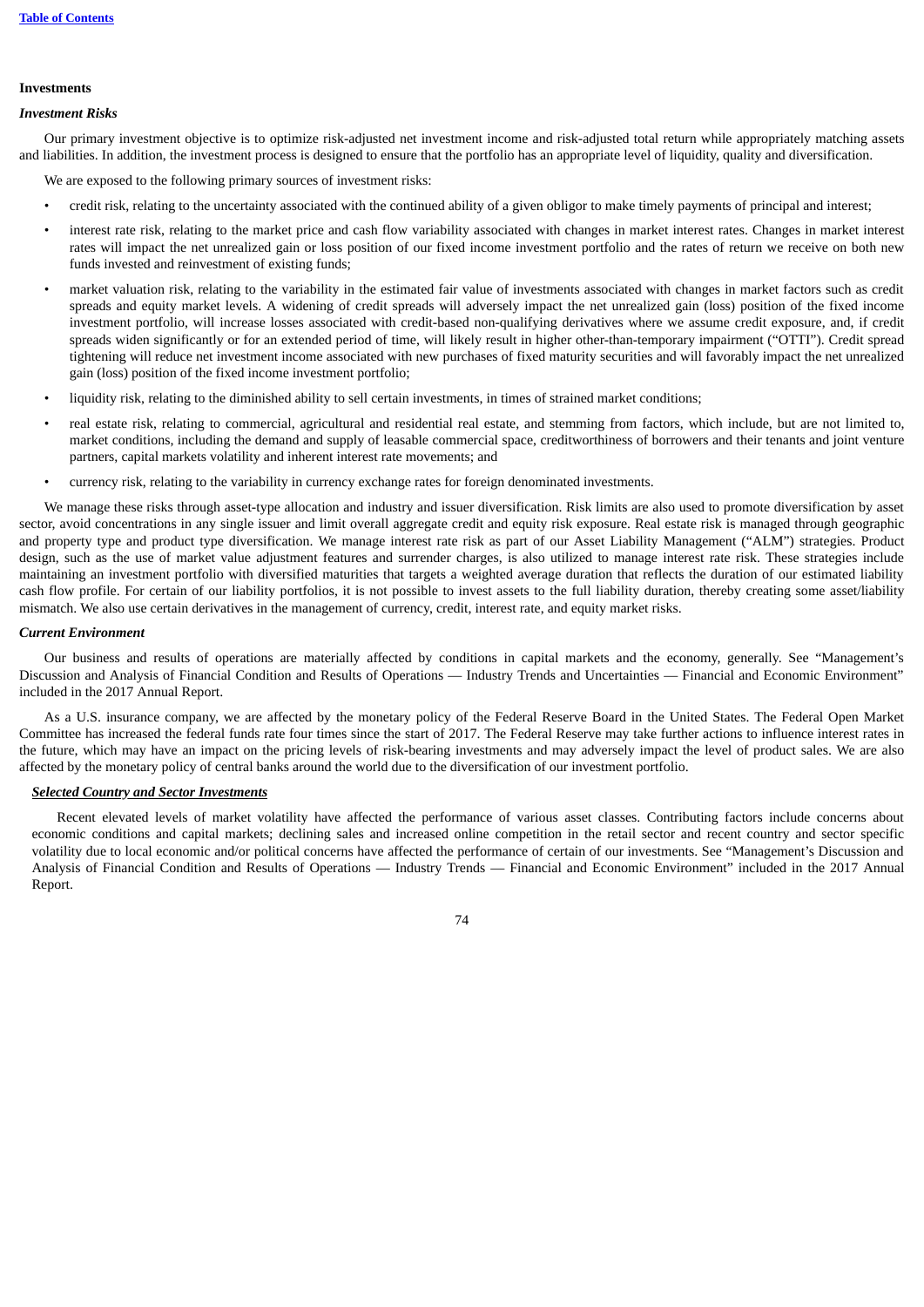We have exposure to global market volatility, as we maintain general account investments in Puerto Rico, among other countries, through our global portfolio diversification. Our exposure to sovereign fixed maturity securities and total fixed maturity securities of Puerto Rico totaled \$4 million and \$20 million, at estimated fair value, respectively, at March 31, 2018.

There has been an increased market focus on retail sector investments as a result of declining sales and the effects of online competition. Our exposure to retail sector corporate fixed maturity securities was \$1.5 billion, of which 95% were investment grade, with unrealized gains of \$42 million at March 31, 2018.

We manage direct and indirect investment exposure in Puerto Rico and the retail sector through fundamental credit analysis and we continually monitor and adjust our level of investment exposure. We do not expect that our general account investments in Puerto Rico and the retail sector will have a material adverse effect on our results of operations or financial condition.

#### *Current Environment — Summary*

All of these factors have had and could continue to have an adverse effect on the financial results of companies in the financial services industry, including us. Such global economic conditions, as well as the global financial markets, continue to impact our net investment income, net investment gains (losses), net derivative gains (losses), level of unrealized gains (losses) within the various asset classes in our investment portfolio, and our level of investment in lower yielding cash equivalents, short-term investments and government securities. See "Management's Discussion and Analysis of Financial Condition and Results of Operations — Industry Trends and Uncertainties" and "Risk Factors — Economic Environment and Capital Markets-Related Risks — We are exposed to significant financial and capital markets risks which may adversely affect our results of operations, financial condition and liquidity, and may cause our net investment income and net income to vary from period to period" included in the 2017 Annual Report.

#### *Investment Portfolio Results*

 $\overline{\phantom{a}}$ 

The following summary yield table presents the yield and net investment income for our investment portfolio for the periods indicated. As described below, this table reflects certain differences from the presentation of net investment income presented in the GAAP statement of operations. This summary yield table presentation is consistent with how we measure our investment performance for management purposes, and we believe it enhances understanding of our investment portfolio results.

|                                         |               | Three Months Ended March 31, |               |               |
|-----------------------------------------|---------------|------------------------------|---------------|---------------|
|                                         | 2018          |                              | 2017          |               |
|                                         | Yield $% (1)$ | <b>Amount</b>                | Yield $% (1)$ | <b>Amount</b> |
|                                         |               | (Dollars in millions)        |               |               |
| Investment income                       | 4.65 $%$ \$   | 852                          | 4.89 $%$ \$   | 886           |
| Investment fees and expenses            | $(0.15)\%$    | (27)                         | $(0.15)\%$    | (28)          |
| Adjusted net investment income (2), (3) | 4.50 $%$ \$   | 825                          | 4.74 $%$ \$   | 858           |

<sup>(1)</sup> Yields are calculated as investment income as a percent of average quarterly asset carrying values. Investment income excludes recognized gains and losses and reflects the adjustments presented in footnote (3) below to arrive at adjusted net investment income. Asset carrying values exclude unrealized gains (losses), collateral received in connection with our securities lending program, freestanding derivative assets, collateral received from derivative counterparties and the effects of consolidating certain VIEs under GAAP that are treated as CSEs.

(3) Adjusted net investment income presented in the yield table varies from the most directly comparable GAAP measure due to certain reclassifications and adjustments and excludes the effects of consolidating certain VIEs under GAAP that are treated as CSEs, as presented below.

<sup>(2)</sup> Adjusted net investment income included in yield calculations includes investment hedge adjustments.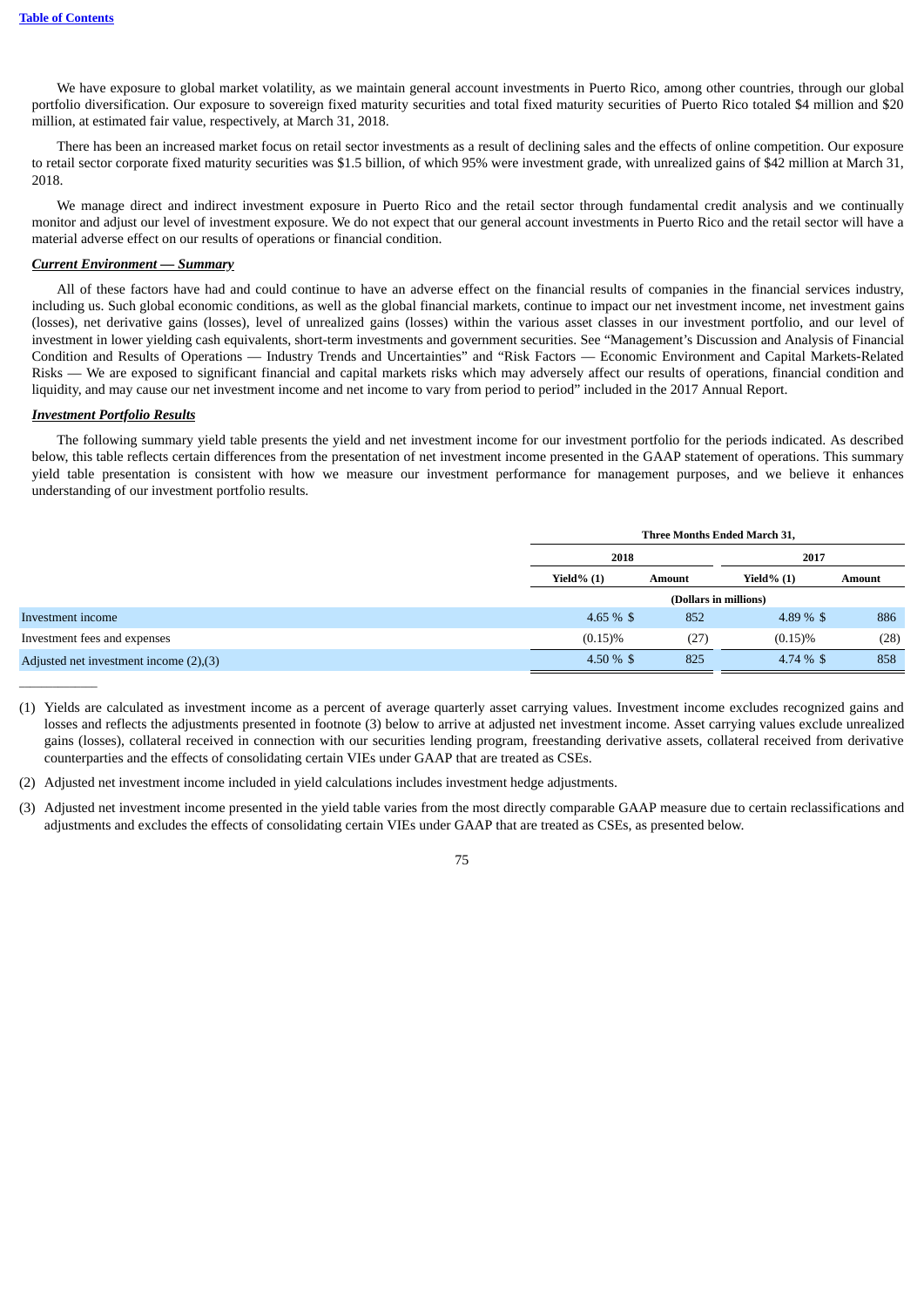|                                                           | Three Months Ended March 31, |               |      |  |  |  |  |  |
|-----------------------------------------------------------|------------------------------|---------------|------|--|--|--|--|--|
|                                                           | 2018                         | 2017          |      |  |  |  |  |  |
|                                                           |                              | (In millions) |      |  |  |  |  |  |
| Net investment income                                     | 817                          | Ъ             | 782  |  |  |  |  |  |
| Investment hedge adjustments                              | (8)                          |               | (76) |  |  |  |  |  |
| Incremental net investment income from CSEs               |                              |               |      |  |  |  |  |  |
| Adjusted net investment income — in the above yield table | 825                          |               | 858  |  |  |  |  |  |

See "— Results of Operations — Consolidated Results for the Three Months Ended March 31, 2018 and 2017 — Adjusted Earnings" for an analysis of the period over period changes in net investment income.

## *Fixed Maturity Securities AFS and Equity Securities*

The following table presents fixed maturity available-for-sale ("AFS") and equity securities by type (public or private) held at:

|                                        |                                       | <b>March 31, 2018</b>  |                                       |        | <b>December 31, 2017</b> |
|----------------------------------------|---------------------------------------|------------------------|---------------------------------------|--------|--------------------------|
|                                        | <b>Estimated</b><br><b>Fair Value</b> | $%$ of<br><b>Total</b> | <b>Estimated</b><br><b>Fair Value</b> |        | $%$ of<br><b>Total</b>   |
|                                        |                                       |                        | (Dollars in millions)                 |        |                          |
| <b>Fixed maturity securities</b>       |                                       |                        |                                       |        |                          |
| Publicly-traded                        | \$<br>52,326                          | 82.8% \$               |                                       | 54,332 | 83.6%                    |
| Privately-placed                       | 10,852                                | 17.2                   |                                       | 10,659 | 16.4                     |
| Total fixed maturity securities        | 63,178                                | $100.0\%$ \$           |                                       | 64,991 | 100.0%                   |
| Percentage of cash and invested assets | 76.2%                                 |                        |                                       | 77.2%  |                          |
| <b>Equity securities</b>               |                                       |                        |                                       |        |                          |
| Publicly-traded                        | \$<br>154                             | 96.2% \$               |                                       | 156    | 96.9%                    |
| Privately-held                         | 6                                     | 3.8                    |                                       | 5      | 3.1                      |
| Total equity securities                | \$<br>160                             | 100.0% \$              |                                       | 161    | 100.0%                   |
| Percentage of cash and invested assets | 0.2%                                  |                        |                                       | 0.2%   |                          |

*Valuation of Securities.* We engage MetLife Investment Advisors, LLC ("MLIA"), a related party investment manager, to execute on our valuation controls and policies to determine the estimated fair value of our investments. The estimated fair value of publicly-traded securities is determined after considering one of three primary sources of information: quoted market prices in active markets, independent pricing services, or independent broker quotations. The estimated fair value of privately-placed securities is determined after considering one of three primary sources of information: market standard internal matrix pricing, market standard internal discounted cash flow techniques, or independent pricing services (after the independent pricing services' use of available observable market data is determined). For publicly-traded securities, the number of quotations obtained varies by instrument and depends on the liquidity of the particular instrument. Generally, prices are obtained from multiple pricing services to cover all asset classes and obtain multiple prices for certain securities, but ultimately use the price with the highest placement in the fair value hierarchy. Independent pricing services that value these instruments use market standard valuation methodologies based on data about market transactions and inputs from multiple pricing sources that are market observable or can be derived principally from or corroborated by observable market data. See Note 6 of the Notes to the Interim Condensed Consolidated and Combined Financial Statements for a discussion of the types of market standard valuation methodologies utilized and key assumptions and observable inputs used in applying these standard valuation methodologies. When a price is not available in the active market or through an independent pricing service, the security is priced primarily using non-binding quotations from independent brokers who are knowledgeable about these securities. Independent non-binding broker quotations use inputs that may be difficult to corroborate with observable market data. As shown in the following section, less than 1% of our fixed maturity securities were valued using non-binding quotations from independent brokers at March 31, 2018.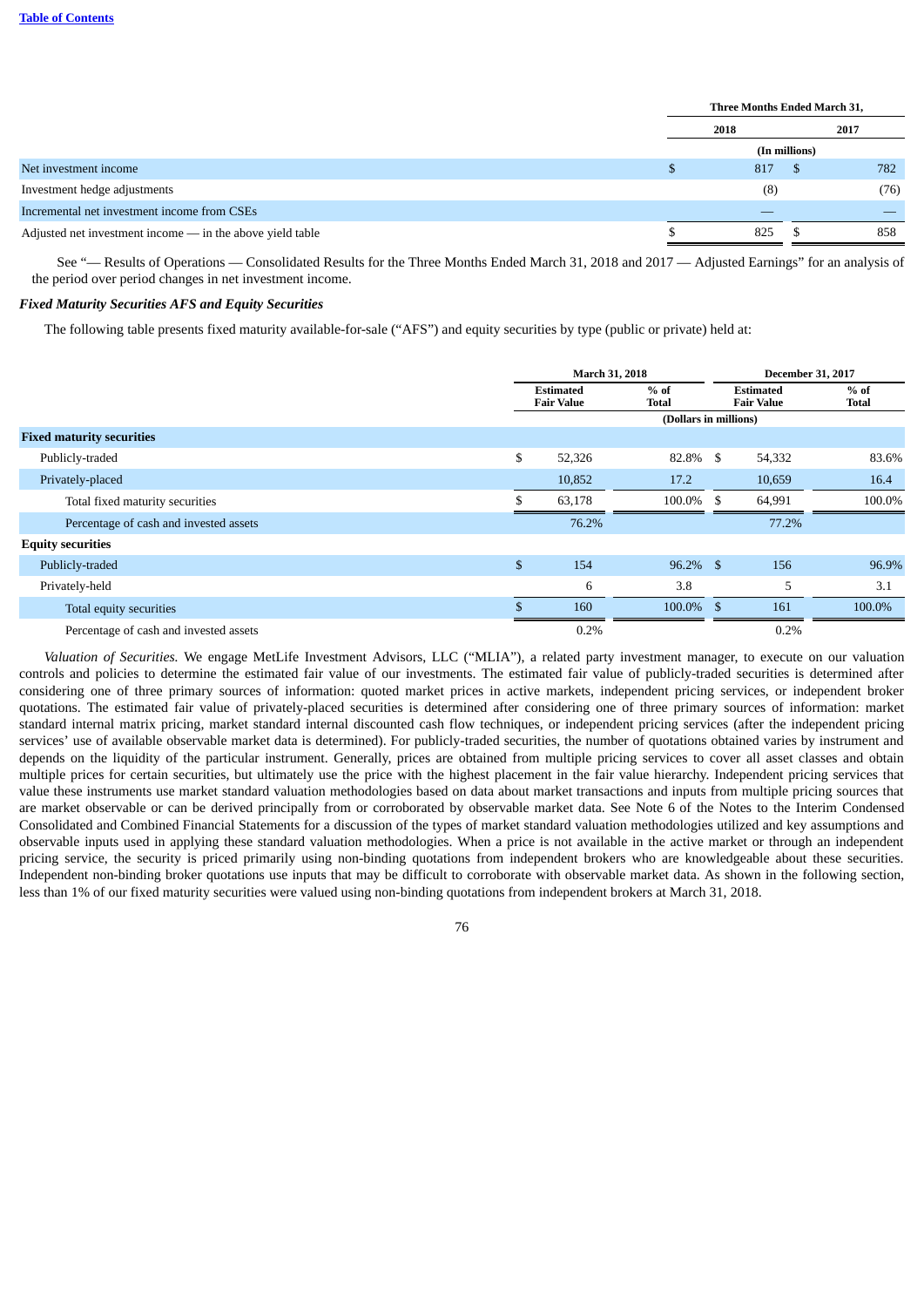The Company is responsible for monitoring and providing the oversight over the valuation controls and policies, including reviewing and approving new transaction types and markets, for ensuring that observable market prices and market-based parameters are used for valuation, wherever possible, and for determining that valuation adjustments, when applied, are based upon established policies and are applied consistently over time. See Note 6 of the Notes to the Interim Condensed Consolidated and Combined Financial Statements for further information on our valuation controls and procedures including our formal process to challenge any prices received from independent pricing services that are not considered representative of estimated fair value.

We have reviewed the significance and observability of inputs used in the valuation methodologies to determine the appropriate fair value hierarchy level for each of our securities. Based on the results of this review and investment class analysis, each instrument is categorized as Level 1, 2 or 3 based on the lowest level significant input to its valuation. See Note 6 of the Notes to the Interim Condensed Consolidated and Combined Financial Statements for information regarding the valuation techniques and inputs by level within the three-level fair value hierarchy by major classes of invested assets.

#### *Fair Value of Fixed Maturity Securities AFS and Equity Securities*

Fixed maturity securities AFS and equity securities measured at estimated fair value on a recurring basis and their corresponding fair value pricing sources are as follows at:

|                                                            |              |                                            | <b>March 31, 2018</b> |                                    |
|------------------------------------------------------------|--------------|--------------------------------------------|-----------------------|------------------------------------|
|                                                            |              | <b>Fixed Maturity</b><br><b>Securities</b> |                       | <b>Equity</b><br><b>Securities</b> |
|                                                            |              |                                            | (Dollars in millions) |                                    |
| <b>Level 1</b>                                             |              |                                            |                       |                                    |
| Quoted prices in active markets for identical assets       | \$<br>6,453  | $10.2\%$ \$                                | 17                    | 10.6%                              |
| <b>Level 2</b>                                             |              |                                            |                       |                                    |
| Independent pricing sources                                | 53,037       | 84.0                                       | 20                    | 12.5                               |
| Internal matrix pricing or discounted cash flow techniques | 576          | 0.9                                        |                       |                                    |
| Significant other observable inputs                        | 53,613       | 84.9                                       | 20                    | 12.5                               |
| <b>Level 3</b>                                             |              |                                            |                       |                                    |
| Independent pricing sources                                | 2,581        | 4.1                                        | 117                   | 73.1                               |
| Internal matrix pricing or discounted cash flow techniques | 399          | 0.6                                        | 6                     | 3.8                                |
| Independent broker quotations                              | 132          | 0.2                                        |                       |                                    |
| Significant unobservable inputs                            | 3,112        | 4.9                                        | 123                   | 76.9                               |
| Total estimated fair value                                 | \$<br>63,178 | 100.0% \$                                  | 160                   | 100.0%                             |

See Note 6 of the Notes to the Interim Condensed Consolidated and Combined Financial Statements for the fixed maturity securities and equity securities AFS fair value hierarchy.

The composition of fair value pricing sources for and significant changes in Level 3 securities at March 31, 2018 are as follows:

- The majority of the Level 3 fixed maturity securities AFS and equity securities were concentrated in three sectors: U.S. and foreign corporate securities and residential mortgage-backed securities ("RMBS").
- Level 3 fixed maturity securities are priced principally through market standard valuation methodologies, independent pricing services and, to a much lesser extent, independent non-binding broker quotations using inputs that are not market observable or cannot be derived principally from or corroborated by observable market data. Level 3 fixed maturity securities consist of less liquid securities with very limited trading activity or where less price transparency exists around the inputs to the valuation methodologies.
- During the three months ended March 31, 2018, Level 3 fixed maturity securities decreased by \$120 million, or 4%. The decrease was driven by net transfers out of Level 3.

See Note 6 of the Notes to the Interim Condensed Consolidated and Combined Financial Statements for a rollforward of the fair value measurements for fixed maturity securities and equity securities AFS measured at estimated fair value on a recurring basis using significant unobservable (Level 3) inputs; transfers into and/or out of Level 3; and further information about the valuation techniques and inputs by level by major classes of invested assets that affect the amounts reported above.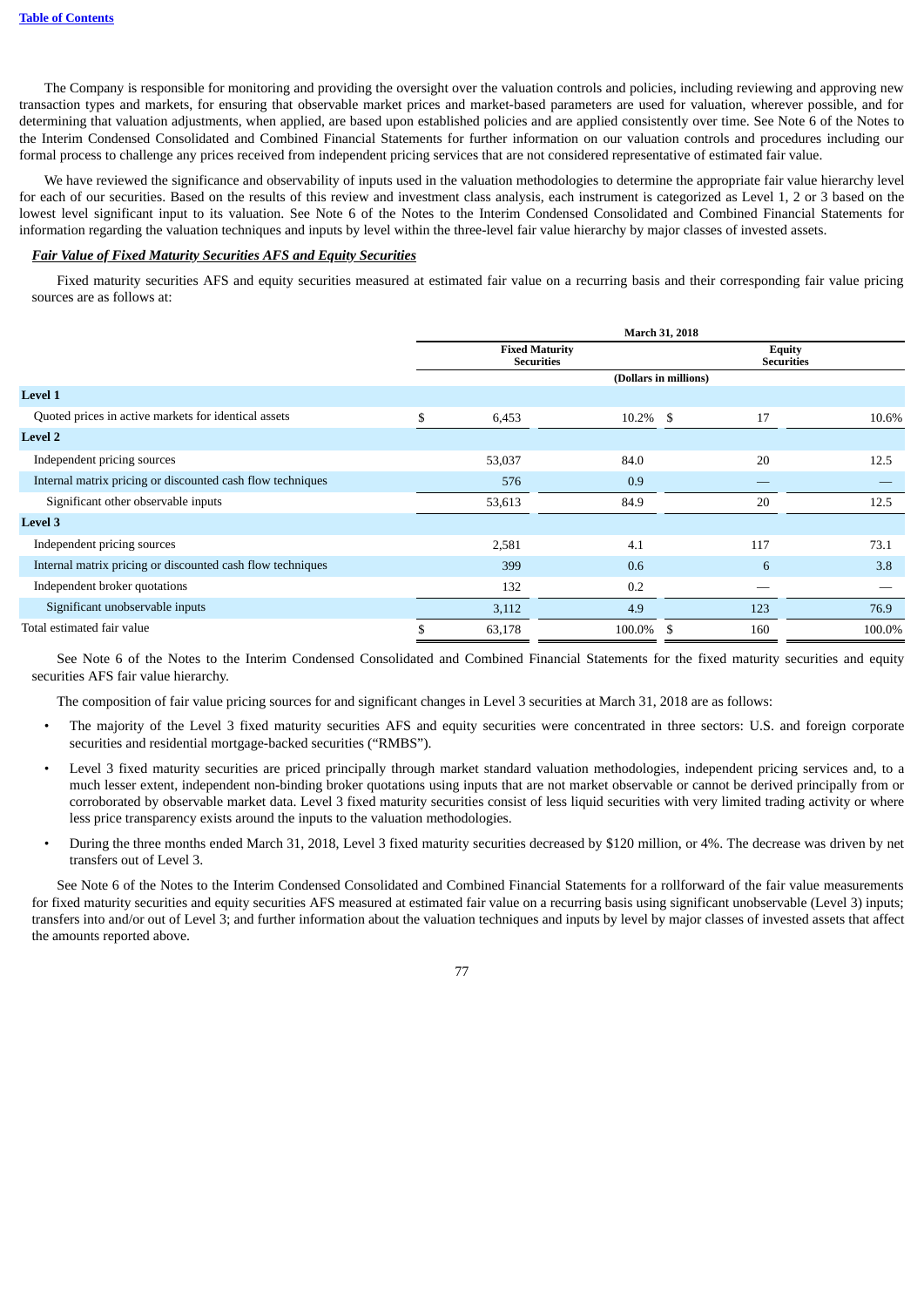# *Fixed Maturity Securities AFS*

See Note 4 of the Notes to the Interim Condensed Consolidated and Combined Financial Statements for information about fixed maturity securities AFS by sector, contractual maturities and continuous gross unrealized losses.

## *Fixed Maturity Securities Credit Quality — Ratings*

See "Management's Discussion and Analysis of Financial Condition and Results of Operations — Investments — Fixed Maturity and Equity Securities AFS — Fixed Maturity Securities Credit Quality — Ratings" included in the 2017 Annual Report for a discussion of the credit quality ratings assigned by Nationally Recognized Statistical Rating Organizations ("NRSRO"), credit quality designations assigned by and methodologies used by the Securities Valuation Office of the NAIC for fixed maturity securities and the revised methodologies adopted by the NAIC for certain structured securities.

The following table presents total fixed maturity securities by NRSRO rating and the applicable NAIC designation from the NAIC published comparison of NRSRO ratings to NAIC designations, except for certain structured securities, which are presented using the revised NAIC methodologies, as well as the percentage, based on estimated fair value that each NAIC designation is comprised of at:

|                                   |                     |              |                   |              | <b>March 31, 2018</b>     |                                   |                       |               |                          |       | <b>December 31, 2017</b>  |        |                                   |                        |  |  |
|-----------------------------------|---------------------|--------------|-------------------|--------------|---------------------------|-----------------------------------|-----------------------|---------------|--------------------------|-------|---------------------------|--------|-----------------------------------|------------------------|--|--|
| <b>NAIC</b><br><b>Designation</b> | <b>NRSRO Rating</b> |              | Amortized<br>Cost |              | Unrealized<br>Gain (Loss) | <b>Estimated</b><br>Fair<br>Value | $%$ of<br>Total       |               | <b>Amortized</b><br>Cost |       | Unrealized<br>Gain (Loss) |        | <b>Estimated</b><br>Fair<br>Value | $%$ of<br><b>Total</b> |  |  |
|                                   |                     |              |                   |              |                           |                                   | (Dollars in millions) |               |                          |       |                           |        |                                   |                        |  |  |
| $\perp$                           | Aaa/Aa/A            | $\mathbb{S}$ | 41,316            | $\mathbb{S}$ | 2,429                     | \$<br>43,745                      | 69.2%                 | <sup>\$</sup> | 42,098                   | \$    | 3,631                     | \$     | 45,729                            | 70.4%                  |  |  |
| 2                                 | Baa                 |              | 15,801            |              | 703                       | 16,504                            | 26.1                  |               | 15,137                   |       | 1,113                     |        | 16,250                            | 25.0                   |  |  |
| Subtotal investment grade         |                     |              | 57,117            |              | 3,132                     | 60,249                            | 95.3                  |               | 57,235                   |       | 4,744                     |        | 61,979                            | 95.4                   |  |  |
| 3                                 | Ba                  |              | 2,044             |              | 23                        | 2,067                             | 3.3                   |               | 2,102                    | 63    |                           |        | 2,165                             | 3.3                    |  |  |
| $\overline{4}$                    | $\mathbf B$         |              | 831               |              | (2)                       | 829                               | 1.3                   | 799           |                          | 15    |                           | 814    |                                   | 1.3                    |  |  |
| 5                                 | Caa and lower       |              | 33                |              | (4)                       | 29                                | 0.1                   |               | 31                       |       | (2)                       |        | 29                                |                        |  |  |
| 6                                 | In or near default  |              | $\overline{4}$    |              |                           | 4                                 |                       |               | 6                        |       | (2)                       |        | 4                                 |                        |  |  |
| Subtotal below investment grade   |                     | 2,912        |                   | 17           | 2,929                     | 4.7                               |                       | 2,938         |                          | 74    |                           | 3,012  | 4.6                               |                        |  |  |
| Total fixed maturity securities   |                     | 60,029       |                   | 3,149        | 63,178                    | 100.0%                            | -\$                   | 60,173        |                          | 4,818 |                           | 64,991 | 100.0%                            |                        |  |  |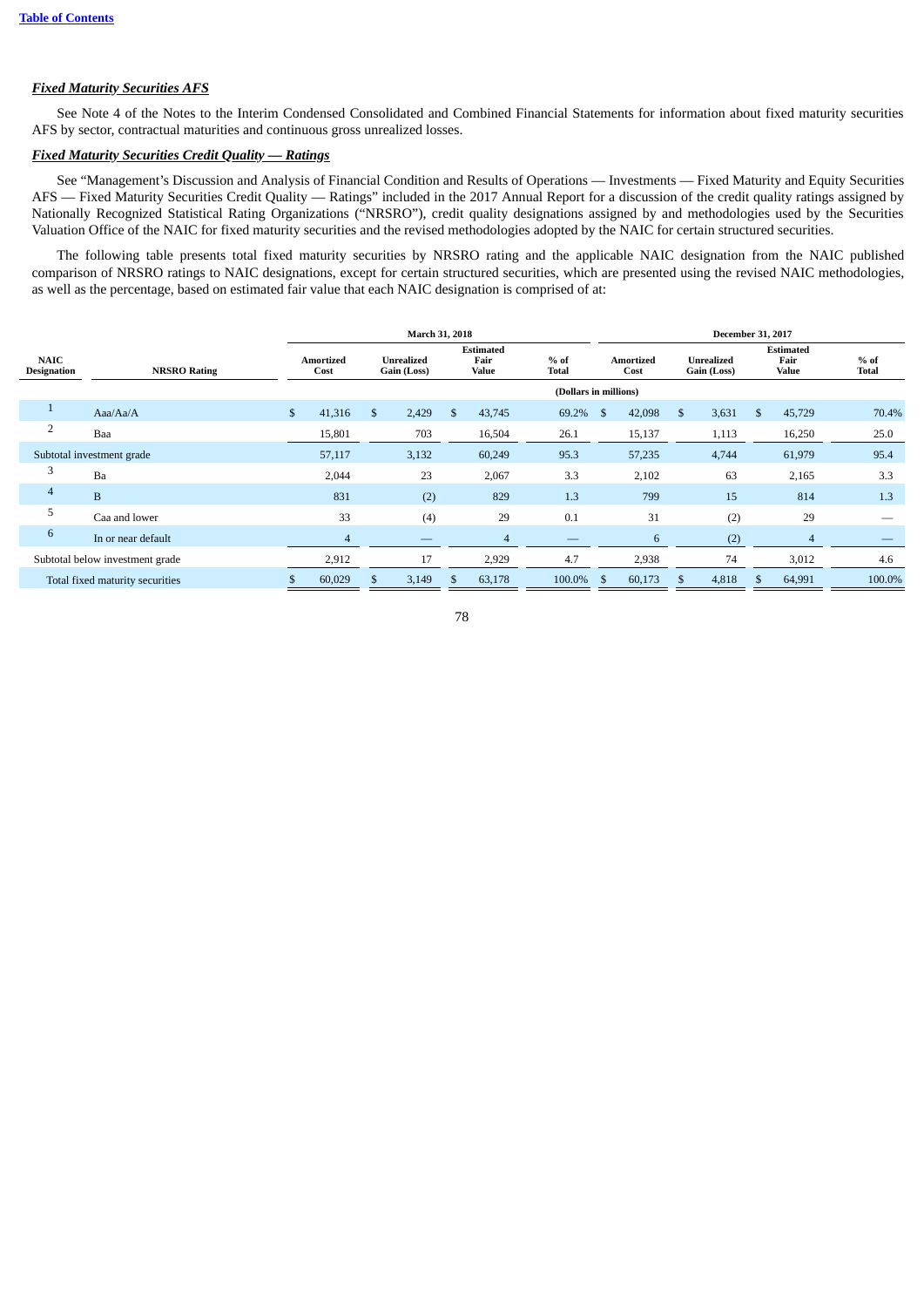The following tables present total fixed maturity securities, based on estimated fair value, by sector classification and by NRSRO rating and the applicable NAIC designations from the NAIC published comparison of NRSRO ratings to NAIC designations, except for certain structured securities, which are presented using the NAIC methodologies as described above:

|                                 | Fixed Maturity Securities - by Sector & Credit Quality Rating |          |              |                |    |                          |                |                          |                |                  |                              |    |                                       |
|---------------------------------|---------------------------------------------------------------|----------|--------------|----------------|----|--------------------------|----------------|--------------------------|----------------|------------------|------------------------------|----|---------------------------------------|
| <b>NAIC Designation</b>         |                                                               | 1        |              | $\overline{2}$ |    | 3                        |                | 4                        |                | 5.               | 6                            |    | <b>Total</b>                          |
| <b>NRSRO Rating</b>             |                                                               | Aaa/Aa/A |              | Baa            |    | Ba                       |                | B                        |                | Caa and<br>Lower | In or Near<br><b>Default</b> |    | <b>Estimated</b><br><b>Fair Value</b> |
|                                 |                                                               |          |              |                |    |                          |                | (Dollars in millions)    |                |                  |                              |    |                                       |
| <b>March 31, 2018</b>           |                                                               |          |              |                |    |                          |                |                          |                |                  |                              |    |                                       |
| U.S. corporate                  | \$                                                            | 10,226   | \$           | 10,858         | \$ | 1,401                    | \$             | 746                      | \$             | 21               | \$                           |    | \$<br>23,252                          |
| U.S. government and agency      |                                                               | 13,783   |              | 175            |    |                          |                |                          |                |                  |                              |    | 13,958                                |
| <b>RMBS</b>                     |                                                               | 7,787    |              | 39             |    | 81                       |                | $\overline{\phantom{0}}$ |                | 8                |                              |    | 7,915                                 |
| Foreign corporate               |                                                               | 1,800    |              | 4,653          |    | 416                      | 47             |                          |                |                  | $\overline{\phantom{0}}$     |    | 6,916                                 |
| State and political subdivision |                                                               | 4,015    |              | 66             |    | 3                        |                | --                       |                |                  | $\overline{4}$               |    | 4,088                                 |
| <b>CMBS</b>                     |                                                               | 3,840    |              |                |    | $\overline{\phantom{0}}$ |                |                          |                |                  |                              |    | 3,840                                 |
| <b>ABS</b>                      |                                                               | 1,665    |              | 195            |    | 40                       | $\overline{2}$ |                          |                |                  |                              |    | 1,902                                 |
| Foreign government              |                                                               | 629      |              | 518            |    | 126                      |                | 34                       |                |                  |                              |    | 1,307                                 |
| Total fixed maturity securities | \$                                                            | 43,745   | \$           | 16,504         | \$ | 2,067                    | \$             | 829                      | \$             | 29               | \$<br>$\overline{4}$         | \$ | 63,178                                |
| Percentage of total             |                                                               | 69.2%    |              | 26.1%          |    | 3.3%                     |                | 1.3%                     |                | 0.1%             | $-$ %                        |    | 100.0%                                |
| <b>December 31, 2017</b>        |                                                               |          |              |                |    |                          |                |                          |                |                  |                              |    |                                       |
| U.S. corporate                  | \$                                                            | 10,263   | \$           | 10,548         | \$ | 1,408                    | \$             | 714                      | $\mathfrak{S}$ | 23               | \$<br>$\mathbf{1}$           |    | \$<br>22,957                          |
| U.S. government and agency      |                                                               | 16,111   |              | 181            |    | $\overline{\phantom{m}}$ |                | —                        |                |                  | –                            |    | 16,292                                |
| <b>RMBS</b>                     |                                                               | 7,830    |              | 27             |    | 102                      |                | 12                       |                | $6\,$            |                              |    | 7,977                                 |
| Foreign corporate               |                                                               | 1,835    |              | 4,657          |    | 483                      |                | 48                       |                |                  | $\overline{\phantom{0}}$     |    | 7,023                                 |
| State and political subdivision |                                                               | 4,105    |              | 70             |    | 3                        |                |                          |                |                  | 3                            |    | 4,181                                 |
| <b>CMBS</b>                     |                                                               | 3,423    |              |                |    | $\overline{\phantom{0}}$ |                |                          |                |                  |                              |    | 3,423                                 |
| <b>ABS</b>                      |                                                               | 1,538    |              | 258            |    | 33                       |                |                          |                |                  |                              |    | 1,829                                 |
| Foreign government              |                                                               | 624      |              | 509            |    | 136                      |                | 40                       |                |                  |                              |    | 1,309                                 |
| Total fixed maturity securities |                                                               | 45,729   | $\mathbb{S}$ | 16,250         | \$ | 2,165                    | $\mathfrak{S}$ | 814                      | $\mathbb{S}$   | 29               | \$<br>$\overline{4}$         |    | \$<br>64,991                          |
| Percentage of total             |                                                               | 70.4%    |              | 25.0%          |    | 3.3%                     |                | 1.3%                     |                | $-$ %            | $-$ %                        |    | 100.0%                                |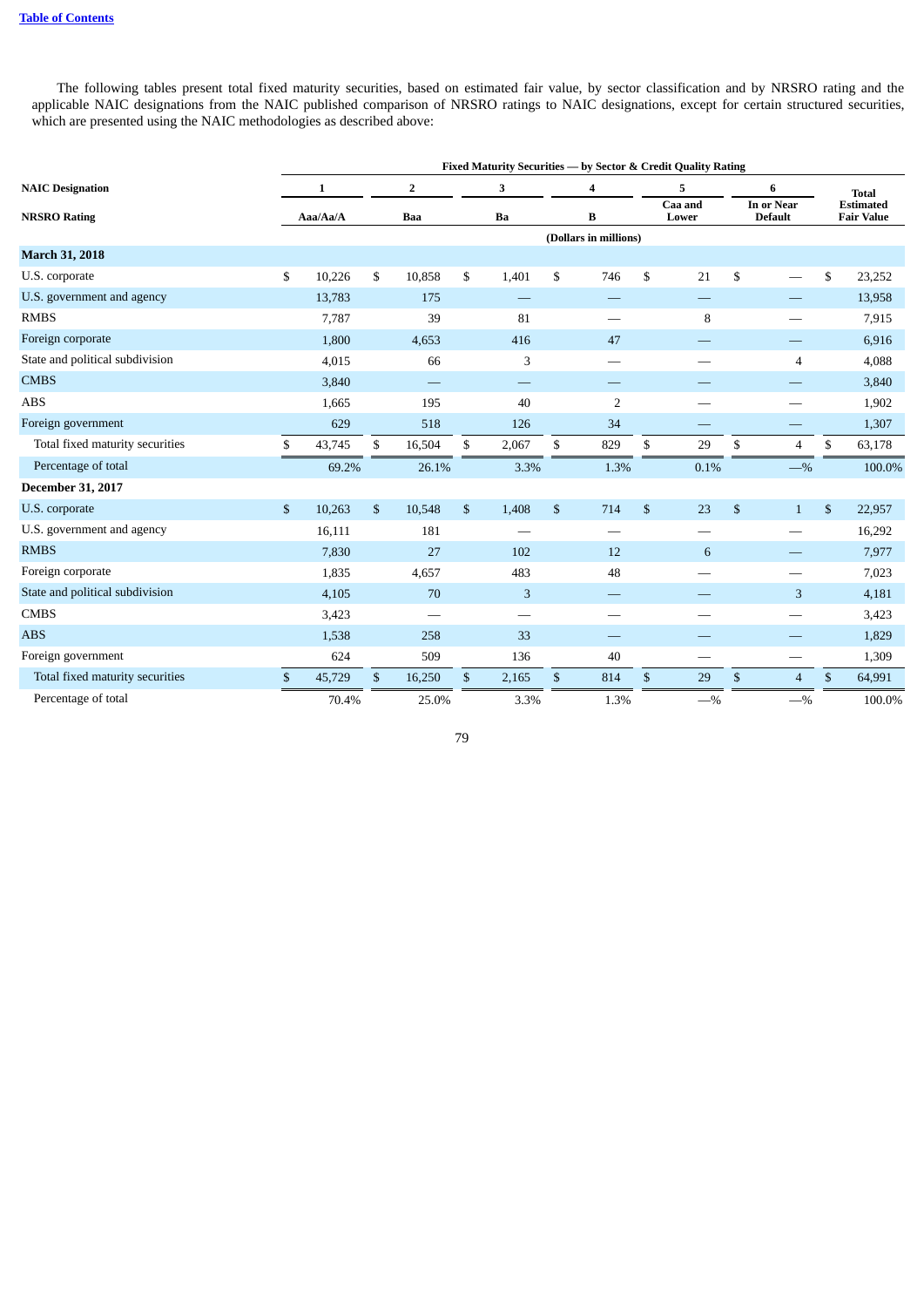## *U.S. and Foreign Corporate Fixed Maturity Securities*

We maintain a diversified portfolio of corporate fixed maturity securities across industries and issuers. This portfolio does not have any exposure to any single issuer in excess of 1% of total investments and the top ten holdings in aggregate comprise 2% of total investments at both March 31, 2018 and December 31, 2017. The tables below present our U.S. and foreign corporate securities holdings by industry at:

|                |               |                                          | <b>March 31, 2018</b>  | <b>December 31, 2017</b> |                                          |                        |  |  |  |  |
|----------------|---------------|------------------------------------------|------------------------|--------------------------|------------------------------------------|------------------------|--|--|--|--|
|                |               | <b>Estimated</b><br>Fair<br><b>Value</b> | $%$ of<br><b>Total</b> |                          | <b>Estimated</b><br>Fair<br><b>Value</b> | $%$ of<br><b>Total</b> |  |  |  |  |
|                |               |                                          | (Dollars in millions)  |                          |                                          |                        |  |  |  |  |
| Industrial     | \$            | 9,448                                    | $31.3\%$ \$            |                          | 9,459                                    | 31.5%                  |  |  |  |  |
| Consumer       |               | 7,213                                    | 23.9                   |                          | 7,213                                    | 24.1                   |  |  |  |  |
| Finance        |               | 6,112                                    | 20.2                   |                          | 5,834                                    | 19.4                   |  |  |  |  |
| Utility        |               | 4,366                                    | 14.5                   |                          | 4,333                                    | 14.5                   |  |  |  |  |
| Communications |               | 2,258                                    | 7.5                    |                          | 2,338                                    | 7.8                    |  |  |  |  |
| Other          |               | 771                                      | 2.6                    |                          | 803                                      | 2.7                    |  |  |  |  |
| Total          | $\mathbf{\$}$ | 30,168                                   | 100.0%                 | -\$                      | 29,980                                   | 100.0%                 |  |  |  |  |

## *Structured Securities*

We held \$13.7 billion and \$13.2 billion of structured securities, at estimated fair value, at March 31, 2018 and December 31, 2017, respectively, as presented in the RMBS, commercial mortgage-backed securities ("CMBS") and asset-backed securities ("ABS") sections below.

## *RMBS*

The following table presents our RMBS holdings at:

|                                     |                                          | March 31, 2018  |      |                                         |                                   |                        |  |                                         |
|-------------------------------------|------------------------------------------|-----------------|------|-----------------------------------------|-----------------------------------|------------------------|--|-----------------------------------------|
|                                     | <b>Estimated</b><br>Fair<br><b>Value</b> | $%$ of<br>Total |      | <b>Net Unrealized</b><br>Gains (Losses) | <b>Estimated</b><br>Fair<br>Value | $%$ of<br><b>Total</b> |  | <b>Net Unrealized</b><br>Gains (Losses) |
|                                     |                                          |                 |      | (Dollars in millions)                   |                                   |                        |  |                                         |
| By security type:                   |                                          |                 |      |                                         |                                   |                        |  |                                         |
| Collateralized mortgage obligations | \$<br>4,473                              | 56.5%           | -\$  | 159                                     | \$<br>4,623                       | 58.0% \$               |  | 219                                     |
| Pass-through securities             | 3,442                                    | 43.5            |      | (61)                                    | 3,354                             | 42.0                   |  | 9                                       |
| <b>Total RMBS</b>                   | \$<br>7,915                              | 100.0%          | \$   | 98                                      | \$<br>7,977                       | 100.0% \$              |  | 228                                     |
| By risk profile:                    |                                          |                 |      |                                         |                                   |                        |  |                                         |
| Agency                              | \$<br>5,498                              | 69.5%           | -\$  | (81)                                    | \$<br>5,439                       | 68.1% \$               |  | 46                                      |
| Prime                               | 303                                      | 3.8             |      | 19                                      | 333                               | 4.2                    |  | 22                                      |
| Alt-A                               | 1,137                                    | 14.4            |      | 92                                      | 1,185                             | 14.9                   |  | 93                                      |
| Sub-prime                           | 977                                      | 12.3            |      | 68                                      | 1,020                             | 12.8                   |  | 67                                      |
| <b>Total RMBS</b>                   | \$<br>7,915                              | 100.0%          | - \$ | 98                                      | \$<br>7,977                       | 100.0% \$              |  | 228                                     |
| Ratings profile:                    |                                          |                 |      |                                         |                                   |                        |  |                                         |
| Rated Aaa/AAA                       | \$<br>5,575                              | 70.4%           |      |                                         | \$<br>5,553                       | 69.6%                  |  |                                         |
| Designated NAIC 1                   | \$<br>7,787                              | 98.4%           |      |                                         | \$<br>7,830                       | 98.2%                  |  |                                         |

Historically, we have managed our exposure to sub-prime RMBS holdings by focusing primarily on senior tranche securities, stress testing the portfolio with severe loss assumptions and closely monitoring the performance of the portfolio. Our sub-prime RMBS portfolio consists predominantly of securities that were purchased after 2012 at significant discounts to par value and discounts to the expected principal recovery value of these securities. The vast majority of these securities are investment grade under the NAIC designations (e.g., NAIC 1 and NAIC 2). The estimated fair value of our subprime RMBS holdings purchased since 2012 was \$935 million and \$976 million at March 31, 2018 and December 31, 2017,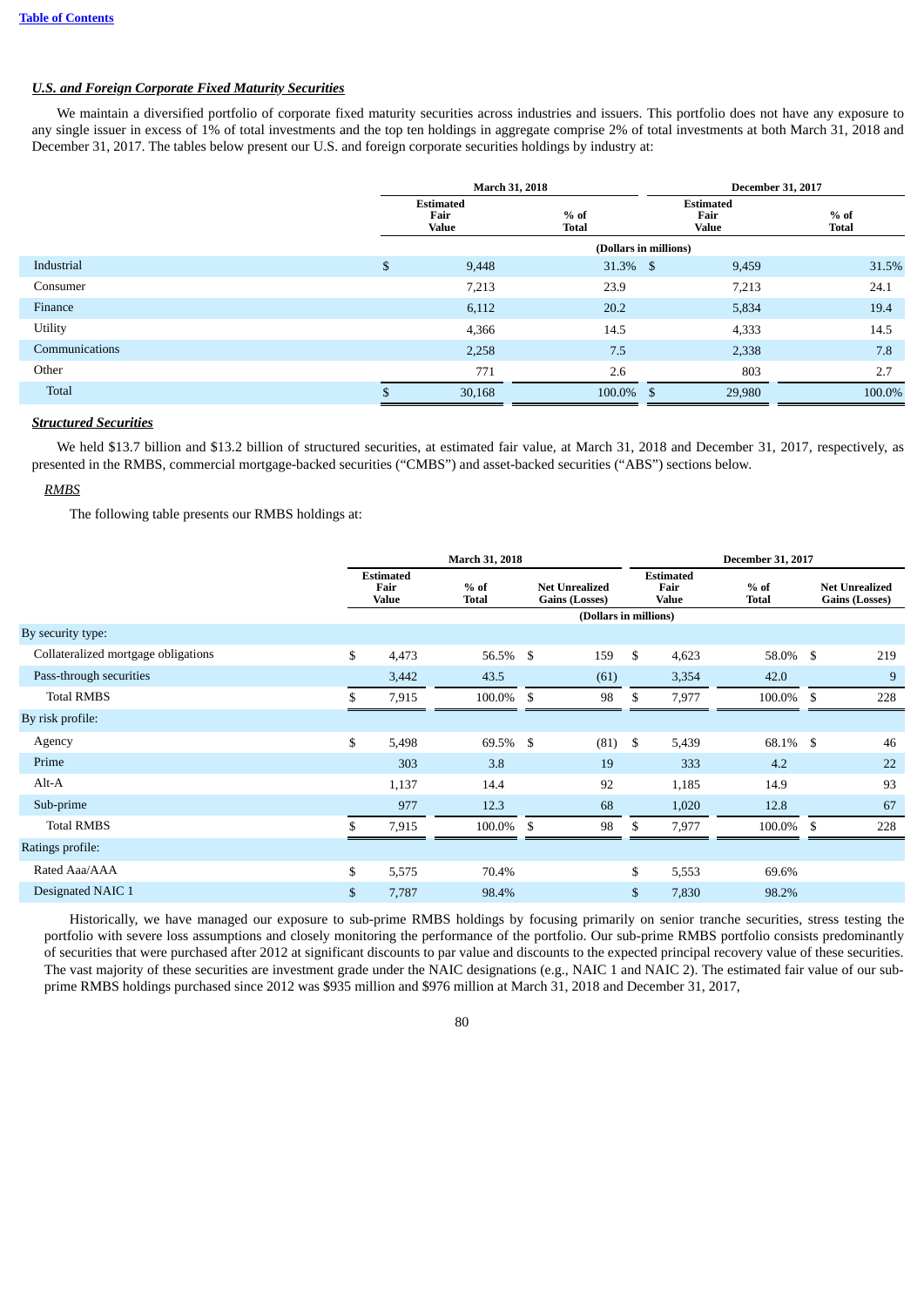respectively, with unrealized gains (losses) of \$65 million and \$65 million at March 31, 2018 and December 31, 2017, respectively.

# *CMBS*

Our CMBS holdings are diversified by vintage year. The following tables present our CMBS holdings by rating agency rating and by vintage year at:

|                             |              |                   |                    |                                   |              |                   |    |                                   |              |                   |    | March 31, 2018                    |                      |     |                                   |                                     |                   |              |                                   |              |                   |              |                                   |  |
|-----------------------------|--------------|-------------------|--------------------|-----------------------------------|--------------|-------------------|----|-----------------------------------|--------------|-------------------|----|-----------------------------------|----------------------|-----|-----------------------------------|-------------------------------------|-------------------|--------------|-----------------------------------|--------------|-------------------|--------------|-----------------------------------|--|
|                             |              |                   | Aaa                |                                   |              | Aa                |    |                                   |              |                   | A  |                                   |                      | Baa |                                   | <b>Below</b><br>Investment<br>Grade |                   |              |                                   |              | <b>Total</b>      |              |                                   |  |
|                             |              | Amortized<br>Cost |                    | <b>Estimated</b><br>Fair<br>Value |              | Amortized<br>Cost |    | <b>Estimated</b><br>Fair<br>Value |              | Amortized<br>Cost |    | <b>Estimated</b><br>Fair<br>Value | Amortized<br>Cost    |     | <b>Estimated</b><br>Fair<br>Value |                                     | Amortized<br>Cost |              | <b>Estimated</b><br>Fair<br>Value |              | Amortized<br>Cost |              | <b>Estimated</b><br>Fair<br>Value |  |
|                             |              |                   |                    |                                   |              |                   |    |                                   |              |                   |    | (Dollars in millions)             |                      |     |                                   |                                     |                   |              |                                   |              |                   |              |                                   |  |
| $2003 - 2010$               | $\mathbb{S}$ | 27                | $\mathbf{\hat{S}}$ | 30                                | $\mathbb{S}$ |                   |    |                                   | $\mathbf{s}$ |                   | £. |                                   | \$                   | \$  |                                   | $\mathbf{\hat{s}}$                  |                   | $\mathbb{S}$ | $\mathbf{1}$                      | $\mathbb{S}$ | 28                | $\mathbf{s}$ | 32                                |  |
| 2011                        |              | 267               |                    | 267                               |              | 11                |    | 11                                |              | 32                |    | 31                                |                      |     |                                   |                                     |                   |              |                                   |              | 310               |              | 309                               |  |
| 2012                        |              | 80                |                    | 80                                |              | 111               |    | 110                               |              | 102               |    | 103                               | $\overline{2}$       |     | $\overline{2}$                    |                                     |                   |              |                                   |              | 295               |              | 295                               |  |
| 2013                        |              | 102               |                    | 103                               |              | 142               |    | 141                               |              | 73                |    | 72                                | -                    |     |                                   |                                     |                   |              | –                                 |              | 317               |              | 316                               |  |
| 2014                        |              | 215               |                    | 215                               |              | 285               |    | 284                               |              | 44                |    | 44                                | _                    |     |                                   |                                     |                   |              |                                   |              | 544               |              | 543                               |  |
| 2015                        |              | 877               |                    | 864                               |              | 183               |    | 181                               |              | 29                |    | 29                                |                      |     |                                   |                                     |                   |              | -                                 |              | 1,089             |              | 1,074                             |  |
| 2016                        |              | 443               |                    | 433                               |              | 51                |    | 48                                |              | 28                |    | 27                                |                      |     |                                   |                                     |                   |              |                                   |              | 522               |              | 508                               |  |
| 2017                        |              | 365               |                    | 357                               |              | 54                |    | 52                                |              | 13                |    | 13                                |                      |     |                                   |                                     |                   |              |                                   |              | 432               |              | 422                               |  |
| 2018                        |              | 326               |                    | 324                               |              | 16                |    | 17                                |              |                   |    |                                   |                      |     |                                   |                                     |                   |              |                                   |              | 342               |              | 341                               |  |
| Total                       |              | 2,702             |                    | 2,673                             | £.           | 853               | -S | 844                               | £.           | 322               | £. | 319                               | \$<br>$\overline{2}$ | \$. | 3                                 |                                     |                   | £.           |                                   | .S           | 3,879             |              | 3,840                             |  |
| <b>Ratings Distribution</b> |              |                   |                    | 69.6%                             |              |                   |    | 22.0%                             |              |                   |    | 8.3%                              |                      |     | 0.1%                              |                                     |                   |              | $-$ %                             |              |                   |              | 100.0%                            |  |

|                      |                |                          |               |                                   |                          |                                          |                    |                     |    | December 31, 2017                 |    |                          |                                     |              |                          |              |                                   |              |                          |              |                                   |  |  |
|----------------------|----------------|--------------------------|---------------|-----------------------------------|--------------------------|------------------------------------------|--------------------|---------------------|----|-----------------------------------|----|--------------------------|-------------------------------------|--------------|--------------------------|--------------|-----------------------------------|--------------|--------------------------|--------------|-----------------------------------|--|--|
|                      |                |                          | Aaa           |                                   | Aa                       |                                          |                    | Baa<br>$\mathbf{A}$ |    |                                   |    |                          | <b>Below</b><br>Investment<br>Grade |              |                          |              |                                   |              | <b>Total</b>             |              |                                   |  |  |
|                      |                | <b>Amortized</b><br>Cost |               | <b>Estimated</b><br>Fair<br>Value | <b>Amortized</b><br>Cost | <b>Estimated</b><br>Fair<br><b>Value</b> |                    | Amortized<br>Cost   |    | <b>Estimated</b><br>Fair<br>Value |    | <b>Amortized</b><br>Cost | <b>Estimated</b><br>Fair<br>Value   |              | <b>Amortized</b><br>Cost |              | <b>Estimated</b><br>Fair<br>Value |              | <b>Amortized</b><br>Cost |              | <b>Estimated</b><br>Fair<br>Value |  |  |
|                      |                |                          |               |                                   |                          |                                          |                    |                     |    | (Dollars in millions)             |    |                          |                                     |              |                          |              |                                   |              |                          |              |                                   |  |  |
| $2003 - 2010$        | $\mathfrak{s}$ | 28                       | $\mathsf{\$}$ | 31                                | \$                       |                                          | $\mathbf{\hat{S}}$ |                     |    |                                   | \$ |                          | \$                                  | $\mathbf{s}$ |                          | $\mathbb{S}$ | $\overline{1}$                    | $\mathbb{S}$ | 29                       | $\mathbf{s}$ | 33                                |  |  |
| 2011                 |                | 270                      |               | 274                               | 11                       | 11                                       |                    | 32                  |    | 32                                |    |                          |                                     |              |                          |              |                                   |              | 313                      |              | 317                               |  |  |
| 2012                 |                | 88                       |               | 90                                | 111                      | 112                                      |                    | 102                 |    | 103                               |    | $\overline{2}$           | 3                                   |              |                          |              |                                   |              | 303                      |              | 308                               |  |  |
| 2013                 |                | 102                      |               | 106                               | 143                      | 144                                      |                    | 73                  |    | 73                                |    |                          |                                     |              |                          |              |                                   |              | 318                      |              | 323                               |  |  |
| 2014                 |                | 215                      |               | 220                               | 285                      | 289                                      |                    | 44                  |    | 45                                |    | –                        |                                     |              |                          |              |                                   |              | 544                      |              | 554                               |  |  |
| 2015                 |                | 840                      |               | 848                               | 184                      | 186                                      |                    | 29                  |    | 30                                |    |                          |                                     |              |                          |              |                                   |              | 1,053                    |              | 1,064                             |  |  |
| 2016                 |                | 430                      |               | 431                               | 51                       | 49                                       |                    | 28                  |    | 27                                |    | –                        |                                     |              | _                        |              |                                   |              | 509                      |              | 507                               |  |  |
| 2017                 |                | 251                      |               | 251                               | 53                       | 53                                       |                    | 13                  |    | 13                                |    |                          |                                     |              |                          |              |                                   |              | 317                      |              | 317                               |  |  |
| Total                |                | 2,224                    |               | 2,251                             | 838                      | 844                                      | \$.                | 321                 | J. | 323                               |    | 3                        |                                     |              |                          |              |                                   |              | 3,386                    | s.           | 3,423                             |  |  |
| Ratings Distribution |                |                          |               | 65.8%                             |                          | 24.7%                                    |                    |                     |    | 9.4%                              |    |                          | 0.1%                                |              |                          |              | $-$ %                             |              |                          |              | 100.0%                            |  |  |

The tables above reflect rating agency ratings assigned by NRSROs, including Moody's Investors Service ("Moody's"), Standard & Poor's Global Rating ("S&P"), Fitch Ratings ("Fitch") and Morningstar. CMBS designated NAIC 1 were 100.0% of total CMBS at both March 31, 2018 and December 31, 2017.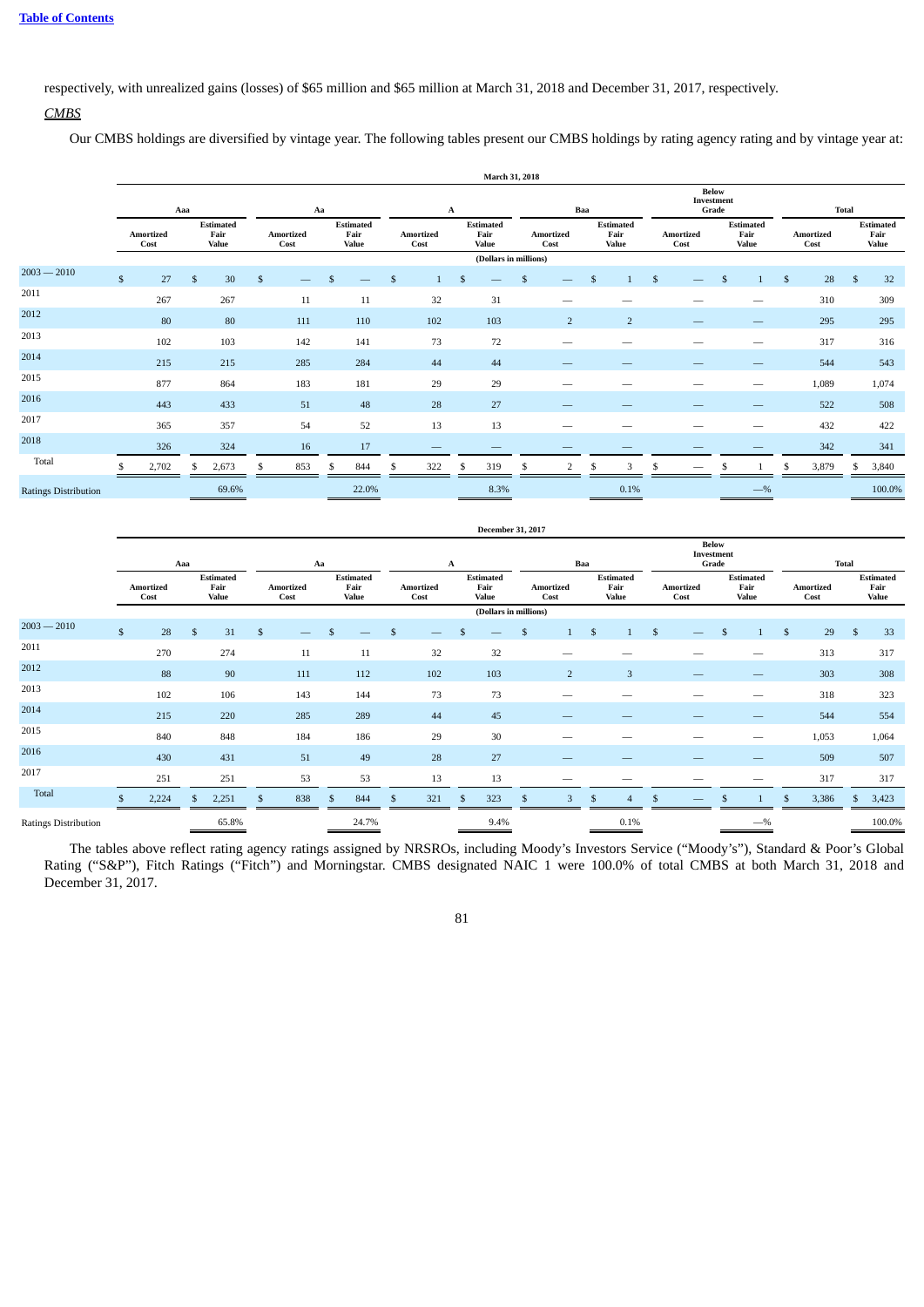## *ABS*

Our ABS are diversified both by collateral type and by issuer. The following table presents our ABS holdings at:

|                            |              |                                   | March 31, 2018         |                                                   | <b>December 31, 2017</b> |                                          |                        |  |                                                   |  |  |  |  |
|----------------------------|--------------|-----------------------------------|------------------------|---------------------------------------------------|--------------------------|------------------------------------------|------------------------|--|---------------------------------------------------|--|--|--|--|
|                            |              | <b>Estimated</b><br>Fair<br>Value | $%$ of<br><b>Total</b> | <b>Net</b><br><b>Unrealized</b><br>Gains (Losses) |                          | <b>Estimated</b><br>Fair<br><b>Value</b> | $%$ of<br><b>Total</b> |  | <b>Net</b><br><b>Unrealized</b><br>Gains (Losses) |  |  |  |  |
|                            |              |                                   |                        | (Dollars in millions)                             |                          |                                          |                        |  |                                                   |  |  |  |  |
| By collateral type:        |              |                                   |                        |                                                   |                          |                                          |                        |  |                                                   |  |  |  |  |
| Collateralized obligations | \$           | 929                               | 48.8% \$               | 6                                                 | $\mathfrak{F}$           | 819                                      | 44.8% \$               |  | 8                                                 |  |  |  |  |
| Consumer loans             |              | 249                               | 13.1                   | $\overline{2}$                                    |                          | 262                                      | 14.3                   |  | 3                                                 |  |  |  |  |
| Automobile loans           |              | 203                               | 10.7                   |                                                   |                          | 189                                      | 10.3                   |  |                                                   |  |  |  |  |
| Student loans              |              | 169                               | 8.9                    | 6                                                 |                          | 169                                      | 9.3                    |  | $\overline{4}$                                    |  |  |  |  |
| Credit card loans          |              | 59                                | 3.1                    |                                                   |                          | 101                                      | 5.5                    |  |                                                   |  |  |  |  |
| Other loans                |              | 293                               | 15.4                   | $\overline{2}$                                    |                          | 289                                      | 15.8                   |  | $\overline{4}$                                    |  |  |  |  |
| <b>Total</b>               | \$           | 1,902                             | 100.0% \$              | 16                                                | $\mathbf{s}$             | 1,829                                    | 100.0% \$              |  | 19                                                |  |  |  |  |
| Ratings profile:           |              |                                   |                        |                                                   |                          |                                          |                        |  |                                                   |  |  |  |  |
| Rated Aaa/AAA              | $\mathbb{S}$ | 765                               | 40.2%                  |                                                   | $\mathbf{s}$             | 637                                      | 34.8%                  |  |                                                   |  |  |  |  |
| Designated NAIC 1          | \$           | 1,665                             | 87.5%                  |                                                   | \$                       | 1,538                                    | 84.1%                  |  |                                                   |  |  |  |  |

#### Evaluation of Fixed Maturity Securities AFS for OTTI and Evaluating Temporarily Impaired Fixed Maturity Securities AFS

See Note 4 of the Notes to the Interim Condensed Consolidated and Combined Financial Statements for information about the evaluation of fixed maturity securities and equity securities AFS for OTTI and evaluation of temporarily impaired AFS securities.

## *OTTI Losses on Fixed Maturity Securities AFS Recognized in Earnings*

See Note 4 of the Notes to the Interim Condensed Consolidated and Combined Financial Statements for information about OTTI losses and gross gains and gross losses on AFS securities sold.

## *Overview of Fixed Maturity Security OTTI Losses Recognized in Earnings*

There were no impairments of fixed maturity securities for both the three months ended March 31, 2018 and 2017.

### *Future Impairments*

Future OTTI will depend primarily on economic fundamentals, issuer performance (including changes in the present value of future cash flows expected to be collected), and changes in credit ratings, collateral valuation, interest rates and credit spreads, as well as a change in our intention to hold or sell a security that is in an unrealized loss position. If economic fundamentals deteriorate or if there are adverse changes in the above factors, OTTI may be incurred in upcoming periods.

## *Securities Lending*

We participate in a securities lending program whereby securities are loaned to third parties, primarily brokerage firms and commercial banks. We obtain collateral, usually cash, in an amount generally equal to 102% of the estimated fair value of the securities loaned, which is obtained at the inception of a loan and maintained at a level greater than or equal to 100% for the duration of the loan. We monitor the estimated fair value of the securities loaned on a daily basis with additional collateral obtained as necessary throughout the duration of the loan. Securities loaned under such transactions may be sold or repledged by the transferee. We are liable to return to our counterparties the cash collateral under our control. Security collateral received from counterparties may not be sold or repledged, unless the counterparty is in default, and is not reflected in the financial statements. These transactions are treated as financing arrangements and the associated cash collateral liability is recorded at the amount of the cash received.

See "— Liquidity and Capital Resources — The Company — Liquidity and Capital Uses — Securities Lending" and Note 4 of the Notes to the Interim Condensed Consolidated and Combined Financial Statements for information regarding our securities lending program.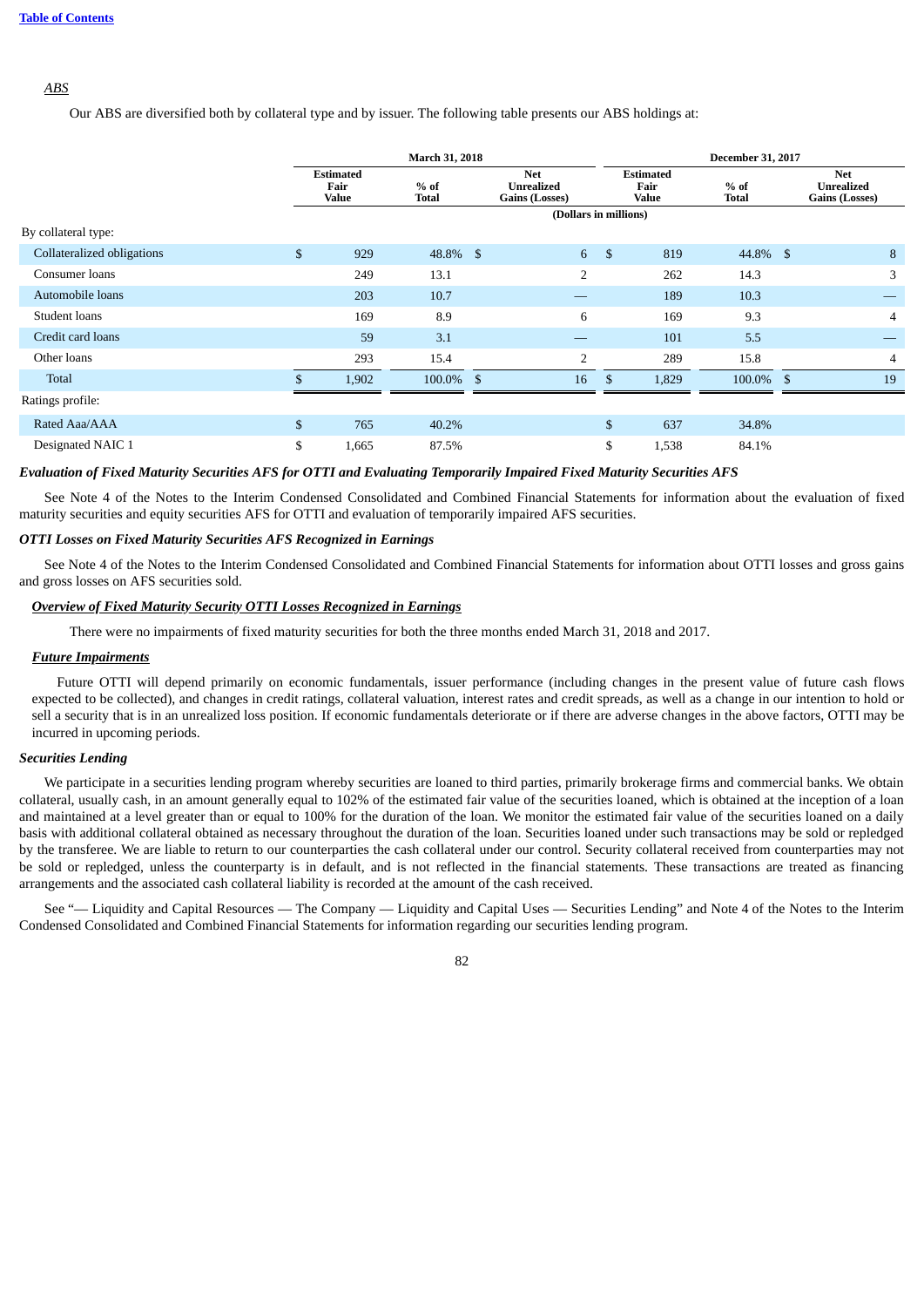## *Mortgage Loans*

Our mortgage loans are principally collateralized by commercial, agricultural and residential properties. Mortgage loans and the related valuation allowances are summarized as follows at:

|              |    |                        | <b>March 31, 2018</b> |                               |                                  | <b>December 31, 2017</b> |                        |                        |  |                        |                                  |  |  |  |  |
|--------------|----|------------------------|-----------------------|-------------------------------|----------------------------------|--------------------------|------------------------|------------------------|--|------------------------|----------------------------------|--|--|--|--|
|              |    | Recorded<br>Investment | $%$ of<br>Total       | <b>Valuation</b><br>Allowance | $%$ of<br>Recorded<br>Investment |                          | Recorded<br>Investment | $%$ of<br><b>Total</b> |  | Valuation<br>Allowance | $%$ of<br>Recorded<br>Investment |  |  |  |  |
|              |    |                        |                       |                               | (Dollars in millions)            |                          |                        |                        |  |                        |                                  |  |  |  |  |
| Commercial   | \$ | 7,629                  | 67.8%                 | 38                            | $0.5\%$ \$                       |                          | 7,260                  | 68.0% \$               |  | 36                     | $0.5\%$                          |  |  |  |  |
| Agricultural |    | 2,435                  | 21.6                  | 7                             | 0.3%                             |                          | 2,276                  | 21.3                   |  |                        | 0.3%                             |  |  |  |  |
| Residential  |    | 1,188                  | 10.6                  | 4                             | 0.3%                             |                          | 1,138                  | 10.7                   |  | 4                      | 0.4%                             |  |  |  |  |
| Total        |    | 11,252                 | 100.0%                | 49                            | $0.4\%$                          |                          | 10,674                 | 100.0% \$              |  | 47                     | 0.4%                             |  |  |  |  |

The information presented in the tables herein exclude mortgage loans where we elected the fair value option ("FVO"). Such amounts are presented in Note 4 of the Notes to the Interim Condensed Consolidated and Combined Financial Statements.

We diversify our mortgage loan portfolio by both geographic region and property type to reduce the risk of concentration. Of our commercial and agricultural mortgage loan portfolios, at both March 31, 2018 and December 31, 2017, 97% were collateralized by properties located in the U.S. and the remainder was collateralized by properties located outside of the U.S. The carrying value as a percentage of total commercial and agricultural mortgage loans for the top three states in the U.S. is as follows at:

|              | <b>March 31, 2018</b> | <b>December 31, 2017</b> |
|--------------|-----------------------|--------------------------|
| <b>State</b> |                       |                          |
| California   | 24%                   | 24%                      |
| New York     | 15%                   | 15%                      |
| <b>Texas</b> | 9%                    | 9%                       |

Additionally, we manage risk when originating commercial and agricultural mortgage loans by generally lending up to 75% of the estimated fair value of the underlying real estate collateral.

We manage our residential mortgage loan portfolio in a similar manner to reduce risk of concentration. All residential mortgage loans were collateralized by properties located in the U.S. at both March 31, 2018 and December 31, 2017. The carrying value as a percentage of total residential mortgage loans for the top three states in the U.S. is as follows at:

|            | <b>March 31, 2018</b> | <b>December 31, 2017</b> |
|------------|-----------------------|--------------------------|
| State      |                       |                          |
| California | 33%                   | 32%                      |
| Florida    | 13%                   | 13%                      |
| New York   | 8%                    | 8%                       |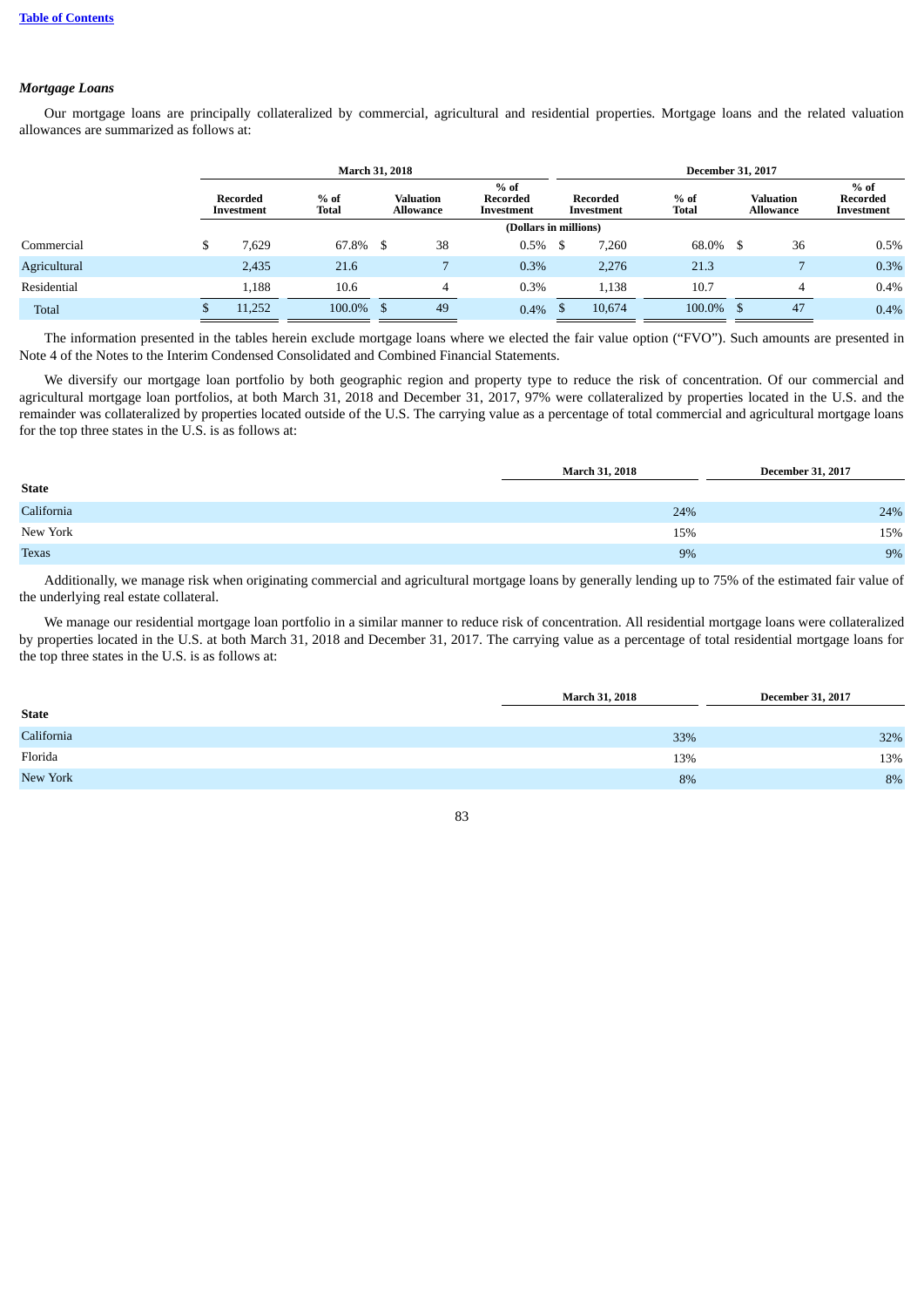*Commercial Mortgage Loans by Geographic Region and Property Type*. Commercial mortgage loans are the largest component of the mortgage loan invested asset class. The tables below present the diversification across geographic regions and property types of commercial mortgage loans at:

|               | March 31, 2018         |      | December 31, 2017 |                                        |  |  |  |
|---------------|------------------------|------|-------------------|----------------------------------------|--|--|--|
| <b>Amount</b> | $%$ of<br><b>Total</b> |      |                   | $%$ of<br><b>Total</b>                 |  |  |  |
|               |                        |      |                   |                                        |  |  |  |
|               |                        |      |                   |                                        |  |  |  |
| \$<br>2,067   |                        |      | 1,955             | 26.9%                                  |  |  |  |
| 1,759         | 23.1                   |      | 1,699             | 23.4                                   |  |  |  |
| 1,142         | 15.0                   |      | 1,190             | 16.4                                   |  |  |  |
| 776           | 10.1                   |      | 777               | 10.7                                   |  |  |  |
| 488           | 6.4                    |      | 489               | 6.7                                    |  |  |  |
| 373           | 4.9                    |      | 266               | 3.7                                    |  |  |  |
| 343           | 4.5                    |      | 323               | 4.5                                    |  |  |  |
| 341           | 4.5                    |      | 220               | 3.0                                    |  |  |  |
| 129           | 1.7                    |      | 130               | 1.8                                    |  |  |  |
| 48            | 0.6                    |      | 48                | 0.7                                    |  |  |  |
| 163           | 2.1                    |      | 163               | 2.2                                    |  |  |  |
| 7,629         | 100.0%                 |      | 7,260             | 100.0%                                 |  |  |  |
| 38            |                        |      | 36                |                                        |  |  |  |
| \$<br>7,591   |                        | \$   | 7,224             |                                        |  |  |  |
|               |                        |      |                   |                                        |  |  |  |
| \$<br>3,391   | 44.4%                  | - \$ | 3,246             | 44.7%                                  |  |  |  |
| 2,001         | 26.2                   |      | 1,933             | 26.7                                   |  |  |  |
| 1,098         | 14.4                   |      | 968               | 13.3                                   |  |  |  |
| 678           | 8.9                    |      | 683               | 9.4                                    |  |  |  |
| 416           | 5.5                    |      | 385               | 5.3                                    |  |  |  |
| 45            | 0.6                    |      | 45                | 0.6                                    |  |  |  |
| 7,629         | 100.0%                 |      | 7,260             | 100.0%                                 |  |  |  |
| 38            |                        |      | 36                |                                        |  |  |  |
| \$<br>7,591   |                        | \$   | 7,224             |                                        |  |  |  |
|               |                        |      | 27.1% \$          | <b>Amount</b><br>(Dollars in millions) |  |  |  |

*Mortgage Loan Credit Quality — Monitoring Process*. We monitor our mortgage loan investments on an ongoing basis, including a review of loans that are current, past due, restructured and under foreclosure. See Note 4 of the Notes to the Interim Condensed Consolidated and Combined Financial Statements for information on mortgage loans by credit quality indicator, past due and nonaccrual mortgage loans, as well as impaired mortgage loans.

We review our commercial mortgage loans on an ongoing basis. These reviews may include an analysis of the property financial statements and rent roll, lease rollover analysis, property inspections, market analysis, estimated valuations of the underlying collateral, loan-to-value ratios, debt service coverage ratios and tenant creditworthiness. The monitoring process focuses on higher risk loans, which include those that are classified as restructured, delinquent or in foreclosure, as well as loans with higher loan-to-value ratios and lower debt service coverage ratios. The monitoring process for agricultural mortgage loans is generally similar, with a focus on higher risk loans, such as loans with higher loan-to-value ratios, including reviews on a geographic and sector basis. We review our residential mortgage loans on an ongoing basis. See Note 6 of the Notes to the Consolidated and Combined Financial Statements included in the 2017 Annual Report for information on our evaluation of residential mortgage loans and related valuation allowance methodology.

Loan-to-value ratios and debt service coverage ratios are common measures in the assessment of the quality of commercial mortgage loans. Loan-tovalue ratios are a common measure in the assessment of the quality of agricultural mortgage loans. Loan-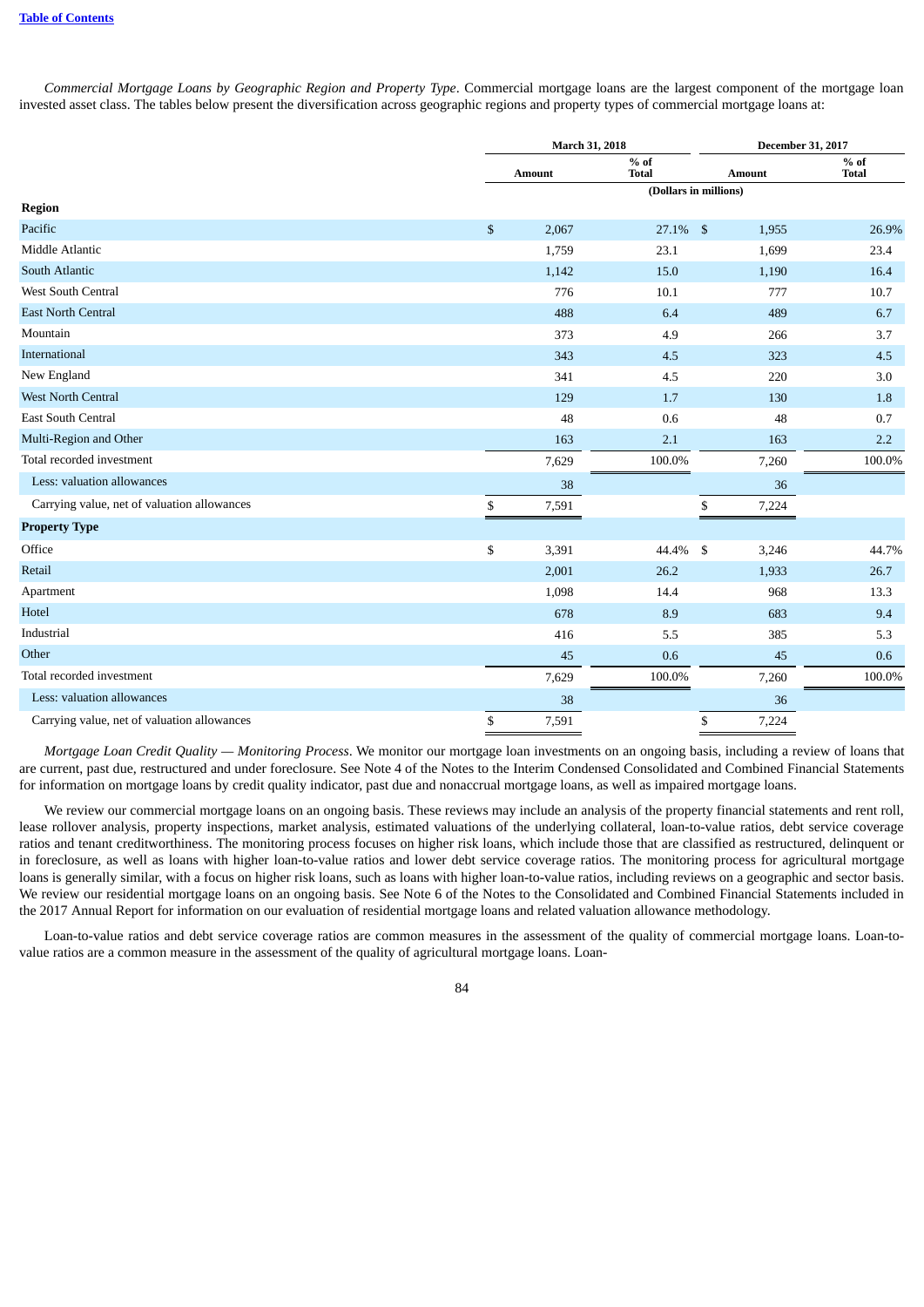to-value ratios compare the amount of the loan to the estimated fair value of the underlying collateral. A loan-to-value ratio greater than 100% indicates that the loan amount is greater than the collateral value. A loan-to-value ratio of less than 100% indicates an excess of collateral value over the loan amount. Generally, the higher the loan-to-value ratio, the higher the risk of experiencing a credit loss. The debt service coverage ratio compares a property's net operating income to amounts needed to service the principal and interest due under the loan. Generally, the lower the debt service coverage ratio, the higher the risk of experiencing a credit loss. For our commercial mortgage loans, our average loan-to-value ratio was 51% at both March 31, 2018 and December 31, 2017, and our average debt service coverage ratio was 2.3x at both March 31, 2018 and December 31, 2017. The debt service coverage ratio, as well as the values utilized in calculating the ratio, is updated annually on a rolling basis, with a portion of the portfolio updated each quarter. In addition, the loan-tovalue ratio is routinely updated for all but the lowest risk loans as part of our ongoing review of our commercial mortgage loan portfolio. For our agricultural mortgage loans, our average loan-to-value ratio was 45% and 43% at March 31, 2018 and December 31, 2017, respectively. The values utilized in calculating the agricultural mortgage loan loan-to-value ratio are developed in connection with the ongoing review of the agricultural loan portfolio and are routinely updated.

*Mortgage Loan Valuation Allowances*. Our valuation allowances are established both on a loan specific basis for those loans considered impaired where a property specific or market specific risk has been identified that could likely result in a future loss, as well as for pools of loans with similar risk characteristics where a property specific or market specific risk has not been identified, but for which we expect to incur a loss. Accordingly, a valuation allowance is provided to absorb these estimated probable credit losses.

The determination of the amount of valuation allowances is based upon our periodic evaluation and assessment of known and inherent risks associated with our loan portfolios. Such evaluations and assessments are based upon several factors, including our experience for loan losses, defaults and loss severity, and loss expectations for loans with similar risk characteristics. These evaluations and assessments are revised as conditions change and new information becomes available, which can cause the valuation allowances to increase or decrease over time as such evaluations are revised. Negative credit migration, including an actual or expected increase in the level of problem loans, will result in an increase in the valuation allowance. Positive credit migration, including an actual or expected decrease in the level of problem loans, will result in a decrease in the valuation allowance.

See Notes 4 and 6 of the Notes to the Interim Condensed Consolidated and Combined Financial Statements for information about how valuation allowances are established and monitored, activity in and balances of the valuation allowance, and the estimated fair value of impaired mortgage loans and related impairments included within net investment gains (losses) at and for the three months ended March 31, 2018 and 2017.

#### *Real Estate Joint Ventures*

Real estate joint ventures is comprised of joint ventures with interests in single property income-producing real estate, and to a lesser extent joint ventures with interests in multi-property projects with varying strategies ranging from the development of properties to the operation of income-producing properties, as well as a runoff portfolio of real estate private equity funds.

The estimated fair value of the real estate joint venture investment portfolios was \$553 million and \$594 million at March 31, 2018 and December 31, 2017, respectively.

#### *Other Limited Partnership Interests*

Other limited partnership interests are comprised of private equity funds and hedge funds. The carrying value of other limited partnership interests was \$1.7 billion at both March 31, 2018 and December 31, 2017, which included \$104 million of hedge funds at both March 31, 2018 and December 31, 2017. Cash distributions on these investments are generated from investment gains, operating income from the underlying investments of the funds and liquidation of the underlying investments of the funds. We estimate that the underlying investments of the funds will be liquidated over the next two to 10 years.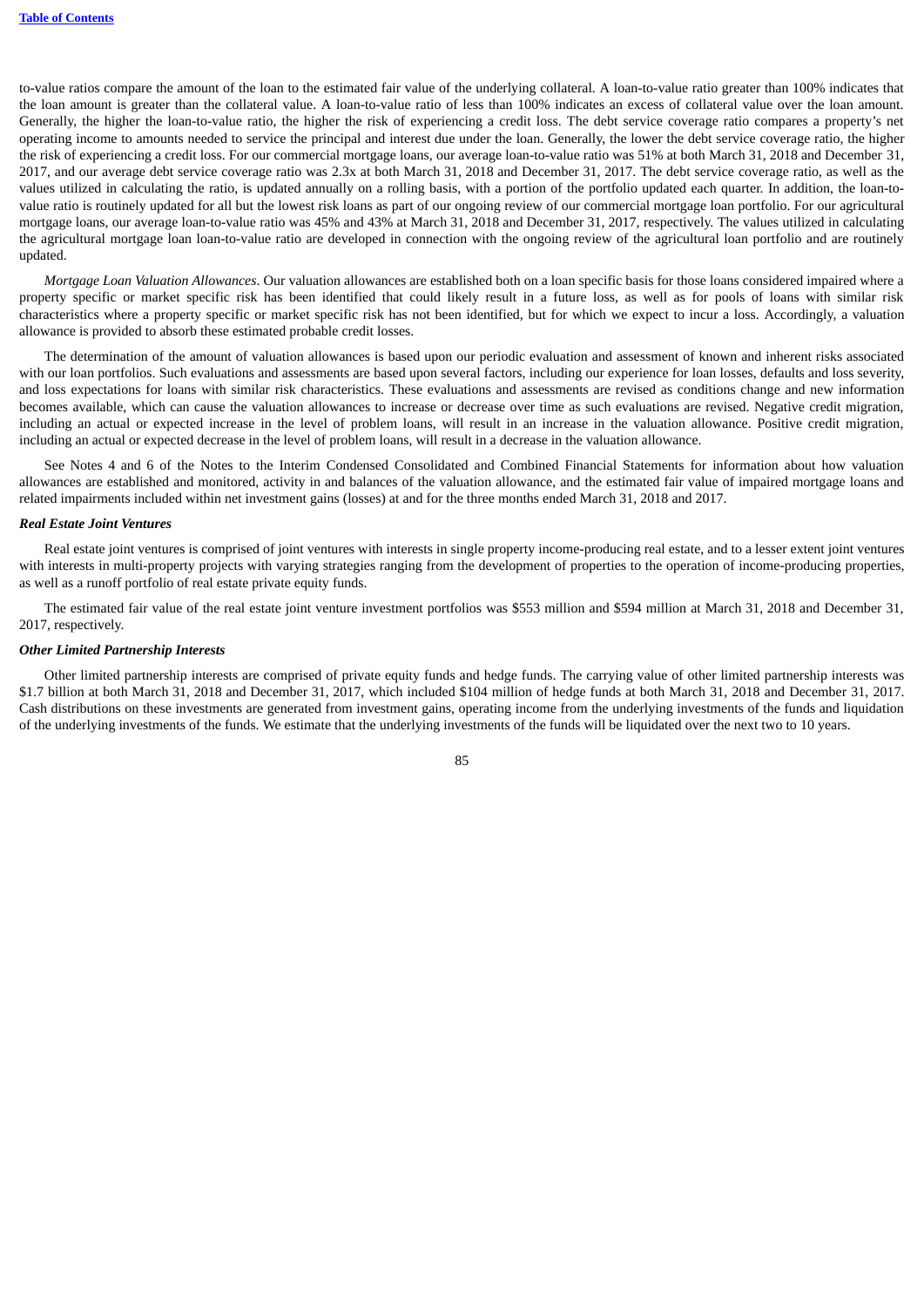# *Other Invested Assets*

The following table presents the carrying value of our other invested assets by type at:

|                                                              |   | <b>March 31, 2018</b> |                       | <b>December 31, 2017</b> |                 |  |  |
|--------------------------------------------------------------|---|-----------------------|-----------------------|--------------------------|-----------------|--|--|
|                                                              |   | Carrying<br>Value     |                       | Carrying<br>Value        | $%$ of<br>Total |  |  |
|                                                              |   |                       | (Dollars in millions) |                          |                 |  |  |
| Freestanding derivatives with positive estimated fair values | D | 2,201                 | 89.8% \$              | 2,254                    | 89.9%           |  |  |
| Tax credit and renewable energy partnerships                 |   | 101                   | 4.1                   | 103                      | 4.1             |  |  |
| FHLB Stock (1)                                               |   | 70                    | 2.8                   | 71                       | 2.8             |  |  |
| Leveraged leases, net of non-recourse debt                   |   | 66                    | 2.7                   | 66                       | 2.6             |  |  |
| Other                                                        |   | 14                    | 0.6                   | 13                       | 0.6             |  |  |
| Total                                                        |   | 2,452                 | 100.0% \$             | 2,507                    | 100.0%          |  |  |
|                                                              |   |                       |                       |                          |                 |  |  |

(1) The Company reclassified Federal Home Loan Bank ("FHLB") stock in prior periods from equity securities to other invested assets.

## **Derivatives**

## *Derivative Risks*

We are exposed to various risks relating to our ongoing business operations, including interest rate, foreign currency exchange rate, credit and equity market. We use a variety of strategies to manage these risks, including the use of derivatives. See Note 5 of the Notes to the Interim Condensed Consolidated and Combined Financial Statements for:

- A comprehensive description of the nature of our derivatives, including the strategies for which derivatives are used in managing various risks.
- Information about the gross notional amount, estimated fair value, and primary underlying risk exposure of our derivatives by type of hedge designation, excluding embedded derivatives, held at March 31, 2018 and December 31, 2017.
- The statement of operations effects of derivatives in cash flow, fair value, or nonqualifying hedge relationships for the three months ended March 31, 2018 and 2017.

See "Business — Segments and Corporate & Other — Annuities", "Business — Risk Management Strategies — ULSG Market Risk Exposure Management" and "Management's Discussion and Analysis of Financial Condition and Results of Operations — Results of Operations — Actuarial Assumption Review" included in the 2017 Annual Report for more information about our use of derivatives by major hedge programs.

## *Fair Value Hierarchy*

See Note 5 of the Notes to the Interim Condensed Consolidated and Combined Financial Statements for derivatives measured at estimated fair value on a recurring basis and their corresponding fair value hierarchy.

The valuation of Level 3 derivatives involves the use of significant unobservable inputs and generally requires a higher degree of management judgment or estimation than the valuations of Level 1 and Level 2 derivatives. Although Level 3 inputs are unobservable, management believes they are consistent with what other market participants would use when pricing such instruments and are considered appropriate given the circumstances. The use of different inputs or methodologies could have a material effect on the estimated fair value of Level 3 derivatives and could materially affect net income.

Derivatives categorized as Level 3 at March 31, 2018 include: credit default swaps priced using unobservable credit spreads, or that are priced through independent broker quotations; equity variance swaps with unobservable volatility inputs; and equity index options with unobservable correlation inputs. The estimated fair value of our derivatives priced through independent broker quotations were less than1% and 1% at March 31, 2018 and December 31, 2017, respectively.

See Note 6 of the Notes to Interim Condensed Consolidated and Combined Financial Statements for a rollforward of the fair value measurements for derivatives measured at estimated fair value on a recurring basis using significant unobservable (Level 3) inputs.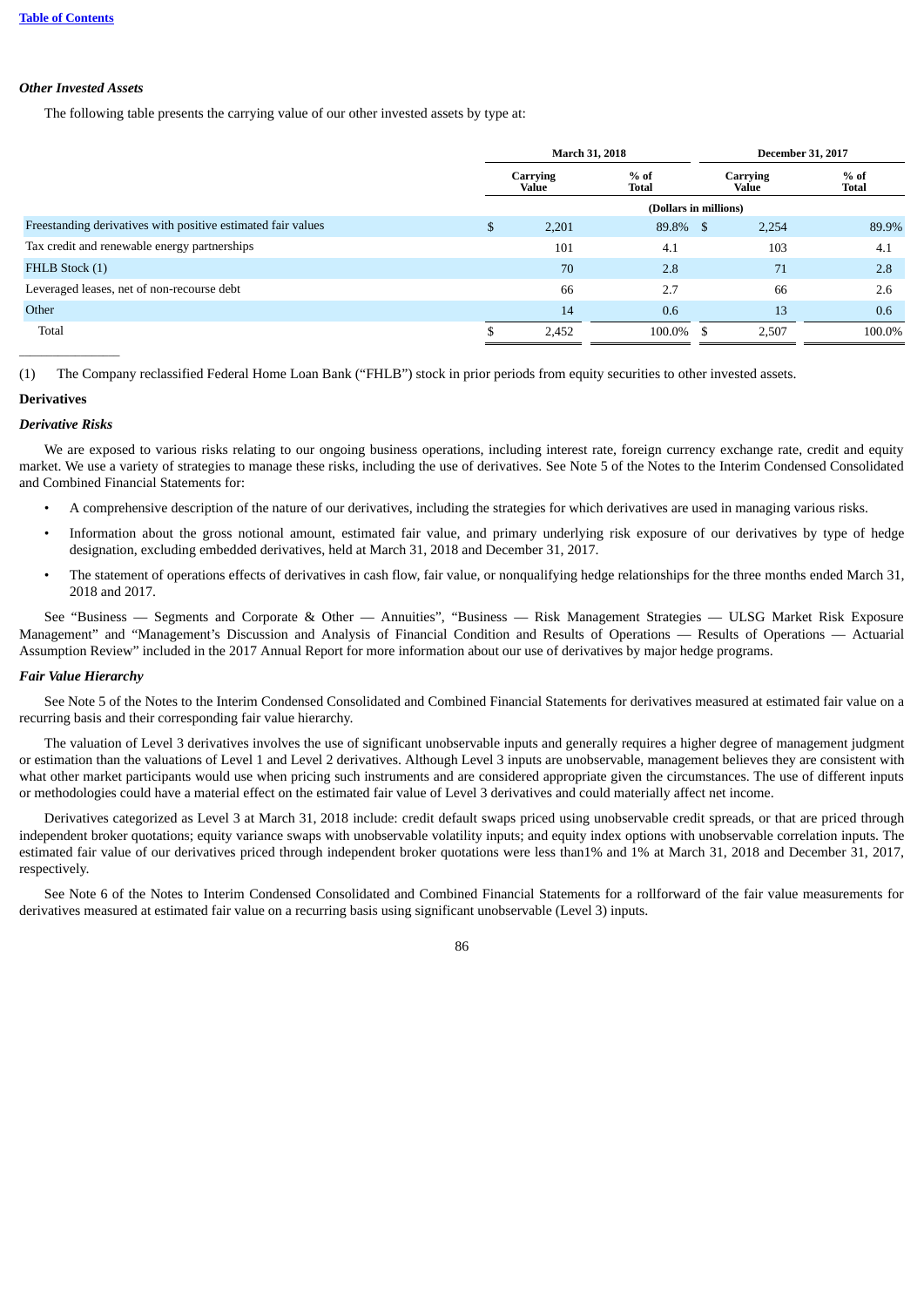### *Credit Risk*

See Note 5 of the Notes to the Interim Condensed Consolidated and Combined Financial Statements for information about how we manage credit risk related to derivatives and for the estimated fair value of our net derivative assets and net derivative liabilities after the application of master netting agreements and collateral.

Our policy is not to offset the fair value amounts recognized for derivatives executed with the same counterparty under the same master netting agreement. This policy applies to the recognition of derivatives in the balance sheets, and does not affect our legal right of offset.

## *Credit Derivatives*

The following tables present the gross notional amount and estimated fair value of credit default swaps at:

|                             | <b>March 31, 2018</b>                     |     |                                       |      | <b>December 31, 2017</b>                  |    |                                       |  |  |  |
|-----------------------------|-------------------------------------------|-----|---------------------------------------|------|-------------------------------------------|----|---------------------------------------|--|--|--|
| <b>Credit Default Swaps</b> | Gross<br><b>Notional</b><br><b>Amount</b> |     | <b>Estimated</b><br><b>Fair Value</b> |      | Gross<br><b>Notional</b><br><b>Amount</b> |    | <b>Estimated</b><br><b>Fair Value</b> |  |  |  |
|                             |                                           |     | (In millions)                         |      |                                           |    |                                       |  |  |  |
| Purchased                   | 40                                        | -\$ | (1)                                   | - \$ | 65                                        | -S | (1)                                   |  |  |  |
| Written                     | 1,928                                     |     | 31                                    |      | 1,900                                     |    | 40                                    |  |  |  |
| Total                       | 1,968                                     | -S  | 30                                    |      | 1,965                                     | S  | 39                                    |  |  |  |

The maximum amount at risk related to our written credit default swaps is equal to the corresponding gross notional amount. In a replication transaction, we pair an asset on our balance sheet with a written credit default swap to synthetically replicate a corporate bond, a core asset holding of life insurance companies. Replications are entered into in accordance with the guidelines approved by state insurance regulators and the NAIC and are an important tool in managing the overall corporate credit risk within the Company. In order to match our long-dated insurance liabilities, we seek to buy long-dated corporate bonds. In some instances, these may not be readily available in the market, or they may be issued by corporations to which we already have significant corporate credit exposure. For example, by purchasing Treasury bonds (or other high-quality assets) and associating them with written credit default swaps on the desired corporate credit name, we, can replicate the desired bond exposures and meet our ALM needs. In addition, given the shorter tenor of the credit default swaps (generally five-year tenors) versus a long-dated corporate bond, we have more flexibility in managing our credit exposures.

#### *Embedded Derivatives*

See Note 6 of the Notes to the Interim Condensed Consolidated and Combined Financial Statements for information about embedded derivatives measured at estimated fair value on a recurring basis and their corresponding fair value hierarchy.

See Note 6 of the Notes to the Interim Condensed Consolidated and Combined Financial Statements for a rollforward of the fair value measurements for embedded derivatives measured at estimated fair value on a recurring basis using significant unobservable (Level 3) inputs.

See Note 5 of the Notes to the Interim Condensed Consolidated and Combined Financial Statements for information about the nonperformance risk adjustment included in the valuation of guaranteed minimum benefits accounted for as embedded derivatives.

See "Management's Discussion and Analysis of Financial Condition and Results of Operations — Summary of Critical Accounting Estimates — Derivatives" included in the 2017 Annual Report for further information on the estimates and assumptions that affect embedded derivatives.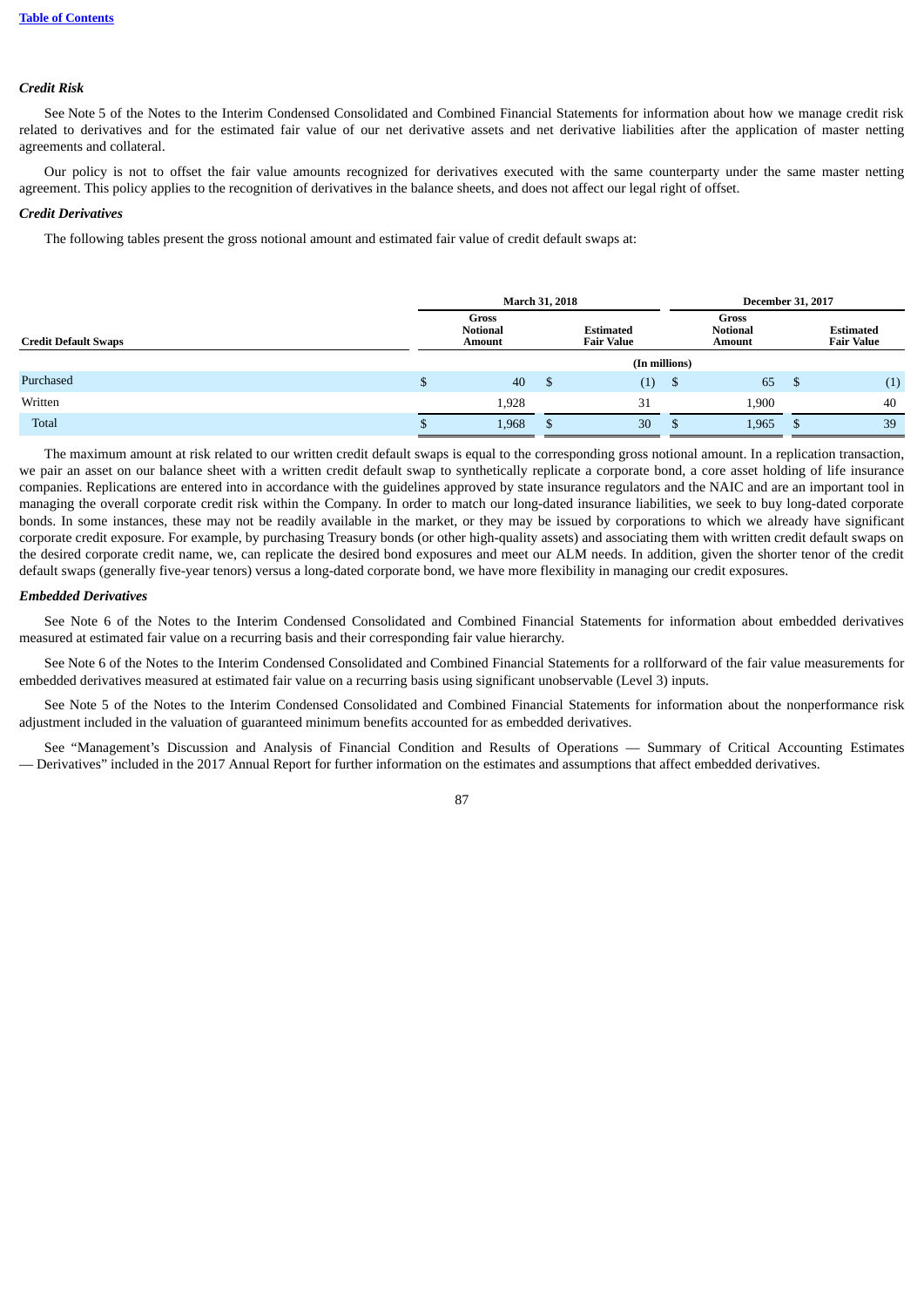## **Off Balance Sheet Arrangements**

## *Credit and Committed Facilities*

We maintain a senior unsecured revolving credit facility, (the "Revolving Credit Facility") as well as an unsecured delayed draw term loan agreement with a syndicate of banks (the "Term Loan Facility"). At March 31, 2018, there were no drawdowns under the Revolving Credit Facility and there was \$600 million outstanding under the Term Loan Facility, resulting in unused commitments totaling \$2.0 billion in comparison to the maximum capacity of \$2.6 billion under these facilities. For the classification of expenses on such credit and committed facilities and the nature of the associated liability for letters of credit issued and drawdowns on these credit and committed facilities, see Note 9 of the Notes to the Consolidated and Combined Financial Statements included in the 2017 Annual Report.

Our reinsurance subsidiary, BRCD, was formed to manage our capital and risk exposures and to support our various operations, through the use of affiliated reinsurance arrangements and related reserve financing. BRCD has a \$10.0 billion reinsurance financing arrangement with a pool of highly rated third-party reinsurers. This financing arrangement consists of credit-linked notes that each have a term of 20 years. At March 31, 2018, there were no drawdowns on such notes and there was \$8.9 billion of funding available under this financing arrangement.

#### *Collateral for Securities Lending, Repurchase Programs and Derivatives*

We have a securities lending program for the purpose of enhancing the total return on our investment portfolio. Periodically we receive non-cash collateral for securities lending from counterparties, which cannot be sold or repledged, and which is not recorded on our balance sheets. The amount of this collateral was \$42 million and \$29 million at estimated fair value at March 31, 2018 and December 31, 2017, respectively. See Note 4 of the Notes to the Interim Condensed Consolidated and Combined Financial Statements, as well as "—Investments — Securities Lending" for discussion of our securities lending program, the classification of revenues and expenses, and the nature of the secured financing arrangement and associated liability.

We enter into derivatives to manage various risks relating to our ongoing business operations. We have non-cash collateral from counterparties for derivatives, which can be sold or repledged subject to certain constraints, and which has not been recorded on our balance sheets. The amount of this noncash collateral was \$300 million, and \$368 million at March 31, 2018 and December 31, 2017, respectively. See "— Liquidity and Capital Resources — The Company — Liquidity and Capital Uses — Pledged Collateral" and Note 5 of the Notes to the Interim Condensed Consolidated and Combined Financial Statements for information regarding the earned income on and the gross notional amount, estimated fair value of assets and liabilities and primary underlying risk exposure of our derivatives.

## *Guarantees*

See "Guarantees" in Note 10 of the Notes to the Interim Condensed Consolidated and Combined Financial Statements.

#### *Other*

Additionally, we enter into commitments in the normal course of business for the purpose of enhancing the total return on our investment portfolio: mortgage loan commitments and commitments to fund partnerships, bank credit facilities and private corporate bond investments. See "Net Investment Income" and "Net Investment Gains (Losses)" in Note 4 of the Notes to the Interim Condensed Consolidated and Combined Financial Statements for information on the investment income, investment expense, gains and losses from such investments. See also "— Investments — Fixed Maturity AFS and Equity Securities" and "— Investments — Mortgage Loans" for information on our investments in fixed maturity securities and mortgage loans. See "— Investments — Real Estate Joint Ventures" and "— Investments — Other Limited Partnership Interests" for information on our partnership investments.

Other than the commitments disclosed in Note 10 of the Notes to the Interim Condensed Consolidated and Combined Financial Statements, there are no other material obligations or liabilities arising from the commitments to fund mortgage loans, partnerships, bank credit facilities, and private corporate bond investments. For further information on commitments to fund partnership investments, mortgage loans, bank credit facilities and private corporate bond investments, see "Management's Discussion and Analysis of Financial Condition and Results of Operations — Liquidity and Capital Resources — The Company — Contractual Obligations" included in the 2017 Annual Report.

#### **Policyholder Liabilities**

We establish, and carry as liabilities, actuarially determined amounts that are calculated to meet policy obligations or to provide for future annuity payments. Amounts for actuarial liabilities are computed and reported in the financial statements in conformity with GAAP. For more details on Policyholder Liabilities, see "Management's Discussion and Analysis of Financial Condition and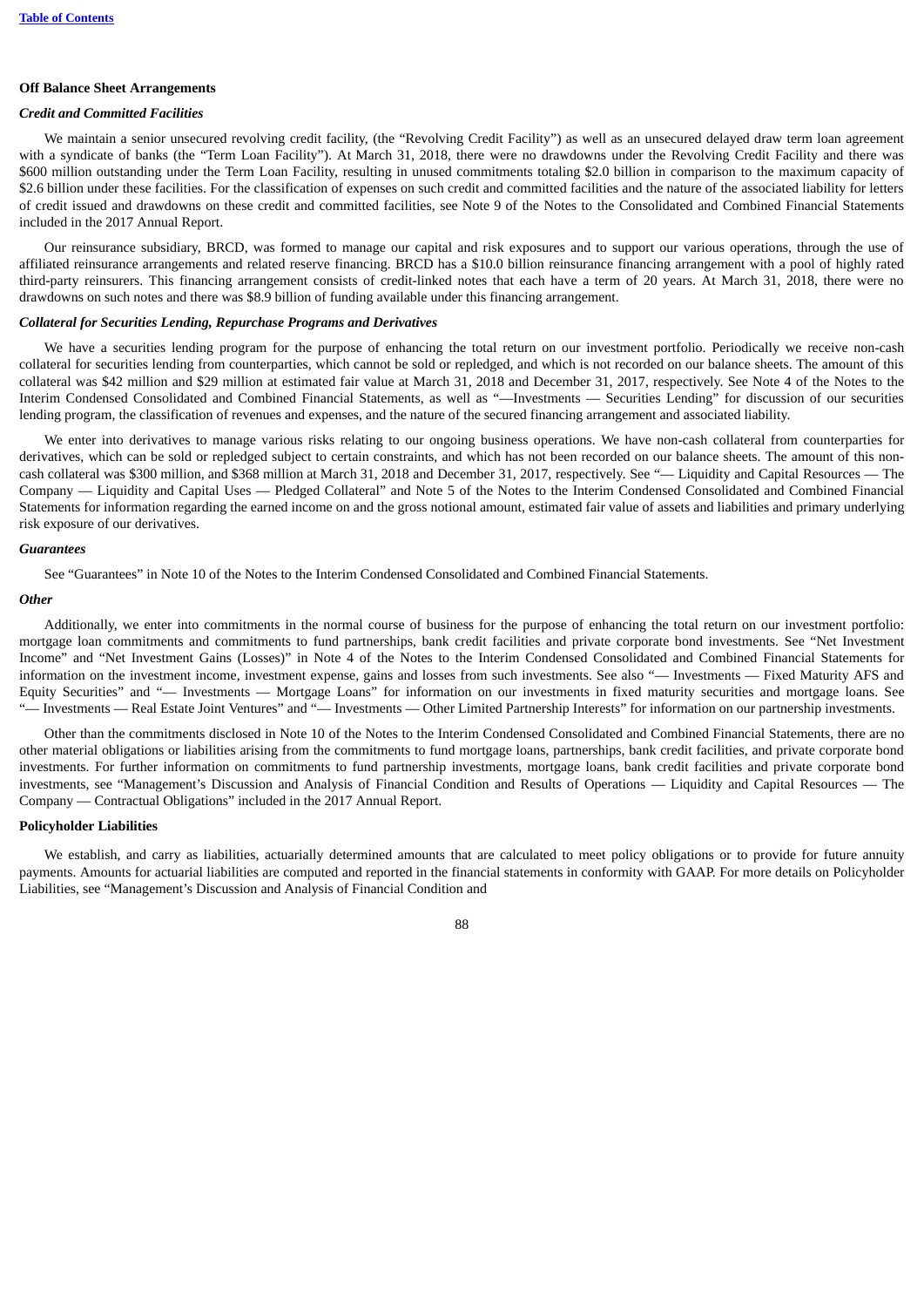Results of Operations — Summary of Critical Accounting Estimates" and "Management's Discussion and Analysis of Financial Condition and Results of Operations — Policyholder Liabilities" included in the 2017 Annual Report. Except as otherwise discussed below, there have been no material changes to our actuarial liabilities.

### *Future Policy Benefits*

We establish liabilities for amounts payable under insurance policies. See Note 3 of the Notes to the Interim Condensed Consolidated and Combined Financial Statements. A discussion of future policy benefits by segment (as well as Corporate & Other) can be found in "Management's Discussion and Analysis of Financial Condition and Results of Operations — Policyholder Liabilities" included in the 2017 Annual Report.

### *Policyholder Account Balances*

Policyholder account balances ("PABs") are generally equal to the account value, which includes accrued interest credited, but excludes the impact of any applicable charge that may be incurred upon surrender. See Note 3 of the Notes to the Interim Condensed Consolidated and Combined Financial Statements. A discussion of PABs by segment (as well as Corporate & Other) can be found in "Management's Discussion and Analysis of Financial Condition and Results of Operations — Policyholder Liabilities" included in the 2017 Annual Report.

### *Variable Annuity Guarantees*

We issue directly and assume from an affiliate through reinsurance certain variable annuity products with guaranteed minimum benefits that provide the policyholder a minimum return based on their initial deposit (i.e., the Benefit Base) less withdrawals. In some cases, the Benefit Base may be increased by additional deposits, bonus amounts, accruals or optional market value step-ups. See Note 3 of the Notes to the Interim Condensed Consolidated and Combined Financial Statements. See also "Quantitative and Qualitative Disclosures About Market Risk — Market Risk - Fair Value Exposures — Interest Rates" and "Business — Segments and Corporate & Other — Annuities — Current Products — Variable Annuities" included in the 2017 Annual Report for additional information.

Select information that management considers relevant to understanding our variable annuity risk management strategy has been included below.

#### *Net Amount at Risk*

The net amount at risk ("NAR") for the GMDB is the amount of death benefit in excess of the account value (if any) at the balance sheet date. It represents the amount of the claim we would incur if death claims were made on all contracts on the balance sheet date and includes any additional contractual claims associated with riders purchased to assist with covering income taxes payable upon death.

The NAR for the GMWB and GMAB is the amount of guaranteed benefits in excess of the account values (if any) at the balance sheet date. The NAR assumes utilization of benefits by all contract holders at the balance sheet date. For the GMWB benefits, only a small portion of the Benefit Base is available for withdrawal on an annual basis. For the GMAB, the NAR would not be available until the GMAB maturity date.

The NAR for the GMWB with lifetime payments ("GMWB4L") is the amount (if any) that would be required to be added to the total account value to purchase a lifetime income stream based on current annuity rates, equal to the lifetime amount provided under the guaranteed benefit. For contracts where the GMWB4L provides for a guaranteed cumulative dollar amount of payments, the NAR is based on the purchase of a lifetime with period certain income stream where the period certain ensures payment of this cumulative dollar amount. The NAR represents our potential economic exposure to such guarantees in the event all contract holders were to begin lifetime withdrawals on the balance sheet date regardless of age. Only a small portion of the Benefit Base is available for withdrawal on an annual basis.

The NAR for the GMIB is the amount (if any) that would be required to be added to the total account value to purchase a lifetime income stream, based on current annuity rates, equal to the minimum amount provided under the guaranteed benefit. This amount represents our potential economic exposure to such guarantees in the event all contract holders were to annuitize on the balance sheet date, even though the guaranteed amount under the contracts may not be annuitized until after the waiting period of the contract.

A detailed description of NAR by type of guaranteed minimum benefit can be found in "Business — Segments and Corporate & Other — Annuities — Net Amount at Risk" included in the 2017 Annual Report.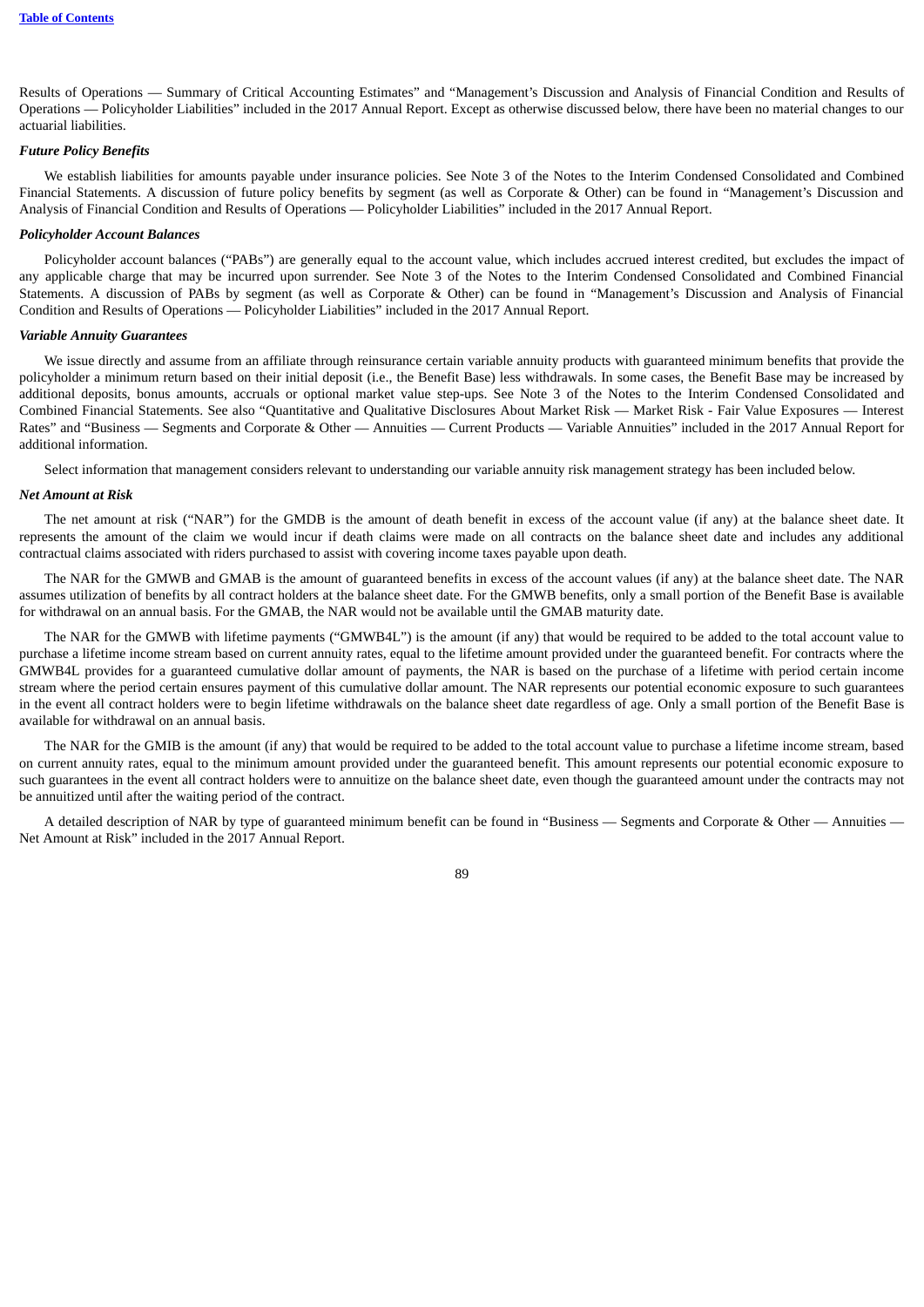The account values and NAR of contract owners by type of guaranteed minimum benefit for variable annuity contracts are summarized below at:

|                                    |                                                    | March 31, 2018 (1) |              |                                     |     |                                        |                       |                         | December 31, 2017 (1)              |              |                                     |    |                                        |           |  |  |
|------------------------------------|----------------------------------------------------|--------------------|--------------|-------------------------------------|-----|----------------------------------------|-----------------------|-------------------------|------------------------------------|--------------|-------------------------------------|----|----------------------------------------|-----------|--|--|
|                                    | <b>Death Benefit</b><br>Account<br>Value<br>NAR(1) |                    |              | Living<br><b>Benefit NAR</b><br>(1) |     | % of Account Value<br>In-the-Money (2) |                       | Account<br><b>Value</b> | Death<br><b>Benefit NAR</b><br>(1) |              | Living<br><b>Benefit NAR</b><br>(1) |    | % of Account Value<br>In-the-Money (2) |           |  |  |
|                                    |                                                    |                    |              |                                     |     |                                        | (Dollars in millions) |                         |                                    |              |                                     |    |                                        |           |  |  |
| <b>GMIB</b>                        | $\mathbf{S}$                                       | 44,977             | $\mathbb{S}$ | 2,115                               | \$  | 2,850                                  | 27.2%                 | \$                      | 46,585                             | $\mathbb{S}$ | 1,796                               | \$ | 2,641                                  | 25.0%     |  |  |
| GMIB Max w/ Enhanced DB            |                                                    | 12,487             |              | 2,356                               |     | $\overline{2}$                         | .3%                   |                         | 13,035                             |              | 1,850                               |    |                                        | 0.1%      |  |  |
| GMIB Max w/o Enhanced DB           |                                                    | 7,208              |              | 10                                  |     |                                        | $.1\%$                |                         | 7,490                              |              | 3                                   |    |                                        | $< 0.1\%$ |  |  |
| GMWB4L (FlexChoice <sup>SM</sup> ) |                                                    | 2,428              |              | 6                                   |     | $\overline{2}$                         | 3.6%                  |                         | 2,351                              |              |                                     |    |                                        | 1.0%      |  |  |
| <b>GMAB</b>                        |                                                    | 677                |              | 3                                   |     | $\overline{2}$                         | 10.9%                 |                         | 695                                |              | $\overline{2}$                      |    | $\mathbf{1}$                           | 0.3%      |  |  |
| <b>GMWB</b>                        |                                                    | 3,202              |              | 52                                  |     | 18                                     | 8.5%                  |                         | 3,355                              |              | 46                                  |    | 13                                     | 2.0%      |  |  |
| GMWB4L                             |                                                    | 17,363             |              | 105                                 |     | 305                                    | 15.8%                 |                         | 18,026                             |              | 73                                  |    | 267                                    | 13.5%     |  |  |
| EDB Only                           |                                                    | 3,907              |              | 557                                 |     |                                        | N/A                   |                         | 4,020                              |              | 453                                 |    |                                        | N/A       |  |  |
| GMDB Only (Other than EDB)         |                                                    | 19,062             |              | 1,052                               |     |                                        | N/A                   |                         | 19,587                             |              | 1,038                               |    |                                        | N/A       |  |  |
| Total                              | \$                                                 | 111,311            | \$           | 6,256                               | \$. | 3,179                                  |                       |                         | 115,144                            | \$           | 5,261                               |    | 2,924                                  |           |  |  |

(1) The "Death Benefit NAR" and "Living Benefit NAR" are not additive at the contract level.

(2) In-the-Money is defined as any contract with a living benefit NAR in excess of zero.

## *Reserves*

 $\overline{\phantom{a}}$ 

Under GAAP, certain of our variable annuity guarantee features are accounted for as insurance liabilities and recorded on the balance sheet in future policy benefits with changes reported in policyholder benefits and claims. These liabilities are accounted for using long term assumptions of equity and bond market returns and the level of interest rates. Therefore, these liabilities, valued at \$4.3 billion at March 31, 2018, are less sensitive than derivative instruments to periodic changes to equity and fixed income market returns and the level of interest rates. Guarantees accounted for in this manner include GMDBs, as well as the life contingent portion of GMIBs and certain GMWBs. All other variable annuity guarantee features are accounted for as embedded derivatives and recorded on the balance sheet in PABs with changes reported in net derivative gains (losses). These liabilities, valued at \$878 million at March 31, 2018, are accounted for at fair value. Guarantees accounted for in this manner include GMABs, GMWBs and the non-life contingent portions of GMIBs. In some cases, a guarantee will have multiple features or options that require separate accounting such that the guarantee is not fully accounted for under only one of the accounting models (known as "split accounting"). Additionally, the index protection and accumulation features of Shield Annuities are accounted for as embedded derivatives, recorded on the balance sheet in PABs with changes reported in net derivative gains (losses) and valued at \$690 million at March 31, 2018. See "Management's Discussion and Analysis of Financial Condition and Results of Operations — Summary of Critical Accounting Estimates" included in the 2017 Annual Report.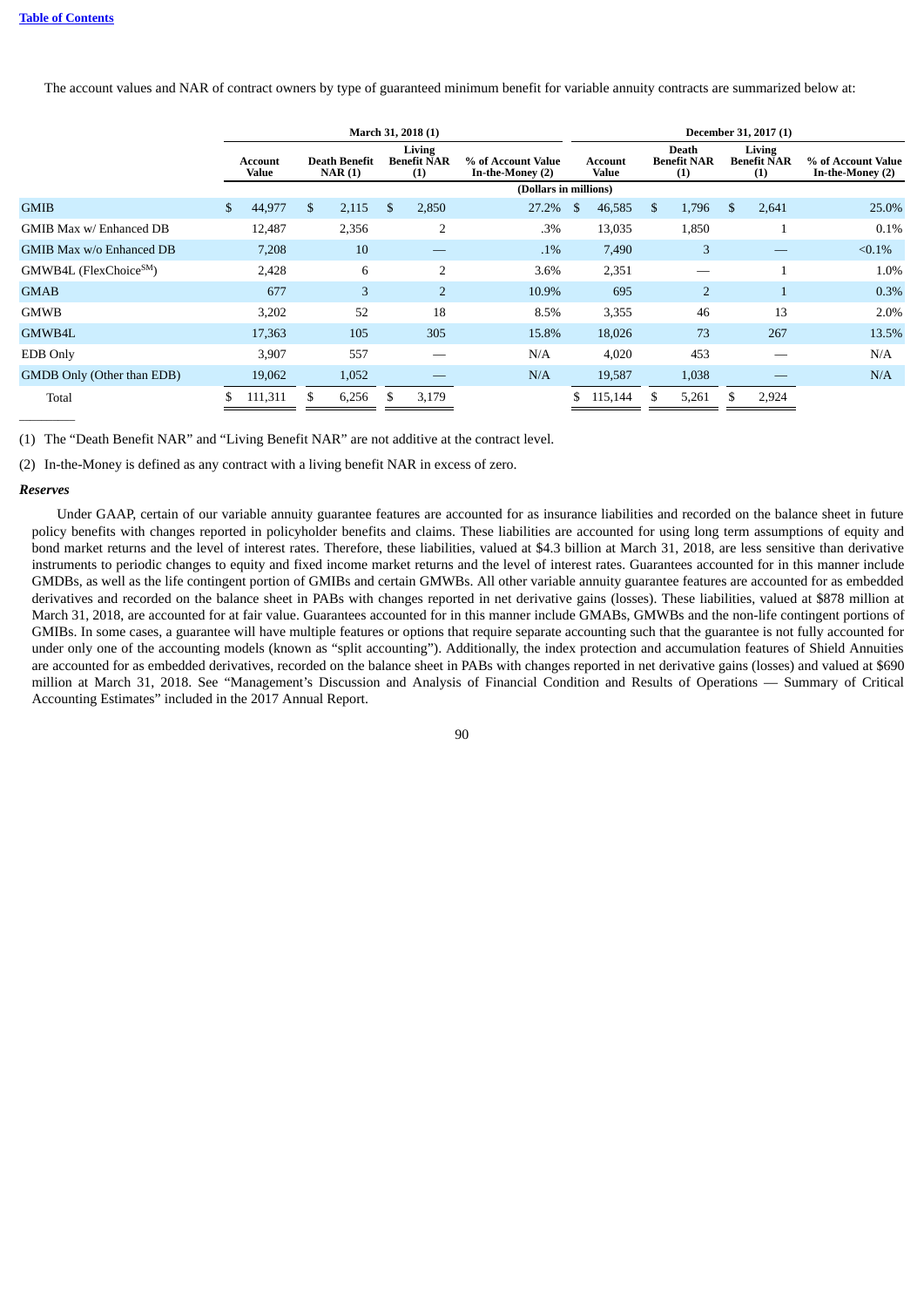The table below presents the GAAP variable annuity reserve balances by guarantee type and accounting model at:

|                                    |                       |                                         |                                                                            |                          |    | <b>Reserves</b>                         |                          |                                            |      |                          |    |       |
|------------------------------------|-----------------------|-----------------------------------------|----------------------------------------------------------------------------|--------------------------|----|-----------------------------------------|--------------------------|--------------------------------------------|------|--------------------------|----|-------|
|                                    | <b>March 31, 2018</b> |                                         |                                                                            |                          |    |                                         | <b>December 31, 2017</b> |                                            |      |                          |    |       |
|                                    |                       | <b>Future Policy</b><br><b>Benefits</b> | Policyholder<br><b>Total</b><br><b>Account Balances</b><br><b>Reserves</b> |                          |    | <b>Future Policy</b><br><b>Benefits</b> |                          | Policyholder<br>Account<br><b>Balances</b> |      | Total<br><b>Reserves</b> |    |       |
|                                    |                       |                                         |                                                                            |                          |    | (In millions)                           |                          |                                            |      |                          |    |       |
| <b>GMDB</b>                        | $\mathfrak{S}$        | 1,216                                   | $\mathfrak{F}$                                                             | $\overline{\phantom{m}}$ | \$ | 1,216                                   | \$                       | 1,163                                      | - \$ |                          | \$ | 1,163 |
| <b>GMIB</b>                        |                       | 2,351                                   |                                                                            | 1,209                    |    | 3,560                                   |                          | 2,310                                      |      | 1,416                    |    | 3,726 |
| <b>GMIB Max</b>                    |                       | 417                                     |                                                                            | (280)                    |    | 137                                     |                          | 399                                        |      | (243)                    |    | 156   |
| <b>GMAB</b>                        |                       |                                         |                                                                            | (17)                     |    | (17)                                    |                          |                                            |      | (15)                     |    | (15)  |
| <b>GMWB</b>                        |                       |                                         |                                                                            | 13                       |    | 13                                      |                          |                                            |      | 18                       |    | 18    |
| GMWB4L                             |                       | 277                                     |                                                                            | (47)                     |    | 230                                     |                          | 277                                        |      | 30                       |    | 307   |
| GMWB4L (FlexChoice <sup>SM</sup> ) |                       |                                         |                                                                            |                          |    |                                         |                          |                                            |      | 5                        |    | 5     |
| Total                              | \$                    | 4,261                                   | \$                                                                         | 878                      | \$ | 5,139                                   | -\$                      | 4,149                                      | -S   | 1,211                    | \$ | 5,360 |

# *Derivatives Hedging Variable Annuity Guarantees*

The table below presents the gross notional amount and estimated fair value of the derivatives in our variable annuity hedging program at:

|                                                   |                           | March 31, 2018                  |        |    |               |    |       | <b>December 31, 2017</b> |        |                             |       |                                 |       |  |        |  |                    |
|---------------------------------------------------|---------------------------|---------------------------------|--------|----|---------------|----|-------|--------------------------|--------|-----------------------------|-------|---------------------------------|-------|--|--------|--|--------------------|
|                                                   |                           | <b>Estimated Fair Value</b>     |        |    |               |    |       |                          |        | <b>Estimated Fair Value</b> |       |                                 |       |  |        |  |                    |
| <b>Primary Underlying Risk</b><br><b>Exposure</b> | <b>Instrument Type</b>    | <b>Gross Notional</b><br>Amount |        |    |               |    |       |                          | Assets | <b>Liabilities</b>          |       | <b>Gross Notional</b><br>Amount |       |  | Assets |  | <b>Liabilities</b> |
|                                                   |                           |                                 |        |    | (In millions) |    |       |                          |        |                             |       |                                 |       |  |        |  |                    |
| <b>Interest Rate</b>                              | Interest rate swaps       | \$                              | 12,251 | \$ | 661           | \$ | 283   | $\mathbb{S}$             | 14,586 | \$                          | 899   | -\$                             | 378   |  |        |  |                    |
|                                                   | Interest rate futures     |                                 | 282    |    |               |    |       |                          | 282    |                             |       |                                 |       |  |        |  |                    |
|                                                   | Interest rate options     |                                 | 20,700 |    | 88            |    | 33    |                          | 20,800 |                             | 68    |                                 | 27    |  |        |  |                    |
| <b>Equity Market</b>                              | <b>Equity futures</b>     |                                 | 1,867  |    |               |    |       |                          | 2,713  |                             | 15    |                                 |       |  |        |  |                    |
|                                                   | Equity index options      |                                 | 47,373 |    | 1,010         |    | 1,566 |                          | 47,066 |                             | 793   |                                 | 1,663 |  |        |  |                    |
|                                                   | Equity variance swaps     |                                 | 9,575  |    | 123           |    | 421   |                          | 8,998  |                             | 128   |                                 | 430   |  |        |  |                    |
|                                                   | Equity total return swaps |                                 | 1,894  |    | 60            |    |       |                          | 1,767  |                             |       |                                 | 79    |  |        |  |                    |
|                                                   | Total                     |                                 | 93,942 |    | 1,942         |    | 2,303 |                          | 96,212 |                             | 1,904 |                                 | 2,577 |  |        |  |                    |

For hedges of guarantees that are accounted for under the insurance accrual based model the change in estimated fair value of our derivatives is reported in policyholder benefits and claims. For hedges of guarantees that are accounted for as embedded derivatives the change in estimated fair value of our derivatives is recorded in net derivative gains (losses). Period to period changes in the estimated fair value of these hedges affect our net income, as well as stockholders' equity and these effects can be material in any given period. See "Risk Factors — Risks Related to Our Business — Our variable annuity exposure management strategy may not be effective, may result in net income volatility and may negatively affect our statutory capital" and "Management's Discussion and Analysis of Financial Condition and Results of Operations — Summary of Critical Accounting Estimates," both included in the 2017 Annual Report.

# **Liquidity and Capital Resources**

Liquidity refers to our ability to generate adequate cash flows from our normal operations to meet the cash requirements of our operating, investing and financing activities. Capital refers to our long-term financial resources available to support our business operations and contribute to future growth. Our ability to generate and maintain sufficient liquidity and capital depends on the profitability of the businesses, timing of cash flows on investments and products, general economic conditions and access to the Revolving Credit Facility and the Term Loan Facility and access to the capital markets and the alternate sources of liquidity and capital described herein.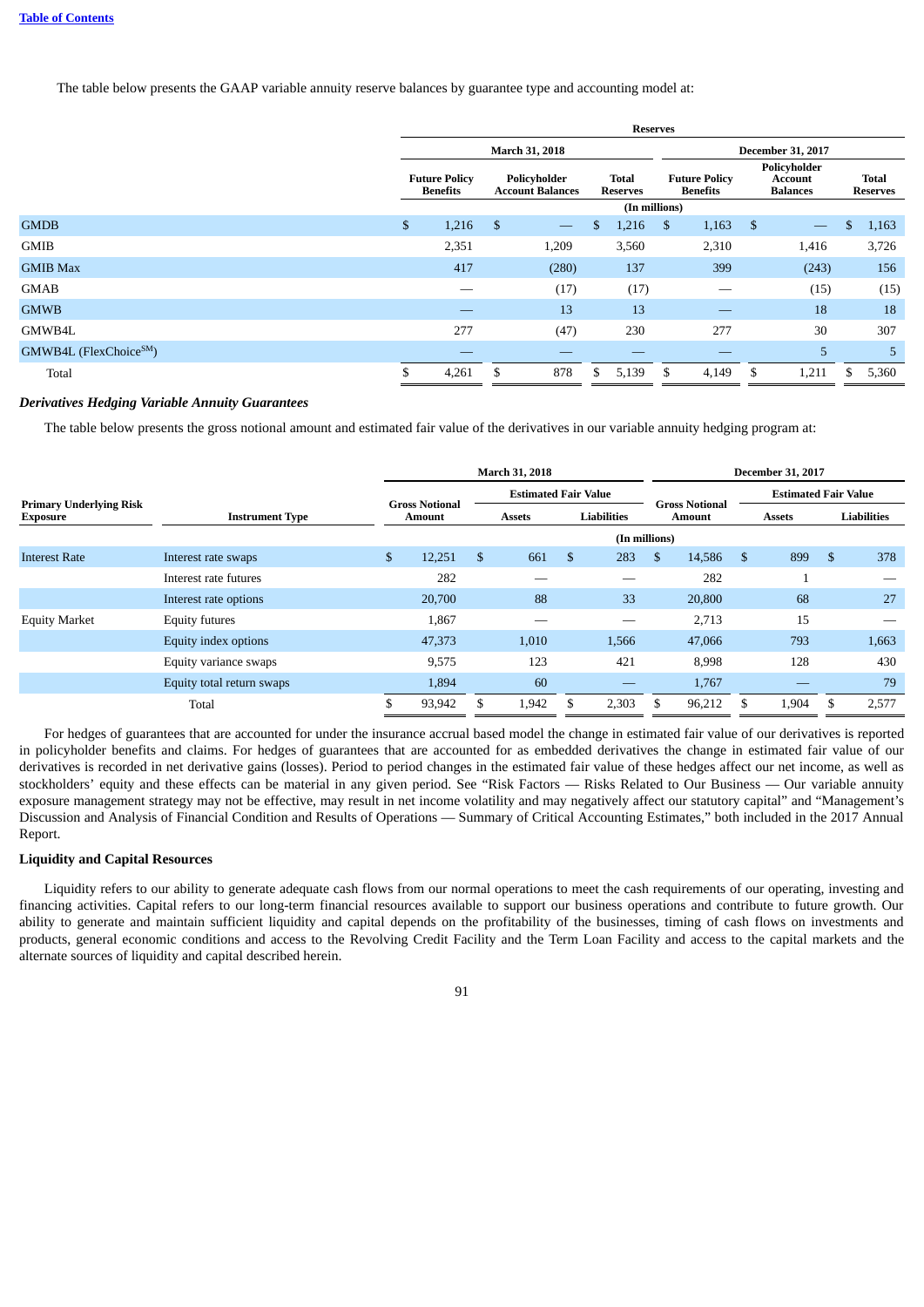#### *Parent Company*

#### *Liquidity*

In evaluating liquidity, it is important to distinguish the cash flow needs of the parent company, Brighthouse Financial, Inc., from the cash flow needs of the combined group of companies. Brighthouse Financial, Inc. is largely dependent on cash flows from its insurance subsidiaries to meet its obligations. The principal sources of funds available to Brighthouse Financial, Inc. include dividends and returns of capital from its insurance and non-insurance subsidiaries, as well as its own cash and short-term investments. Such funds are paid to Brighthouse Financial, Inc. by BH Holdings, its direct whollyowned holding company subsidiary. These sources of funds may also be supplemented by alternate sources of liquidity either directly or indirectly through our insurance subsidiaries. For example, we have established internal liquidity facilities to provide liquidity within and across our regulated and nonregulated entities to support our businesses.

#### *Liquid Assets and Short-term Liquidity*

An integral part of our liquidity management includes managing our levels of liquid assets and short-term liquidity. Our non-insurance company liquid assets and short-term liquidity are generated through borrowings, as well as through dividends and returns of capital from our insurance subsidiaries, offset by payments for certain services provided from our insurance and non-insurance subsidiaries, which include, but are not limited to, executive oversight, treasury, finance, legal, human resources, tax planning, internal audit, financial reporting, information technology, distribution services and investor relations. Insurance subsidiary dividends are subject to local insurance regulatory requirements, as discussed in "— The Company — Capital — Restrictions on Dividends and Returns of Capital from Insurance Company Subsidiaries."

Liquid assets and short-term liquidity were made available from the issuance of \$3.0 billion of senior notes in June 2017 and from drawdowns under the Term Loan Facility in the third quarter of 2017. In addition, any undrawn capacity under the Revolving Credit Facility is a potential source of liquidity. In order to manage our capital more efficiently, we have established internal liquidity facilities to provide liquidity within and across our combined group of companies. At March 31, 2018 and December 31, 2017, total obligations outstanding under these internal liquidity facilities were \$79 million and \$136 million, respectively.

At March 31, 2018 and December 31, 2017, Brighthouse Financial, Inc. and certain of its non-insurance subsidiaries had \$647 million and \$656 million, respectively, in liquid assets. Of these amounts, \$545 million and \$563 million were held by Brighthouse Financial, Inc. at March 31, 2018 and December 31, 2017, respectively. Liquid assets include cash and cash equivalents, short-term investments and publicly-traded securities excluding assets that are pledged or otherwise committed. Assets pledged or otherwise committed include amounts received in connection with derivatives and collateral financing arrangements.

At March 31, 2018 and December 31, 2017, Brighthouse Financial, Inc. and certain of its non-insurance subsidiaries had \$413 million and \$419 million, respectively in short-term liquidity. Short-term liquidity includes cash and cash equivalents and short-term investments, excluding assets that are pledged or otherwise committed, including amounts received in connection with securities lending, repurchase agreements, derivatives and secured borrowings.

#### *Capital*

We expect to maintain adequate liquidity at Brighthouse Financial, Inc., a debt-to-capital ratio of approximately 25% and a funding of \$2.0 billion to \$3.0 billion of assets in excess of CTE95 to support our variable annuity contracts during normal markets. We define CTE95 as the amount of assets required to satisfy contract holder obligations across market environments in the average of the worst five percent of 1,000 capital markets scenarios over the life of the contracts. We monitor our financial leverage ratio based on an average of our key leverage calculations of A.M. Best Company, Fitch, Moody's and S&P. At March 31, 2018, assets above CTE95 were \$2.7 billion.

We may opportunistically look to pursue additional debt financing over time to reach our targeted debt-to-capital ratio of 25% and to refinance borrowings outstanding under the Term Loan Facility. Such debt financing may include the incurrence of term loans or the issuance of senior or subordinated debt securities. There can be no assurance that we will be able to complete any such debt financing transactions on terms and conditions favorable to us or at all.

We do not currently anticipate declaring or paying regular cash dividends or making other distributions on our common stock in the near term. Any future declaration and payment of dividends or other distributions of capital will be at the discretion of our Board of Directors and depend on and be subject to our financial conditions, results of operations, earnings, cash needs, regulatory and other constraints, capital requirements (including capital requirements of our subsidiaries), contractual restrictions and any other factors that our Board of Directors deems relevant in making such a determination, including, without limitation, the Company's continued development as a standalone public company. Therefore, there can be no assurance that we will pay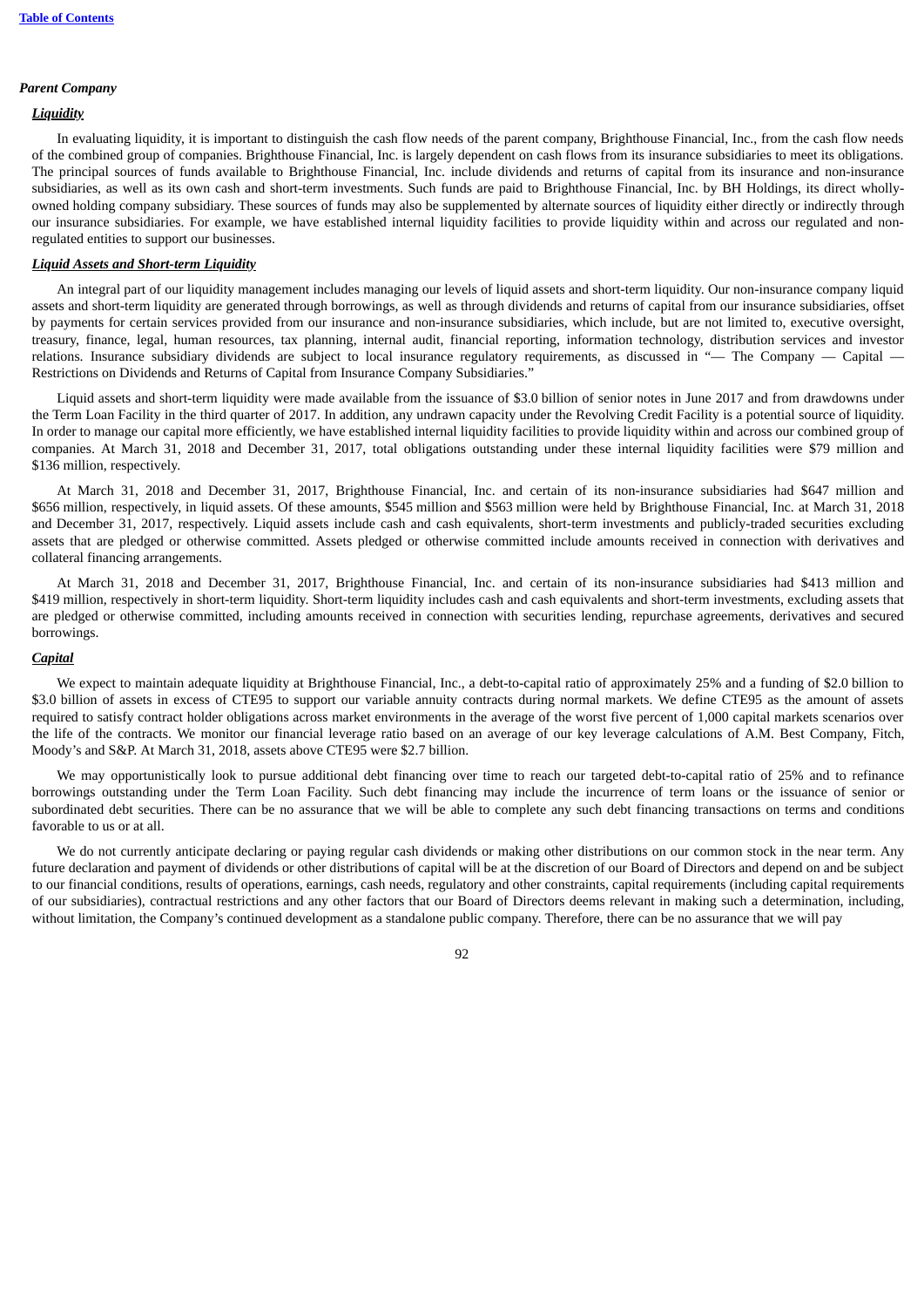any dividends or make other distributions on our common stock, or as to the amount of any such dividends or distribution of capital.

See also "— The Company — Capital" for a discussion of how we manage our capital for the combined group of companies.

## *The Company*

## *Sources and Uses of Liquidity and Capital*

Our principal sources of liquidity are insurance premiums and annuity considerations, net investment income and proceeds from the maturity and sale of investments. The primary uses of these funds are investing activities, payments of policyholder benefits, commissions and operational expenses, contract maturities, withdrawals and surrenders.

## *Summary of the Primary Sources and Uses of Liquidity and Capital*

The following table presents a summary of the primary sources and uses of liquidity and capital:

|                                                                                                    | <b>Three Months Ended March 31,</b> |               |      |
|----------------------------------------------------------------------------------------------------|-------------------------------------|---------------|------|
|                                                                                                    | 2018                                |               | 2017 |
|                                                                                                    |                                     | (In millions) |      |
| <b>Sources:</b>                                                                                    |                                     |               |      |
| Operating activities, net                                                                          | \$<br>291                           | \$            | 360  |
| Changes in policyholder account balances, net                                                      | 744                                 |               | 160  |
| Changes in payables for collateral under securities loaned and other transactions, net             | 75                                  |               |      |
| Financing element on certain derivative instruments and other derivative related transactions, net |                                     |               | 224  |
| Cash received from MetLife in connection with shareholder's net investment                         |                                     |               | 24   |
| <b>Total sources</b>                                                                               | 1,110                               |               | 768  |
| Uses:                                                                                              |                                     |               |      |
| Investing activities, net                                                                          | 903                                 |               | 22   |
| Changes in payables for collateral under securities loaned and other transactions, net             |                                     |               | 139  |
| Long-term debt repaid                                                                              | 3                                   |               | 3    |
| Financing element on certain derivative instruments and other derivative related transactions, net | 157                                 |               |      |
| Cash paid to MetLife in connection with shareholder's net investment                               |                                     |               | 20   |
| Other, net                                                                                         | 16                                  |               |      |
| <b>Total uses</b>                                                                                  | 1,079                               |               | 184  |
| Net increase (decrease) in cash and cash equivalents                                               | \$<br>31                            |               | 584  |

*Cash Flows from Operations.* The principal cash inflows from our insurance activities come from insurance premiums, annuity considerations and net investment income. The principal cash outflows are the result of various life insurance and annuity products, operating expenses and income tax, as well as interest expense. A primary liquidity concern with respect to these cash flows is the risk of early contract holder and policyholder withdrawal.

*Cash Flows from Investments.* The principal cash inflows from our investment activities come from repayments of principal, proceeds from maturities and sales of investments, as well as settlements of freestanding derivatives. The principal cash outflows relate to purchases of investments and settlements of freestanding derivatives. We typically can have a net cash outflow from investing activities because cash inflows from insurance operations are reinvested in accordance with our ALM discipline to fund insurance liabilities. We closely monitor and manage these risks through our comprehensive investment risk management process. The primary liquidity concerns with respect to these cash flows are the risk of default by debtors and market disruption.

*Cash Flows from Financing, The Company.* The principal cash inflows from our financing activities come from issuances of debt, deposits of funds associated with policyholder account balances and lending of securities. The principal cash outflows come from repayments of debt, withdrawals associated with policyholder account balances and the return of securities on loan. The primary liquidity concerns with respect to these cash flows are market disruption and the risk of early contract holder and policyholder withdrawal.

*Cash Flows from Financing, Parent Company.* The principal cash inflows from parent company financing activities come from issuance of debt and dividends from subsidiaries. The principal cash outflows from parent company financing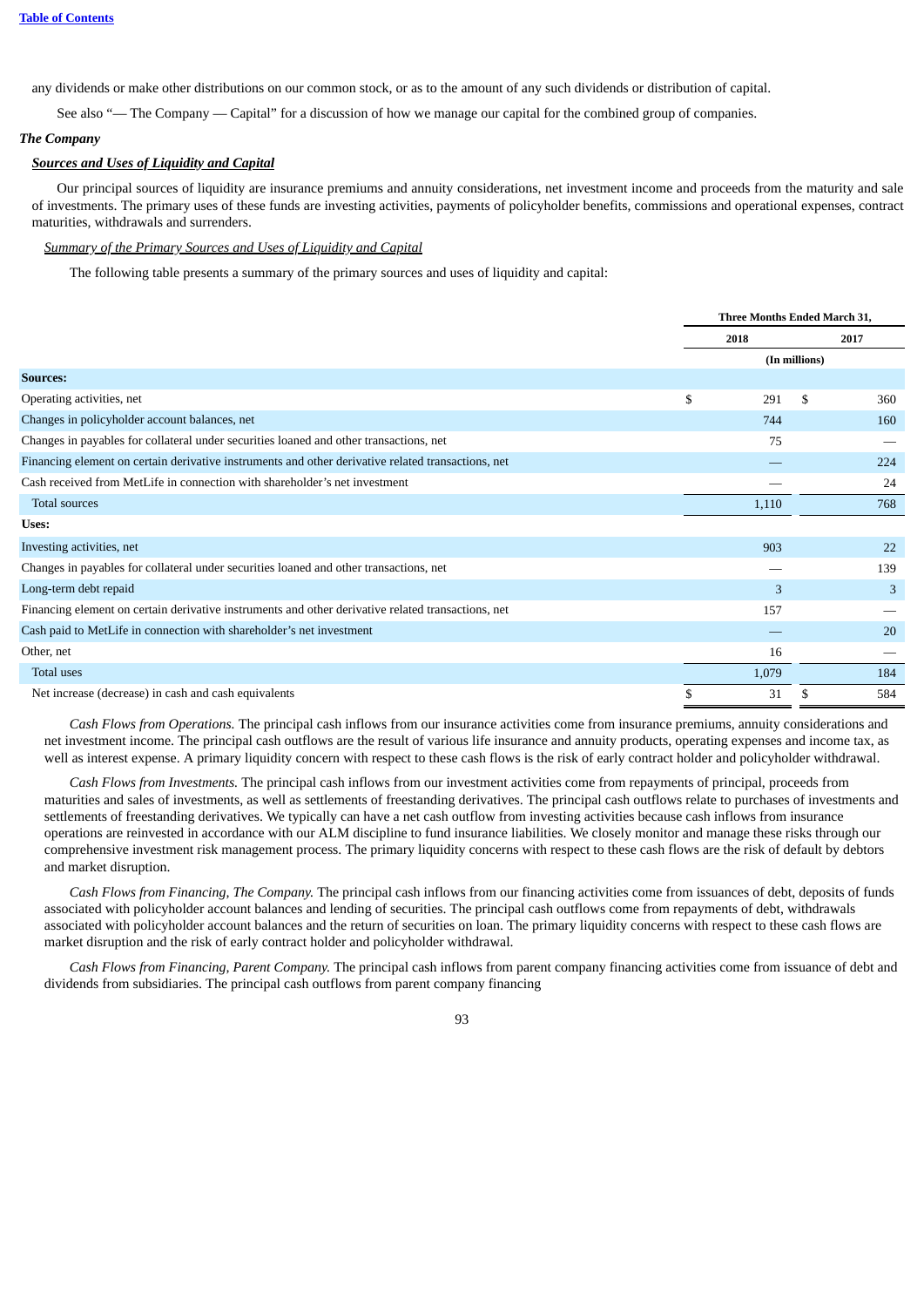activities relate to interest expense on and repayments of debt, and payment of dividends on and repurchases of common or preferred stock.

## *Liquidity*

#### *Liquidity Management*

Based upon our capitalization, expectations regarding maintaining our ratings, business mix and funding sources available to us, we believe we have sufficient liquidity to meet business requirements under current market conditions and certain stress scenarios. We continuously monitor and adjust our liquidity and capital plans in light of market conditions, as well as changing needs and opportunities.

We determine our liquidity needs based on a rolling 12-month forecast by portfolio of invested assets which we monitor daily. We adjust the general account asset and derivatives mix and general account asset maturities based on this rolling 12-month forecast. To support this forecast, we conduct cash flow and stress testing, which include various scenarios of the potential increase to post or return collateral, reduction to new business sales, and risk of early contract holder and policyholder withdrawals, and lapses and surrenders of existing policies and contracts. We include provisions limiting withdrawal rights on many of our products. Certain of these provisions prevent the customer from making withdrawals prior to the maturity date of the product. In the event of significant cash requirements beyond anticipated liquidity needs, we have various alternatives available depending on market conditions and the amount and timing of the liquidity need. These potential available alternative sources of liquidity include cash flows from operations, sales of liquid assets, internal liquidity facilities, collateralized borrowing arrangements, such as from FHLB, and any undrawn capacity under the Revolving Credit Facility.

#### *Consolidated Liquid Assets and Short-term Liquidity*

Consolidated liquid assets were \$35.8 billion and \$38.3 billion at March 31, 2018 and December 31, 2017, respectively. Consolidated short-term liquidity was \$1.4 billion and \$1.6 billion at March 31, 2018 and December 31, 2017, respectively.

## *Capital*

We manage our capital position to maintain our financial strength and credit ratings. Our capital position will be supported by our ability to generate cash flows within our insurance companies, our ability to effectively manage the risk of our businesses, and our expected ability to borrow funds and raise additional capital to meet operating and growth needs in the event of adverse market and economic conditions.

## *Capital Management*

Our Board of Directors and senior management are directly involved in the governance of the capital management process, including proposed changes to the annual capital plan and capital targets. In connection with the Separation, we undertook various capitalization activities. For example, we have eliminated intercompany financing arrangements with or guaranteed by MetLife. We are targeting a debt-to-total capitalization ratio commensurate with our parent company credit ratings and our insurance subsidiaries' financial strength ratings.

#### *Statutory Capital*

Our insurance companies have statutory surplus above the level needed to meet current regulatory requirements.

At the date of the most recent annual statutory financial statements filed with insurance regulators, the total adjusted capital of each of these insurance subsidiaries subject to these requirements was in excess of each of those RBC levels.

#### *Restrictions on Dividends and Returns of Capital from Insurance Subsidiaries*

Our business is primarily conducted through our insurance subsidiaries. The insurance subsidiaries are subject to regulatory restrictions on the payment of dividends and other distributions imposed by the regulators of their respective state domiciles. For more information, see "Business — Regulation — Insurance Regulation — Holding Company Regulation" in our 2017 Annual Report.

Any requested payment of dividends by Brighthouse Life Insurance Company and NELICO to Brighthouse Financial, Inc., or by BHNY to Brighthouse Life Insurance Company, in excess of the 2018 limit on the permitted payment of dividends without approval would be considered an extraordinary dividend and would require prior approval from the Delaware Department of Insurance or the Massachusetts Division of Insurance, and the New York State Department of Financial Services, respectively. Statutory accounting practices, as prescribed by insurance regulators of various states in which we conduct business, differ in certain respects from accounting principles used in financial statements prepared in conformity with GAAP.

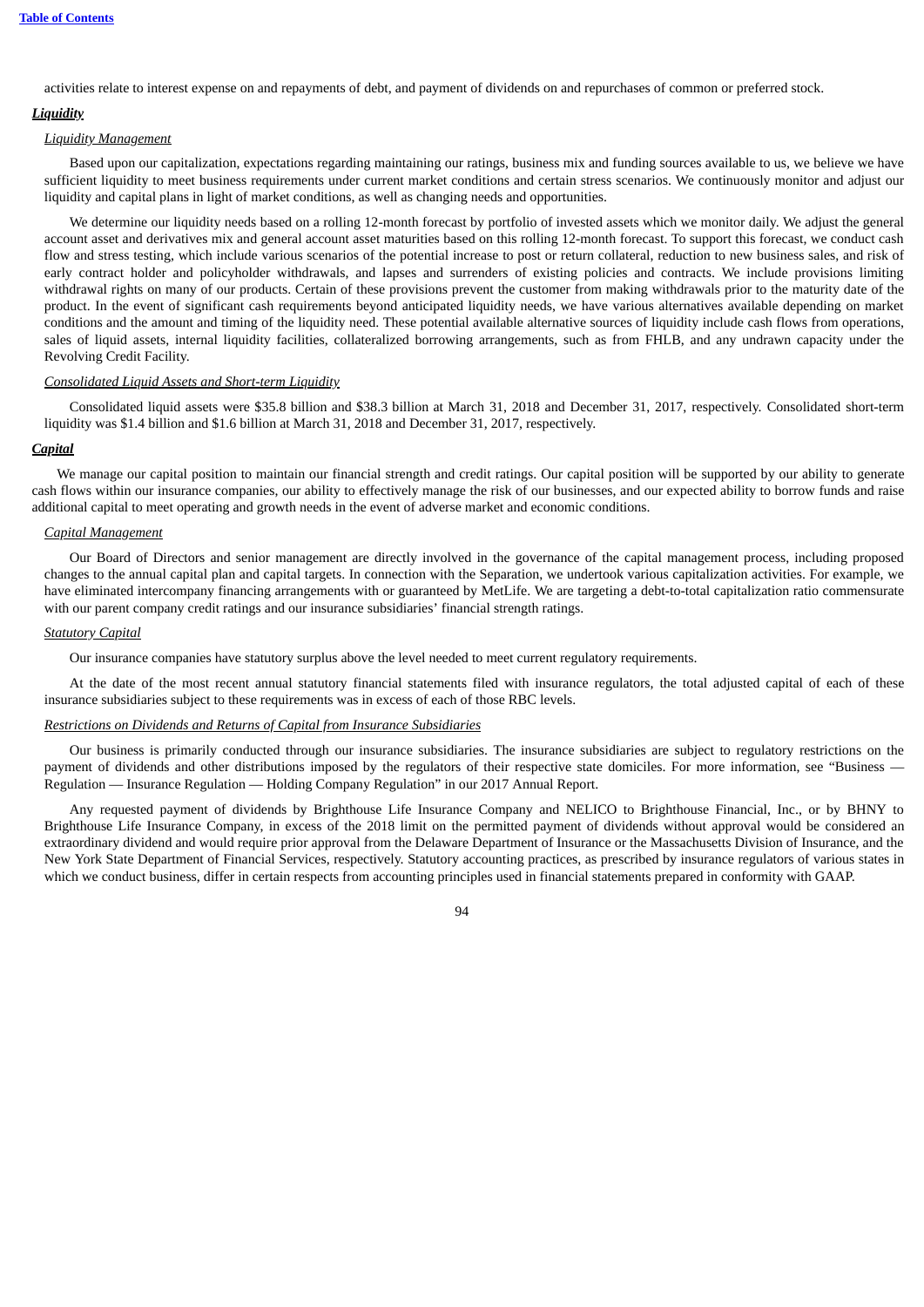The significant differences relate to the treatment of DAC, certain deferred income tax, required investment liabilities, statutory reserve calculation assumptions and surplus notes.

The table below sets forth the dividends permitted to be paid in 2018 by our insurance subsidiaries without insurance regulatory approval and the respective dividends paid during the three months ended March 31, 2018.

| Company                                      | Paid                            |               | <b>Permitted without</b><br>Approval (1) |
|----------------------------------------------|---------------------------------|---------------|------------------------------------------|
|                                              |                                 | (In millions) |                                          |
| Brighthouse Life Insurance Company           |                                 |               | 84                                       |
| New England Life Insurance Company           | $\hspace{0.1mm}-\hspace{0.1mm}$ |               | 65                                       |
| Brighthouse Life Insurance Company of NY (2) |                                 |               |                                          |

(1) Reflects dividend amounts that may be paid during 2018 without prior regulatory approval. However, because dividend tests may be based on dividends previously paid over rolling 12-month periods, if paid before a specified date during 2018, some or all of such dividends may require regulatory approval.

#### (2) Dividends are not anticipated to be paid by BHNY in 2018.

Brighthouse Financial, Inc. received a \$52 million cash distribution from BH Holdings during the three months ended March 31, 2018. There were no cash dividends or returns of capital paid by our non-insurance subsidiaries for the three months ended March 31, 2017.

#### *Rating Agencies*

 $\overline{\phantom{a}}$ 

Rating agencies use an "outlook statement" of "positive," "stable," ''negative'' or "developing" to indicate a medium- or long-term trend in credit fundamentals which, if continued, may lead to a rating change. A rating may have a "stable" outlook to indicate that the rating is not expected to change; however, a "stable" rating does not preclude a rating agency from changing a rating at any time, without notice. Certain rating agencies assign rating modifiers such as "CreditWatch" or "under review" to indicate their opinion regarding the potential direction of a rating. These ratings modifiers are generally assigned in connection with certain events such as potential mergers, acquisitions, dispositions or material changes in a company's results, in order for the rating agency to perform its analysis to fully determine the rating implications of the event.

Information about financial strength ratings and credit ratings can be found in the 2017 Annual Report, as well as on the respective websites of the rating agencies.

Rating agencies may continue to review and adjust our ratings. A downgrade in the credit ratings of Brighthouse Financial, Inc., the parent company, would likely impact us in many ways, including the cost and availability of financing for Brighthouse Financial, Inc., and its subsidiaries. See Note 5 of the Notes to the Interim Condensed Consolidated and Combined Financial Statements.

Downgrades in our financial strength ratings could have a material adverse effect on our financial condition and results of operations in many ways, including:

- reducing new sales of insurance products and annuity products;
- adversely affecting our relationships with independent sales intermediaries;
- increasing the number or amount of policy surrenders and withdrawals by contract holders and policyholders;
- requiring us to reduce prices for many of our products and services to remain competitive;
- providing termination rights for the benefit of our derivative instrument counterparties;
- triggering termination and recapture rights under certain of our ceded reinsurance agreements;
- adversely affecting our ability to obtain reinsurance at reasonable prices, if at all;
- requiring us to post additional collateral under certain of our financing and derivative transactions; and
- subjecting us to potentially increased regulatory scrutiny.

Additionally, downgrades in the credit ratings of Brighthouse Financial, Inc. or financial strength ratings of our insurance subsidiaries would likely impact us in the following ways: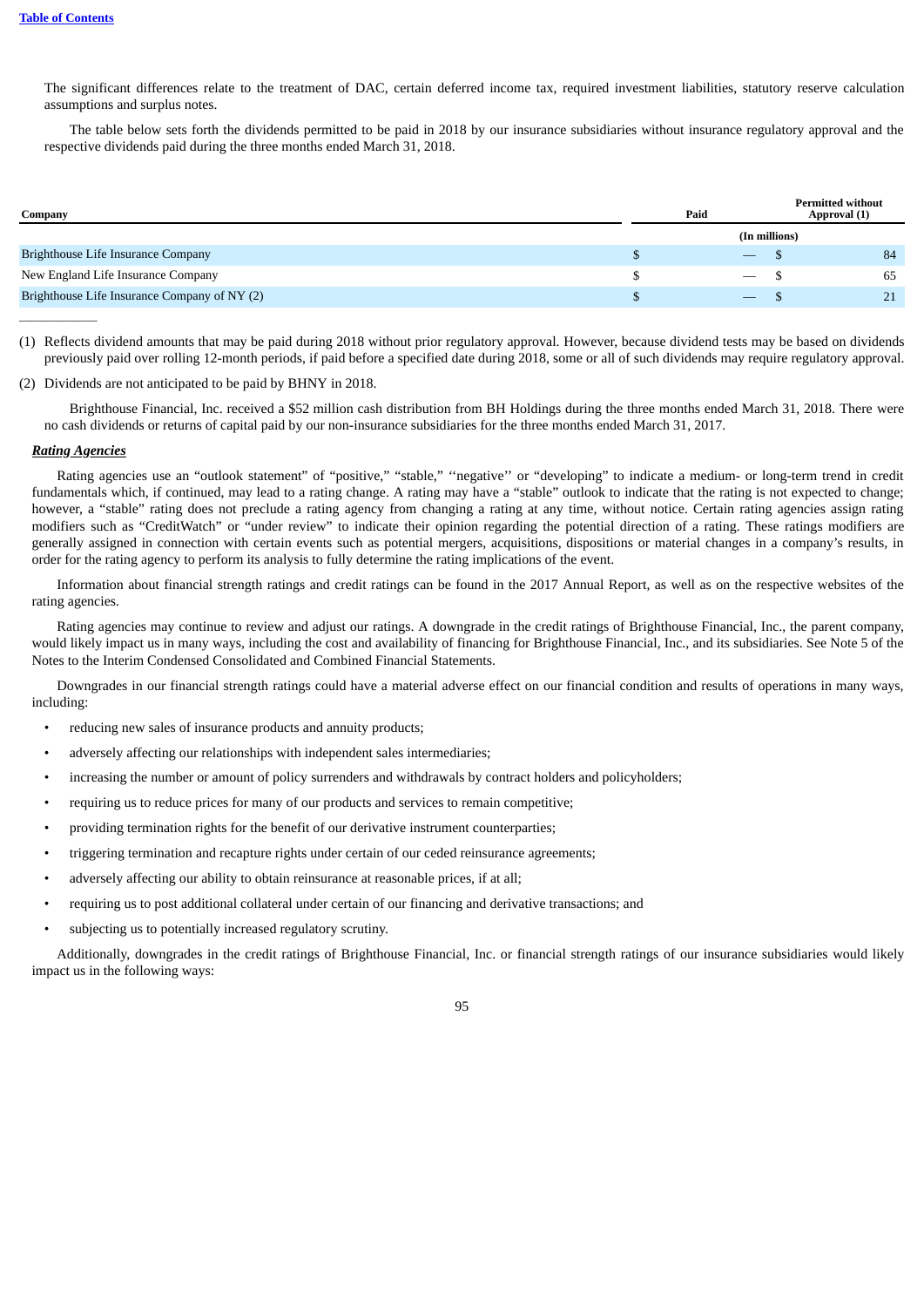- impact our ability to generate cash flows from the sale of funding agreements and other capital market products we offer; and
- impact the cost and availability of financing for Brighthouse.

#### *Reinsurance Financing Arrangement*

Our reinsurance subsidiary, BRCD, was formed to manage our capital and risk exposures and to support our various operations, through the use of affiliated reinsurance arrangements and related reserve financing. BRCD has a \$10.0 billion financing arrangement with a pool of highly rated third-party reinsurers. This financing arrangement consists of credit-linked notes that each have a term of 20 years. At March 31, 2018, there were no drawdowns on such notes and there was \$8.9 billion of funding available under this financing arrangement.

BRCD is capitalized with cash and invested assets, including funds withheld ("Minimum Initial Target Assets") at a level that is sufficient to satisfy its future cash obligations assuming a permanent level yield curve, consistent with NAIC cash flow testing scenarios. BRCD utilizes a financing program to cover the difference between full required statutory assets (i.e., XXX/AXXX reserves plus target risk margin appropriate to meet capital needs) and Minimum Initial Target Assets. An admitted deferred tax asset, if any, would also serve to reduce the amount of funding required under this financing program.

## *Primary Sources of Liquidity and Capital*

Liquidity is provided by a variety of funding sources, including funding agreements. Capital is provided by a variety of funding sources, including long-term debt, credit facilities and reserve financing facilities. The diversity of our funding sources enhances our funding flexibility, limits dependence on any one market or source of funds and generally lowers the cost of funds. In addition to our senior note issuances and credit facilities discussed in more detail in "— Outstanding Debt," and our reinsurance financing arrangement, our other funding sources include or have included:

## *Federal Home Loan Bank Funding Agreements, Reported in Policyholder Account Balances*

BLIC is a member of the FHLB of Pittsburgh as of March 31, 2018 and has obligations outstanding with certain regional banks in the FHLB system. During the three months ended March 31, 2018 and 2017, there were no issuances or repayments under funding agreements with certain regional FHLBs. At both March 31, 2018 and December 31, 2017, total obligations outstanding under these funding agreements were \$595 million. Activity related to these funding agreements is reported in the Run-off segment.

#### *Special Purpose Entity Funding Agreements, Reported in Policyholder Account Balances*

BLIC issued fixed and floating rate funding agreements which are denominated in either U.S. dollars or foreign currencies, to certain special purpose entities that have issued either debt securities or commercial paper for which payment of interest and principal is secured by such funding agreements. During the three months ended March 31, 2018 and 2017, there were no issuances and we repaid \$0 and \$1 million, respectively, under such funding agreements. At March 31, 2018 and December 31, 2017, total obligations outstanding under these funding agreements were \$144 million and \$141 million, respectively. Activity related to these funding agreements is reported in the Run-off segment.

## *Federal Agricultural Mortgage Corporation Funding Agreements, Reported in Policyholder Account Balances*

BLIC may issue funding agreements to a subsidiary of the Federal Agricultural Mortgage Corporation. The obligations under all such funding agreements are secured by a pledge of certain eligible agricultural real estate mortgage loans. During the three months ended March 31, 2018 and 2017, there were no issuances or repayments under such funding agreements. At March 31, 2018 and December 31, 2017, there were no obligations outstanding under these funding agreements. Activities related to these funding agreements are reported in the Run-off segment.

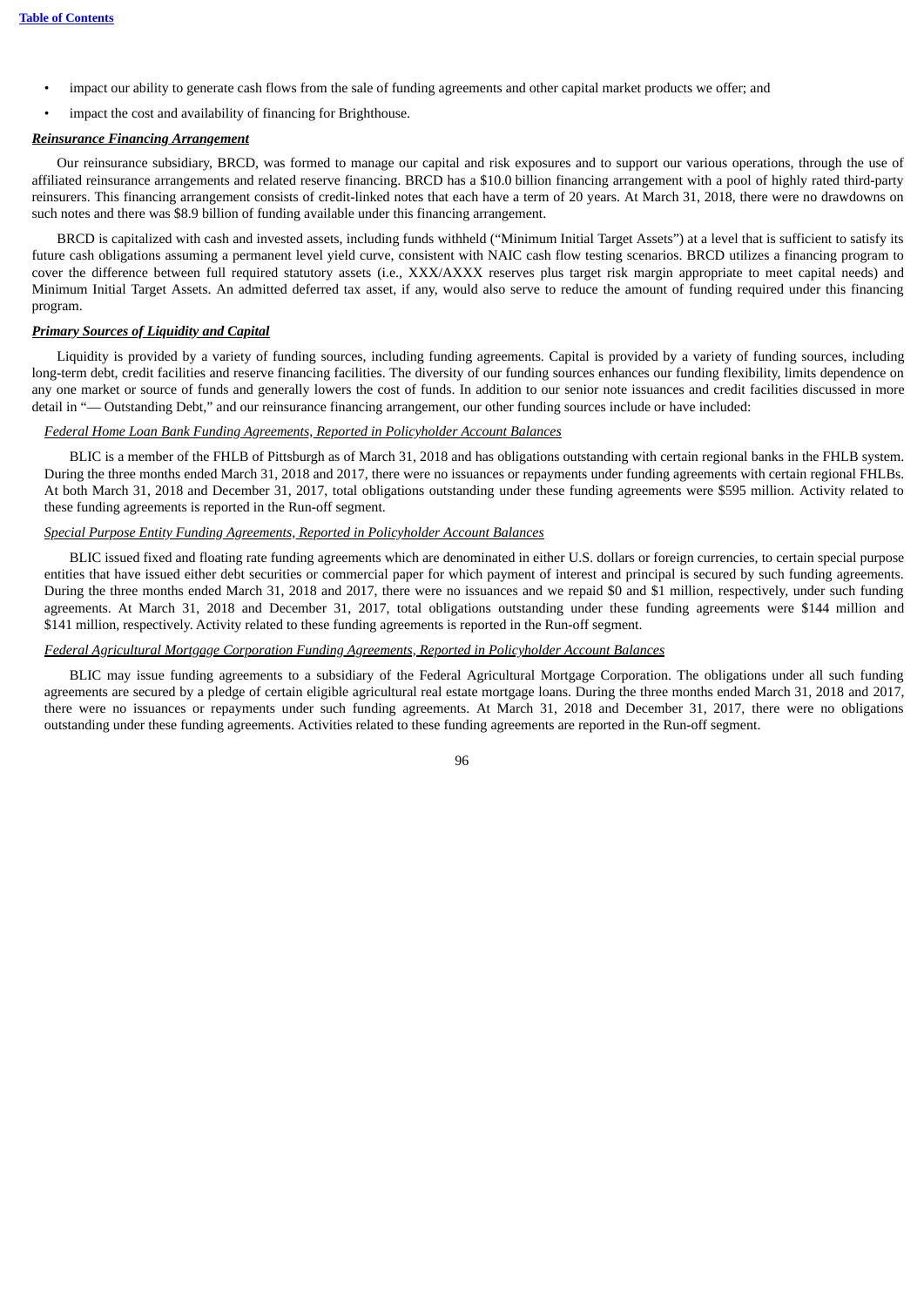# *Outstanding Debt*

The following table summarizes our outstanding debt at:

|                          | <b>Interest Rate</b> | <b>Maturity</b> | March 31,<br>2018     |       | <b>December 31, 2017</b> |       |
|--------------------------|----------------------|-----------------|-----------------------|-------|--------------------------|-------|
|                          |                      |                 | (Dollars in millions) |       |                          |       |
| Senior notes (1)         | 3.700%               | 2027            | S.                    | 1,489 | - 5                      | 1,489 |
| Senior notes (1)         | 4.700%               | 2047            |                       | 1,477 |                          | 1,477 |
| Long-term debt $(2)$     | 7.028%               | 2030            |                       | 35    |                          | 35    |
| Term loan                | LIBOR plus $1.5\%$   | 2019            |                       | 600   |                          | 600   |
| Total long-term debt (3) |                      |                 |                       | 3,601 | - 5                      | 3,601 |
|                          |                      |                 |                       |       |                          |       |

(1) Includes unamortized debt issuance costs and debt discount totaling \$34 million for senior notes due 2027 and 2047 on a combined basis at both March 31, 2018 and December 31, 2017.

- (2) Represents non-recourse debt for which creditors have no access, subject to customary exceptions, to the general assets of the Company other than recourse to certain investment companies.
- (3) Excludes \$8 million and \$11 million of long term debt related to CSEs at March 31, 2018 and December 31, 2017, respectively. See Note 4 of the Notes to the Interim Condensed Consolidated and Combined Financial Statements for more information regarding CSEs.

## *Credit Facilities*

At March 31, 2018, there were no drawdowns under the Revolving Credit Facility and there was \$600 million outstanding under the Term Loan Facility, resulting in unused commitments totaling \$2.0 billion in comparison to the maximum capacity of \$2.6 billion under these facilities.

## *Debt and Facility Covenants*

The Company's debt instruments and committed facilities contain certain administrative, reporting and legal covenants. Additionally, the 2017 Term Loan Facility and the Revolving Credit Facility contain financial covenants, including requirements to maintain a specified minimum consolidated net worth and to maintain a ratio of indebtedness to total capitalization not in excess of a specified percentage, and limitations on the dollar amount of indebtedness that may be incurred by our subsidiaries, which could restrict our operations and use of funds. The Company is not aware of any noncompliance with these financial covenants at March 31, 2018.

## *Liquidity and Capital Uses*

In addition to the general description of liquidity and capital uses in "— Primary Sources of Liquidity and Capital," the following additional information is provided regarding our primary uses of liquidity and capital:

## *Debt Repayments*

There were no debt repayments made during either the three months ended March 31, 2018 or 2017.

### *Insurance Liabilities*

Liabilities arising from our insurance activities primarily relate to benefit payments under various life insurance products, and annuity products, as well as payments for policy surrenders, withdrawals and loans. For annuity or deposit type products, surrender or lapse behavior differs somewhat by segment. In the Annuities segment, lapses and surrenders tend to occur in the normal course of business. During the three months ended March 31, 2018 and 2017, general account surrenders and withdrawals from annuity products were \$449 million and \$630 million, respectively.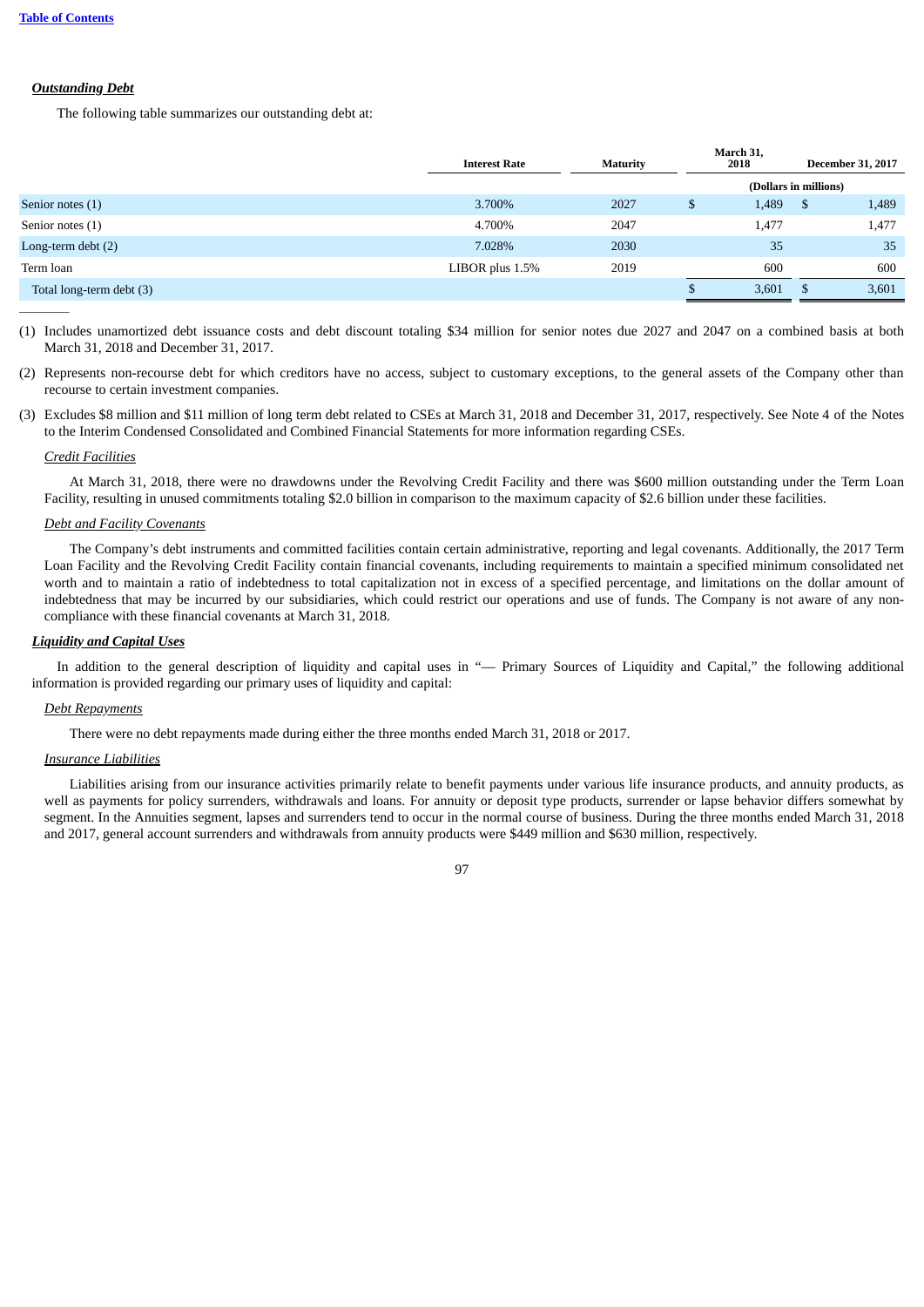## *Pledged Collateral*

We pledge collateral to, and have collateral pledged to us by, counterparties in connection with our derivatives. At March 31, 2018 and December 31, 2017, counterparties were obligated to return cash collateral pledged by us of \$0 and \$44 million, respectively. At March 31, 2018 and December 31, 2017, we were obligated to return cash collateral pledged to us by counterparties of \$467 million and \$379 million, respectively. See Note 5 of the Notes to the Interim Condensed Consolidated and Combined Financial Statements for additional information about pledged collateral.

We also pledge collateral from time to time in connection with funding agreements.

## *Securities Lending*

We have a securities lending program whereby securities are loaned to third parties, primarily brokerage firms and commercial banks. We obtain collateral, usually cash, from the borrower, which must be returned to the borrower when the loaned securities are returned to us. Under our securities lending program, we were liable for cash collateral under our control of \$3.8 billion at both March 31, 2018 and December 31, 2017. Of these amounts, \$1.3 billion and \$1.6 billion at March 31, 2018 and December 31, 2017, respectively, were on open, meaning that the related loaned security could be returned to us on the next business day requiring the immediate return of cash collateral we hold. The estimated fair value of the securities on loan related to the cash collateral on open at March 31, 2018 was \$1.2 billion, all of which were U.S. government and agency securities which, if put to us, could be immediately sold to satisfy the cash requirements to immediately return the cash collateral. See Note 4 of the Notes to the Interim Condensed Consolidated and Combined Financial Statements.

#### *Repurchase Agreement*

In April 2018, Brighthouse Life Insurance Company entered into a committed repurchase facility (the "Repurchase Facility") with a financial institution, pursuant to which Brighthouse Life Insurance Company may enter into repurchase transactions in an aggregate amount up to \$2.0 billion, in respect of certain eligible securities. The Repurchase Facility has a term of three years, beginning on July 31, 2018 and ending on July 31, 2021. Under the Repurchase Facility, Brighthouse Life Insurance Company may sell securities at a purchase price based on the market value of the securities less an applicable margin, with a concurrent agreement to repurchase such securities at a predetermined future date (ranging from two weeks to three months) and price which represents the original purchase price plus interest.

#### *Litigation*

Putative or certified class action litigation and other litigation, and claims and assessments against us, in addition to those discussed elsewhere herein and those otherwise provided for in the financial statements, have arisen in the course of our business, including, but not limited to, in connection with our activities as an insurer, employer, investor, investment advisor, and taxpayer. Further, state insurance regulatory authorities and other federal and state authorities regularly make inquiries and conduct investigations concerning our compliance with applicable insurance and other laws and regulations. See Note 10 of the Notes to the Interim Condensed Consolidated and Combined Financial Statements.

We establish liabilities for litigation and regulatory loss contingencies when it is probable that a loss has been incurred and the amount of the loss can be reasonably estimated. For material matters where a loss is believed to be reasonably possible but not probable, no accrual is made but we disclose the nature of the contingency and an aggregate estimate of the reasonably possible range of loss in excess of amounts accrued, when such an estimate can be made. It is not possible to predict or determine the ultimate outcome of all pending investigations and legal proceedings. In some of the matters referred to herein, very large and/or indeterminate amounts, including punitive and treble damages, are sought. Although in light of these considerations, it is possible that an adverse outcome in certain cases could have a material adverse effect upon our financial position, based on information currently known by us, in our opinion, the outcome of such pending investigations and legal proceedings are not likely to have such an effect. However, given the large and/or indeterminate amounts sought in certain of these matters and the inherent unpredictability of litigation, it is possible that an adverse outcome in certain matters could, from time to time, have a material adverse effect on our combined net income or cash flows in particular quarterly or annual periods.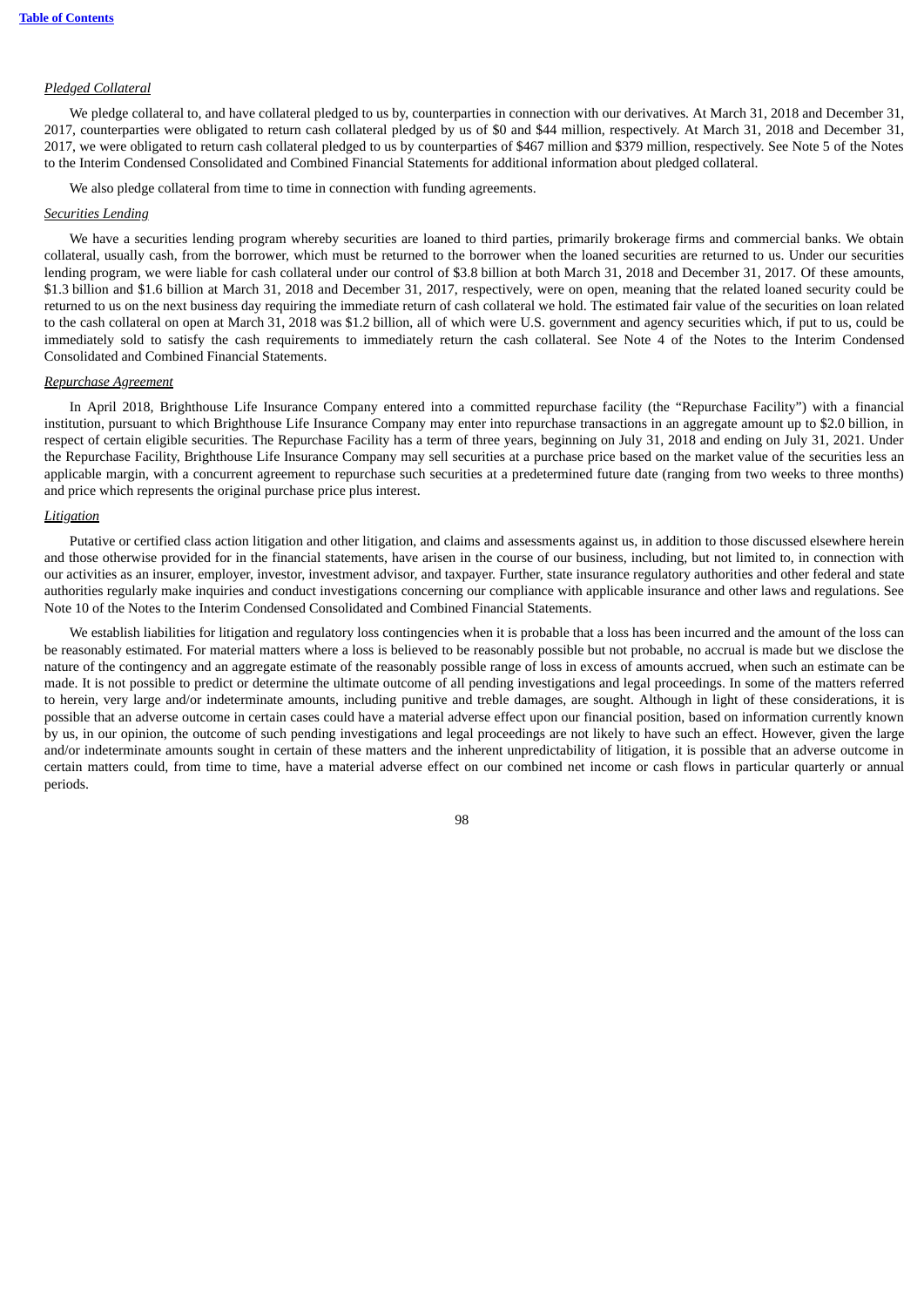## **Note Regarding Forward-Looking Statements**

This report, including Management's Discussion and Analysis of Financial Condition and Results of Operations, and other written or oral statements that we make from time to time may contain information that includes or is based upon forward-looking statements within the meaning of the Private Securities Litigation Reform Act of 1995. Such forward-looking statements involve substantial risks and uncertainties. We have tried, wherever possible, to identify such statements using words such as "anticipate," "estimate," "expect," "project," "may," "will," "could," "intend," "goal," "target," "forecast," "objective," "continue," "aim," "plan," "believe" and other words and terms of similar meaning, or are tied to future periods, in connection with a discussion of future operating or financial performance. In particular, these include, without limitation, statements relating to future actions, prospective services or products, future performance or results of current and anticipated services or products, sales efforts, expenses, the outcome of contingencies such as legal proceedings, trends in operating and financial results, as well as statements regarding the expected benefits of the Separation and the recapitalization actions.

Any or all forward-looking statements may turn out to be wrong. They can be affected by inaccurate assumptions or by known or unknown risks and uncertainties. Many such factors will be important in determining the actual future results of the Company. These statements are based on current expectations and the current economic environment and involve a number of risks and uncertainties that are difficult to predict. These statements are not guarantees of future performance. Actual results could differ materially from those expressed or implied in the forward-looking statements due to a variety of known and unknown risks, uncertainties and other factors. Although it is not possible to identify all of these risks and factors, they include, among others:

- differences between actual experience and actuarial assumptions and the effectiveness of our actuarial models;
- higher risk management costs and exposure to increased counterparty risk due to guarantees within certain of our products;
- the effectiveness of our exposure management strategy and the impact of such strategy on net income volatility and negative effects on our statutory capital;
- the additional reserves we will be required to hold against our variable annuities as a result of actuarial guidelines;
- a sustained period of low equity market prices and interest rates that are lower than those we assumed when we issued our variable annuity products;
- our degree of leverage due to indebtedness incurred in connection with the Separation;
- the effect adverse capital and credit market conditions may have on our ability to meet liquidity needs and our access to capital;
- the impact of changes in regulation and in supervisory and enforcement policies on our insurance business or other operations;
- the effectiveness of our risk management policies and procedures;
- the availability of reinsurance and the ability of our counterparties to our reinsurance or indemnification arrangements to perform their obligations thereunder;
- heightened competition, including with respect to service, product features, scale, price, actual or perceived financial strength, claims-paying ratings, credit ratings, e-business capabilities and name recognition;
- changes in accounting standards, practices and/or policies applicable to us;
- the ability of our insurance subsidiaries to pay dividends to us, and our ability to pay dividends to our shareholders;
- our ability to market and distribute our products through distribution channels;
- the impact of the Separation on our business and profitability due to MetLife's strong brand and reputation, the increased costs related to replacing arrangements with MetLife with those of third parties and incremental costs as a public company;
- any failure of third parties to provide services we need, any failure of the practices and procedures of these third parties and any inability to obtain information or assistance we need from third parties, including MetLife;
- whether the operational, strategic and other benefits of the Separation can be achieved, and our ability to implement our business strategy;
- whether all or any portion of the Separation tax consequences are not as expected, leading to material additional taxes or material adverse consequences to tax attributes that impact us;

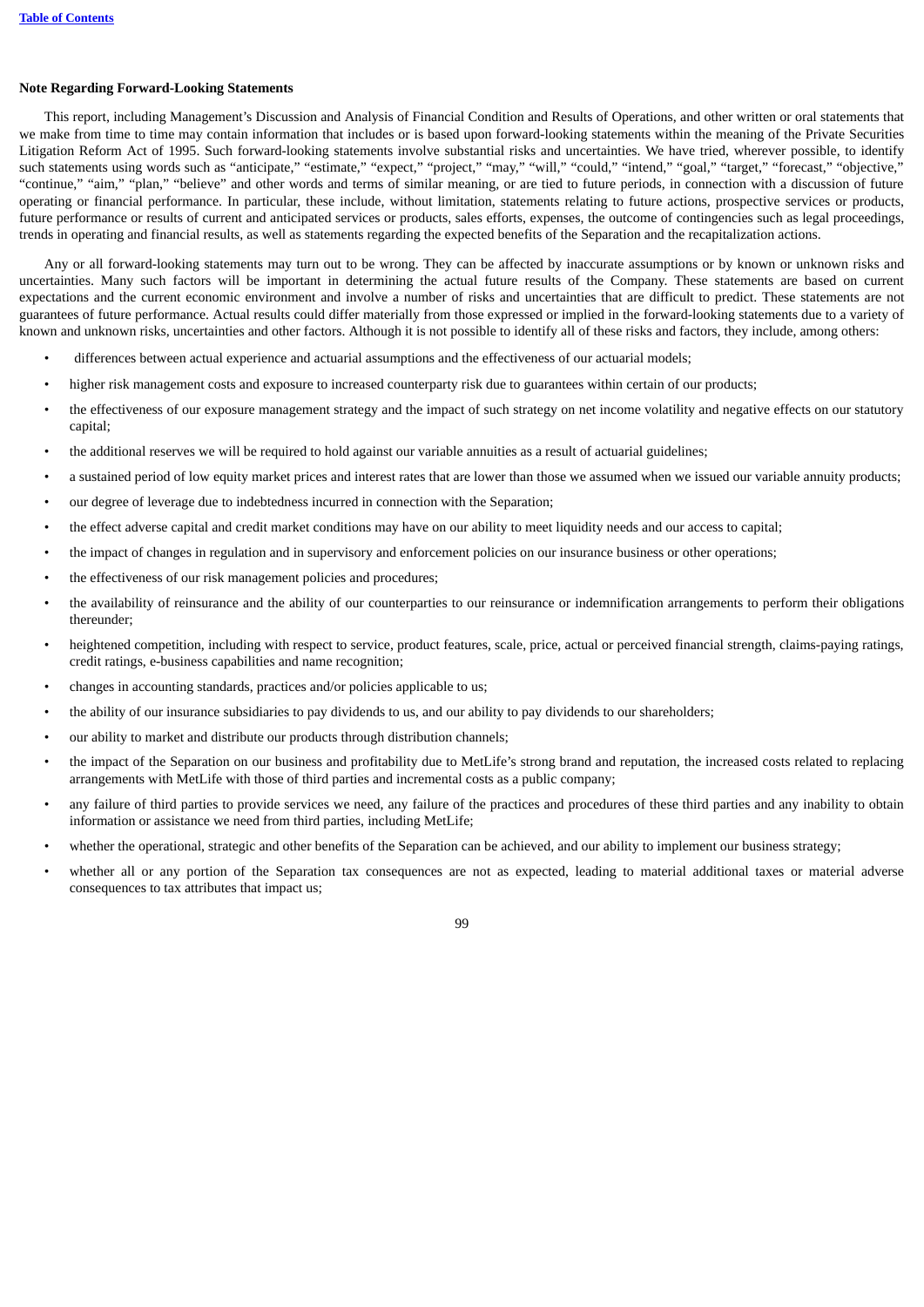- the uncertainty of the outcome of any disputes with MetLife over tax-related or other matters and agreements including the potential of outcomes adverse to us that could cause us to owe MetLife material tax reimbursements or payments or disagreements regarding MetLife's or our obligations under our other agreements;
- the impact on our business structure, profitability, cost of capital and flexibility due to restrictions we have agreed to that preserve the tax-free treatment of certain parts of the Separation;
- the potential material negative tax impact of the Tax Cuts and Jobs Act and other potential future tax legislation that could decrease the value of our tax attributes, lead to increased RBC requirements and cause other cash expenses, such as reserves, to increase materially and make some of our products less attractive to consumers;
- whether the Distribution will qualify for non-recognition treatment for U.S. federal income tax purposes and potential indemnification to MetLife if the Distribution does not so qualify;
- our ability to attract and retain key personnel; and
- other factors described in our 2017 Annual Report, this report, and from time to time in documents that we file with the SEC.

For the reasons described above, we caution you against relying on any forward-looking statements, which should also be read in conjunction with the other cautionary statements included and the risks, uncertainties and other factors identified in our 2017 Annual Report, particularly in the sections entitled "Risk Factors" and "Quantitative and Qualitative Disclosures About Market Risk," and included elsewhere herein, as well as in our subsequent filings with the SEC. Further, any forward-looking statement speaks only as of the date on which it is made, and we undertake no obligation to update or revise any forward-looking statement to reflect events or circumstances after the date on which the statement is made or to reflect the occurrence of unanticipated events, except as otherwise may be required by law. Please consult any further disclosures the Company makes on related subjects in reports to the SEC.

#### *Corporate Information*

We announce financial and other information about Brighthouse to our investors through the Brighthouse Investor Relations web page at www.brighthousefinancial.com, as well as SEC filings, news releases, public conference calls and webcasts. Brighthouse encourages investors to visit the Investor Relations web page from time to time, as information is updated and new information is posted. The information found on our website is not incorporated by reference in this report or in any other report or document we file with the SEC, and any references to our website are intended to be inactive textual references only.

## **Item 3. Quantitative and Qualitative Disclosures About Market Risk**

We regularly analyze our market risk exposure to interest rate, equity market price, credit and foreign currency exchange rate risks. As a result of that analysis, we have determined that the estimated fair values of certain assets and liabilities are significantly exposed to changes in interest rates, and to a lesser extent, to changes in equity market prices and foreign currency exchange rates. We have exposure to market risk through our insurance and annuity operations and general account investment activities. For purposes of this discussion, "market risk" is defined as changes in fair value resulting from changes in interest rates, equity market prices, credit spreads and foreign currency exchange rates. We may have additional financial impacts other than changes in fair value, which are beyond the scope of this discussion. A description of our market risk exposures may be found under "Quantitative and Qualitative Disclosures About Market Risk" in the 2017 Annual Report. There have been no material changes to our market risk exposures from the market risk exposures previously disclosed in the 2017 Annual Report.

## **Item 4. Controls and Procedures**

Management, with the participation of the Chief Executive Officer and Chief Financial Officer, has evaluated the effectiveness of the design and operation of the Company's disclosure controls and procedures as defined in Rules 13a-15(e) and 15d-15(e) under the Securities Exchange Act of 1934, as amended ("Exchange Act"), as of the end of the period covered by this report. Based on that evaluation, the Chief Executive Officer and Chief Financial Officer have concluded that these disclosure controls and procedures were effective as of March 31, 2018.

MetLife continues to provide certain services to the Company on a transitional basis through services agreements. The Company continues to change business processes as a standalone entity, and identifies, documents and evaluates controls to ensure controls over our financial reporting are effective. We consider these to be a material change in our internal control over financial reporting.

Other than as noted above, there were no changes to the Company's internal control over financial reporting (as defined in Rules  $13a-15(f)$  and  $15d-15(f)$ under the Exchange Act) that occurred during the quarter ended March 31, 2018 that have materially affected, or are reasonably likely to materially affect, the Company's internal control over financial reporting.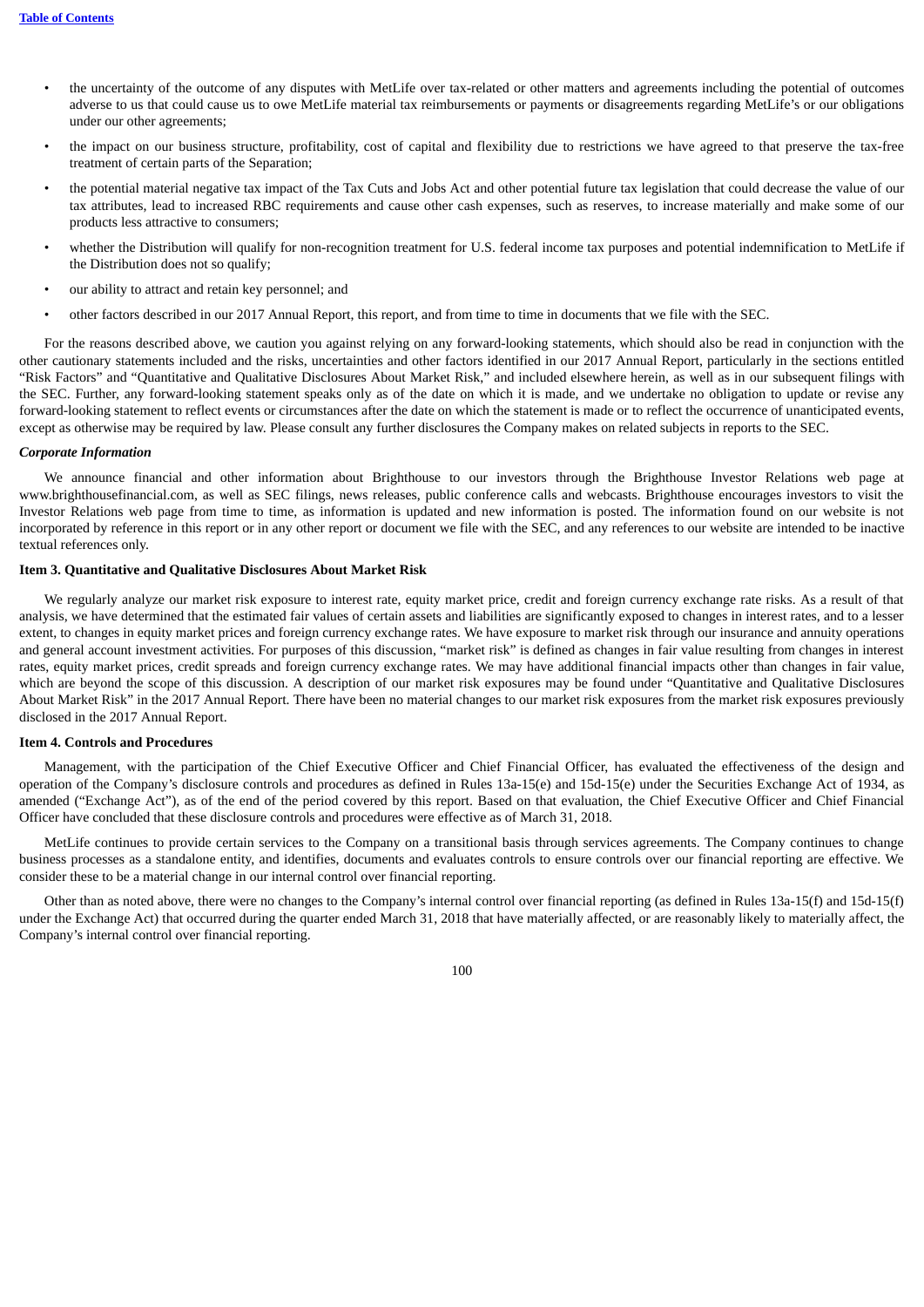## **Part II — Other Information**

## **Item 1. Legal Proceedings**

The following should be read in conjunction with (i) Part I, Item 3 of the 2017 Annual Report and Note 15 to the Notes to the Consolidated Financial Statements included in the 2017 Annual Report; and (ii) Note 10 of the Notes to the Interim Condensed Consolidated and Combined Financial Statements in Part I of this report.

#### *Diversified Lending Group Litigations*

#### *Hartshorne v. NELICO, et al. (Los Angeles County Superior Court, filed March 25, 2015)*

Plaintiffs have named New England Life Insurance Company ("NELICO"), MetLife, Inc. and MetLife Securities, Inc. in twelve related lawsuits in California state court alleging various causes of action including multiple negligence and statutory claims relating to the Diversified Lending Group Ponzi scheme. All but one of the plaintiffs have resolved their claims with the defendants. The last remaining plaintiff settled with the defendants and the Company anticipates the plaintiff's claims will be dismissed in May 2018.

In addition to the matter discussed above, various litigation, claims and assessments against the Company, in addition to those discussed previously and those otherwise provided for in the Company's financial statements, have arisen in the course of the Company's business, including, but not limited to, in connection with its activities as an insurer, investor and taxpayer. Further, state insurance regulatory authorities and other federal and state authorities regularly make inquiries and conduct investigations concerning the Company's compliance with applicable insurance and other laws and regulations.

It is not possible to predict the ultimate outcome of all pending investigations and legal proceedings. In some of the matters referred to previously, large and/or indeterminate amounts, including punitive and treble damages, are sought. Although in light of these considerations it is possible that an adverse outcome in certain cases could have a material effect upon the Company's financial position, based on information currently known by the Company's management, in its opinion, the outcomes of such pending investigations and legal proceedings are not likely to have such an effect. However, given the large and/or indeterminate amounts sought in certain of these matters and the inherent unpredictability of litigation, it is possible that an adverse outcome in certain matters could, from time to time, have a material effect on the Company's net income or cash flows in particular quarterly or annual periods.

#### **Item 1A. Risk Factors**

The following should be read in conjunction with, and supplements and amends, the factors that may affect the Company's business or operations described under "Risk Factors" in the 2017 Annual Report. In addition, "Management's Discussion and Analysis of Financial Condition and Results of Operations — Industry Trends" and "Management's Discussion and Analysis of Financial Condition and Results of Operations — Note Regarding Forward-Looking Statements" included in this report are incorporated by reference herein. Other than as described herein, there have been no other material changes to our risk factors from the risk factors previously disclosed in the 2017 Annual Report.

#### **Risks Related to Our Business**

## The failure of third parties to provide various services, or any failure of the practices and procedures that these third parties use to provide services to us, *could have a material adverse effect on our business*

A key part of our operating strategy is to outsource certain services important to our business. In July 2016, we entered into a multi-year outsourcing arrangement for the administration of certain in-force policies currently housed on up to 20 systems. Pursuant to this arrangement, at least 13 of such systems will be consolidated down to one. In December 2017, we formalized an arrangement for the administration of life and annuities new business and approximately 1.3 million in-force life and annuities contracts. We intend to focus on further outsourcing opportunities with third-party vendors, including after the Transition Services Agreement, Investment Management Agreement and other agreements with MetLife companies expire. See "— Risks Related to Our Separation from, and Continuing Relationship with, MetLife — Our contractual arrangements with MetLife may not be adequate to meet our operational and business needs. The terms of our arrangements with MetLife may be more favorable than we would be able to obtain from an unaffiliated third party, and we may be unable to replace those services in a timely manner or on comparable terms" for information regarding the potential effect that the Separation from MetLife will have on the pricing of such services. It may be difficult and disruptive for us to replace some of our third-party vendors in a timely manner if they were unwilling or unable to provide us with these services in the future (as a result of their financial or business conditions or otherwise), and our business and operations likely could be materially adversely affected.

In addition, if a third-party provider fails to provide the administrative, operational, financial or actuarial services we require, fails to meet contractual requirements, such as compliance with applicable laws and regulations, suffers a cyberattack or other security breach or fails to provide material information on a timely basis, our business could suffer economic and reputational harm that could have a material adverse effect on our business and results of operations. See the risk factor referenced in the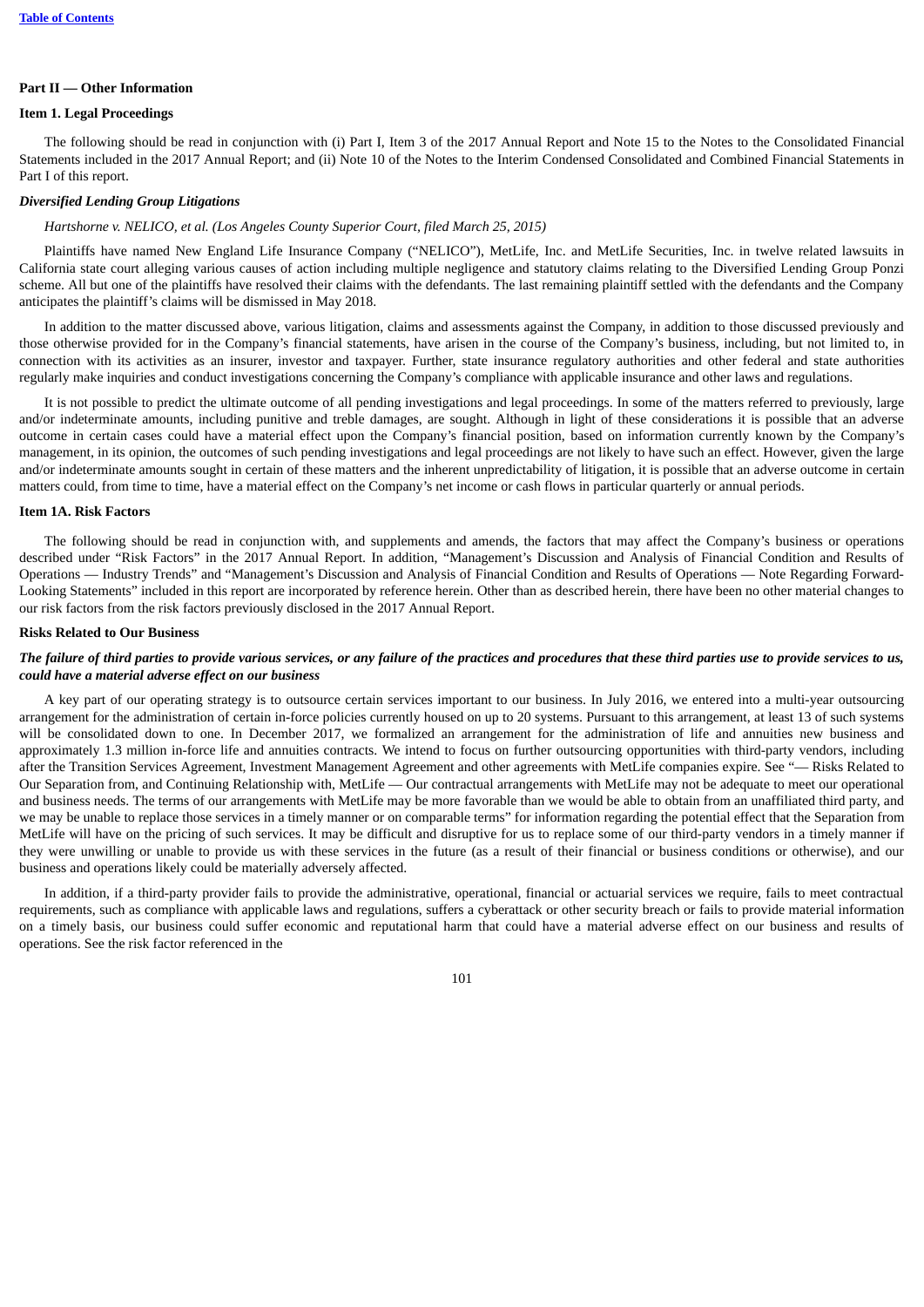preceding paragraph and "Risk Factors — Operational Risks — The failure in cyber- or other information security systems, as well as the occurrence of events unanticipated in Brighthouse's and MetLife's disaster recovery systems and business continuity planning could result in a loss or disclosure of confidential information, damage to our reputation and impairment of our ability to conduct business effectively" in the 2017 Annual Report.

Similarly, if any third-party provider experiences any deficiency in internal controls, determines that its practices and procedures used in administering our policies require review or otherwise fails to administer our policies in accordance with acceptable standards, we could incur expenses and experience other adverse effects as a result. In these situations, we may be unable to resolve any issues on our own without assistance from the third-party provider, and we may have limited ability to influence the speed and effectiveness of that resolution.

In December 2017, for example, MetLife announced that it was undertaking a review of practices and procedures used to estimate its reserves related to certain group annuitants that have been unresponsive or missing over time. As a result of this review, MetLife identified a material weakness in its internal control over financial reporting relating to certain group annuity reserves and announced that it was recording charges to reinstate reserves previously released. As a result of that review and based on information provided by MetLife, we identified approximately 14,000 group annuitants across Brighthouse entities who may be owed annuity payments now or in the future. We announced a related increase in reserves of \$38 million, after tax, during the fourth quarter of 2017 relating to legacy non-retail group annuity contracts that are pension risk transfers included in our Run-off segment.

These group annuity contracts and many of our other products are administered by MetLife under the Transition Services Agreement, and we depend on MetLife for the information and assistance in modifying administrative practices and procedures. We also depend on MetLife for information and assistance in reviewing administrative practices and procedures and reserves with respect to other products it administers for us. From time to time, MetLife has brought to our attention practices, procedures and reserves with respect to other products that require further review. While we do not believe, based on the information made available to us to date by MetLife, that any of the matters MetLife has brought to our attention will require material modifications to reserves or have a material effect on our financial condition or results of operations, we are reliant upon MetLife to provide further information and assistance with respect to those products. There can also be no assurance that such matters will not require material modifications to reserves or have a material effect on our financial condition or results of operations in the future, or that MetLife will provide further information and assistance.

If material issues were to arise with respect to any of our products administered by third parties, whether involving MetLife or another third-party provider, any resulting expenses or other economic or reputational harm could have a material adverse effect on our business and results of operations, particularly if they involved our core annuity and life insurance businesses. In addition, we could be subject to litigation or regulatory investigations and actions resulting from any such issues, which could have a material adverse effect on our financial condition and results of operations.

## Changes in our deferred income tax assets or liabilities, including changes in our ability to realize our deferred income tax assets, or any changes resulting from preparing our first U.S. federal income tax returns, could adversely affect our results of operations or financial condition

Deferred income tax represents the tax effect of the differences between the book and tax bases of assets and liabilities. Deferred tax assets are assessed periodically by management to determine whether they are realizable. Factors in management's determination include the performance of the business including the ability to generate future taxable income. If, based on available information, it is more likely than not that the deferred income tax asset will not be realized, then a valuation allowance must be established with a corresponding charge to net income. Such charges could have a material adverse effect on our results of operations or financial position. Changes in the corporate tax rates could also affect the value of our deferred tax assets and may require a writeoff of some of those assets. In addition, we have not yet been required to file U.S. federal income tax returns since our Separation from MetLife, and we will depend on information from MetLife in order to do so. If the information we receive from MetLife in the course of preparing our U.S. federal income tax returns is materially different from information received in the past or if we do not receive full information, we could find it necessary to change the deferred income tax assets and liabilities recorded on our balance sheet or to record provisions for income taxes on our statement of operations, which could adversely affect our financial condition and results of operations. See Note 13 of the Notes to the Consolidated and Combined Financial Statements in the 2017 Annual Report for the impact of the Tax Act on our financial statements. Also, see "Management's Discussion and Analysis of Financial Condition and Results of Operations — Summary of Critical Accounting Estimates" in the 2017 Annual Report.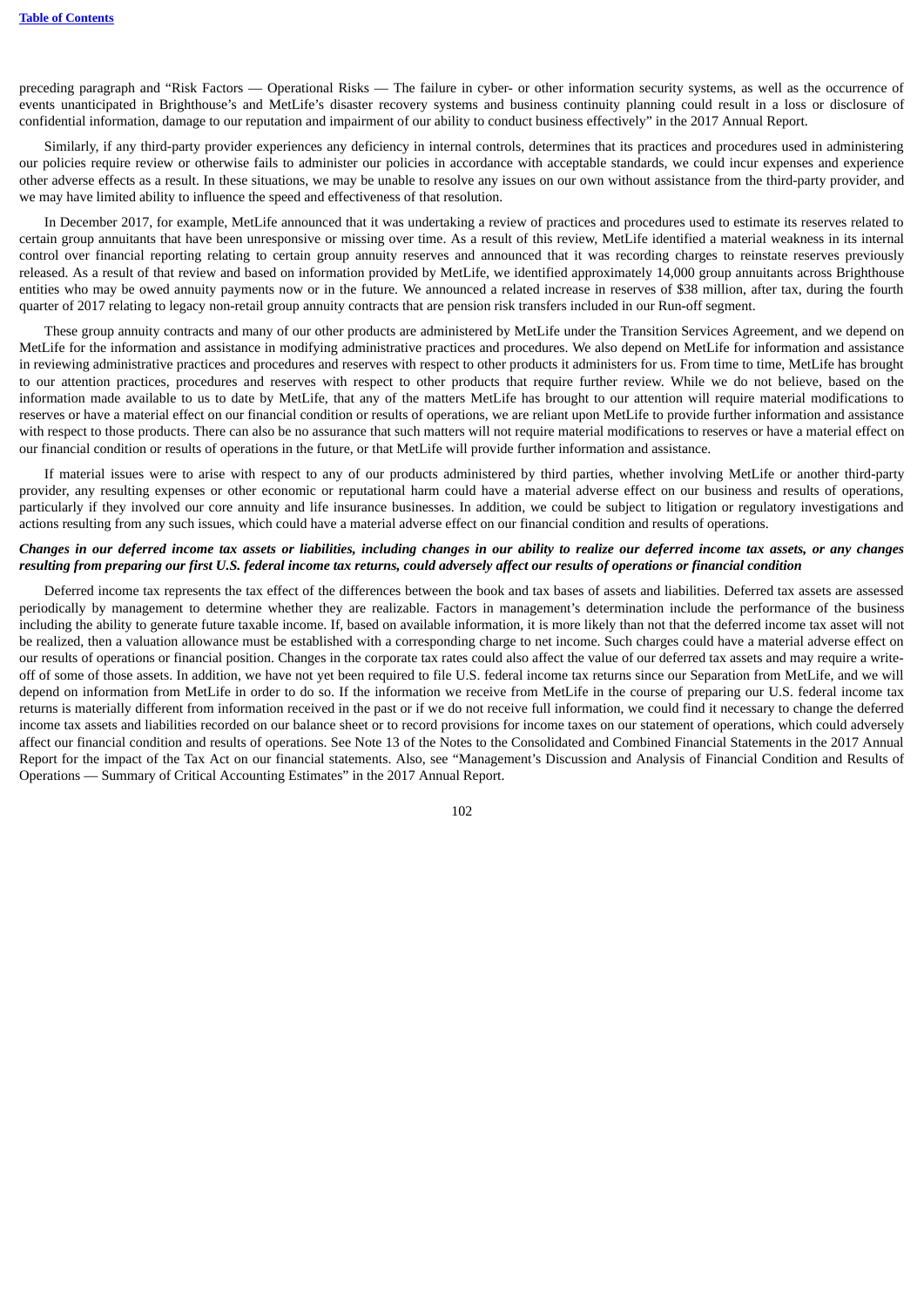#### **Operational Risks**

## Gaps in our risk management policies and procedures may leave us exposed to unidentified or unanticipated risk, which could negatively affect our *business*

We have developed and continue to develop risk management policies and procedures to reflect the ongoing review of our risks and expect to continue to do so in the future. Nonetheless, our policies and procedures may not be comprehensive and may not identify every risk to which we are exposed. In addition, we rely on third-party providers to administer and service many of our products, and our risk management policies and procedures may not be successful in identifying every risk with respect to those products, especially to the extent we rely on those providers for detailed information regarding the holders of our products and other relevant information. Many of our methods for managing risk and exposures are based upon the use of observed historical market behavior to model or project potential future exposure. Models used by our business are based on assumptions and projections which may be inaccurate. Business decisions based on incorrect or misused model output and reports could have a material adverse impact on our results of operations. Model risk may be the result of a model being misspecified for its intended purpose, being misused or producing incorrect or inappropriate results. Models used by our business may not operate properly and could contain errors related to model inputs, data, assumptions, calculations, or output which could give rise to adjustments to models that may adversely impact our results of operations. As a result, these methods may not fully predict future exposures, which can be significantly greater than our historical measures indicate. Other risk management methods depend upon the evaluation of information regarding markets, clients, catastrophe occurrence or other matters that are publicly available or otherwise accessible to us. This information may not always be accurate, complete, upto-date or properly evaluated. Furthermore, there can be no assurance that we can effectively review and monitor all risks or that all of our employees will follow our risk management policies and procedures, nor can there be any assurance that our risk management policies and procedures, or the risk management policies and procedures of third parties that administer or service our products, will enable us to accurately identify all risks and limit our exposures based on our assessments. In addition, we may have to implement more extensive and perhaps different risk management policies and procedures under pending regulations. See "Risk Factors — Risks Related to Our Business — Our variable annuity exposure management strategy may not be effective, may result in net income volatility and may negatively affect our statutory capital" included in the 2017 Annual Report.

## **Risks Related to Our Separation from, and Continuing Relationship with, MetLife**

## Our contractual arrangements with MetLife may not be adequate to meet our operational and business needs. The terms of our arrangements with MetLife may be more favorable than we would be able to obtain from an unaffiliated third party, and we may be unable to replace those services in a *timely manner or on comparable terms*

We have contractual arrangements, such as the Transition Services Agreement, the Investment Management Agreements, the Intellectual Property License Agreement, the Investment Finance Services Agreements entered into in connection with the Investment Management Agreements and other agreements that require MetLife affiliates to provide certain services to us, including certain IT services pursuant to software license agreements that MetLife affiliates have with certain third-party software vendors, and investment management and related accounting, reporting, actuarial and other administrative services by MLIA with respect to Brighthouse's general and separate account investment portfolios. See "Certain Relationships and Related Person Transactions" included in the 2017 Annual Report. There can be no assurance that the services to be provided by the MetLife affiliates will be sufficient to meet our operational and business needs, that the MetLife affiliates will be able to perform such functions in a manner satisfactory to us, that MetLife's practices and procedures will enable it to adequately administer the policies it handles, that we will receive sufficient information from MetLife with respect to the policies it administers for us or that any remedies available under these arrangements will be sufficient to us in the event of a dispute or nonperformance. See "— Risks Related to Our Business — The failure of third parties to provide various services, or any failure of the practices and procedures that these third parties use to provide services to us, could have a material adverse effect on our business."

Upon termination or expiration of any agreement between us and MetLife affiliates, there can be no assurance that these services will be sustained at the same levels as they were when we were receiving such services from MetLife or that we will be able to obtain the same benefits from another provider or our indemnity rights from such third parties will not be limited. We may not be able to replace services and arrangements in a timely manner or on terms and conditions, including cost, as favorable as those we have previously received from MetLife. The agreements with the MetLife affiliates were entered into in the context of intercompany relationships that arose from enterprise-wide agreements with vendors, and we may have to pay higher prices for similar services from MetLife or unaffiliated third parties in the future.

#### **Risks Relating to Our Common Stock**

### *Any future sales by us or our existing stockholders may cause our stock price to decline*

Any transfer or sales of substantial amounts of our common stock in the public market or the perception that such transfer or sales might occur may cause the market price of our common stock to decline. As of May 9, 2018, we had an aggregate of 119,773,106 shares of our common stock issued and outstanding. Shares will generally be freely tradeable without restriction or

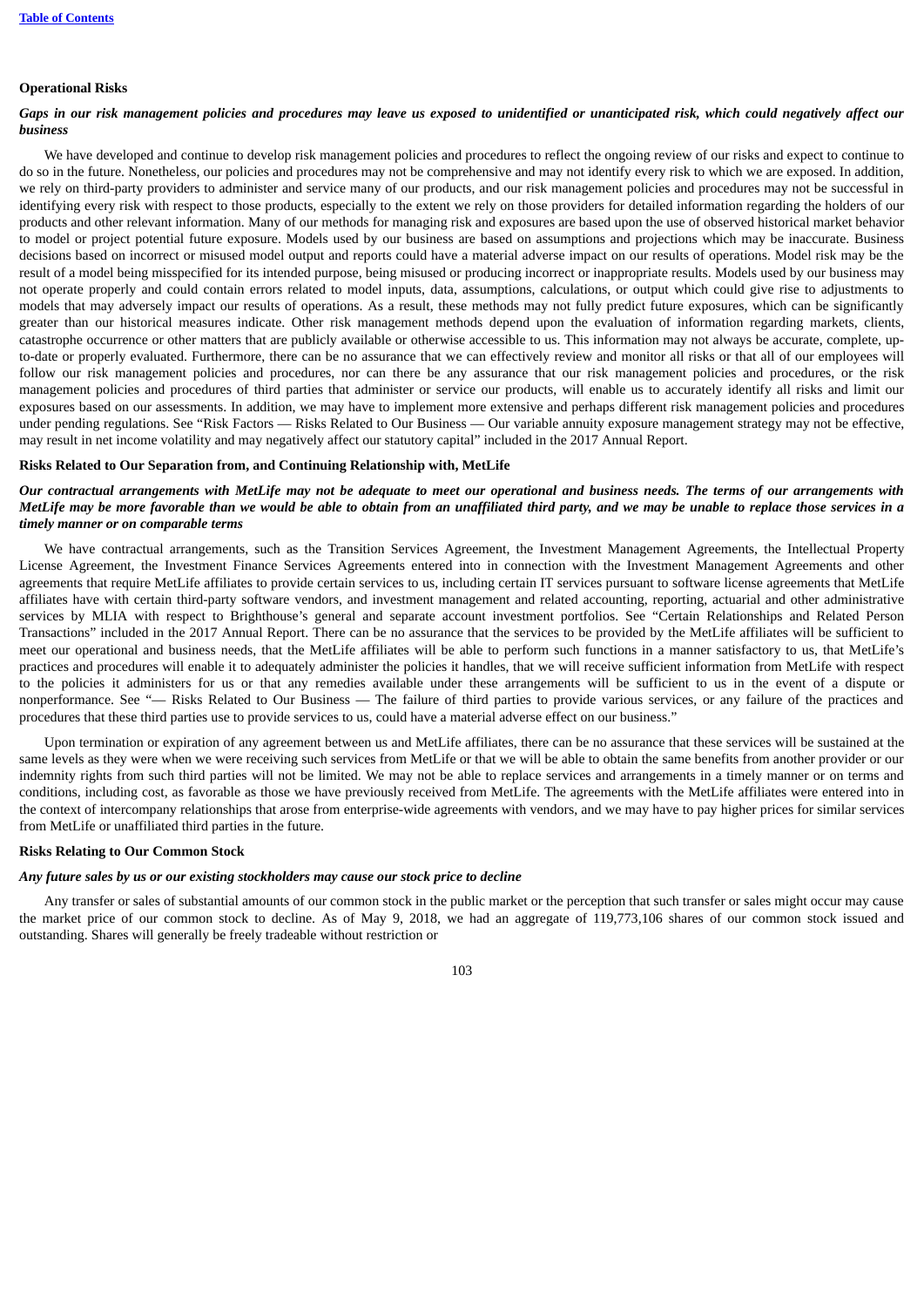further registration under the Securities Act, except for shares owned by one of our "affiliates," as that term is defined in Rule 405 under the Securities Act. Shares held by "affiliates" may be sold in the public market if registered or if they qualify for an exemption from registration under Rule 144. Further, we plan to file one or more registration statements to cover the shares issuable under our equity-based benefit plans.

MetLife beneficially owns 23,169,597 shares of our common stock. MetLife has announced that, subject to market conditions and regulatory approval, it currently intends to divest of this remaining ownership interest during 2018 through one or more transactions, including an exchange offer for MetLife common stock, a direct sale of our shares held by MetLife or an exchange offer for MetLife debt securities. Any disposition by MetLife of our common stock in the public market in one or more offerings or the perception that such dispositions could occur, could adversely affect prevailing market prices for our common stock.

We also have a large shareholder base of former MetLife policyholder trust beneficiaries, and it is not possible to predict whether or not those shareholders will wish to sell their shares of our common stock. The sales of significant amounts of shares of our common stock or the perception in the market that this will occur may result in the lowering of the market price of our common stock.

## **Item 2. Unregistered Sales of Equity Securities and Use of Proceeds**

Not applicable.

### **Item 4. Mine Safety Disclosures**

Not applicable.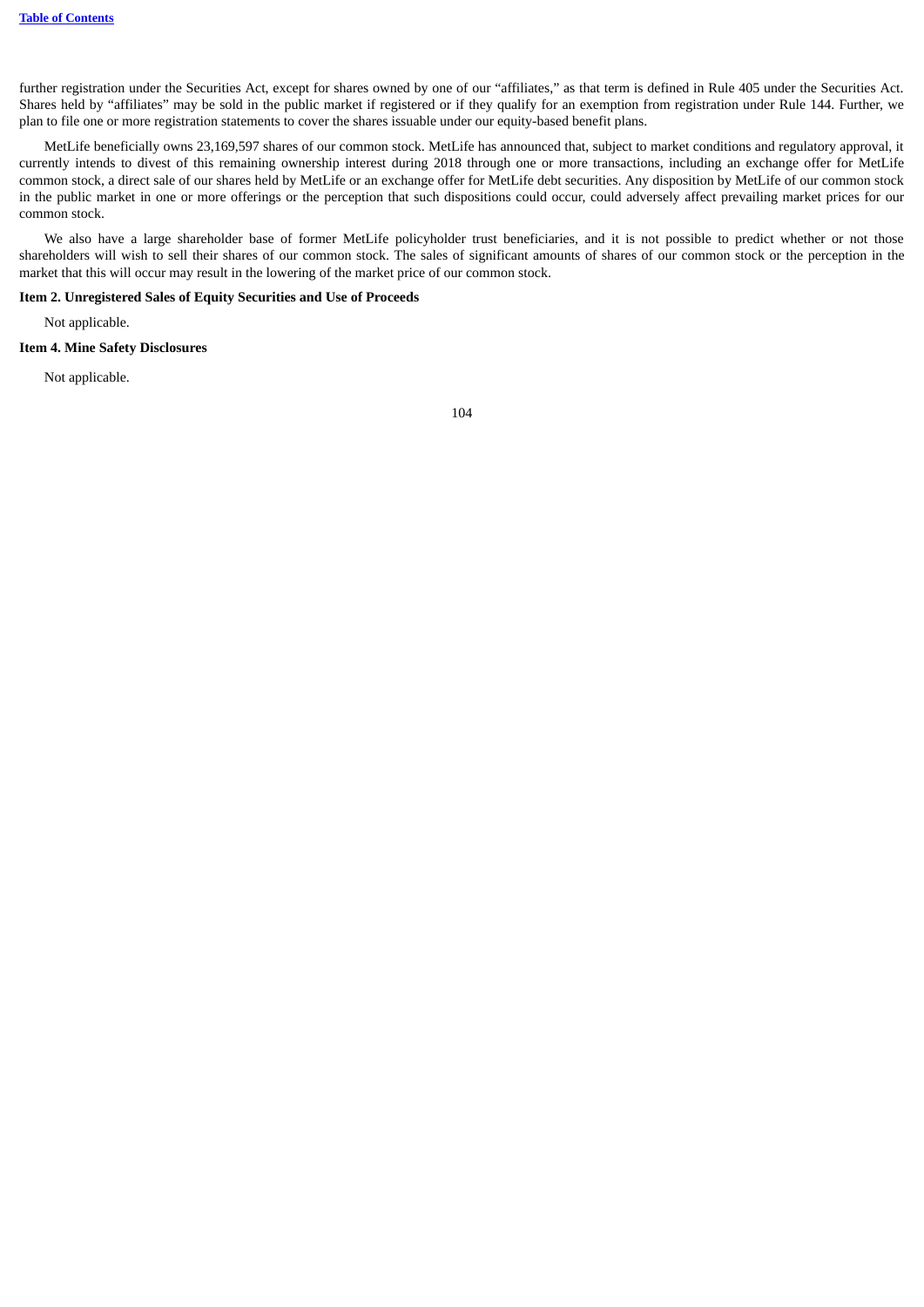## **Item 6. Exhibits**

(Note Regarding Reliance on Statements in Our Contracts: In reviewing the agreements included as exhibits herein, please remember that they are included to provide you with information regarding their terms and are not intended to provide any other factual or disclosure information about Brighthouse Financial, Inc. and its subsidiaries or affiliates, or the other parties to the agreements. The agreements contain representations and warranties by each of the parties to the applicable agreement. These representations and warranties have been made solely for the benefit of the other parties to the applicable agreement and (i) should not in all instances be treated as categorical statements of fact, but rather as a way of allocating the risk to one of the parties if those statements prove to be inaccurate; (ii) have been qualified by disclosures that were made to the other party in connection with the negotiation of the applicable agreement, which disclosures are not necessarily reflected in the agreement; (iii) may apply standards of materiality in a way that is different from what may be viewed as material to investors; and (iv) were made only as of the date of the applicable agreement or such other date or dates as may be specified in the agreement and are subject to more recent developments. Accordingly, these representations and warranties may not describe the actual state of affairs as of the date they were made or at any other time. Additional information about Brighthouse Financial, Inc. and its subsidiaries and affiliates may be found elsewhere herein and Brighthouse Financial, Inc.'s other public filings, which are available without charge through the U.S. Securities and *Exchange Commission website at www.sec.gov.)*

| <b>Exhibit</b><br>No. | <b>Description</b>                                                                                                                                                                                       |
|-----------------------|----------------------------------------------------------------------------------------------------------------------------------------------------------------------------------------------------------|
| 10.1#                 | Amendment Number Two to the Brighthouse Services, LLC Auxiliary Savings Plan is incorporated by reference to Exhibit 10.9.2 to                                                                           |
| 10.2#                 | our Annual Report Form 10-K, filed on March 16, 2018 (File No. 001-37905).<br>Amendment Number One to the Brighthouse Services, LLC Voluntary Deferred Compensation Plan is incorporated by reference to |
| $31.1*$               | Exhibit 10.11.1 to our Annual Report Form 10-K, filed on March 16, 2018 (File No. 001-37905).<br>Certification of Chief Executive Officer pursuant to Section 302 of the Sarbanes-Oxley Act of 2002.     |
| $31.2*$               | Certification of Chief Financial Officer pursuant to Section 302 of the Sarbanes-Oxley Act of 2002.                                                                                                      |
| $32.1*$               | Certification of Chief Executive Officer pursuant to Section 906 of the Sarbanes-Oxley Act of 2002.                                                                                                      |
| $32.2*$               | Certification of Chief Financial Officer pursuant to Section 906 of the Sarbanes-Oxley Act of 2002.                                                                                                      |
| $101.INS*$            | <b>XBRL Instance Document.</b>                                                                                                                                                                           |
| $101.SCH*$            | XBRL Taxonomy Extension Schema Document.                                                                                                                                                                 |
| $101.CAL*$            | XBRL Taxonomy Extension Calculation Linkbase Document.                                                                                                                                                   |
| $101.LAB*$            | XBRL Taxonomy Extension Label Linkbase Document.                                                                                                                                                         |
| 101.PRE*              | XBRL Taxonomy Extension Presentation Linkbase Document.                                                                                                                                                  |
| $101.DEF*$            | XBRL Taxonomy Extension Definition Linkbase Document.                                                                                                                                                    |
|                       |                                                                                                                                                                                                          |

\* Filed herewith.

# Denotes management contracts or compensation plans or arrangements.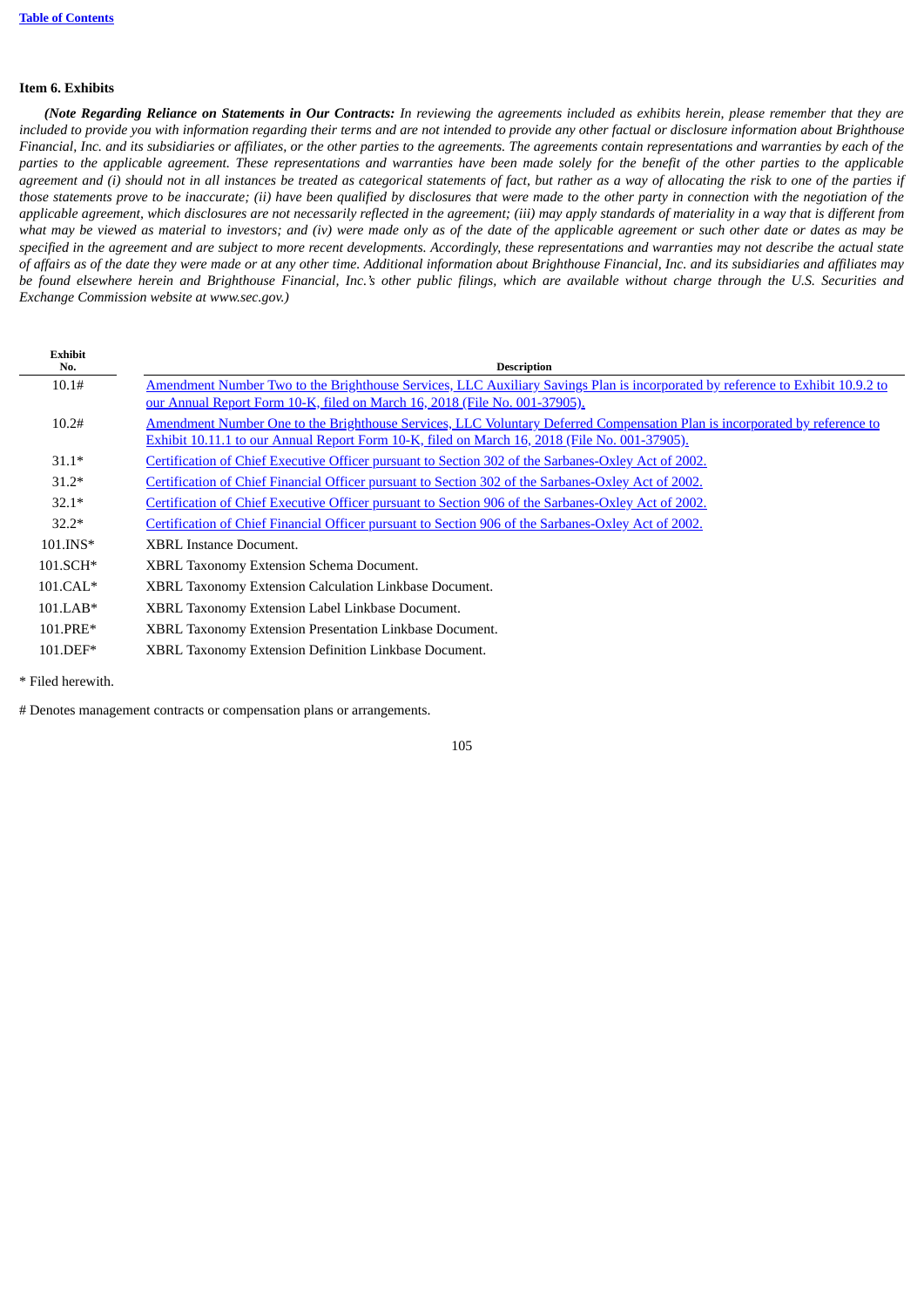## **Signatures**

Pursuant to the requirements of the Securities Exchange Act of 1934, the registrant has duly caused this report to be signed on its behalf by the undersigned thereunto duly authorized.

# BRIGHTHOUSE FINANCIAL, INC.

By: /s/ Anant Bhalla

Name: Anant Bhalla

Title: Executive Vice President and Chief Financial Officer (Authorized Signatory and Principal Financial Officer)

Date: May 9, 2018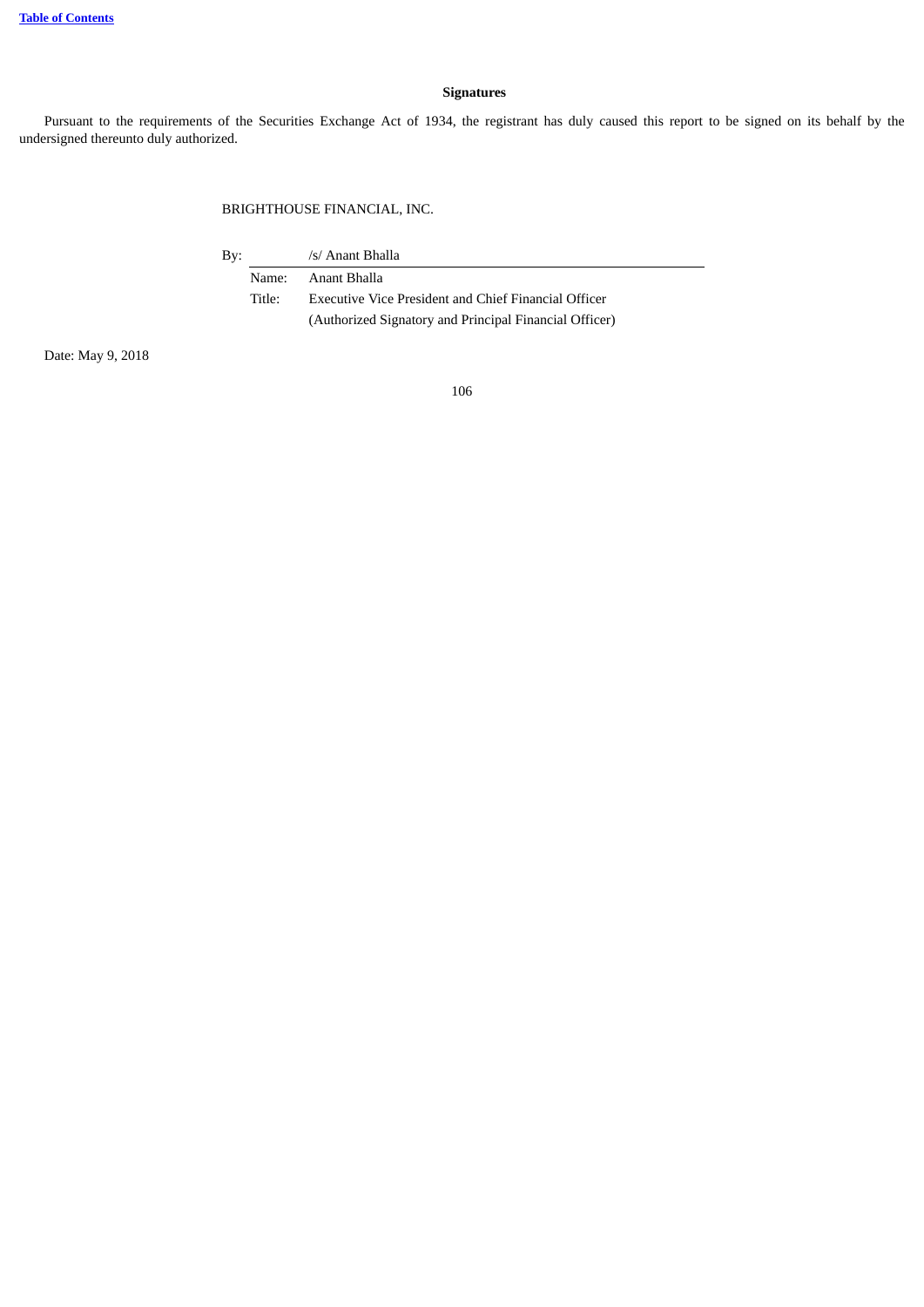<span id="page-107-0"></span>I, Eric T. Steigerwalt, certify that:

1. I have reviewed this quarterly report on Form 10-Q of Brighthouse Financial, Inc.;

2. Based on my knowledge, this report does not contain any untrue statement of a material fact or omit to state a material fact necessary to make the statements made, in light of the circumstances under which such statements were made, not misleading with respect to the period covered by this report;

3. Based on my knowledge, the financial statements, and other financial information included in this report, fairly present in all material respects the financial condition, results of operations and cash flows of the registrant as of, and for, the periods presented in this report;

4. The registrant's other certifying officer(s) and I are responsible for establishing and maintaining disclosure controls and procedures (as defined in Exchange Act Rules 13a-15(e) and 15d-15(e)) and internal control over financial reporting (as defined in Exchange Act Rules 13a-15(f) and 15d-15(f)) for the registrant and have:

- a) Designed such disclosure controls and procedures, or caused such disclosure controls and procedures to be designed under our supervision, to ensure that material information relating to the registrant, including its consolidated subsidiaries, is made known to us by others within those entities, particularly during the period in which this report is being prepared;
- b) Designed such internal control over financial reporting, or caused such internal control over financial reporting to be designed under our supervision, to provide reasonable assurance regarding the reliability of financial reporting and the preparation of financial statements for external purposes in accordance with generally accepted accounting principles;
- c) Evaluated the effectiveness of the registrant's disclosure controls and procedures and presented in this report our conclusions about the effectiveness of the disclosure controls and procedures, as of the end of the period covered by this report based on such evaluation; and
- d) Disclosed in this report any change in the registrant's internal control over financial reporting that occurred during the registrant's most recent fiscal quarter (the registrant's fourth fiscal quarter in the case of an annual report) that has materially affected, or is reasonably likely to materially affect, the registrant's internal control over financial reporting; and

5. The registrant's other certifying officer(s) and I have disclosed, based on our most recent evaluation of internal control over financial reporting, to the registrant's auditors and the audit committee of the registrant's board of directors (or persons performing the equivalent functions):

- a) All significant deficiencies and material weaknesses in the design or operation of internal control over financial reporting which are reasonably likely to adversely affect the registrant's ability to record, process, summarize and report financial information; and
- b) Any fraud, whether or not material, that involves management or other employees who have a significant role in the registrant's internal control over financial reporting.

Date: May 9, 2018

/s/ Eric T. Steigerwalt

Eric T. Steigerwalt President and Chief Executive Officer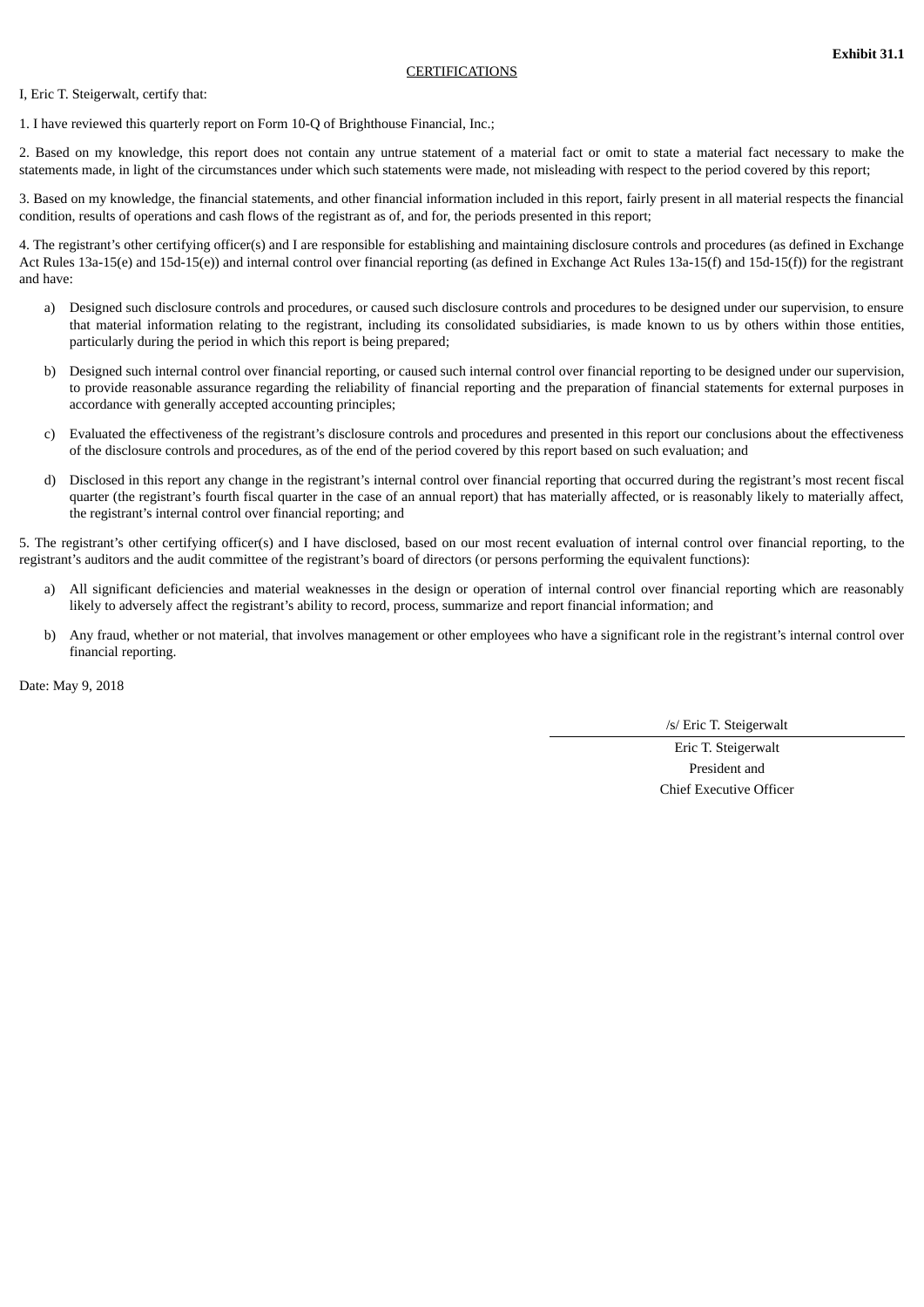I, Anant Bhalla, certify that:

1. I have reviewed this quarterly report on Form 10-Q of Brighthouse Financial, Inc.;

2. Based on my knowledge, this report does not contain any untrue statement of a material fact or omit to state a material fact necessary to make the statements made, in light of the circumstances under which such statements were made, not misleading with respect to the period covered by this report;

3. Based on my knowledge, the financial statements, and other financial information included in this report, fairly present in all material respects the financial condition, results of operations and cash flows of the registrant as of, and for, the periods presented in this report;

4. The registrant's other certifying officer(s) and I are responsible for establishing and maintaining disclosure controls and procedures (as defined in Exchange Act Rules 13a-15(e) and 15d-15(e)) and internal control over financial reporting (as defined in Exchange Act Rules 13a-15(f) and 15d-15(f)) for the registrant and have:

- a) Designed such disclosure controls and procedures, or caused such disclosure controls and procedures to be designed under our supervision, to ensure that material information relating to the registrant, including its consolidated subsidiaries, is made known to us by others within those entities, particularly during the period in which this report is being prepared;
- b) Designed such internal control over financial reporting, or caused such internal control over financial reporting to be designed under our supervision, to provide reasonable assurance regarding the reliability of financial reporting and the preparation of financial statements for external purposes in accordance with generally accepted accounting principles;
- c) Evaluated the effectiveness of the registrant's disclosure controls and procedures and presented in this report our conclusions about the effectiveness of the disclosure controls and procedures, as of the end of the period covered by this report based on such evaluation; and
- d) Disclosed in this report any change in the registrant's internal control over financial reporting that occurred during the registrant's most recent fiscal quarter (the registrant's fourth fiscal quarter in the case of an annual report) that has materially affected, or is reasonably likely to materially affect, the registrant's internal control over financial reporting; and

5. The registrant's other certifying officer(s) and I have disclosed, based on our most recent evaluation of internal control over financial reporting, to the registrant's auditors and the audit committee of the registrant's board of directors (or persons performing the equivalent functions):

- a) All significant deficiencies and material weaknesses in the design or operation of internal control over financial reporting which are reasonably likely to adversely affect the registrant's ability to record, process, summarize and report financial information; and
- b) Any fraud, whether or not material, that involves management or other employees who have a significant role in the registrant's internal control over financial reporting.

Date: May 9, 2018

/s/ Anant Bhalla

Anant Bhalla Executive Vice President and Chief Financial Officer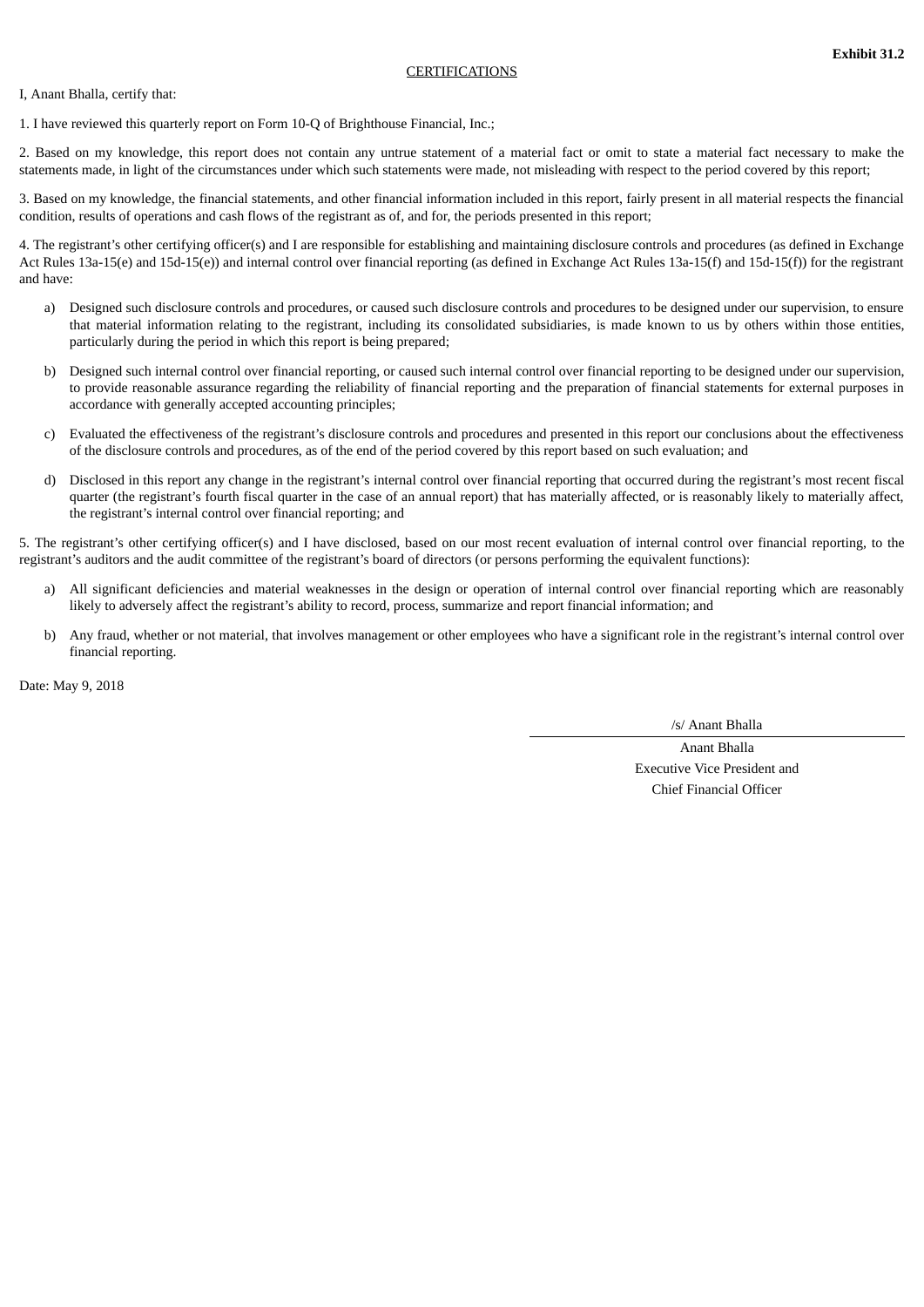## SECTION 906 CERTIFICATION

## CERTIFICATION PURSUANT TO SECTION 1350 OF CHAPTER 63 OF TITLE 18 OF THE UNITED STATES CODE

I, Eric T. Steigerwalt, certify that, to my knowledge, (i) Brighthouse Financial, Inc.'s Quarterly Report on Form 10-Q for the quarter ended March 31, 2018 (the "Form 10-Q") fully complies with the requirements of Section 13(a) or 15(d) of the Securities Exchange Act of 1934, and (ii) the information contained in the Form 10-Q fairly presents, in all material respects, the financial condition and results of operations of Brighthouse Financial, Inc.

Date: May 9, 2018

/s/ Eric T. Steigerwalt

Eric T. Steigerwalt President and Chief Executive Officer

This certification accompanies this Quarterly Report on Form 10-Q pursuant to Section 906 of the Sarbanes-Oxley Act of 2002 and shall not, except to the extent required by such Act, be deemed filed by Brighthouse Financial, Inc. (the "Company") for purposes of Section 18 of the Securities Exchange Act of 1934, as amended (the "Exchange Act"). Such certification will not be deemed to be incorporated by reference into any filing under the Securities Act of 1933, as amended, or the Exchange Act, except to the extent that the Company specifically incorporates it by reference.